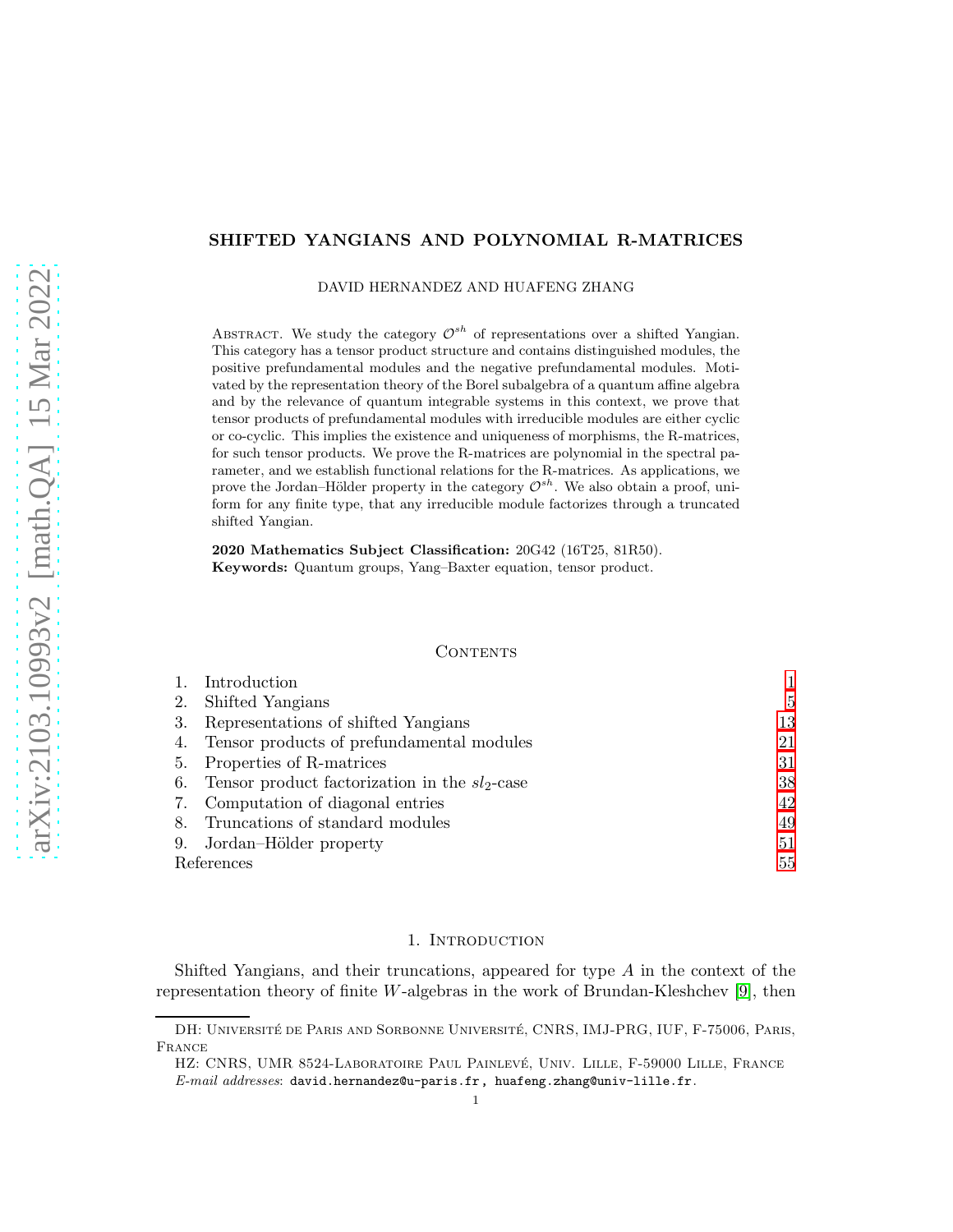in the study of quantized affine Grassmannian slices by Kamnitzer-Webster-Weekes-Yacobi [\[50\]](#page-55-0) for general types and in the study of quantized Coulomb branches of 3d  $N = 4$  SUSY quiver gauge theories by Braverman-Finkelberg-Nakajima [\[7\]](#page-54-2) for simplylaced types and by Nakajima-Weekes [\[62\]](#page-56-0) for non simply-laced types.

Fix a finite-dimensional complex simple Lie algebra  $\mathfrak{g}$ . The shifted Yangians  $Y_\mu(\mathfrak{g})$ can be seen as variations of the ordinary Yangian  $Y(\mathfrak{g})$  in its Drinfeld presentation, but depending on a coweight  $\mu$  in the coweight lattice, denoted by  $\mathbf{P}^{\vee}$ , of the underlying simple Lie algebra g. In the particular case  $\mu = 0$ , we recover the Yangian  $Y_0(\mathfrak{g}) = Y(\mathfrak{g})$ . The representations of Yangians, and their trigonometric analogs the quantum affine algebras  $U_q(\hat{\mathfrak{g}})$ , have been under intense study since several decades. The truncated shifted Yangians, certain remarkable quotient of shifted Yangians, depend on additional parameters, including a dominant coweight  $\lambda$ . These parameters  $\lambda$  and  $\mu$  can be interpreted as parameters for generalized slices of the affine Grassmannian  $\overline{\mathcal{W}}_{\mu}^{\lambda}$  $\hat{\mu}$  (usual slices when  $\mu$  is dominant). These varieties are also Coulomb branches, symplectic dual to Nakajima quiver varieties, and the truncated shifted Yangians can be seen as quantizations of these symplectic varieties.

For simply-laced types, representations of shifted Yangians and related Coulomb branches have been intensively studied in this context, see [\[9,](#page-54-1) [48,](#page-55-1) [49\]](#page-55-2) and references therein. For non simply-laced types, representations of quantizations of Coulomb branches have been studied by Nakajima and Weekes [\[62\]](#page-56-0) by using the method originally developed in [\[61\]](#page-56-1) for simply-laced types (the reader may refer to the discussion in the Introduction of [\[40\]](#page-55-3)).

One crucial property of shifted Yangians is the existence [\[20\]](#page-54-3) of a family of algebra homomorphisms indexed by a pair of coweights  $\mu$  and  $\nu$ ,

$$
\Delta_{\mu,\nu}: Y_{\mu+\nu}(\mathfrak{g}) \longrightarrow Y_\mu(\mathfrak{g}) \otimes Y_\nu(\mathfrak{g}).
$$

This is analog to the Drinfeld-Jimbo coproduct for ordinary Yangians. These coproducts  $\Delta_{\mu,\nu}$  induce a tensor product structure on a category

$$
\mathcal{O}^{sh}=\bigoplus_{\mu\in \mathbf{P}^{\vee}}\mathcal{O}_{\mu}
$$

which is a sum of categories  $\mathcal{O}_{\mu}$  of representations over the shifted Yangians  $Y_{\mu}(\mathfrak{g})$  for various coweights  $\mu$ .

By [\[9,](#page-54-1) [48,](#page-55-1) [49\]](#page-55-2), an irreducible module in category  $\mathcal{O}^{sh}$  is determined by its highest weight, which is a tuple of ratios of monic polynomials in  $u$ , one ratio for each Dynkin node of g. There is a natural C-action on the shifted Yangians by algebra automorphisms. Each module V induces on the same underlying vector space a family of module structures  $V(a)$ , for  $a \in \mathbb{C}$  referred to as *spectral parameter*, such that  $V(0) = V$ . If V is irreducible, then  $V(a)$  remains irreducible and its highest weight is obtained from that of V by the substitution  $u \mapsto u - a$ .

In a seemingly different direction, the category  $\mathcal O$  of representations of the Borel subalgebra  $U_q(\hat{b})$  of a quantum affine algebra  $U_q(\hat{\mathfrak{g}})$  was introduced and studied by Jimbo and the first author in [\[41\]](#page-55-4). One crucial point for the approach therein is an asymptotical procedure to construct certain remarkable simple representations, the prefundamental representations, as limits of finite-dimensional representations of  $U_q(\hat{\mathfrak{g}})$ . It was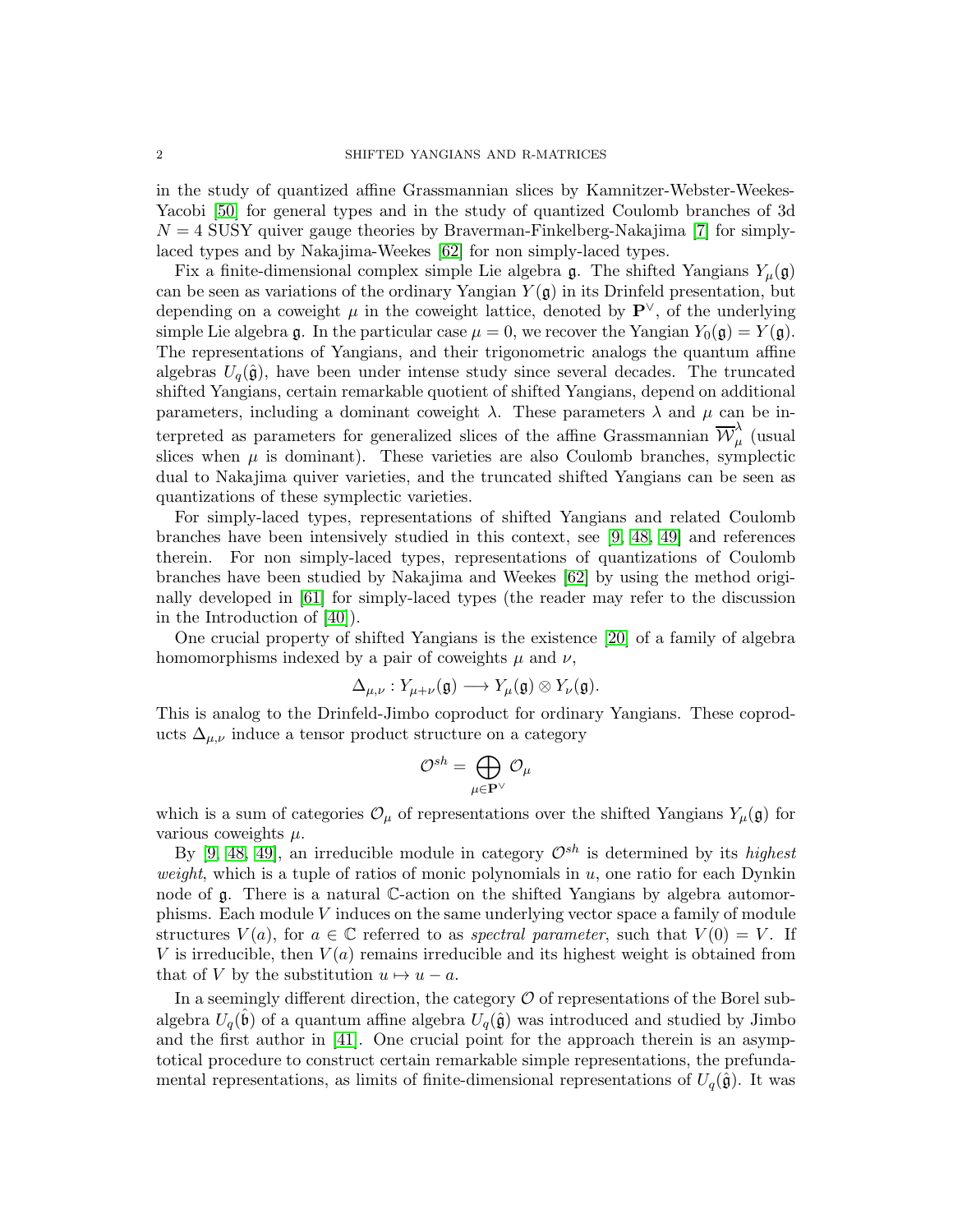observed by the second author in [\[70\]](#page-56-2) that category  $\mathcal{O}^{sh}$  for shifted Yangians provides a Yangian counterpart of the prefundamental representations and their asymptotical procedure. The prefundamental representations play a similar role in category  $\mathcal{O}^{sh}$  as the fundamental representations do in the subcategory of finite-dimensional representations of the ordinary Yangian [\[14\]](#page-54-4), hence the terminology.

The trigonometric analogs of shifted Yangians, namely the shifted quantum affine algebras, are other examples of shifted quantum groups. These algebras  $U_q^{\mu}(\hat{\mathfrak{g}})$  were introduced by Finkelberg-Tsymbaliuk [\[21\]](#page-54-5) as variations of the quantum affine algebras  $U_q(\hat{\mathfrak{g}})$ , for a quantization parameter  $q \in \mathbb{C}^*$  which is not a root of unity. The shifted quantum affine algebras also admit remarkable truncations which are closely related to K-theoretical Coulomb branches. The approach to the representation theory of  $U_q^{\mu}(\hat{\mathfrak{g}})$ developed by the first author in [\[40\]](#page-55-3) is based on the relations with representations in the category  $\mathcal O$  of the Borel algebra  $U_q(\hat{\mathfrak b})$  and on associated quantum integrable systems. For instance, the study of R-matrices and transfer-matrices of  $U_q(\hat{\mathfrak{g}})$  allow to give a proof, uniform for any finite type, that simple finite-dimensional representations of shifted quantum affine algebras  $U_q^{\mu}(\hat{\mathfrak{g}})$  descend to a truncation.

In this spirit, it is natural to raise the question of the construction of  $R$ -matrices for representations of shifted quantum groups. It is the problem we address in this paper and from which we obtain several applications. The Drinfeld-Jimbo coproduct is only conjecturally known for shifted quantum affine algebras, that is why we work with shifted Yangians.

More precisely, we study morphisms in category  $\mathcal{O}^{sh}$  of the form

$$
\check R_{V,W}: V \otimes W \to W \otimes V
$$

for a pair  $(V, W)$  of irreducible representations of shifted Yangians.

To state our main results in a neat way, call an irreducible module positive (respectively, *negative*) if its highest weight is a tuple of (respectively, inverses of) monic polynomials. When the total degree of these polynomials is one, these are the prefundamental modules [\[70\]](#page-56-2) mentionned above. Positive modules are one-dimensional, while negative modules are infinite-dimensional except in the trivial case.

Construction of R-matrices. Let  $P$  be a positive module and  $N$  be a negative module. Let V be an *arbitrary* irreducible module in category  $\mathcal{O}^{sh}$ . As our first main result, we prove the following cyclicity and cocyclicity properties (Theorem [4.8\)](#page-22-0):

(i) The modules  $P \otimes V$  and  $V \otimes N$  are generated by tensor products of highest weight vectors. The modules  $V \otimes P$  and  $N \otimes V$  are cogenerated by tensor products of highest weight vectors.

Here a module is cogenerated by a vector if this vector is contained in all nonzero submodules. As a consequence, we obtain unique module morphisms sending a tensor product of highest weight vectors to the opposite tensor product,

 $\check{R}_{P,V}(a): P(a) \otimes V \longrightarrow V \otimes P(a) \text{ and } \check{R}_{V,N}(a): V(a) \otimes N \longrightarrow N \otimes V(a).$ 

Another consequence of cyclicity property is that the R-matrices  $\check{R}_{P,V}(a)$  and  $\check{R}_{V,N}(a)$ , viewed as vector-valued functions of a, are polynomial.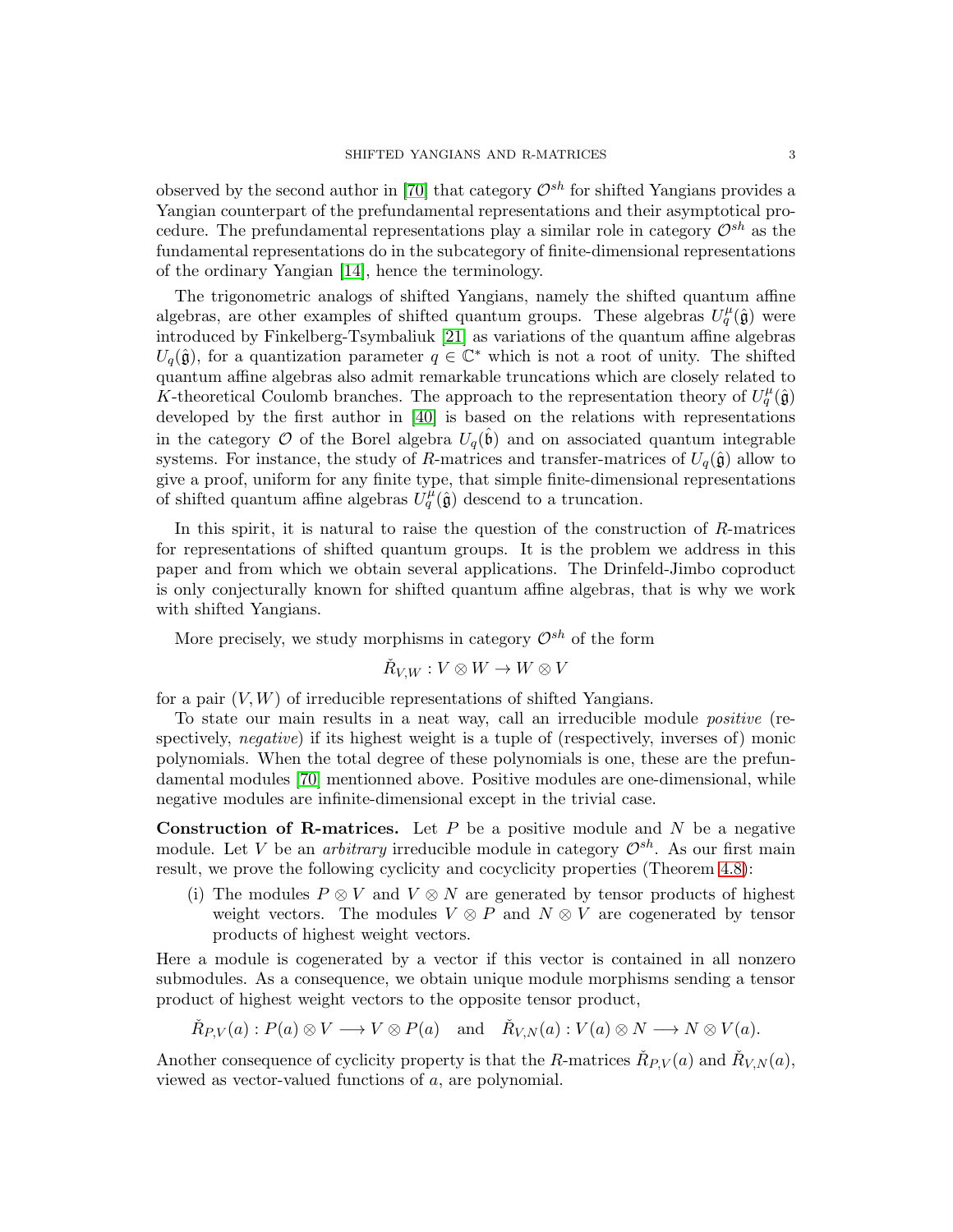Our cyclicity property differs from the case of finite-dimensional irreducible representations of ordinary quantum affine algebras and Yangians where cyclicity holds true for generic spectral parameters. Indeed, in the non-shifted case the failure of cyclicity is controlled by the poles of normalized R-matrices viewed as rational functions [\[1,](#page-54-6) [25,](#page-55-5) [51,](#page-56-3) [37,](#page-55-6) [38,](#page-55-7) [30\]](#page-55-8) of the spectral parameter, which are rarely polynomial.

**Properties of R-matrices.** The R-matrices being module morphisms, we are able to compute them for positive modules, much in the spirit of Jimbo [\[44\]](#page-55-9). It turns out that they are connected to the Gerasimov–Kharchev–Lebedev–Oblezin truncation series [\[32\]](#page-55-10), GKLO series for short, which are certain generating series of the shifted Yangians appearing in the definition of truncated shifted Yangians [\[9,](#page-54-1) [50,](#page-55-0) [7\]](#page-54-2). Note that in the trigonometric case, the truncation series defining truncated shifted quantum affine algebras were related to limits of transfer-matrices associated to positive prefundamental representations (the Q-operators) in [\[40\]](#page-55-3).

Since a positive module P is one-dimensional, we view  $\check{R}_{P,V}(a)$  as a linear operator on  $V$ . We establish the following property in the "positive case" :

(ii) For  $P$  a positive prefundamental module, the vector-valued polynomial function  $a \mapsto \check{R}_{P,V}(a)$  from  $\mathbb C$  to  $\text{End}(V)$  satisfies an additive difference equation determined by the action of a GKLO series; Equation [\(5.35\)](#page-34-0).

In the case of finite-dimensional representations of the ordinary Yangian, there is a general construction of R-matrices by solving additive difference equations [\[28,](#page-55-11) [29,](#page-55-12) [30\]](#page-55-8). The point (ii) can be seen as a reverse statement : first the R-matrices are shown to exist and then we find difference equations for them.

In the "negative case", the following is the key technical result of this paper.

(iii) Let V be a fundamental module equipped with a weight basis, and view  $\check{R}_{V,N}(a)$ as a matrix whose entries are vector-valued polynomial functions from C to  $\text{End}(N)$ . Then the diagonal entry associated to the lowest weight basis vector of V is the action of a GKLO series; Equation [\(8.48\)](#page-49-0).

Here a fundamental module [\[14\]](#page-54-4) is a finite-dimensional irreducible module over the ordinary Yangian whose associated Drinfeld polynomials are of total degree one (as reminded above, it should not be confused with a prefundamental representation).

Application I: truncation of irreducible modules. We obtain a proof, uniform for any finite type, that any irreducible module in  $\mathcal{O}^{sh}$  factorizes through a truncated shifted Yangian. For g of simply-laced type, this can be derived from [\[48,](#page-55-1) [49\]](#page-55-2), and then extended to non simply-laced types by [\[62,](#page-56-0) [61\]](#page-56-1) where the classification for non simplylaced truncated shifted Yangians is reduced to the known classification in simply-laced types via geometric arguments. In the case of shifted quantum affine algebras, the result was established for finite-dimensional irreducible modules [\[40,](#page-55-3) Theorem 12.9] by a method involving transfer-matrices of quantum integrable systems.

We prove furthermore that if g is not of type  $E_8$ , then any highest  $\ell$ -weight module in category  $\mathcal{O}^{sh}$  descends to a truncation, by realizing such a module as a quotient of the tensor product of a positive module with a negative module (Theorem [4.15\)](#page-29-0).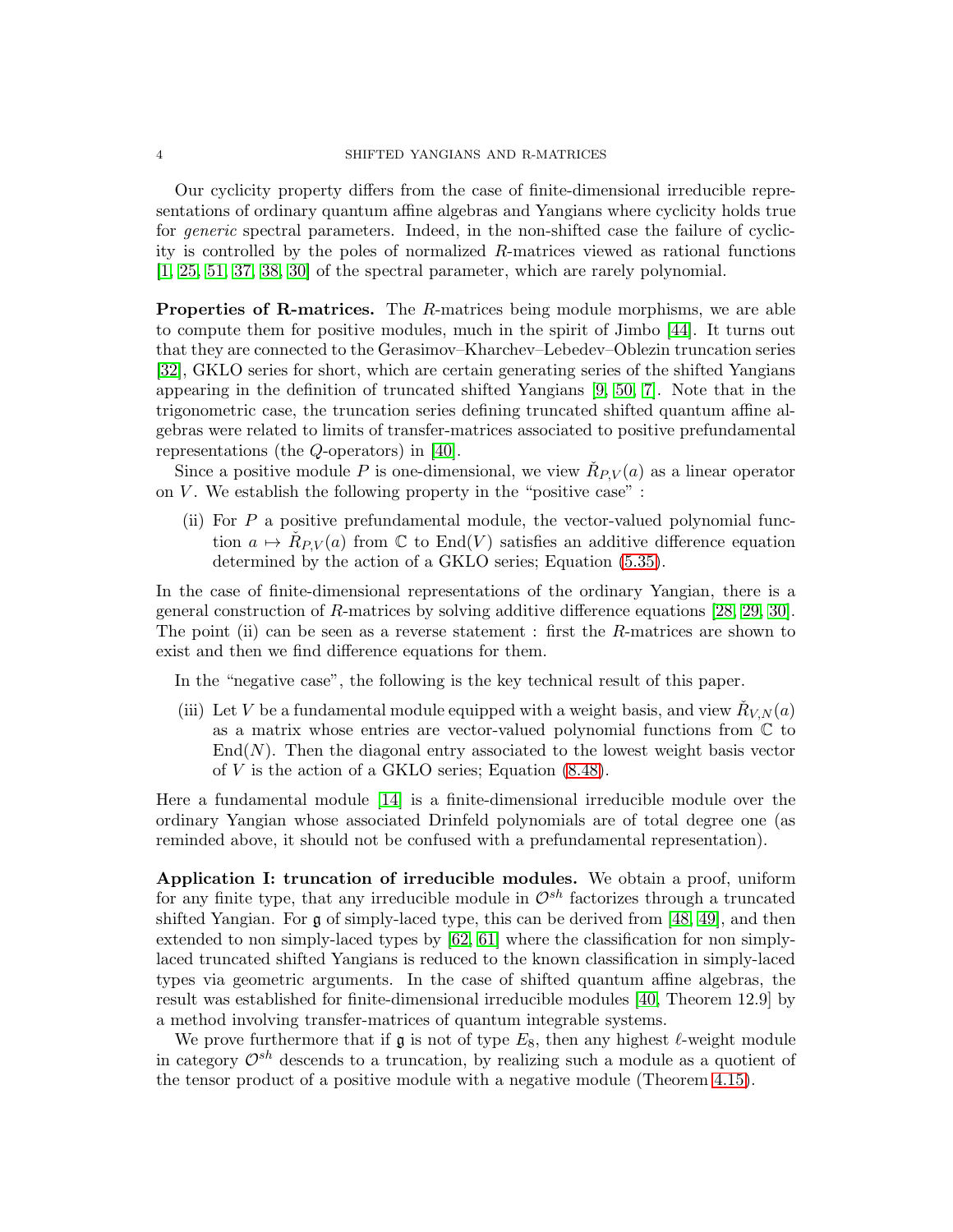Application II: Jordan–Hölder property. As another application, we prove that in category  $\mathcal{O}^{sh}$  the tensor product of two (and hence finitely many) irreducible modules admits a finite Jordan–Hölder filtration. In other words, the full subcategory of  $\mathcal{O}^{sh}$  consisting of modules with a finite Jordan–Hölder filtration is closed under tensor product. This seems surprising, at least to us, as the analog category  $\mathcal O$  for the Borel subalgebra [\[41\]](#page-55-4) does not satisfy this property.

We expect the R-matrices introduced in this paper for shifted quantum groups will be further studied in the future, keeping in mind their importance for ordinary quantum groups. Also, an approach to R-matrices using algebraic versions of Maulik-Okounkov stable maps for the category  $\mathcal O$  of Borel subalgebras was proposed in [\[39\]](#page-55-13). As this category  $\mathcal O$  is closely related to the category  $\mathcal O^{sh}$  for shifted quantum affine algebras, we expect such algebraic stable maps also to exist for shifted quantum groups. We also expect more applications of these R-matrices for the representation theory of shifted quantum groups, in particular to get advances on the Conjecture in [\[40\]](#page-55-3) which states a parameterization of irreducible representations of non-simply laced truncated shifted quantum affine algebras in terms of Langlands dual q-characters.

The paper is organized as follows.

In Section [2,](#page-4-0) we recall the basic properties of shifted Yangians and of the truncated shifted Yangians. We also give a first estimation of the coproduct (Lemma [2.5\)](#page-9-0).

In Section [3,](#page-12-0) we recall basic properties of representations of shifted Yangians, including the existence of Verma modules, the parameterization of irreducible modules in the category  $\mathcal{O}^{sh}$ , finite-dimensional irreducible modules, q-characters.

In Section [4](#page-20-0) we prove cyclicity and co-cyclicity properties for tensor products of prefundamental representations in category  $\mathcal{O}^{sh}$  (Theorem [4.8\)](#page-22-0), which motivate our definitions of Weyl modules and standard modules (Definition [4.10\)](#page-26-0). We describe these modules when  $\mathfrak g$  is not of type  $E_8$  (Theorem [4.15\)](#page-29-0).

In Section [5](#page-30-0) we construct the R-matrices for suitable highest  $\ell$ -weight modules and establish their first properties in Theorem [5.2,](#page-30-1) Propositions [5.3](#page-31-0) and [5.7.](#page-33-0) We also get several results on the eigenvalues of certain of these R-matrices (Proposition [5.8\)](#page-34-1).

In Section [6,](#page-37-0) we focus on the case  $\mathfrak{g} = sl_2$  for which we prove the existence and uniqueness of factorization for all irreducible modules in category  $\mathcal{O}^{sh}$  into tensor products of prefundamental modules and Kirillov-Reshetikhin modules (Theorem [6.4\)](#page-40-0).

In Section [7](#page-41-0) we compute diagonal entries of certain remarkable R-matrices, by relating it to one-dimensional R-matrices (Proposition [7.2](#page-42-0) and Theorem [7.4\)](#page-44-0). The proof uses a refined estimation of the coproduct that we establish (Lemma [7.1\)](#page-41-1).

In Section [8](#page-48-0) we prove uniformly that any standard module (and so any irreducible module) factorizes through a truncated shifted Yangian (Theorem [8.4\)](#page-49-1).

In Section [9,](#page-50-0) we establish the Jordan–Hölder property of the category  $\mathcal{O}^{sh}$  (Theorem [9.5\)](#page-53-0). We also get a uniform proof that a truncated shifted Yangian has only a finite number of irreducible representations (Theorem [9.3\)](#page-51-0).

# 2. Shifted Yangians

<span id="page-4-0"></span>In this section we recall the basic properties of shifted Yangians from [\[7,](#page-54-2) [20,](#page-54-3) [52\]](#page-56-4). We review their definition, their standard gradings and their triangular decomposition.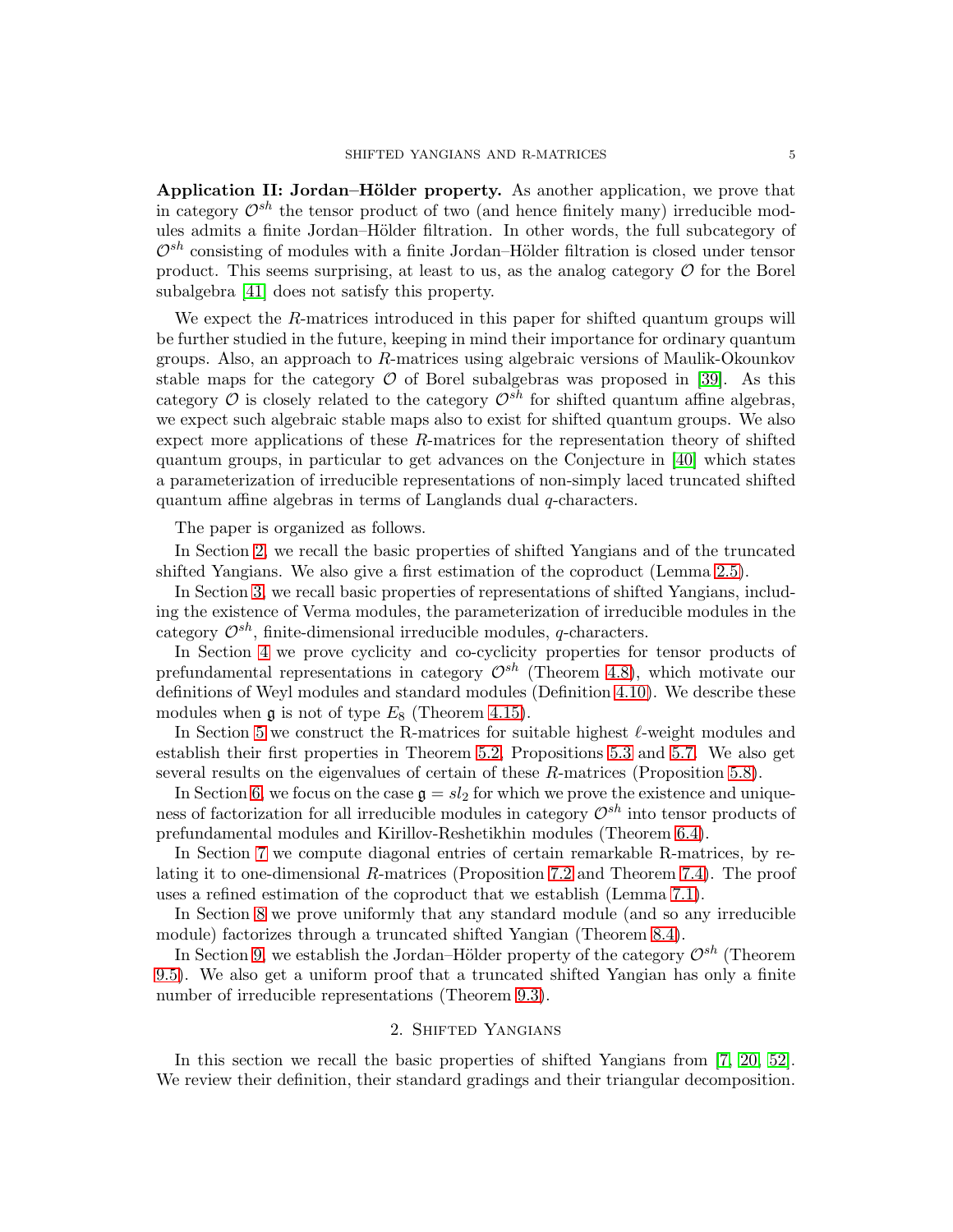We recall the shift homomorphism and the coproduct for which we give an estimation (Lemma [2.5\)](#page-9-0). We also discuss the particular case of the ordinary Yangian as well as certain remarkable quotients, the truncated shifted Yangians.

2.1. **Definition and structure.** Fix  $\mathfrak{g}$  to be a complex finite-dimensional simple Lie algebra. Set  $\mathbb{N} := \mathbb{Z}_{\geq 0}$ . Let  $\mathfrak{h}$  be a Cartan subalgebra of  $\mathfrak{g}$ , and  $I := \{1, 2, \cdots, r\}$  be the set of Dynkin nodes. The dual space  $\mathfrak{h}^*$  admits a basis of *simple roots*  $(\alpha_i)_{i\in I}$  and a non-degenerate symmetric bilinear form  $(,) : \mathfrak{h}^* \times \mathfrak{h}^* \longrightarrow \mathbb{C}$ . For  $i, j \in I$  set

$$
c_{ij} := \frac{2(\alpha_i, \alpha_j)}{(\alpha_i, \alpha_i)} \in \mathbb{Z}, \quad d_{ij} := \frac{(\alpha_i, \alpha_j)}{2}, \quad d_i := d_{ii}.
$$

We assume that the  $d_i \in \mathbb{Z}_{\geq 0}$  are coprime. For  $i \in I$ , the fundamental weight  $\varpi_i \in \mathfrak{h}^*$ , the fundamental coweight  $\varpi_i^{\vee} \in \mathfrak{h}$ , and the simple coroot  $\alpha_i^{\vee} \in \mathfrak{h}$  are determined by the following equations for  $j \in I$ :

$$
(\varpi_i, \alpha_j) = d_i \delta_{ij}, \quad \langle \varpi_i^{\vee}, \alpha_j \rangle = \delta_{ij}, \quad \langle \alpha_i^{\vee}, \alpha_j \rangle = c_{ij},
$$

where  $\langle, \rangle : \mathfrak{h} \times \mathfrak{h}^* \longrightarrow \mathbb{C}$  denotes the evaluation map. We shall need the coweight lattice, the root lattice, and some of their subsets defined as follows:

$$
\text{coveight lattice} \quad \mathbf{P}^{\vee} := \bigoplus_{i \in I} \mathbb{Z} \varpi_i^{\vee} \subset \mathfrak{h}, \quad \mathbf{Q}_{+}^{\vee} := \bigoplus_{i \in I} \mathbb{N} \alpha_i^{\vee};
$$
\n
$$
\text{root lattice} \quad \mathbf{Q} := \bigoplus_{i \in I} \mathbb{Z} \alpha_i \subset \mathfrak{h}^*, \quad \mathbf{Q}_{+} := \bigoplus_{i \in I} \mathbb{N} \alpha_i, \quad \mathbf{Q}_{-} := -\mathbf{Q}_{+}.
$$

A coweight means an element of the coweight lattice P∨. It is dominant (respectively antidominant) if all the coefficients of  $\varpi_i^{\vee}$  belong to N (respectively  $-\mathbb{N}$ ). On the other hand, a weight means an element of the dual space  $\mathfrak{h}^*$ . The weight lattice does not play any role in this paper. We let  $\varpi$  denote fundamental weights, and reserve  $\omega$  for highest  $\ell$ -weight vectors.

For a coweight  $\mu \in \mathbf{P}^{\vee}$ , the shifted Yangian  $Y_{\mu}(\mathfrak{g})$  is the algebra with generators

$$
x_{i,n}^{\pm}
$$
,  $\xi_{i,p}$  for  $(i, n, p) \in I \times \mathbb{N} \times \mathbb{Z}$ 

called Drinfeld generators, subject to the following relations:

<span id="page-5-2"></span>(2.1) 
$$
[\xi_{i,p}, \xi_{j,q}] = 0, \quad [x_{i,m}^+, x_{j,n}^-] = \delta_{ij}\xi_{i,m+n},
$$

<span id="page-5-0"></span>(2.2) 
$$
[\xi_{i,p+1}, x_{j,n}^{\pm}] - [\xi_{i,p}, x_{j,n+1}^{\pm}] = \pm d_{ij}(\xi_{i,p} x_{j,n}^{\pm} + x_{j,n}^{\pm} \xi_{i,p}),
$$

<span id="page-5-4"></span>(2.3) 
$$
[x_{i,m+1}^{\pm}, x_{j,n}^{\pm}] - [x_{i,m}^{\pm}, x_{j,n+1}^{\pm}] = \pm d_{ij} (x_{i,m}^{\pm} x_{j,n}^{\pm} + x_{j,n}^{\pm} x_{i,m}^{\pm}),
$$

<span id="page-5-3"></span>(2.4) 
$$
\mathrm{ad}^{1-c_{ij}}_{x_{i,0}^{\pm}}(x_{j,0}^{\pm}) = 0 \quad \text{if } i \neq j,
$$

<span id="page-5-1"></span>(2.5) 
$$
\xi_{i,-\langle\mu,\alpha_i\rangle-1}=1, \quad \xi_{i,p}=0 \quad \text{for } p<-\langle\mu,\alpha_i\rangle-1.
$$

Here  $ad_x(y) := xy - yx$ . Define the generating series for  $i \in I$ :

(2.6) 
$$
x_i^{\pm}(u) := \sum_{n \in \mathbb{N}} x_{i,n}^{\pm} u^{-n-1}, \quad \xi_i(u) := \sum_{p \in \mathbb{Z}} \xi_{i,p} u^{-p-1} \in Y_{\mu}(\mathfrak{g})((u^{-1})).
$$

These are Laurent series in  $u^{-1}$ , with leading terms  $x_{i,0}^{\pm}u^{-1}$  and  $u^{\langle\mu,\alpha_i\rangle}$ .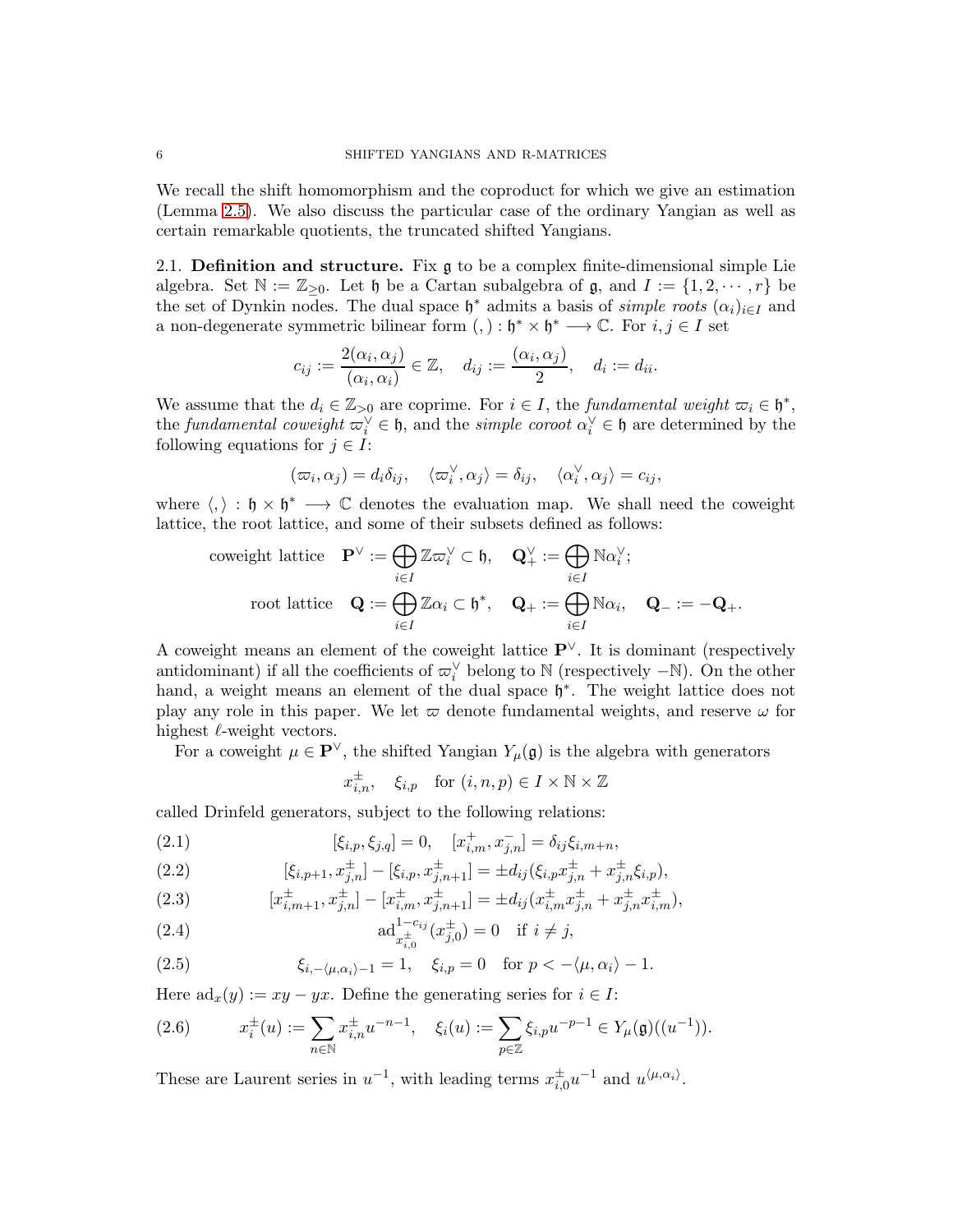Remark 2.1. Our generators  $x_{i,n}^+, x_{i,n}^-$  and  $\xi_{i,p}$  correspond to  $E_i^{(n+1)}$  $f_i^{(n+1)}, F_i^{(n+1)}$  and  $H_i^{(n+1)}$ i in [\[7,](#page-54-2) [20\]](#page-54-3). The zero-shifted Yangian  $Y_0(\mathfrak{g})$  is the ordinary Yangian [\[17\]](#page-54-7) with deformation parameter  $\hbar = 1$ , which will also be denoted by  $Y(\mathfrak{g})$ .

The algebra  $Y_\mu(\mathfrak{g})$  is Q-graded, called *weight grading*, by declaring the weights of the generators  $x_{i,n}^+, x_{i,n}^-$  and  $\xi_{i,p}$  to be  $\alpha_i, -\alpha_i$  and 0. For  $\beta \in \mathbf{Q}$ , let  $Y_\mu(\mathfrak{g})_\beta$  denote the subspace of elements of weight  $\beta$ . Setting  $p = -\langle \mu, \alpha_i \rangle - 1$  in Eq.[\(2.2\)](#page-5-0) and noticing  $\xi_{i,p} = 1$ , one obtains the following Cartan relation

<span id="page-6-2"></span>(2.7) 
$$
[\xi_{i,-\langle\mu,\alpha_i\rangle},x_{j,n}^{\pm}]=\pm(\alpha_i,\alpha_j)x_{j,n}^{\pm}.
$$

So the weight grading is characterized alternatively:  $x \in Y_\mu(\mathfrak{g})$  is of weight  $\beta$  if and only if  $[\xi_{i,-\langle \mu,\alpha_i \rangle}, x] = (\alpha_i, \beta)x$  for all  $i \in I$ .

As in the case of ordinary Yangian (see for example [\[28,](#page-55-11) §2.8]), for  $a \in \mathbb{C}$  there is an algebra automorphism  $\tau_a: Y_\mu(\mathfrak{g}) \longrightarrow Y_\mu(\mathfrak{g})$  defined by

<span id="page-6-3"></span>(2.8) 
$$
\tau_a: Y_\mu(\mathfrak{g}) \longrightarrow Y_\mu(\mathfrak{g}), \quad x_j^{\pm}(u) \mapsto x_j^{\pm}(u-a), \quad \xi_j(u) \mapsto \xi_j(u-a).
$$

Note that  $\tau_a \circ \tau_b = \tau_{a+b}$  for  $a, b \in \mathbb{C}$  and  $\tau_0 = \text{Id}$ . Indeed  $\tau_a$  can be obtained from the evaluation at  $z = a$  of the following algebra homomorphism:

<span id="page-6-5"></span>(2.9) 
$$
\tau_z: Y_\mu(\mathfrak{g}) \longrightarrow Y_\mu(\mathfrak{g}) \otimes \mathbb{C}[z], \quad X_p \mapsto \sum_{n \in \mathbb{N}} {p \choose n} X_{p-n} \otimes z^n
$$

where  $X \in \{x_i^{\pm}, \xi_i\}$  and  $p \in \mathbb{Z}$ . It is understood that  $x_{i,k}^{\pm} = 0$  for  $k < 0$ .

For  $\zeta$ ,  $\eta$  antidominant coweights, the following map extends uniquely to an algebra morphism  $\iota_{\mu,\zeta,\eta}: Y_{\mu}(\mathfrak{g}) \longrightarrow Y_{\mu+\zeta+\eta}(\mathfrak{g})$ , called the *shift homomorphism*:

<span id="page-6-1"></span>
$$
(2.10) \t x_{i,n}^+ \mapsto x_{i,n-\langle \zeta,\alpha_i \rangle}^+, \t x_{i,n}^- \mapsto x_{i,n-\langle \eta,\alpha_i \rangle}^-, \t \xi_{i,p} \mapsto \xi_{i,p-\langle \zeta+\eta,\alpha_i \rangle}.
$$

The shifted Yangian  $Y_\mu(\mathfrak{g})$  admits a *triangular decomposition*. Let us define three subalgebras by generating subsets. The first  $Y^{\lt}_{\mu}(\mathfrak{g})$  is generated by the  $x_{i,n}^-$ , the second  $Y_{\mu}^{>}(\mathfrak{g})$  generated by the  $x_{i,n}^{+}$ , and the third  $Y_{\mu}^{-}(\mathfrak{g})$  generated by the  $\xi_{i,p}$ . These subalgebras inherit from  $Y_\mu(\mathfrak{g})$  the weight grading, the first two are graded by  $\mathbf{Q}_{\mp}$ , and the third {0}. Set

$$
Y_\mu^+(\mathfrak{g}):=Y_\mu^=(\mathfrak{g})Y_\mu^>(\mathfrak{g})\text{ and }Y_\mu^-(\mathfrak{g}):=Y_\mu^<(\mathfrak{g})Y_\mu^=(\mathfrak{g});
$$

these are subalgebras. The following result is a consequence of the PBW basis theorem  $[20,$  Corollary 3.15.

<span id="page-6-4"></span>Theorem 2.2. [\[20\]](#page-54-3) All shift homomorphisms are injective. The multiplication map  $Y_\mu^<(\mathfrak{g}) \otimes Y_\mu^=(\mathfrak{g}) \otimes Y_\mu^>(\mathfrak{g}) \longrightarrow Y_\mu(\mathfrak{g})$  is an isomorphism of vector spaces.  $Y_\mu^{\pm}(\mathfrak{g})$  is the algebra generated by  $x_{i,n}^{\pm}$  and  $\xi_{i,p}$  for  $(i, n, p) \in I \times \mathbb{N} \times \mathbb{Z}$  subject to Eq.[\(2.5\)](#page-5-1), the first half of Eq.[\(2.1\)](#page-5-2), and the  $\pm$  part of Eqs.[\(2.2\)](#page-5-0)–[\(2.4\)](#page-5-3).

It follows that the assignments  $x_i^{\pm}(u) \mapsto x_i^{\pm}(u)$  and  $\xi_i(u) \mapsto u^{-\langle \mu, \alpha_i \rangle} \xi_i(u)$  extend uniquely to four algebra isomorphisms

<span id="page-6-0"></span>(2.11) 
$$
Y_0^>(\mathfrak{g}) \cong Y_\mu^>(\mathfrak{g}), \quad Y_0^<(\mathfrak{g}) \cong Y_\mu^<(\mathfrak{g}), \quad Y_0^{\pm}(\mathfrak{g}) \cong Y_\mu^{\pm}(\mathfrak{g}).
$$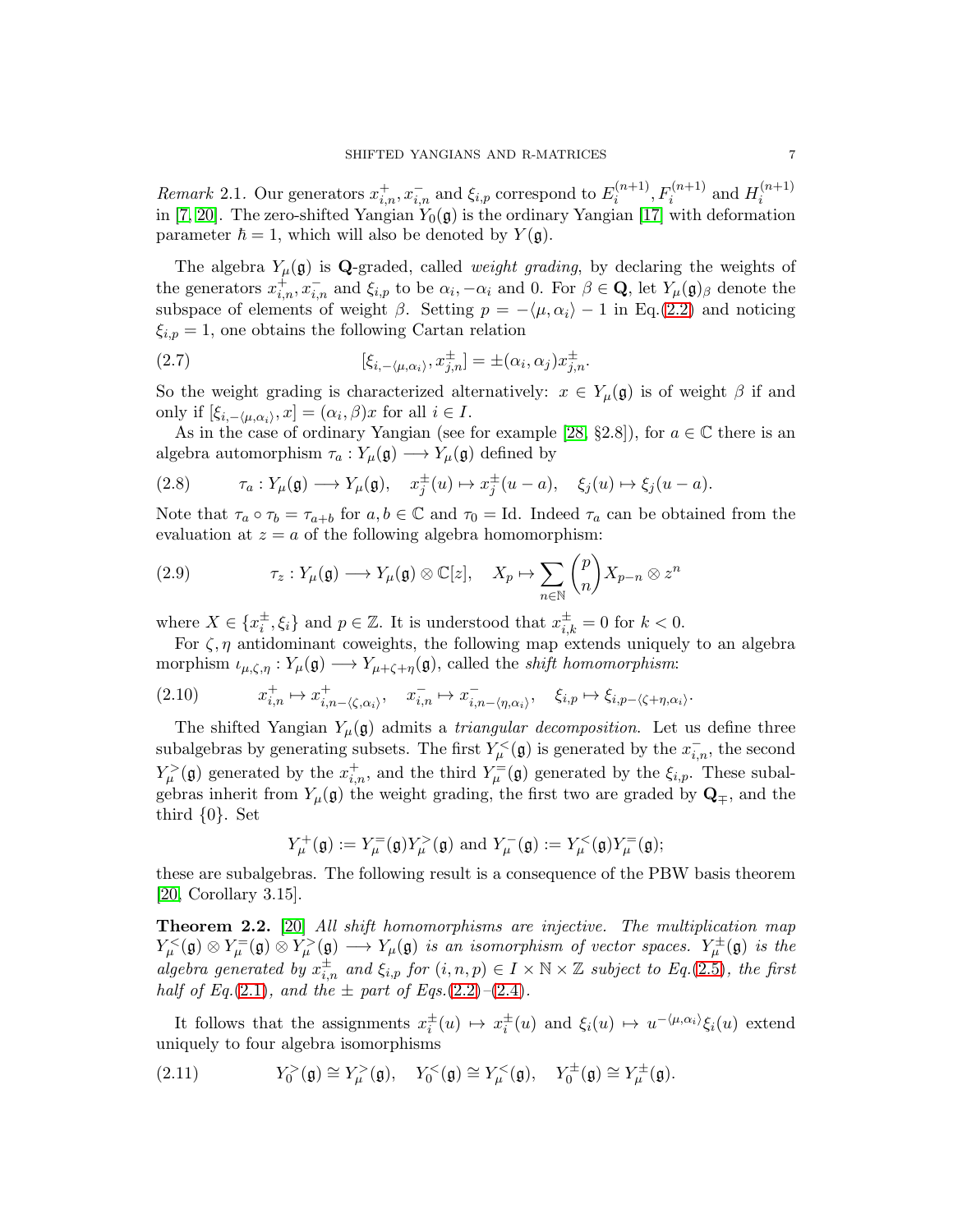The first two isomorphisms being independent of  $\mu$ , we omit  $\mu$  from  $Y^{\geq}_{\mu}(\mathfrak{g})$  and  $Y^{\leq}_{\mu}(\mathfrak{g})$ when no confusion arises.

The next property of shifted Yangians is the coproduct of Drinfeld–Jimbo, which plays a key role in our study of representations. We rephrase [\[20,](#page-54-3) Theorem 4.8, Theorem 4.12, Proposition 4.14]. While [\[20\]](#page-54-3) considered simply-laced types, the proofs apply in general as commented in [\[20,](#page-54-3) Remark 3.2].

<span id="page-7-2"></span>Theorem 2.3. [\[20\]](#page-54-3) There exists a unique family of algebra homomorphisms

$$
\Delta_{\mu,\nu}: Y_{\mu+\nu}(\mathfrak{g}) \longrightarrow Y_\mu(\mathfrak{g}) \otimes Y_\nu(\mathfrak{g})
$$

for all coweights  $\mu, \nu$  such that  $\Delta_{0,0}$  is the coproduct of the ordinary Yangian and properties  $(i)$ – $(ii)$  hold true.

(i) For  $\mu$  and  $\nu$  antidominant,  $i \in I$ ,  $n < -\langle \mu, \alpha_i \rangle$  and  $m < -\langle \nu, \alpha_i \rangle$ :

<span id="page-7-1"></span>(2.12) 
$$
\Delta_{\mu,\nu}(x_{i,n}^+) = x_{i,n}^+ \otimes 1, \quad \Delta_{\mu,\nu}(x_{i,m}^-) = 1 \otimes x_{i,m}^-.
$$

(ii) If  $\zeta$  and  $\eta$  are antidominant, then the following diagram commutes:

<span id="page-7-0"></span>(2.13) 
$$
Y_{\mu+\nu}(\mathfrak{g}) \xrightarrow{\Delta_{\mu,\nu}} Y_{\mu}(\mathfrak{g}) \otimes Y_{\nu}(\mathfrak{g})
$$

$$
\downarrow^{\iota_{\mu+\nu,\zeta,\eta}} Y_{\mu+\nu+\zeta+\eta}(\mathfrak{g}) \xrightarrow{\Delta_{\mu+\zeta,\nu+\eta}} Y_{\mu+\zeta}(\mathfrak{g}) \otimes Y_{\nu+\eta}(\mathfrak{g})
$$

Furthermore, if  $\nu$  is antidominant, then the following diagram commutes:

<span id="page-7-3"></span>(2.14) 
$$
Y_{\mu+\nu+\rho}(\mathfrak{g}) \xrightarrow{\Delta_{\mu+\nu,\rho}} Y_{\mu+\nu}(\mathfrak{g}) \otimes Y_{\rho}(\mathfrak{g})
$$

$$
\downarrow \Delta_{\mu,\nu+\rho} \qquad \qquad \downarrow \Delta_{\mu,\nu \otimes \text{Id}}
$$

$$
Y_{\mu}(\mathfrak{g}) \otimes Y_{\nu+\rho}(\mathfrak{g}) \xrightarrow{\text{Id} \otimes \Delta_{\nu,\rho}} Y_{\mu}(\mathfrak{g}) \otimes Y_{\nu}(\mathfrak{g}) \otimes Y_{\rho}(\mathfrak{g})
$$

<span id="page-7-4"></span>2.2. The ordinary Yangian. The ordinary Yangian  $Y(\mathfrak{g})$  endowed with the coproduct  $\Delta_{0,0} =: \Delta$  is a Hopf algebra, which contains the universal enveloping algebra  $U(\mathfrak{g})$ as a Hopf subalgebra by identifying the  $x_{i,0}^{\pm}$  with root vectors in the Lie algebra g associated to the roots  $\pm \alpha_i$  so that  $\alpha_i^{\vee} = \frac{1}{d_i}$  $\frac{1}{d_i}\xi_{i,0} \in \mathfrak{h}$ . Let R denote the set of positive roots of g. One can extend  $x_{i,0}^{\pm} =: x_{\alpha_i}^{\pm}$  to root vectors  $x_{\gamma}^{\pm} \in \mathfrak{g}_{\pm \gamma}$  for  $\gamma \in R$  suitably normalized with respect to an invariant bilinear form of  $\mathfrak{g}$ . Then the coproduct is determined by [\[17\]](#page-54-7) (see [\[33,](#page-55-14) §4.2] for a proof)

<span id="page-7-5"></span>(2.15) 
$$
\Delta(\xi_{i,1}) = \xi_{i,1} \otimes 1 + 1 \otimes \xi_{i,1} + \xi_{i,0} \otimes \xi_{i,0} - \sum_{\gamma \in R} (\alpha_i, \gamma) x_{\gamma}^{-} \otimes x_{\gamma}^{+}.
$$

For  $(\gamma, n) \in R \times \mathbb{N}$ , the root vector  $x_{\gamma}^{-} \in \mathfrak{g}_{-\gamma}$  proportional to an iterated commutator of the  $x_{i,0}^-$ , we choose exactly one of the  $x_{i,0}^-$  in the commutator and replace it with  $x_{i,n}^-$ . It depends on the choice of i and the position of  $x_{i,0}^-$  in the commutator. We fix such a choice for all  $(\gamma, n) \in R \times \mathbb{N}$ , and let  $x_{\gamma,n}^-$  denote the resulting element in  $Y^{\lt}(\mathfrak{g})$ , called a  $PBW$  variable as in [\[20,](#page-54-3) §3.12].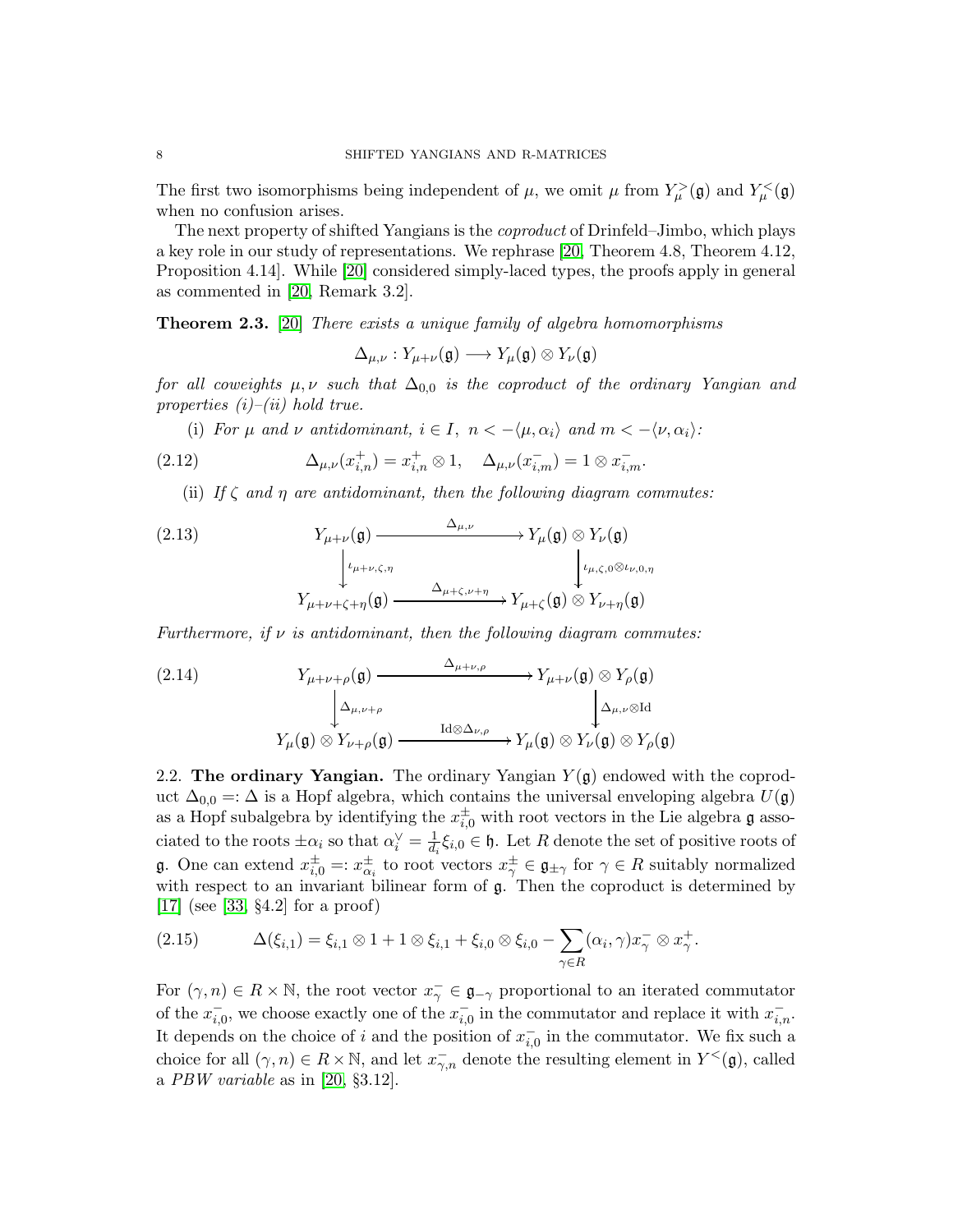Remark 2.4. For  $\mu$  a coweight let us identify the subalgebra  $Y^{\lt}_{\mu}(\mathfrak{g})$  with  $Y^{\lt}(\mathfrak{g})$  via [\(2.11\)](#page-6-0) so that the PBW variables make sense for  $Y^{\lt}_{\mu}(\mathfrak{g})$ . By [\[20,](#page-54-3) §3.12], with respect to a total order on the set of PBW variables which is in natural bijection with  $R \times \mathbb{N}$ , the ordered monomials in the PBW variables form a basis of  $Y^{\lt}_{\mu}(\mathfrak{g})$ .

We shall need the current algebra  $\mathfrak{g}[t]$ ; the Lie algebra  $\mathfrak{g} \otimes \mathbb{C}[t]$  with bracket

$$
[x \otimes t^m, y \otimes t^n] = [x, y] \otimes t^{m+n} \text{ for } x, y \in \mathfrak{g} \text{ and } m, n \in \mathbb{N}.
$$

It is bigraded by  $\mathbb{N}\times\mathbf{Q}$ : the weight grading comes from the adjoint action of  $\mathfrak{h}\subset\mathfrak{g}\subset\mathfrak{g}[t]$ ; the N-grading is defined by declaring  $x \otimes t^m$ , for  $x \in \mathfrak{g}$  and  $m \in \mathbb{N}$ , to be of degree m. Its universal enveloping algebra  $U(\mathfrak{g}[t])$  is bi-graded by  $\mathbb{N} \times \mathbf{Q}$ .

The algebra  $Y(\mathfrak{g})$  is N-filtrated, by declaring  $Y(\mathfrak{g})^{\leq n}$ , for  $n \in \mathbb{N}$ , to be the linear subspace spanned by the monomials in the generators  $x_{i,m}^{\pm}, \xi_{i,m}$  for which the sum of the indexes m is at most n. The N-filtration on  $Y(\mathfrak{g})$  is compatible with the weight grading, so that the associated grading  $gr_{\mathbb{N}}Y(\mathfrak{g})$  is an algebra bigraded by  $\mathbb{N}\times\mathbf{Q}$ . Here by definition  $Y(\mathfrak{g})^{\leq -1} = \{0\}$  and

$$
\mathrm{gr}_{\mathbb{N}}Y(\mathfrak{g}):=\bigoplus_{n\in\mathbb{N}}Y(\mathfrak{g})^{\leq n}/Y(\mathfrak{g})^{\leq n-1}.
$$

We have an isomorphism of  $(N, Q)$ -bigraded algebras

<span id="page-8-0"></span>(2.16) 
$$
U(\mathfrak{g}[t]) \longrightarrow \text{gr}_{\mathbb{N}} Y(\mathfrak{g}), \quad x_{\alpha_i}^{\pm} \otimes t^m \mapsto \overline{x_{i,m}^{\pm}}.
$$

Here  $x_{i,m}^{\pm}$  denote the images of  $x_{i,m}^{\pm}$  under the projection

$$
Y(\mathfrak{g})^{\leq m} \longrightarrow Y(\mathfrak{g})^{\leq m}/Y(\mathfrak{g})^{\leq m-1} \subset \mathrm{gr}_{\mathbb{N}}Y(\mathfrak{g}).
$$

This isomorphism appeared in [\[54\]](#page-56-5). For a complete proof, see [\[22,](#page-54-8) Theorem B.2].

2.3. First coproduct estimation. A compact formula for the coproduct of the Drinfeld generators is unknown beyond  $sl_2$  in [\[20,](#page-54-3) §6.3]. Still some partial information on the weight space projection of coproduct is sufficient.

Let us define the *height function*  $h: \mathbf{Q}_+ \longrightarrow \mathbb{N}$  to be the additive function such that  $h(\alpha_i) = 1$  for  $i \in I$ . In the following, when we write  $h(\beta)$  or speak of height of a weight β, it is understood that  $β ∈ \mathbf{Q}_{+}$ .

We shall need the notion of *principal part*. For V a vector space, let  $V[[u, u^{-1}]]$ denote the space of formal power series with coefficients in V, and  $V[[u^{-1}]]$  its subspace of power series in  $u^{-1}$ . The principal part of a formal power series  $\tilde{f}(u)$  in  $V[[u, u^{-1}]]$ , denoted by  $\langle f(u) \rangle_+$ , is a power series in  $V[[u^{-1}]]$  defined by

$$
\left\langle \sum_{p \in \mathbb{Z}} f_p u^{-p-1} \right\rangle_+ := \sum_{p \in \mathbb{N}} f_p u^{-p-1}.
$$

This was denoted by  $f(u)$  in [\[48,](#page-55-1) Lemma 5.13]. As an example,

$$
\left\langle \frac{g(u)}{u-a} \right\rangle_+ = \frac{g(a)}{u-a}
$$
 for  $g(u) \in \mathbb{C}[u]$  and  $a \in \mathbb{C}$ .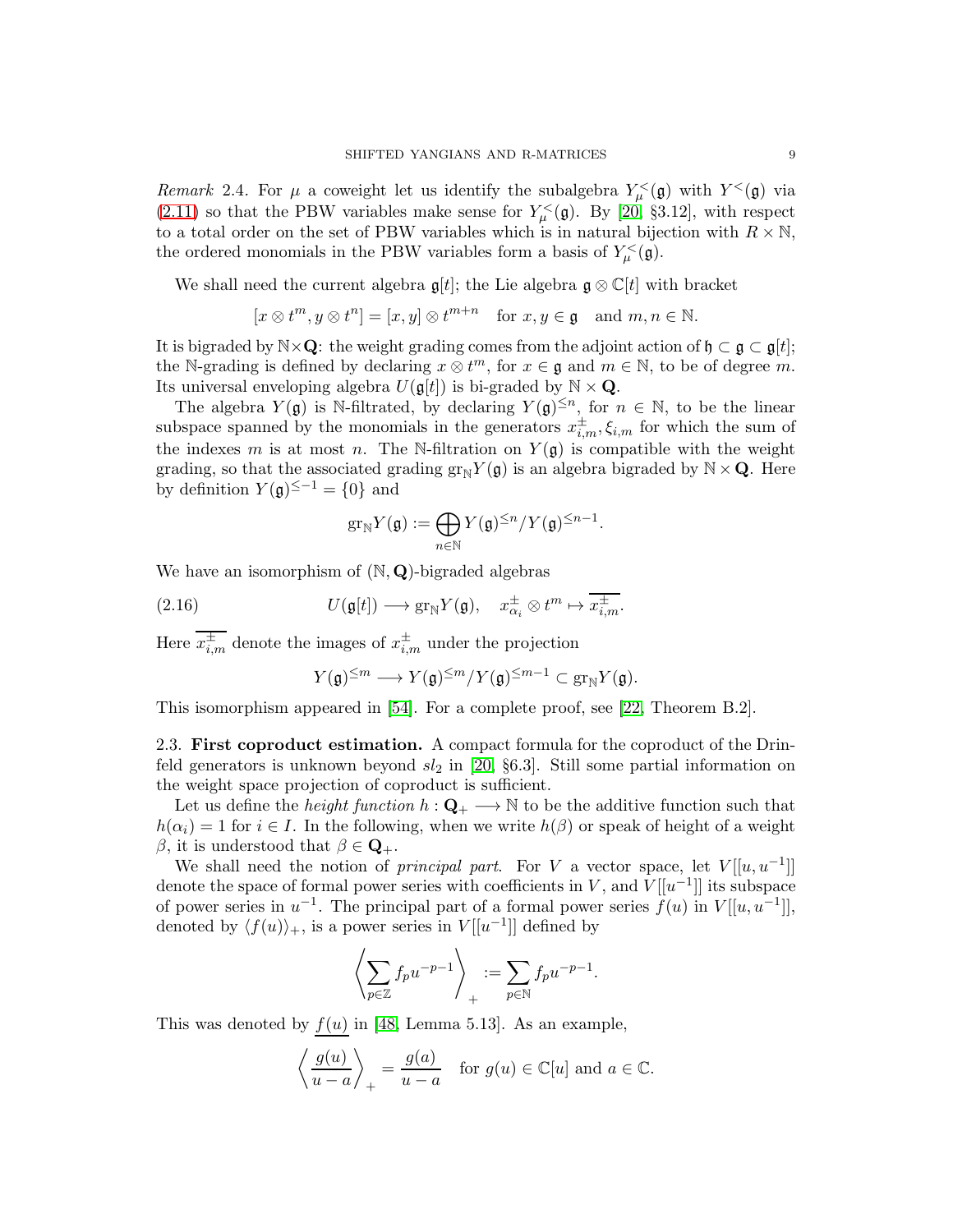As another example, the shift homomorphism of  $(2.10)$  acts on  $x_i^{\pm}(u)$  as:

<span id="page-9-1"></span>
$$
x_i^+(u) \mapsto \langle u^{-\langle \zeta, \alpha_i \rangle} x_i^+(u) \rangle_+, \quad x_i^-(u) \mapsto \langle u^{-\langle \eta, \alpha_i \rangle} x_i^-(u) \rangle_+.
$$

Multiplication endows  $V[[u, u^{-1}]]$  with a module structure over the polynomial algebra  $\mathbb{C}[u]$ . It is compatible with taking principal part:

(2.17) 
$$
\langle g \langle h f \rangle_+ \rangle_+ = \langle gh f \rangle_+ \text{ for } g, h \in \mathbb{C}[u] \text{ and } f \in V[[u, u^{-1}]].
$$

<span id="page-9-0"></span>**Lemma 2.5.** For all coweights  $\mu$  and  $\nu$ , the coproduct  $\Delta_{\mu,\nu}$  satisfies:

$$
\Delta_{\mu,\nu}(x_i^+(u)) \equiv x_i^+(u) \otimes 1 + \langle \xi_i(u) \otimes x_i^+(u) \rangle_+ \text{ mod.} \sum_{h(\beta) > 0} Y_{\mu}^-(\mathfrak{g})_{-\beta} \otimes Y_{\nu}^+(\mathfrak{g})_{\beta + \alpha_i},
$$
\n
$$
\Delta_{\mu,\nu}(x_i^-(u)) \equiv 1 \otimes x_i^-(u) + \langle x_i^-(u) \otimes \xi_i(u) \rangle_+ \text{ mod.} \sum_{h(\beta) > 0} Y_{\mu}^-(\mathfrak{g})_{-\beta - \alpha_i} \otimes Y_{\nu}^+(\mathfrak{g})_{\beta},
$$
\n
$$
\Delta_{\mu,\nu}(\xi_i(u)) \equiv \xi_i(u) \otimes \xi_i(u) \text{ mod.} \sum_{h(\beta) > 0} Y_{\mu}^-(\mathfrak{g})_{-\beta} \otimes Y_{\nu}^+(\mathfrak{g})_{\beta},
$$
\n
$$
\Delta_{\mu,\nu}(\xi_{i,-\langle \mu + \nu, \alpha_i \rangle}) = \xi_{i,-\langle \mu, \alpha_i \rangle} \otimes 1 + 1 \otimes \xi_{i,-\langle \nu, \alpha_i \rangle}.
$$

In the first three relations, the notation "mod. V" for  $V \subset Y_{\mu}^-(\mathfrak{g}) \otimes Y_{\nu}^+(\mathfrak{g})$  should be understood as "modulo  $V((u^{-1}))$ ".

*Proof.* The case  $\mu = \nu = 0$  follows from [\[52,](#page-56-4) Lemma 1]; while the statement of [\[52\]](#page-56-4) is weaker, its proof works in our situation; see also [\[14,](#page-54-4) Prop.2.8] and [\[31,](#page-55-15) Prop.2.10]. For arbitrary coweights we use the zigzag arguments as in the proof of [\[20,](#page-54-3) Theorem 4.12]. We shall treat only the first assertion, as the other three are parallel. Our goal is to prove the following relations, denoted by  $P(n, \mu, \nu)$ , for  $n \in \mathbb{N}$ :

$$
\Delta_{\mu,\nu}(x_{i,n}^+) \equiv x_{i,n}^+ \otimes 1 + \sum_{m \geq 0} \xi_{i,n-1-m} \otimes x_{i,m}^+ \text{ mod.} \sum_{h(\beta) > 0} Y_{\mu}^-(\mathfrak{g})_{-\beta} \otimes Y_{\nu}^+(\mathfrak{g})_{\beta+\alpha_i}.
$$

For  $\zeta$ ,  $\eta$  antidominant coweights, applying  $\iota_{\mu,\zeta,0} \otimes \iota_{\nu,0,\eta}$  to  $\Delta_{\mu,\nu}(x_{i,n}^+)$ , from the commutative diagram [\(2.13\)](#page-7-0) and injectivity of shift homomorphisms we deduce

$$
P(n,\mu,\nu) \Longleftrightarrow P(n-\langle \zeta,\alpha_i \rangle,\mu+\zeta,\nu+\eta).
$$

Let us choose  $\zeta$  and  $\eta$  such that  $\mu + \zeta$  and  $\nu + \eta$  are antidominant.

If  $n \ge -\langle \mu, \alpha_i \rangle$ , then the above equivalence applied to  $(n + \langle \mu, \alpha_i \rangle, 0, 0)$  and the antidominant coweights  $\mu + \zeta$ ,  $\nu + \eta$  gives

$$
P(n + \langle \mu, \alpha_i \rangle, 0, 0) \Longleftrightarrow P(n - \langle \zeta, \alpha_i \rangle, \mu + \zeta, \nu + \eta).
$$

So  $P(n, \mu, \nu) \Longleftrightarrow P(n + \langle \mu, \alpha_i \rangle, 0, 0)$ , and the latter is true by [\[52\]](#page-56-4). If  $n < -\langle \mu, \alpha_i \rangle$ , then  $n - \langle \zeta, \alpha_i \rangle < -\langle \mu + \zeta, \alpha_i \rangle$  and by Equation [\(2.12\)](#page-7-1),

$$
\Delta_{\mu+\zeta,\nu+\eta}(x_{i,n-\langle\zeta,\alpha_i\rangle}^+) = x_{i,n-\langle\zeta,\alpha_i\rangle}^+ \otimes 1.
$$

In the commutative diagram [\(2.13\)](#page-7-0) put  $x_{i,n}^+$  at the top-left corner. Then the element at the bottom-right corner is  $x_{i,n-\langle \zeta,\alpha_i \rangle}^+ \otimes 1$ . From the injectivity of the vertical maps we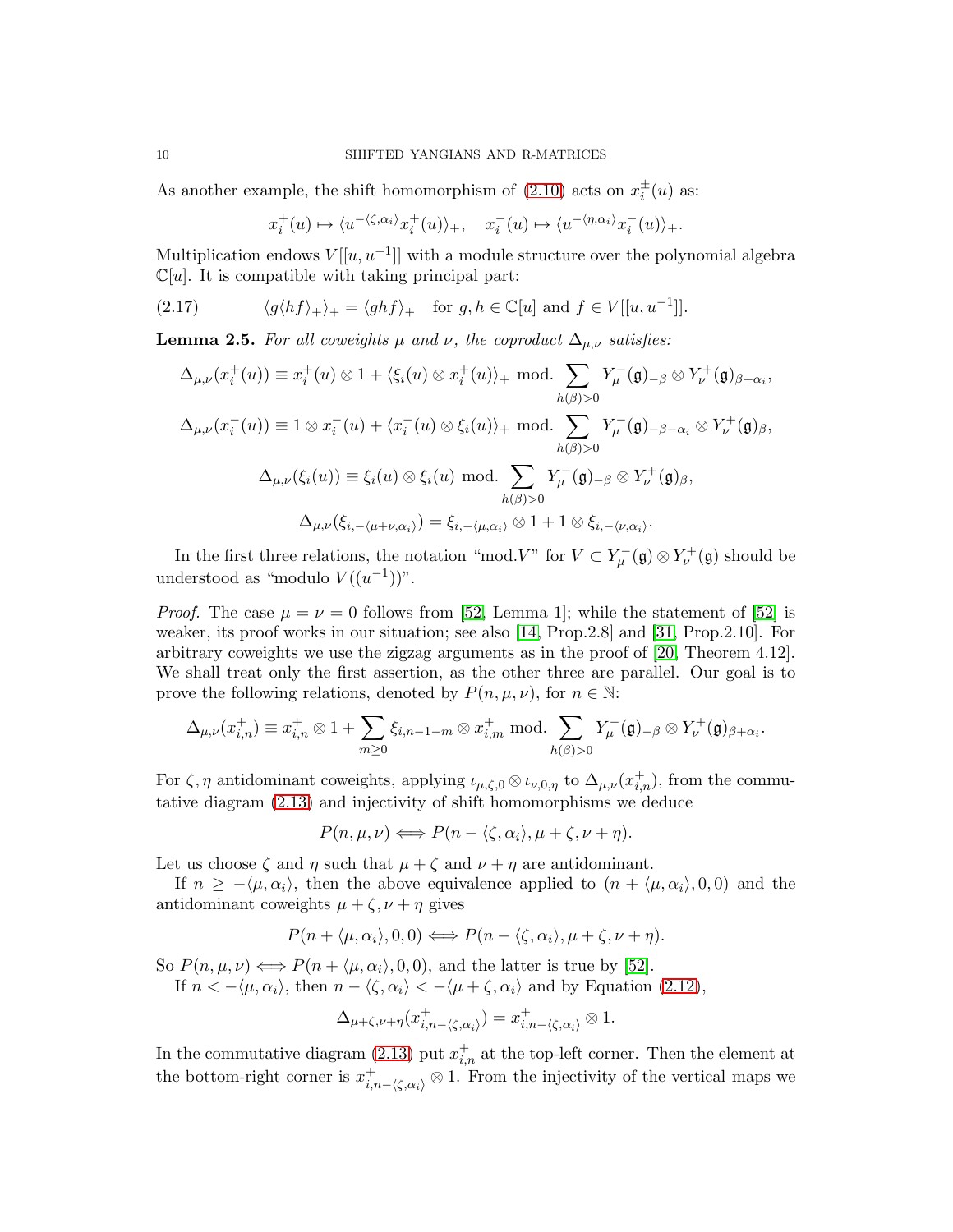obtain that the element at the top-right corner is  $x_{i,n}^+ \otimes 1$ , namely,  $\Delta_{\mu,\nu}(x_{i,n}^+) = x_{i,n}^+ \otimes 1$ . For  $m \geq 0$ , we have  $\xi_{i,n-m-1} = 0$  in  $Y_\mu(\mathfrak{g})$  because

$$
n-m-1<-\langle \mu, \alpha_i \rangle -m-1\leq -\langle \mu, \alpha_i \rangle -1.
$$

So the summation  $\sum_m$  in  $P(n,\mu,\nu)$  vanishes. This proves  $P(n,\mu,\nu)$ , with the second summation  $\sum_{\beta}$  being zero.

The zigzag arguments will reappear in this paper at the level of representations.

2.4. Truncated shifted Yangians. These are quotients of shifted Yangians appearing first in type A [\[9\]](#page-54-1) as finite W-algebras, in dominant case [\[50\]](#page-55-0) as quantizations of slices in affine Grassmannians, and in the most general case [\[7\]](#page-54-2) as quantized Coulomb branches. Their definition involves the notion of  $\ell$ -weight.

To motivate Eq.[\(2.18\)](#page-10-0) below, let  $\mu$  be a coweight and V be a  $Y_{\mu}(\mathfrak{g})$ -module. Then the actions of the  $\xi_{i,p}$  on V mutually commute. Suppose that  $0 \neq v \in V$  is a common eigenvector with  $e_{i,p}$  being the eigenvalue of  $\xi_{i,p}$ . We have

$$
\xi_i(u)v = e_i(u)v, \quad e_i(u) := \sum_{p \in \mathbb{Z}} e_{i,p}u^{-p-1}.
$$

From Eq.[\(2.5\)](#page-5-1) we see that  $e_i(u)$  is a Laurent series in  $u^{-1}$  whose leading term is fixed to be  $u^{\langle \mu,\alpha_i \rangle}$ . So the *coweight*  $\mu$  can be recovered from the *I*-tuple of Laurent series  $(e_i(u))_{i\in I}$ . The actions of the  $\xi_{i,-\langle\mu,\alpha_i\rangle}$  on v are encoded in the weight  $\beta \in \mathfrak{h}^*$  defined below in the same way as  $Eq.(2.7)$  $Eq.(2.7)$ :

$$
\xi_{i,-\langle\mu,\alpha_i\rangle}v=(\alpha_i,\beta)v \quad \text{where } \beta:=\sum_{i\in I}e_{i,-\langle\mu,\alpha_i\rangle}\frac{1}{d_i}\varpi_i.
$$

In notations of Subsection [3.1,](#page-12-1) the vector v is of  $\ell$ -weight  $(e_i(u))_{i\in I}$  and weight  $\beta$ .

Consider the multiplicative group  $\mathbb{C}((u^{-1}))^{\times}$  of the field  $\mathbb{C}((u^{-1}))$  of Laurent series in  $u^{-1}$ . The set of  $\ell$ -weights, denoted by  $\mathcal{L}$ , is the subset of the I-fold product group  $\prod_{i\in I}\mathbb{C}((u^{-1}))^{\times}$  consisting of *I*-tuples of Laurent series in  $u^{-1}$  whose leading terms are of the form  $u^k$  for  $k \in \mathbb{Z}$ ; it is clearly a subgroup. For  $e \in \mathcal{L}$  and  $i \in I$ , let  $e_i(u)$  be the *i*-th component of **e**, and let  $\mathbf{e}_{i,p} \in \mathbb{C}$ , for  $p \in \mathbb{Z}$ , be the coefficient of  $u^{-p-1}$  in  $\mathbf{e}_i(u)$ . By definition there exists a unique  $k_i \in \mathbb{Z}$  such that

$$
\mathbf{e}_i(u) = \sum_{p \in \mathbb{Z}} \mathbf{e}_{i,p} u^{-p-1} \text{ with } \mathbf{e}_{i,p} = 0 \text{ for } p < -k_i - 1 \text{ and } \mathbf{e}_{i,-k_i-1} = 1.
$$

Define the weight and the coweight of e by

<span id="page-10-0"></span>(2.18) 
$$
\varpi(\mathbf{e}) := \sum_{i \in I} \frac{\mathbf{e}_{i,-k_i}}{d_i} \varpi_i \in \mathfrak{h}^*, \quad \varpi^{\vee}(\mathbf{e}) := \sum_{i \in I} k_i \varpi_i^{\vee} \in \mathbf{P}^{\vee}.
$$

This defines two morphisms of abelian groups  $\varpi : L \longrightarrow \mathfrak{h}^*$  and  $\varpi^{\vee} : L \longrightarrow \mathbf{P}^{\vee}$ .

**Definition 2.6.** A pair  $(\mu, r)$  of coweight  $\mu$  and  $\ell$ -weight r truncatable if

<span id="page-10-1"></span>(2.19) 
$$
\varpi^{\vee}(\mathbf{r}) - \mu \in \mathbf{Q}_{+}^{\vee}.
$$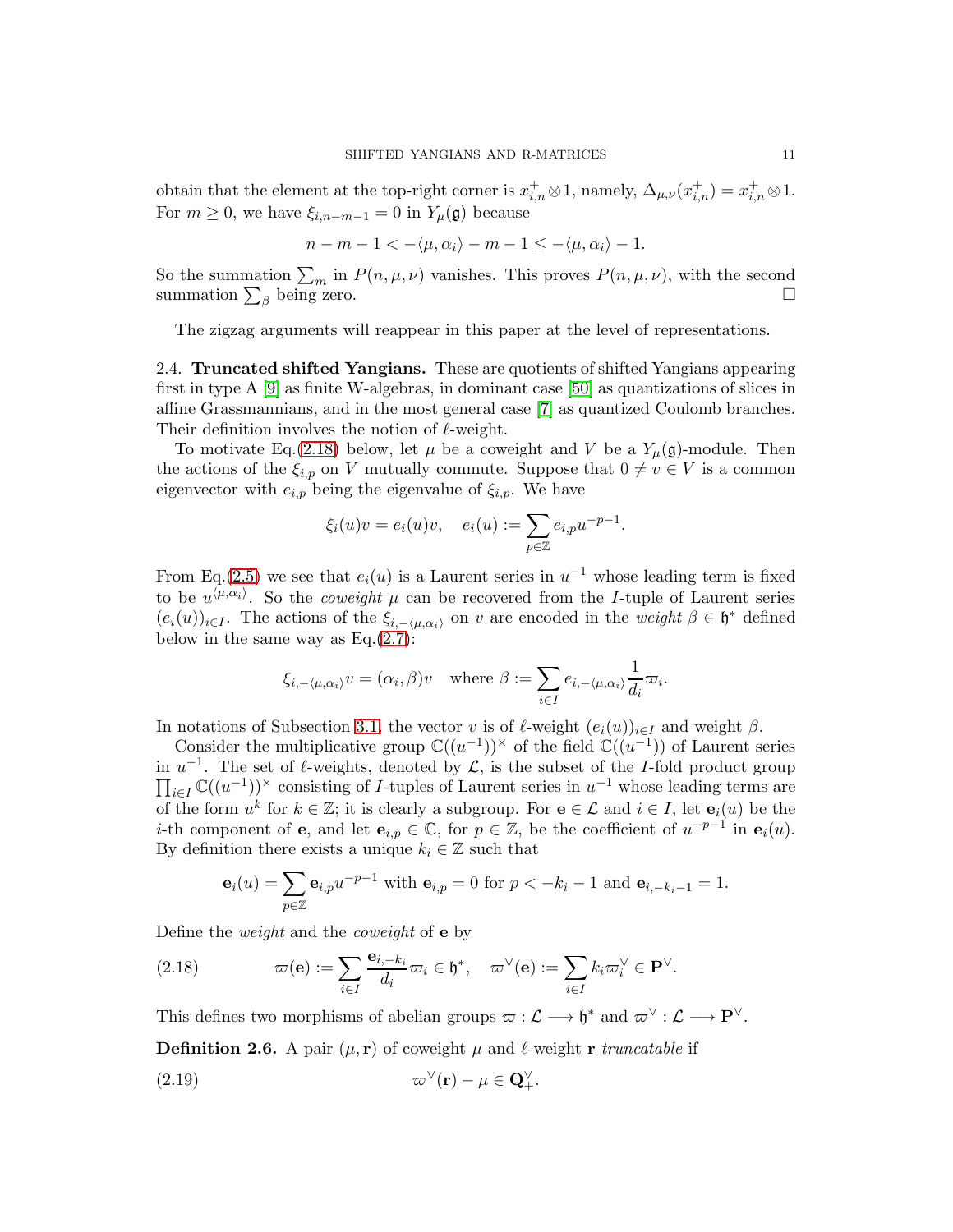In this situation, let  $m_i \in \mathbb{N}$ , for  $i \in I$ , be the coefficient of  $\alpha_i^{\vee}$  in  $\varpi^{\vee}(\mathbf{r}) - \mu$ . We have the Gerasimov–Kharchev–Lebedev–Oblezin (GKLO for short) series  $A_i(u)$ , a  $Y^{\equiv}_{\mu}(\mathfrak{g})$ valued Laurent series in  $u^{-1}$  of leading term  $u^{m_i}$  for  $i \in I$ , uniquely determined by the following equations [\[32,](#page-55-10) Lemma 2.1 with  $\iota\hbar = 1$ ] (see also [\[50,](#page-55-0) §4A] and [\[7,](#page-54-2) (B.14)]):

<span id="page-11-0"></span>(2.20) 
$$
\xi_i(u) = \frac{\mathbf{r}_i(u)}{A_i(u)A_i(u - d_i)} \prod_{j:c_{ji} < 0} \prod_{t=1}^{-c_{ji}} A_j(u - d_{ij} - td_j)
$$
\n
$$
= \frac{\mathbf{r}_i(u)}{A_i(u)A_i(u - d_i)} \prod_{j:c_{ji} = -1} A_j(u - \frac{1}{2}d_j) \prod_{j:c_{ji} = -2} A_j(u)A_j(u - 1)
$$
\n
$$
\times \prod_{j:c_{ji} = -3} A_j(u + \frac{1}{2})A_j(u - \frac{1}{2})A_j(u - \frac{3}{2}).
$$

The second equation comes from the fact that  $c_{ji} = -1$  implies  $d_{ij} = -\frac{1}{2}d_j$ , while  $c_{ji} < -1$  implies  $d_j = 1$  and  $d_{ij} = \frac{1}{2}$  $rac{1}{2}c_{ji}.$ 

<span id="page-11-1"></span>**Lemma 2.7.** [\[32\]](#page-55-10) Let  $(\mu, r)$  be truncatable. In the shifted Yangian  $Y_{\mu}(\mathfrak{g})$  we have

$$
A_i(u)x_{j,n}^- A_i(u)^{-1} = x_{j,n}^- + d_i \delta_{ij} \sum_{k \ge 0} x_{i,n+k}^- u^{-k-1}.
$$

*Proof.* Write  $A_i(u) = \sum_p a_{i,p} u^{-p-1}$ . The following relation is a consequence of [\[32,](#page-55-10)  $(2.12),(2.14)$ ; see [\[49,](#page-55-2) Definition 4.1] in simply-laced types:

$$
[a_{i,p+1}, x_{j,n}^-] - [a_{i,p}, x_{j,n+1}^-] = \delta_{ij} d_i x_{i,n}^- a_{i,p}.
$$

Since  $a_{i,p} = 0$  for  $p \ll 0$ , the above relation can be rewritten as

$$
[a_{i,p}, x_{j,n}^-] = d_i \delta_{ij} \sum_{k \ge 0} x_{i,n+k}^- a_{i,p-k-1}.
$$

Multiplying the above equality by  $u^{-p-1}$  and summing over  $p \in \mathbb{Z}$ , we get

$$
A_i(u)x_{j,n}^- - x_{j,n}^- A_i(u) = d_i \delta_{ij} \sum_{k \ge 0} x_{i,n+k}^- u^{-k-1} A_i(u).
$$

Right multiplying by  $A_i(u)^{-1}$  gives the desired identity of the lemma.

**Definition 2.8.** [\[50,](#page-55-0) [7\]](#page-54-2) For  $(\mu, \mathbf{r}) \in \mathbf{P}^{\vee} \times \mathcal{L}$  a truncatable pair, the *truncated shifted* Yangian  $Y^{\mathbf{r}}_{\mu}(\mathfrak{g})$  is the algebra defined as the quotient of the shifted Yangian  $Y_{\mu}(\mathfrak{g})$  by the two-sided ideal generated by the coefficients of  $\langle A_i(u)\rangle_+$  for  $i \in I$ .

<span id="page-11-2"></span>Remark 2.9. Assume each  $\mathbf{r}_i(u)$  is a monic polynomial of u. Our algebra  $Y^{\mathbf{r}}_{\mu}(\mathfrak{g})$  and series  $A_i(u)$  correspond to  $\widetilde{Y}_{\mu}^{\nu}(\mathbf{r})$  and  $u^{m_i}A_i(u)$  in [\[47,](#page-55-16) §3.4] with  $\nu = \varpi^{\vee}(\mathbf{r})$ . The original truncated shifted Yangian, denoted by  $Y_\mu^\nu(\mathbf{r})$ , is defined to be the image of  $Y_\mu^\mathbf{r}(\mathfrak{g})$ under the so-called GKLO representation by difference operators; see [\[50,](#page-55-0) Theorem 4.5] and [\[7,](#page-54-2) Theorem B.15]. Conjecturally [\[50\]](#page-55-0) the quotient map is an isomorphism, and a proof in type A is available in [\[46,](#page-55-17) Theorem 1.6] and [\[47,](#page-55-16) Theorem A.5]. The reason why we drop the polynomiality of **r** will be given in Section [8.](#page-48-0)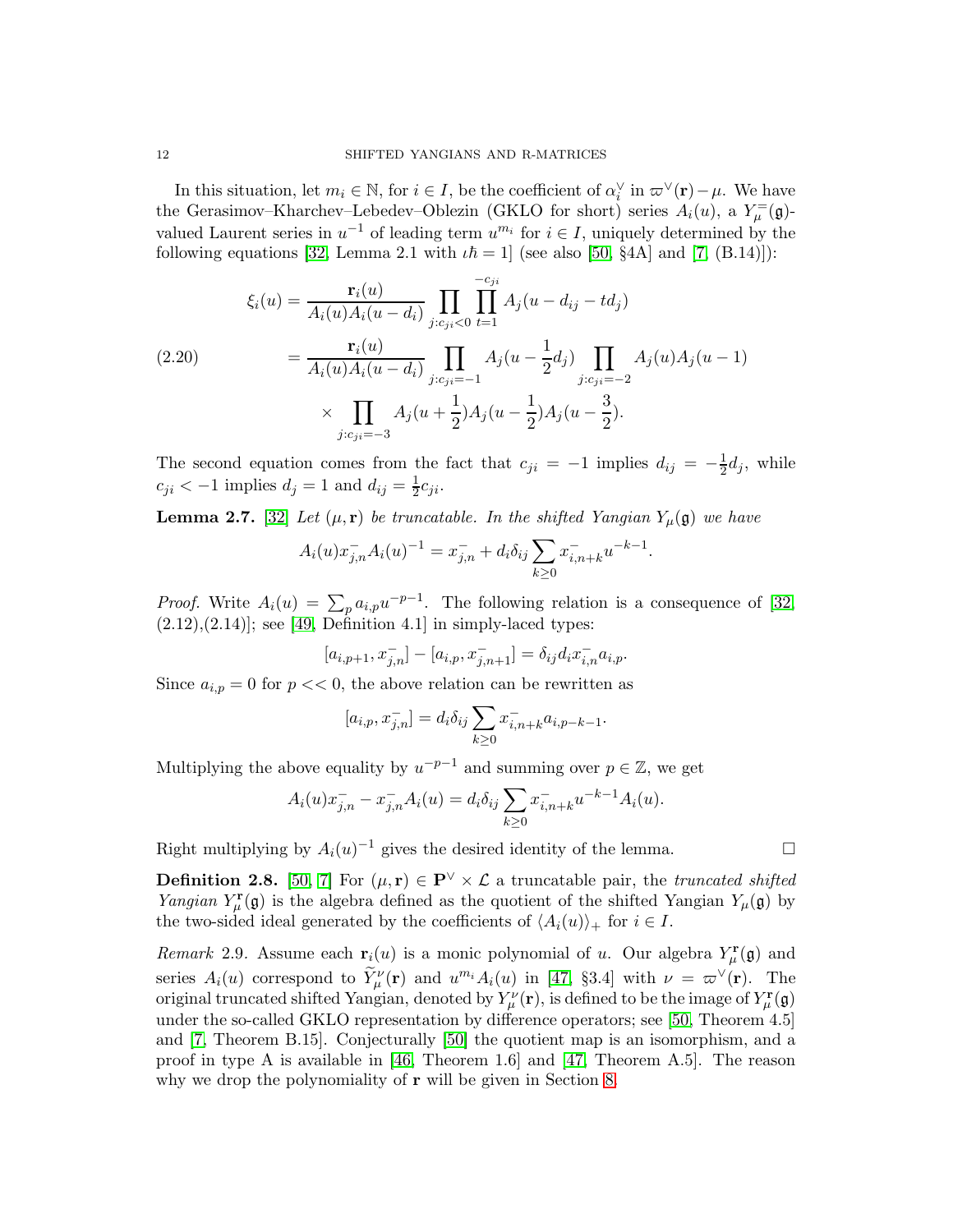#### 3. Representations of shifted Yangians

<span id="page-12-0"></span>We recall basic properties of representations of shifted Yangians: Verma modules, classification of irreducible modules in the category  $\mathcal{O}^{sh}$ , q-characters, finite-dimensional irreducible modules, and prefundamental modules.

Most of the definitions and results in this section are well-known, and were also known for representation theory of three classes of algebras: the ordinary Yangian [\[17,](#page-54-7) [14,](#page-54-4) [52,](#page-56-4) [28\]](#page-55-11); the upper Borel subalgebra of the quantum affine algebra  $U_q(\hat{\mathfrak{g}})$  for  $q \in \mathbb{C}^\times$  generic [\[41,](#page-55-4) [24,](#page-55-18) [39\]](#page-55-13), which we refer to as *Borel algebra*; the shifted quantum affine algebras recently developed in [\[21,](#page-54-5) [40\]](#page-55-3). Their proofs work for shifted Yangians as well because the algebraic structures are common for these quantum groups.

<span id="page-12-1"></span>3.1. Verma modules. We begin with some general remarks on the notions of weights and  $\ell$ -weights for modules over shifted Yangians. Fix  $\mu$  a coweight. Let V be a module over  $Y_{\mu}(\mathfrak{g})$ . For  $\beta \in \mathfrak{h}^*$  and  $\mathbf{f} \in \mathcal{L}$ , define

$$
V_{\beta} := \{ v \in V \mid \forall i \in I, \ \xi_{i,-\langle \mu, \alpha_i \rangle} v = (\alpha_i, \beta)v \},
$$
  

$$
V_{\mathbf{f}} := \{ v \in V \mid \forall (i, p) \in I \times \mathbb{Z}, \ \exists \ m \in \mathbb{N} \text{ such that } (\xi_{i,p} - \mathbf{f}_{i,p})^m v = 0 \}.
$$

If  $V_\beta$  is nonzero, then it is called a *weight space* of weight  $\beta$ , and a nonzero vector  $v \in V_\beta$  is called a *weight vector* of weight  $wt(v) := \beta$ . If  $V_f$  is nonzero, then it is an  $\ell$ -weight space of  $\ell$ -weight f and similar conventions for  $\ell$ -weight vector and  $\operatorname{wt}_{\ell}(v)$ . Let  $wt(V) \subseteq \mathfrak{h}^*$  be the set of weights of V, and  $wt_{\ell}(V) \subseteq \mathcal{L}$  the set of  $\ell$ -weights. By Eqs.[\(2.5\)](#page-5-1) and [\(2.7\)](#page-6-2), for  $f \in wt_{\ell}(V)$ ,  $\beta \in wt(V)$  and  $\alpha \in \mathbf{Q}$ , we have

$$
\mu = \varpi^{\vee}(\mathbf{f}), \quad Y_{\mu}(\mathfrak{g})_{\alpha} V_{\beta} \subseteq V_{\alpha+\beta}.
$$

<span id="page-12-2"></span>Remark 3.1. While the automorphism  $\tau_a$  from [\(2.8\)](#page-6-3) preserves the weight grading on  $Y_{\mu}(\mathfrak{g})$ , this is not the case for modules. Define the weight  $\tilde{\mu} \in \mathfrak{h}^*$  associated to  $\mu$  and, by abuse of language, the group automorphism  $\tau_a : \mathcal{L} \longrightarrow \mathcal{L}$  by

$$
\tilde{\mu} := \sum_{i \in I} \langle \mu, \alpha_i \rangle \frac{1}{d_i} \varpi_i, \quad \tau_a(\mathbf{f}) := (\mathbf{f}_i(u-a))_{i \in I} \quad \text{for } \mathbf{f} \in \mathcal{L}.
$$

For V a  $Y_\mu(\mathfrak{g})$ -module, the pullback module  $\tau_a^*V$  is denoted by  $V(a)$ , with a referred to as the spectral parameter. We have

$$
V_{\beta} = V(a)_{\beta - a\tilde{\mu}} \quad \text{for } \beta \in \text{wt}(V), \quad V_{\mathbf{f}} = V(a)_{\tau_a(\mathbf{f})} \quad \text{for } \mathbf{f} \in \text{wt}_{\ell}(V).
$$

Call  $V$  a *weight module* if it is a direct sum of weight spaces. In such a module, any l-weight space  $V_f$  is contained in the weight space  $V_{\varpi(f)}$ . We shall say that V is weight graded by a subset  $X \subset \mathfrak{h}^*$  if V is a weight module and  $\text{wt}(V) \subset X$ .

Call V top graded if there exists  $\lambda \in \mathfrak{h}^*$  such that V is weigh graded by  $\lambda + \mathbf{Q}_$ and  $V_{\lambda}$  is one-dimensional. Clearly  $\lambda$  is unique and  $V_{\lambda}$  equals an  $\ell$ -weight space  $V_{e}$  for a unique  $\mathbf{e} \in \mathcal{L}$ . We refer to  $\lambda, V_{\lambda}$ , e and  $V_{\mathbf{e}}$  as the top weight, top weight space, top  $\ell$ -weight and top  $\ell$ -weight space.

Let  $e \in \mathcal{L}$  be of coweight  $\mu$ . The Verma module  $M(e)$  is the  $Y_{\mu}(g)$ -module defined by parabolic induction [\[48,](#page-55-1) §3.3]

$$
M(\mathbf{e}) := Y_{\mu}(\mathfrak{g}) \otimes_{Y_{\mu}^{+}(\mathfrak{g})} \mathbb{C}.
$$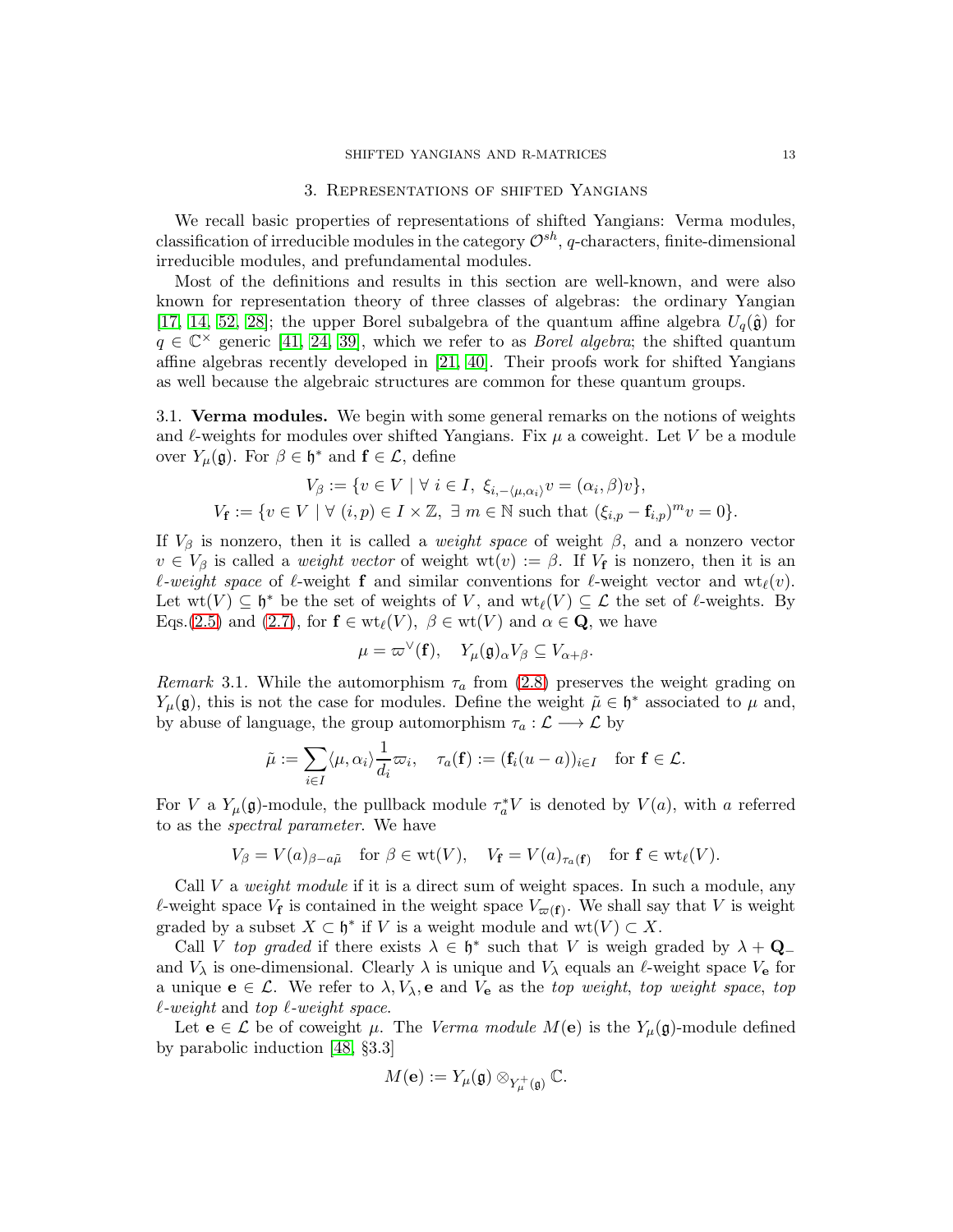Here  $\mathbb{C} = \mathbb{C}1$  is viewed as a  $Y^+_{\mu}(\mathfrak{g})$  by setting  $x_i^+(u)1 = 0$  and  $\xi_i(u)1 = \mathbf{e}_i(u)1$ . The vector  $\omega_{\mathbf{e}} := 1 \otimes 1 \in M(\mathbf{e})$  is of weight  $\varpi(\mathbf{e})$  and  $\ell$ -weight **e**. From the triangular decomposition of Theorem [2.2](#page-6-4) and the weight grading on  $Y_{\mu}^{\lt}(\mathfrak{g})$  we obtain that  $M(\mathbf{e})$ is top graded with **e** being the top  $\ell$ -weight. Moreover, the linear map  $Y^{\leq}_{\mu}(\mathfrak{g}) \longrightarrow M(\mathbf{e})$ sending  $x \in Y^{\lt}_{\mu}(\mathfrak{g})$  to  $x\omega_{\mathbf{e}}$  is bijective.

By standard argument, the Verma module has a unique maximal submodule, the quotient by which is irreducible and denoted by  $L(e)$ . By abuse of language, still let  $\omega_{\mathbf{e}} \in L(\mathbf{e})$  denote the image of  $\omega_{\mathbf{e}} \in M(\mathbf{e})$  under the quotient.

Let V be a  $Y_\mu(\mathfrak{g})$ -module and let v be a nonzero vector of V. Call v a vector of highest  $\ell$ -weight **e** if there exists a module morphism  $M(e) \longrightarrow V$  sending  $\omega_e$  to v. Namely,  $\xi_i(u)v = \mathbf{e}_i(u)v$  and  $x_i^+(u)v = 0$  for  $i \in I$ .

**Definition 3.2.** Call V a module of highest  $\ell$ -weight e if there exists a nonzero surjective module morphism  $M(e) \longrightarrow V$ .

Equivalently, V is generated by a vector v of highest  $\ell$ -weight **e**. It follows that V is top graded with e being the top  $\ell$ -weight. In particular, v is unique up to homothety, and there is a unique surjective module morphism  $V \to L(e)$  sending v to  $\omega_{\mathbf{e}}$ .

Recall the coproduct for  $\mu, \nu$  coweights

$$
\Delta_{\mu,\nu}: Y_{\mu+\nu}(\mathfrak{g}) \longrightarrow Y_{\mu}(\mathfrak{g}) \otimes Y_{\nu}(\mathfrak{g})
$$

from Theorem [2.3.](#page-7-2) If W and V are modules over  $Y_{\mu}(\mathfrak{g})$  and  $Y_{\nu}(\mathfrak{g})$  respectively, then their tensor product  $W \otimes V$  is naturally a module over  $Y_{\mu+\nu}(\mathfrak{g})$ . Since the coproduct respects the weight grading, we have

$$
W_{\alpha} \otimes V_{\beta} \subset (W \otimes V)_{\alpha+\beta} \quad \text{ for } \alpha, \beta \in \mathfrak{h}^*.
$$

So, a tensor product of weight modules is still weight graded.

<span id="page-13-0"></span>**Example 3.3.** Let  $e, f \in \mathcal{L}$ . Consider the tensor product module  $M(e) \otimes M(f)$ . From the coproduct of  $\xi_i(u)$  and  $x_i^+(u)$  in Lemma [2.5](#page-9-0) we see that  $\omega_e \otimes \omega_f$  is of highest  $\ell$ -weight ef. This implies that  $L(ef)$  is a subquotient of  $L(e) \otimes L(f)$ .

Lowest  $\ell$ -weight vectors/modules can be defined by replacing  $x_i^+(u)$  with  $x_i^-(u)$ .

<span id="page-13-1"></span>**Example 3.4.** Let V be a  $Y_{\nu}(\mathfrak{g})$ -module containing a lowest  $\ell$ -weight vector  $v_{-}$  and let W be a  $Y_\mu(\mathfrak{g})$ -module containing a highest  $\ell$ -weight vector  $\omega$ . Then for  $j \in I$ ,  $v \in V$  and  $w \in W$ , we have the following relations in the module  $V \otimes W$  based on the coproduct estimation of Lemma [2.5:](#page-9-0)

$$
\xi_j(u)(v_-\otimes w)=\xi_j(u)v_-\otimes \xi_j(u)w, \quad x_j^-(u)(v_-\otimes w)=v_-\otimes x_j^-(u)w,
$$
  

$$
x_j^-(u)(v\otimes \omega)=v\otimes x_j^-(u)\omega+\langle x_j^-(u)v\otimes \xi_j(u)\omega\rangle_+.
$$

In particular, if w is an  $\ell$ -weight vector, then so is  $v_-\otimes w$ .

3.2. Finite-dimensional irreducible modules. In this subsection we recall the classification of finite-dimensional irreducible modules over shifted Yangians from [\[48,](#page-55-1) Theorem 3.5. The result was proved in simply-laced types by reduction to  $sl_2$  and applying [\[9,](#page-54-1) §7.2], so it works in general types. See [\[40,](#page-55-3) Theorem 6.4] for a similar classification for shifted quantum affine algebras.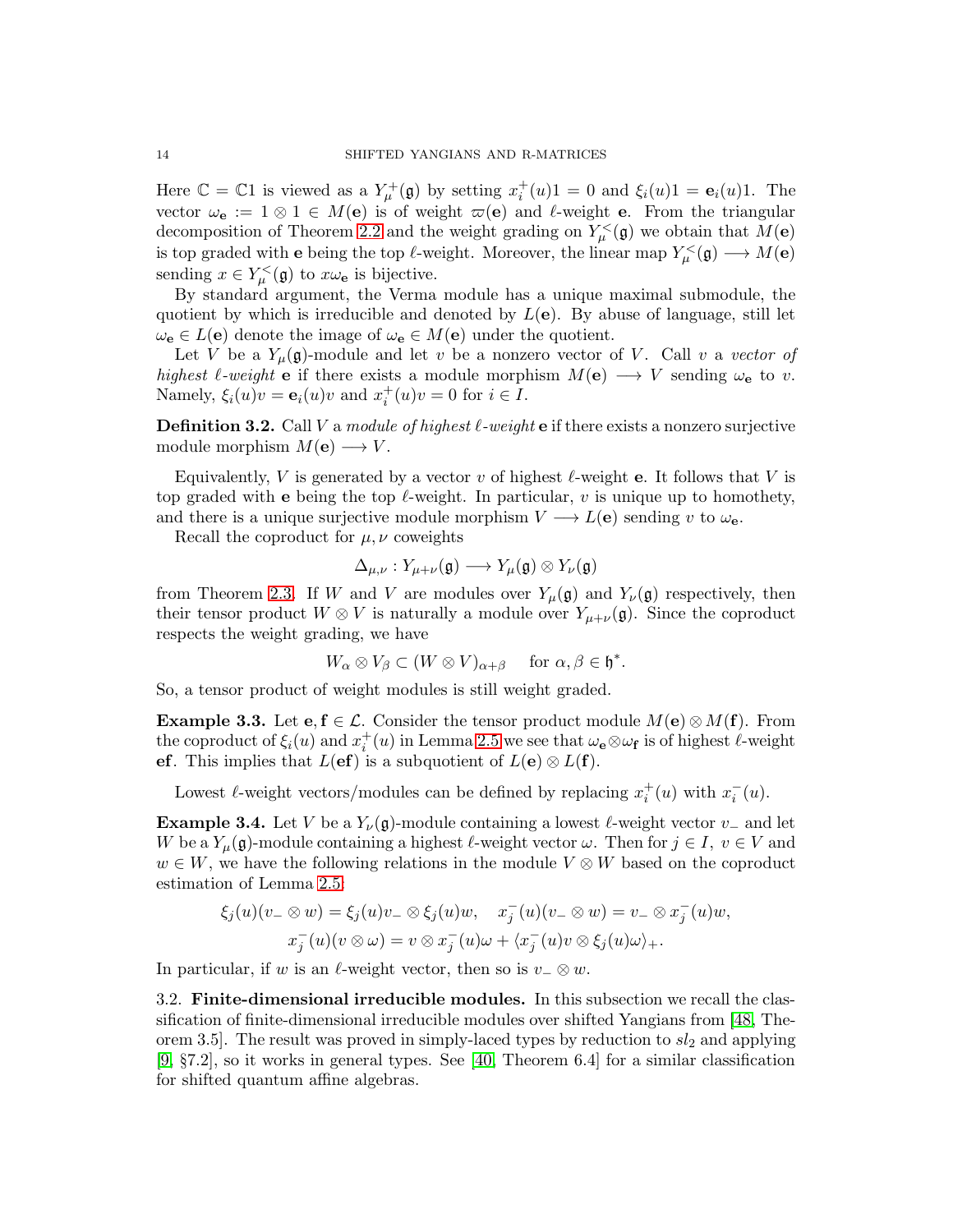<span id="page-14-1"></span>**Example 3.5.** [\[70,](#page-56-2) Remark 24] Let  $(i, a) \in I \times \mathbb{C}$ . The positive prefundamental module  $L_{i,a}^+$  is the one-dimensional  $Y_{\varpi_i^\vee}(\mathfrak{g})$ -module of highest  $\ell$ -weight (our sign convention is opposite to [\[70,](#page-56-2) (10)] and agrees with [\[41,](#page-55-4) Definition 3.7])

(3.21) 
$$
\Psi_{i,a} := (\underbrace{1, \cdots, 1}_{i-1}, u - a, \underbrace{1, \cdots, 1}_{r-i})
$$
 *prefundamental weight.*

Our terminology follows [\[24,](#page-55-18) Definition 3.4]. In the framework of representations of the Borel algebra [\[41\]](#page-55-4), the positive prefundamental module is an infinite-dimensional irreducible module whose  $\ell$ -weights are rather simple, and it has important applications in quantum integrable systems (construction of Baxter's Q-operators [\[2\]](#page-54-9) as transfer matrices of this modules, polynomiality of Q-operators). In another framework of representations of shifted quantum affine algebras, which is closer to our situation, the positive prefundamental modules are one-dimensional [\[40,](#page-55-3) Example 4.12].

For  $(i, a) \in I \times \mathbb{C}$  define the *fundamental*  $\ell$ -weight by

(3.22) 
$$
Y_{i,a} := \frac{\Psi_{i,a-\frac{1}{2}d_i}}{\Psi_{i,a+\frac{1}{2}d_i}} \in \mathcal{L}.
$$

In the notations of [\[14,](#page-54-4) §2.13],  $L(Y_{i,a})$  is the finite-dimensional irreducible module over  $Y(\mathfrak{g})$  with Drinfeld polynomials  $P_i^+(u) = u - a - \frac{1}{2}$  $\frac{1}{2}d_i$  and  $P_j^+(u) = 1$  for  $j \neq i$ . This justifies its name fundamental module.

**Theorem 3.6.** [\[9,](#page-54-1) [48\]](#page-55-1) For  $e \in \mathcal{L}$ , the irreducible module  $L(e)$  is finite-dimensional if and only if e is a monomial of the  $\Psi_{i,a}$  and  $Y_{i,a}$  for  $i \in I$  and  $a \in \mathbb{C}$ . Furthermore, all finite-dimensional irreducible modules over shifted Yangians arise in this way.

<span id="page-14-0"></span>**Example 3.7.** Fix  $(i, a) \in I \times \mathbb{C}$ . Let  $N_{i,a}$  be the irreducible module of highest  $\ell$ -weight

$$
Y_{i,a-\frac{1}{2}d_i} \prod_{j:c_{ij} < 0} \Psi_{j,a-d_{ij}}.
$$

It is realized on the vector space  $\mathbb{C}^2$  with basis  $(e_1, e_2)$  such that the only nonzero actions of the generating series on the basis are

$$
\xi_j(u)e_1 = e_1 \begin{cases} \frac{u - a + d_{ij}}{u - a} & \text{if } c_{ij} \ge 0, \\ u - a + d_{ij} & \text{if } c_{ij} < 0, \end{cases} \quad \xi_j(u)e_2 = e_2 \begin{cases} \frac{u - a - d_{ij}}{u - a} & \text{if } c_{ij} \ge 0, \\ u - a - d_{ij} & \text{if } c_{ij} < 0, \end{cases}
$$
\n
$$
x_i^+(u)e_2 = \frac{1}{u - a}e_1, \quad x_i^-(u)e_1 = \frac{d_i}{u - a}e_2.
$$

Over the Borel algebra there is an infinite-dimensional irreducible module of similar highest  $\ell$ -weight [\[43,](#page-55-19) §6.1.3], denoted by  $N^+_{i,a}$  in [\[18,](#page-54-10) (6.2)], which gives rise to cluster mutations [\[42,](#page-55-20) [43\]](#page-55-19) and three-term Baxter's TQ relations for transfer matrices [\[18,](#page-54-10) Prop.6.8]. Over shifted quantum affine algebras, the irreducible module is twodimensional [\[40,](#page-55-3) Example 6.6].

<span id="page-14-2"></span>The ratio of the  $\ell$ -weights of  $N_{i,a}$  is a generalized simple root:

(3.23) 
$$
A_{i,a} := \prod_{j \in I} \frac{\Psi_{j,a-d_{ij}}}{\Psi_{j,a+d_{ij}}} \in \mathcal{L}.
$$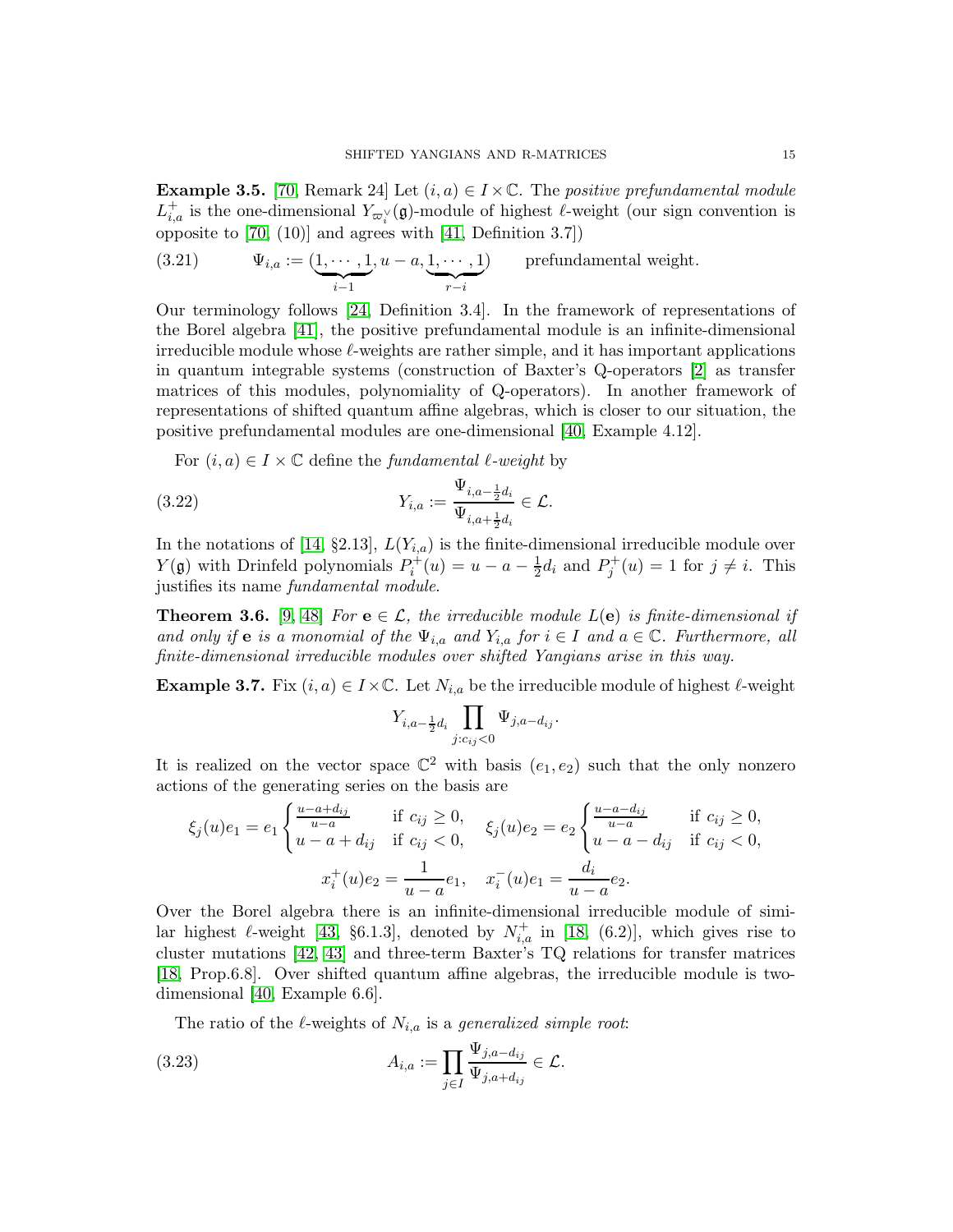Notice that the  $A_{i,a}$  for  $(i, a) \in I \times \mathbb{C}$  generate a free abelian subgroup of  $\mathcal{L}$ . Originally generalized simple roots were defined in  $[26, (3.11), (4.8)]$  as certain evaluations of the universal R-matrix of  $U_q(\hat{\mathfrak{g}})$ , and they were linked to  $\ell$ -weights therein. Similar formulas hold [\[40,](#page-55-3) §5.5, Theorem 6.1] for shifted quantum affine algebras.

A finite-dimensional irreducible  $Y(\mathfrak{g})$ -module is necessarily weight graded, as an integrable g-module, and it is both of highest  $\ell$ -weight and of lowest  $\ell$ -weight.

<span id="page-15-0"></span>**Theorem 3.8.** [\[63,](#page-56-6) [64,](#page-56-7) [34\]](#page-55-22) Let U and V be finite-dimensional irreducible  $Y(\mathfrak{g})$ -modules generated by highest  $\ell$ -weight vectors  $\omega_1$  and  $\omega_2$  respectively. Let  $a, b \in \mathbb{C}$ .

- (i) There exist a tensor product of fundamental modules  $T$  and an injective morphism from V to T whose image contains a tensor product of highest  $\ell$ -weight vectors as well as a tensor product of lowest ℓ-weight vectors.
- (ii) There exists a finite subset X of C such that the module  $U(a) \otimes V(b)$  is irreducible if  $a - b \notin X$ .
- (iii) The assignment  $\omega_1 \otimes \omega_2 \mapsto \omega_2 \otimes \omega_1$  extends uniquely to a linear map

$$
\check{R}_{U,V}(u):U\otimes V\longrightarrow V\otimes U\otimes \mathbb{C}(u)
$$

such that the evaluation at  $u = a - b$  of the vector-valued rational function is a module morphism from  $U(a) \otimes V(b)$  to  $V(b) \otimes U(a)$ , if  $a - b$  is not a pole.

We refer to [\[34,](#page-55-22) Theorem 3.10] for a proof of the theorem and for a discussion of relevant results for the quantum affine algebra. Part (i) is a weaker version of the main results of [\[63,](#page-56-6) [64\]](#page-56-7): such a tensor product can be chosen to have a unique irreducible submodule (of co-highest  $\ell$ -weight in the sense of Definition [4.4\)](#page-21-0). The vector-valued rational function  $\check{R}_{U,V}(u)$  in Part (iii) is called normalized R-matrix. It is rarely polynomial, contrary to our R-matrices constructed later in Section [5.](#page-30-0)

As in [\[31,](#page-55-15) §2.13], set  $\kappa := \frac{1}{2} \max(d_i : i \in I) h^{\vee}$  where  $h^{\vee}$  is the dual Coxeter number of g. One has the involution  $i \mapsto \overline{i}$  of the set I of Dynkin nodes of g induced by  $w_0(\alpha_i) = -\alpha_i$  where  $w_0$  is the longest element of the Weyl group of g. Define

(3.24) 
$$
V_i := L(Y_{\bar{i}, \frac{1}{2}d_i - \kappa}) \text{ for } i \in I.
$$

<span id="page-15-2"></span>**Lemma 3.9.** [\[14,](#page-54-4) Prop.3.2] For  $i \in I$ , the lowest  $\ell$ -weight of  $V_i$  is  $Y_{i, \frac{1}{2}d_i}^{-1}$ .

The ordinary Yangian  $Y(\mathfrak{g})$  is a Hopf algebra with antipode S. For V be a  $Y(\mathfrak{g})$ module, its *Hopf dual* is the  $Y(\mathfrak{g})$ -module structure on the linear dual  $V^*$  defined by

<span id="page-15-1"></span>
$$
(af)(v) = f(S(a)v)
$$
 for  $a \in Y(\mathfrak{g})$ ,  $f \in V^*$  and  $v \in V$ .

By the coproduct estimation of Lemma [2.5,](#page-9-0) the dual  $L(Y_{i,a})^*$  of a fundamental module  $L(Y_{i,a})$  is of lowest  $\ell$ -weight  $Y_{i,a}^{-1}$ . The above lemma implies that  $L(Y_{i,a})^*$  is the fundamental module  $L(Y_{\bar{i},a-\kappa})$ ; see [\[25,](#page-55-5) Corollary 6.10] for similar arguments.

3.3. Category  $\mathcal{O}^{sh}$  and rationality. In this subsection we study of a category of representations of shifted Yangians, which appeared in [\[49,](#page-55-2) §5] in simply-laced types.

For  $\mu$  a coweight, define  $\mathcal{O}_{\mu}$  to be the full subcategory of the category of  $Y_{\mu}(\mathfrak{g})$ modules. An object of  $\mathcal{O}_{\mu}$  is a  $Y_{\mu}(\mathfrak{g})$ -module V such that:

(O1) it is a direct sum of finite-dimensional weight spaces;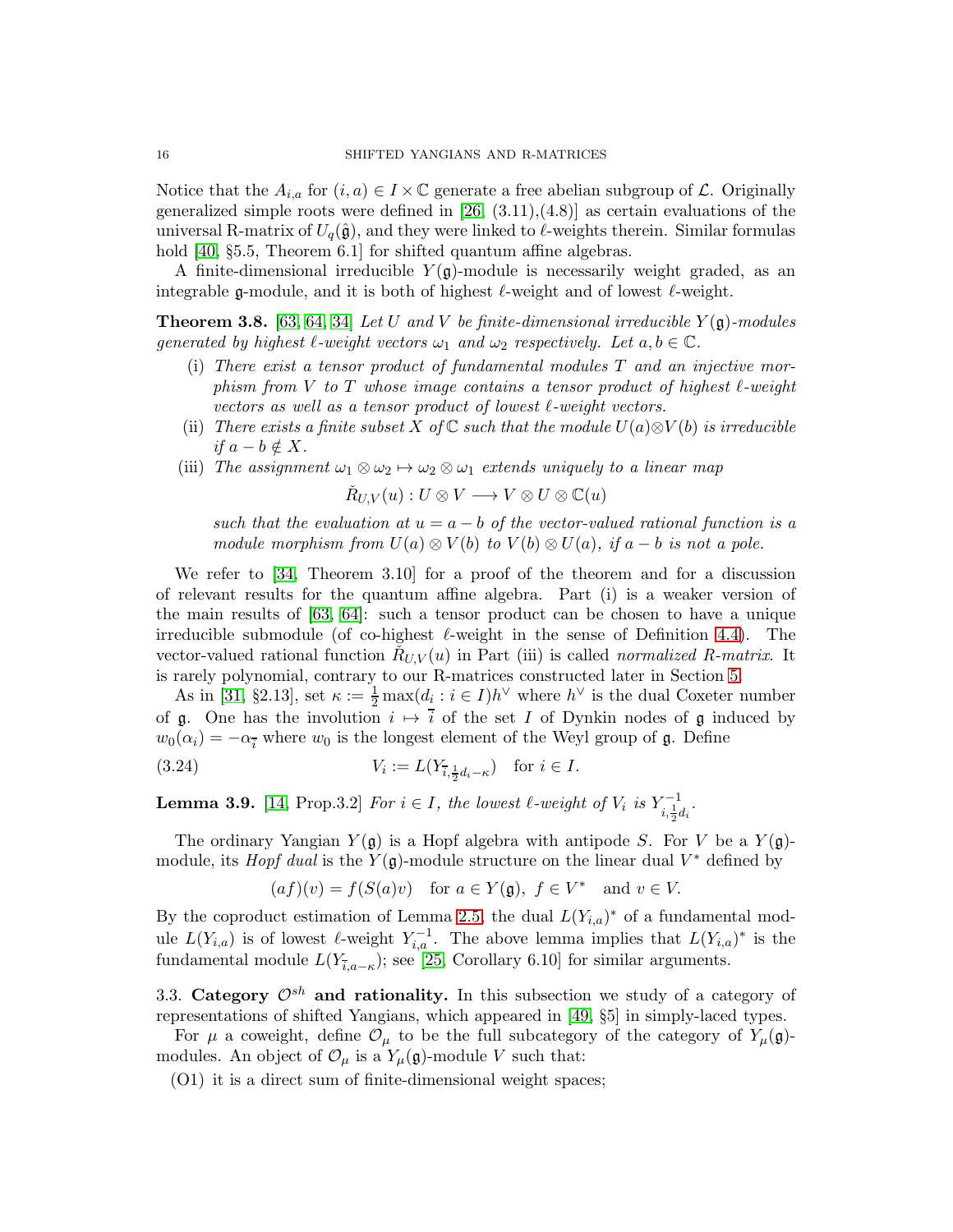(O2) there exist  $\lambda_1, \lambda_2, \dots, \lambda_n \in \mathfrak{h}^*$  such that

$$
\text{wt}(V) \subseteq \bigcup_{j=1}^n (\lambda_j + \mathbf{Q}_-).
$$

Remark 3.10. Assume  $\mu$  dominant. The quotient of  $Y_{\mu}(\mathfrak{g})$  by the ideal generated by the [x, y] for  $x, y \in Y_\mu(\mathfrak{g})$  is isomorphic to the polynomial algebra in finitely many variables  $\xi_{i,p}$  for  $i \in I$  and  $-\langle \mu, \alpha_i \rangle \leq p < 0$ . A finite-dimensional module over the quotient algebra is in category  $\mathcal{O}_{\mu}$  if and only if it is semi-simple. If  $\mu \neq 0$ , then the quotient algebra, as a polynomial algebra in at least one variable, admits finite-dimensional modules which are non semi-simple and therefore do not belong to category  $\mathcal{O}_{\mu}$ ; see [\[9,](#page-54-1) §5.1] for similar arguments. If  $\mu = 0$ , then a finite-dimensional  $Y(\mathfrak{g})$ -module is necessarily in category  $\mathcal{O}_0$  viewed as an integrable g-module.

Category  $\mathcal{O}_{\mu}$  is abelian. Let us describe its irreducible objects. The following rationality is well-known for quantum affine algebras [\[36\]](#page-55-23) and Yangians [\[28\]](#page-55-11).

<span id="page-16-0"></span>**Lemma 3.11.** Let V be a  $Y_\mu(\mathfrak{g})$ -module which is a direct sum of finite-dimensional weight spaces. The generating series  $x_i^{\pm}(u)$  and  $\xi_i(u)$  restricted to each weight space of V are rational in the sense that they are expansions at  $\infty$  of rational functions of u with values in finite-dimensional vector spaces.

*Proof.* The rationality of the Laurent series  $\xi_i(u)$  and  $x_i^{\pm}(u)$  is proved in the same way as [\[36,](#page-55-23) Prop.3.8], [\[28,](#page-55-11) Prop.3.6(i)]: first one shows explicitly the rationality of the  $x_i^{\pm}(u)$ , which implies that of  $\langle \xi_i(u) \rangle_+$ ; then  $\xi_i(u)$  is  $\langle \xi_i(u) \rangle_+$  plus a polynomial of u.

Define R to be the subgroup of L generated by the  $\Psi_{i,a}$ . An element  $\mathbf{e} \in \mathcal{L}$  belongs to R if and only if all the components  $e_i(u)$  are ratios of monic polynomials of u. Let  $\mathcal{R}_{\mu}$  be the set of  $e \in \mathcal{R}$  of coweight  $\mu$ .

<span id="page-16-1"></span>**Theorem 3.12.** For  $\mu$  a coweight, the L(e) for  $e \in \mathcal{R}_{\mu}$  form the set of mutually non-isomorphic irreducible modules in category  $\mathcal{O}_{\mu}$ .

Proof. Standard arguments based on the triangular decomposition and rationality of Lemma [3.11](#page-16-0) show that any irreducible module in category  $\mathcal{O}_{\mu}$  is of the form  $L(e)$  for  $e \in \mathcal{R}_{\mu}$ . It suffices to prove that  $L(e)$  is in category  $\mathcal{O}_{\mu}$  for  $e \in \mathcal{R}_{\mu}$ . Using repeatedly Eq.[\(2.3\)](#page-5-4) as in [\[15,](#page-54-11) §5, PROOF OF (b)], we are reduced to show that for fixed  $i \in I$  the vectors  $x_{i,n}^- \omega_e$  with  $n \in \mathbb{N}$  span a finite-dimensional subspace of  $L(e)$ . Write

$$
\mathbf{e}_i(u) = \frac{P(u)}{Q(u)}
$$
 with  $P(u)$  and  $Q(u)$  monic polynomials.

It suffices to prove the recurrence relation  $\langle Q(u)x_i^-(u)\omega_{\mathbf{e}}\rangle_+ = 0$ . Indeed,

$$
x_{j,m}^+ x_i^-(u) = x_i^-(u)x_{j,m}^+ + \delta_{ij} \sum_{n\geq 0} \xi_{i,m+n} u^{-n-1} = x_i^-(u)x_{j,m}^+ + \delta_{ij} \langle u^m \xi_i(u) \rangle_+,
$$
  
\n
$$
x_{j,m}^+ \langle Q(u)x_i^-(u)\omega_{\mathbf{e}} \rangle_+ = \langle Q(u)x_{j,m}^+ x_i^-(u)\omega_{\mathbf{e}} \rangle_+ = \delta_{ij} \langle Q(u)\langle u^m \xi_i(u)\omega_{\mathbf{e}} \rangle_+ \rangle_+
$$
  
\n
$$
= \delta_{ij} \langle u^m Q(u)\xi_i(u)\omega_{\mathbf{e}} \rangle_+ = \delta_{ij} \langle u^m Q(u)\frac{P(u)}{Q(u)}\omega_{\mathbf{e}} \rangle_+ = 0.
$$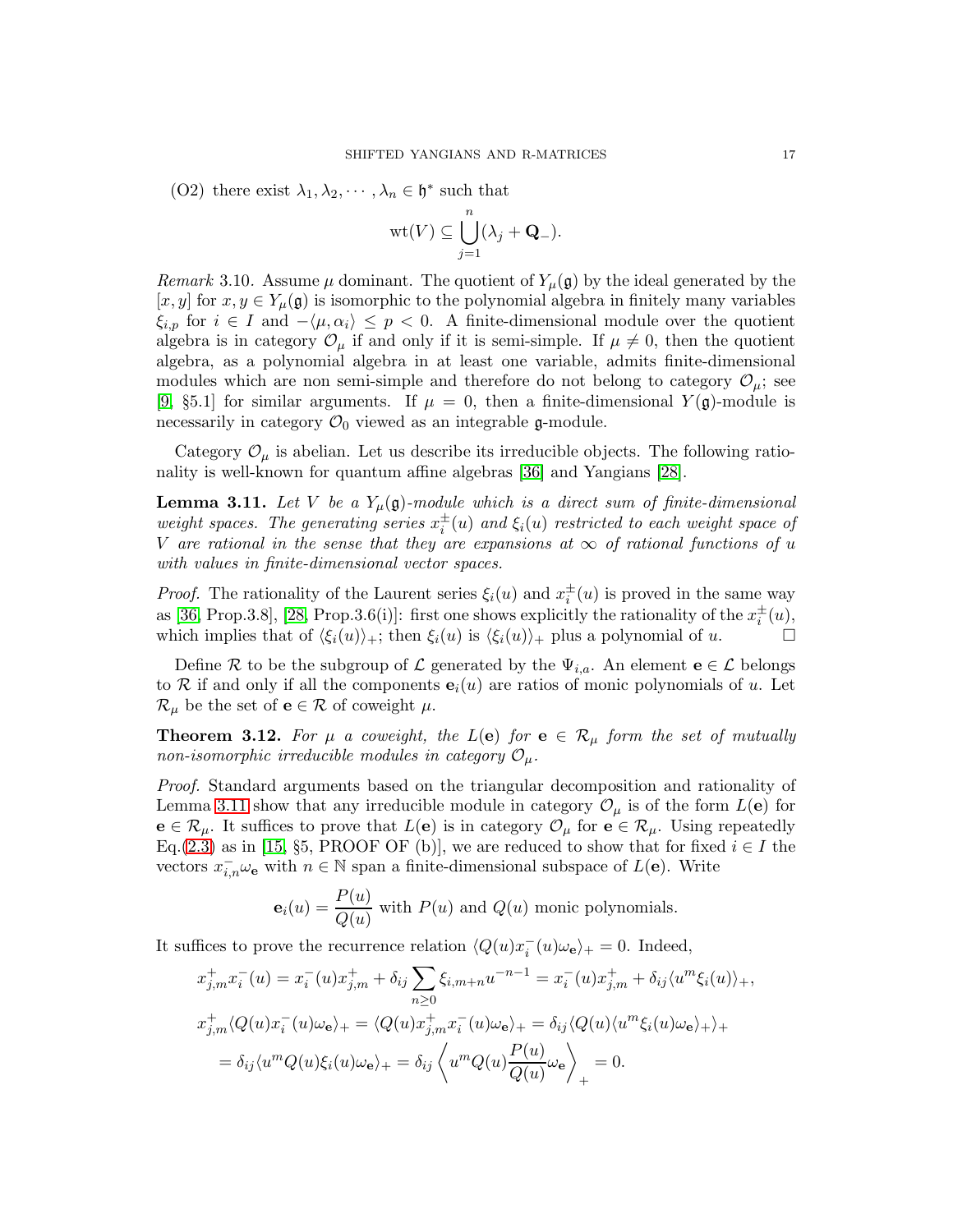The power series  $\langle Q(u)x_i^-(u)\omega_e\rangle_+$  is annihilated by all the  $x_{j,m}^+$ . If it is nonzero, then by applying the triangular decomposition to its coefficients we obtain a nonzero submodule of  $L(e)$  weight graded by  $\varpi(e) - \alpha_i + \mathbf{Q}_-$ , contradicting the irreducibility of  $L(e)$ .  $\Box$ 

We define the *completed Grothendieck group*  $K_0(\mathcal{O}_\mu)$  as in [\[43,](#page-55-19) §3.2]: its elements are formal sums  $\sum_{\mathbf{e}\in\mathcal{R}_{\mu}}n_{\mathbf{e}}[L(\mathbf{e})]$  of the symbols  $[L(\mathbf{e})]$ , for  $\mathbf{e}\in\mathcal{R}_{\mu}$  and  $n_{\mathbf{e}}\in\mathbb{Z}$  such that the direct sum of  $Y_\mu(\mathfrak{g})$ -modules  $\oplus_{\mathbf{e}\in\mathcal{R}_\mu} L(\mathbf{e})^{\oplus |n_{\mathbf{e}}|}$  is in category  $\mathcal{O}_\mu$ ; addition is the usual one of formal sums. Let V be in category  $\mathcal{O}_{\mu}$ . As in the case of Kac–Moody algebras [\[45,](#page-55-24) §9.3], for  $\mathbf{e} \in \mathcal{R}_{\mu}$  the multiplicity  $m_{L(\mathbf{e}), V} \in \mathbb{N}$  of the irreducible module  $L(e)$  in V makes sense, and we get a well-defined isomorphism class of V,

$$
[V] := \sum_{\mathbf{e} \in \mathcal{R}_{\mu}} m_{L(\mathbf{e}), V}[L(\mathbf{e})] \in K_0(\mathcal{O}_{\mu}).
$$

The coproduct  $\Delta_{\mu,\nu}$  of Theorem [2.3](#page-7-2) induces a functor

$$
\mathcal{O}_{\mu} \times \mathcal{O}_{\nu} \longrightarrow \mathcal{O}_{\mu+\nu}, \quad (W, V) \mapsto W \otimes V.
$$

Define the direct sum of abelian categories and its Grothendieck group

$$
\mathcal{O}^{sh} := \bigoplus_{\mu \in \mathbf{P}^{\vee}} \mathcal{O}_{\mu}, \quad K_0(\mathcal{O}^{sh}) := \bigoplus_{\mu \in \mathbf{P}^{\vee}} K_0(\mathcal{O}_{\mu}).
$$

Then the above functor extends to a tensor product functor

$$
\otimes: \mathcal{O}^{sh} \times \mathcal{O}^{sh} \longrightarrow \mathcal{O}^{sh}.
$$

The exactness of tensor product induces a group homomorphism

$$
K_0(\mathcal{O}^{sh}) \times K_0(\mathcal{O}^{sh}) \longrightarrow K_0(\mathcal{O}^{sh}), \quad ([W], [V]) \mapsto [W \otimes V].
$$

<span id="page-17-0"></span>Remark 3.13. Let  $\mathcal{O}_-^{sh}$  denote the direct sum of the categories  $\mathcal{O}_\mu$  for  $\mu$  antidominant. Then the commutative diagram [\(2.14\)](#page-7-3) implies that  $(\mathcal{O}^{sh}_{-}, \otimes)$  is a monoidal category with trivial associators. It is unclear to us whether category  $(\mathcal{O}^{sh}, \otimes)$  is monoidal because the coproducts fail to be co-associative for general coweights [\[20,](#page-54-3) Remark 4.15].

If V is in category  $\mathcal{O}_{\mu}$ , then each weight space  $V_{\beta}$  is a direct sum of  $\ell$ -weight spaces and each  $\ell$ -weight belongs to  $\mathcal{R}_{\mu}$  by Lemma [3.11.](#page-16-0) Following Knight [\[52\]](#page-56-4), we define the q-character of V to be (we adopt the terminology of  $[26]$ )

$$
\chi_{\mathrm{q}}(V) := \sum_{\mathbf{f} \in \mathrm{wt}_{\ell}(V)} \dim(V_{\mathbf{f}}) \mathbf{f} \in \mathcal{E}_{\ell}.
$$

The target  $\mathcal{E}_{\ell}$  is the set of formal sums  $\sum_{f \in \mathcal{R}} n_f f$  of  $f \in \mathcal{R}$  with integer coefficients  $n_f$ subject to the following conditions [\[41,](#page-55-4) §3.4]

- (E1) for each  $\beta \in \mathfrak{h}^*$  the set  $\{ \mathbf{f} \in \mathcal{R} \mid n_{\mathbf{f}} \neq 0, \ \varpi(\mathbf{f}) = \beta \}$  is finite;
- (E2) there exist  $\lambda_1, \lambda_2, \cdots, \lambda_m \in \mathfrak{h}^*$  such that

$$
\varpi(\mathbf{f}) \in \bigcup_{j=1}^{m} (\lambda_j + \mathbf{Q}_{-}) \text{ if } n_{\mathbf{f}} \neq 0.
$$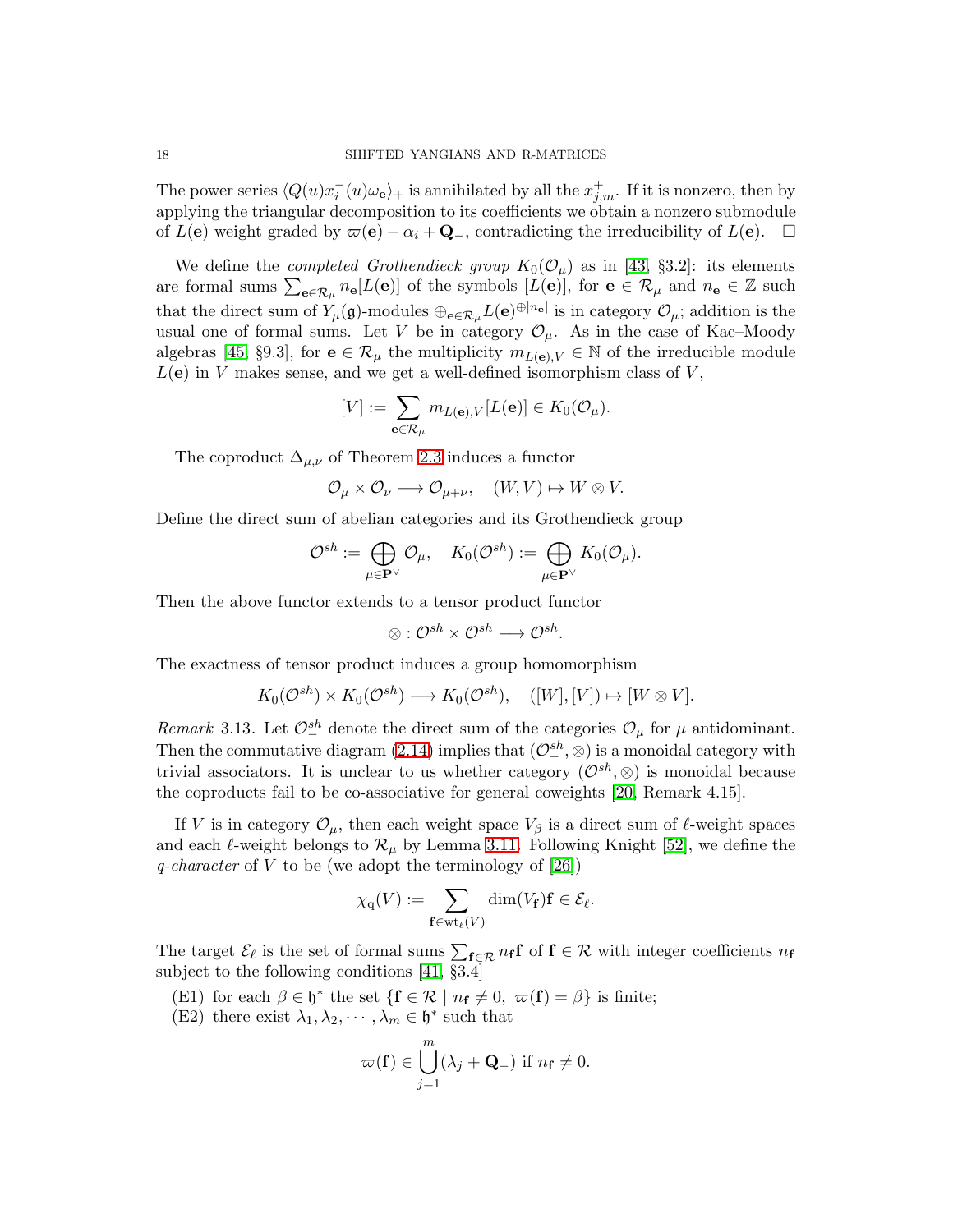It is a ring: addition is the usual one of formal sums; multiplication is induced by that of R. One views  $\mathcal{E}_{\ell}$  as a completion of the group ring  $\mathbb{Z}[\mathcal{R}].$ 

Since  $\chi_q$  respects exact sequences, the assignment  $[V] \mapsto \chi_q(V)$  extends uniquely to a group homomorphism

$$
\chi_{\mathrm{q}}: K_0(\mathcal{O}^{sh}) \longrightarrow \mathcal{E}_{\ell}
$$

called the q-character map. The next result is proved in the same way as [\[52,](#page-56-4) Theorem 2] and [\[26,](#page-55-21) Proposition 1], based on the coproduct estimation of Lemma [2.5.](#page-9-0)

<span id="page-18-0"></span>Theorem 3.14. [\[52,](#page-56-4) [26\]](#page-55-21) The q-character map is an injective group homomorphism. Furthermore, for W and V in category  $\mathcal{O}^{sh}$ , we have

$$
\chi_{\mathbf{q}}(W \otimes V) = \chi_{\mathbf{q}}(W)\chi_{\mathbf{q}}(V).
$$

As an important consequence, the Grothendieck group  $K_0(\mathcal{O}^{sh})$  endowed with the multiplication is a commutative ring: the associativity follows from that of the target ring  $\mathcal{E}_{\ell}$ , so does the commutativity as in [\[41,](#page-55-4) Remark 3.13]. In the case of shifted quantum affine algebras, the ring structure of the Grothendieck group is given by the fusion product of highest  $\ell$ -weight modules [\[40,](#page-55-3) Theorem 5.4].

For V a top graded module in category  $\mathcal{O}^{sh}$ , we define its normalized q-character by

$$
\widetilde{\chi_{\mathrm{q}}}(V) := \chi_{\mathrm{q}}(V) \times \mathbf{e}^{-1} \in \mathcal{E}_{\ell}
$$

where **e** is the top  $\ell$ -weight of V. In Example [3.7](#page-14-0) we have  $\widetilde{\chi_q}(N_{i,a}) = 1 + A_{i,a}^{-1}$ . A tensor product of top graded modules is still top graded, and the normalized q-characters are multiplicative with respect to tensor product as in Theorem [3.14.](#page-18-0)

We shall also need the notion of character which is defined in a standard way. Let  $\mathcal E$  denote the set of formal sums  $\sum_{\lambda \in \mathfrak h^*} n_\lambda e^\lambda$  of the symbols  $e^\lambda$  with integer coefficients  $n_{\lambda}$  under the condition: there exist  $\lambda_1, \lambda_2, \cdots, \lambda_m \in \mathfrak{h}^*$  such that  $n_{\lambda} \neq 0$  implies  $\lambda \in \bigcup_{j=1}^m (\lambda_j + \mathbf{Q}_-).$  This is again a ring: addition is the usual one of formal sums; multiplication is induced by  $e^{\lambda}e^{\mu} = e^{\lambda+\mu}$  for  $\lambda, \mu \in \mathfrak{h}^*$ . In particular, the weight map  $\varpi : \mathcal{L} \longrightarrow \mathfrak{h}^*$  induces a ring morphism

$$
\varpi: \mathcal{E}_{\ell} \longrightarrow \mathcal{E}, \quad \sum_{\mathbf{f} \in \mathcal{R}} n_{\mathbf{f}} \mathbf{f} \mapsto \sum_{\mathbf{f} \in \mathcal{R}} n_{\mathbf{f}} e^{\varpi(\mathbf{f})}.
$$

The character of a module V in category  $\mathcal{O}^{sh}$  is defined as

$$
\chi(V) := \varpi(\chi_{\mathbf{q}}(V)) = \sum_{\lambda \in \text{wt}(V)} \dim(V_{\lambda})e^{\lambda} \in \mathcal{E}.
$$

In Example [3.5,](#page-14-1) we have  $\chi(L_{i,a}^+) = e^{-ad_i^{-1}\varpi_i}$  by Eq.[\(2.18\)](#page-10-0).

For  $(i, a, k) \in I \times \mathbb{C} \times \mathbb{N}$ , the Kirillov–Reshetikhin (KR for short) module  $W_{k,a}^{(i)}$  is the finite-dimensional irreducible  $Y(\mathfrak{g})$ -module of highest  $\ell$ -weight

$$
\frac{\Psi_{i,a-kd_i}}{\Psi_{i,a}} = Y_{i,a-\frac{1}{2}d_i} Y_{i,a-\frac{3}{2}d_i} \cdots Y_{i,a-\frac{2k-1}{2}d_i}.
$$

Following [\[24,](#page-55-18) Definition 3.4], define the negative prefundamental module  $L_{i,a}^-$  to be  $L(\Psi_{i,a}^{-1})$  in category  $\mathcal{O}_{-\varpi_i^{\vee}}$  for  $(i,a) \in I \times \mathbb{C}$ . As in the case of the Borel algebra [\[41\]](#page-55-4), it can be realized as a limit of KR modules [\[70\]](#page-56-2).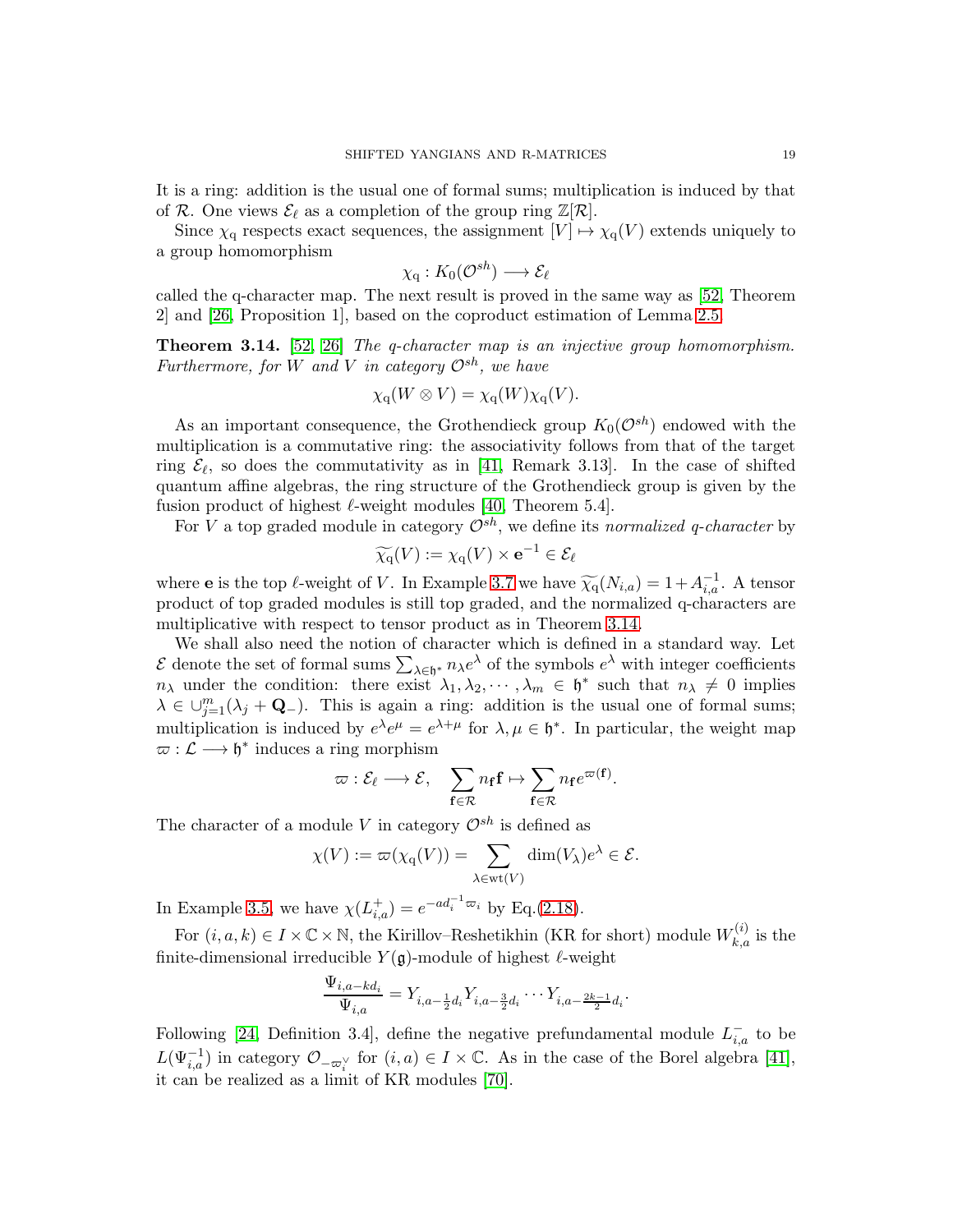**Proposition 3.15.** [\[70\]](#page-56-2) Fix  $(i, a) \in I \times \mathbb{C}$ . As the integer  $k \in \mathbb{N}$  tends to infinity, the normalized q-character of the KR module  $W_{k,a}^{(i)}$  converges to the normalized q-character of  $L_{i,a}^-$  as a power series in  $\mathbb{N}[[A_{j,b}^{-1}]]_{j\in I,b\in\mathbb{C}}$ .

*Proof.* We have constructed in [\[70,](#page-56-2) Prop.23] a module L in category  $\mathcal{O}_{-\varpi_i^{\vee}}$  with qcharacter  $\Psi_{i,a}^{-1}$  lim $_{k\to\infty}$   $\widetilde{\chi_q}(W_{k,a}^{(i)})$ . In particular  $\Psi_{i,a}^{-1}$  is a highest  $\ell$ -weight of L and  $L_{i,a}^$ is an irreducible subquotient of L. It suffices to show that  $\Psi_{i,a} \chi_q(L)$  is bounded above by  $\widetilde{\chi_q}(L_{i,a}^-)$ , so that  $L_{i,a}^- \cong L$ . Since the former is the limit of  $\widetilde{\chi_q}(W_{k,a}^{(i)})$ , we are led to prove that  $\widetilde{\chi_q}(W_{k,a}^{(i)})$  is bounded above by  $\widetilde{\chi_q}(L_{i,a}^-)$  for  $k \in \mathbb{N}$ . This follows by viewing  $W_{k,a}^{(i)}$  as an irreducible subquotient of  $L_{i,a-k d_i}^+ \otimes L_{i,a}^-$  and taking normalized q-characters. (Since  $L_{i,a-kd_i}^+$  is one-dimensional, its normalized q-character is 1.)  $\Box$ 

The character of a negative prefundamental module has a fermionic form [\[41,](#page-55-4) Theorem 6.4]. We shall need its product form, conjectured in [\[57\]](#page-56-8) and partly proved recently in [\[53\]](#page-56-9). While [53] is about KR-modules over  $U_q(\hat{\mathfrak{g}})$ , its main result holds true in the Yangian case by the functor of [\[28\]](#page-55-11) relating finite-dimensional modules over  $U_q(\hat{\mathfrak{g}})$  and  $Y(\mathfrak{g})$ . Recall that R is the set of positive roots of  $\mathfrak{g}$ . For  $\gamma$  a positive root and for  $i \in I$ , by definition  $\langle \varpi_i^{\vee}, \gamma \rangle$  is the coefficient of  $\alpha_i$  in  $\gamma$ .

<span id="page-19-1"></span>**Theorem 3.16.** [\[53\]](#page-56-9) Assume g is not of type  $E_8$ . For  $(i, a) \in I \times \mathbb{C}$  we have

$$
\chi(L_{i,a}^-)=e^{ad_i^{-1}\varpi_i}\prod_{\gamma\in R}\left(\frac{1}{1-e^{-\gamma}}\right)^{\langle\varpi_i^\vee,\gamma\rangle}.
$$

<span id="page-19-2"></span>3.4. Examples in the  $sl_2$ -case. For the simple Lie algebra  $sl_2$ , we omit the Dynkin node 1 everywhere:  $x_n^{\pm} = x_{1,n}^{\pm}$  and  $\xi_p = \xi_{1,p}$  as generators;  $N_a = N_{1,a}$  and  $L_a^{\pm} = L_{1,a}^{\pm}$ as modules:  $\Psi_a = u - a$  and  $A_a = \frac{u - a + 1}{u - a - 1}$  $\frac{u-a+1}{u-a-1}$  as  $\ell$ -weights. We identify the coweight lattice with  $\mathbb{Z}$ , so that 1 is the fundamental coweight and 2 is the simple coroot. Similarly, the set of weights is  $\mathbb{C}$ , so that 1 is the fundamental weight and 2 the simple root.

<span id="page-19-0"></span>**Example 3.17.** [\[13,](#page-54-12) Proposition 2.6] Let  $a, b \in \mathbb{C}$ . On the vector space with basis  $(v_i)_{i\in\mathbb{N}}$  there is a  $Y(sl_2)$ -module structure, denoted by  $\mathscr{L}_b^a$ :

$$
x^+(u)v_i = \frac{1}{u - b + i - 1}v_{i-1}, \quad x^-(u)v_i = \frac{(b - a - i)(i + 1)}{u - b + i}v_{i+1},
$$

$$
\xi(u)v_i = \frac{(u - b - 1)(u - a)}{(u - b + i - 1)(u - b + i)}v_i.
$$

Its normalized q-character is

$$
\widetilde{\chi_q}(\mathscr{L}_b^a) = 1 + A_b^{-1} + A_b^{-1}A_{b-1}^{-1} + A_b^{-1}A_{b-1}^{-1}A_{b-2}^{-1} + \cdots
$$

The vector  $v_0$  generates an irreducible submodule, denoted by  $L_b^a$ , of highest  $\ell$ -weight u−a  $\frac{u-a}{u-b}$ . We have  $\mathscr{L}_{b}^{a} = L_{b}^{a}$  if and only if  $b - a \notin \mathbb{N}$ . When  $b - a \in \mathbb{N}$ ,

$$
\widetilde{\chi_0}(L_b^a) = 1 + A_b^{-1} + A_b^{-1}A_{b-1}^{-1} + A_b^{-1}A_{b-1}^{-1}A_{b-2}^{-1} + \dots + A_b^{-1}A_{b-1}^{-1} \dots A_{a+1}^{-1}.
$$

Let us define  $\Delta_b^a := \{k \in \mathbb{N} \mid k < b - a\}$  if  $b - a \in \mathbb{N}$ , and  $\Delta_b^a := \mathbb{N}$  otherwise. Then  $k \in \Delta_b^a$  if and only if  $A_{b-}^{-1}$  $_{b-k}^{-1}$  is a factor of an  $\ell$ -weight in  $\widetilde{\chi_q}(L_b^a)$ .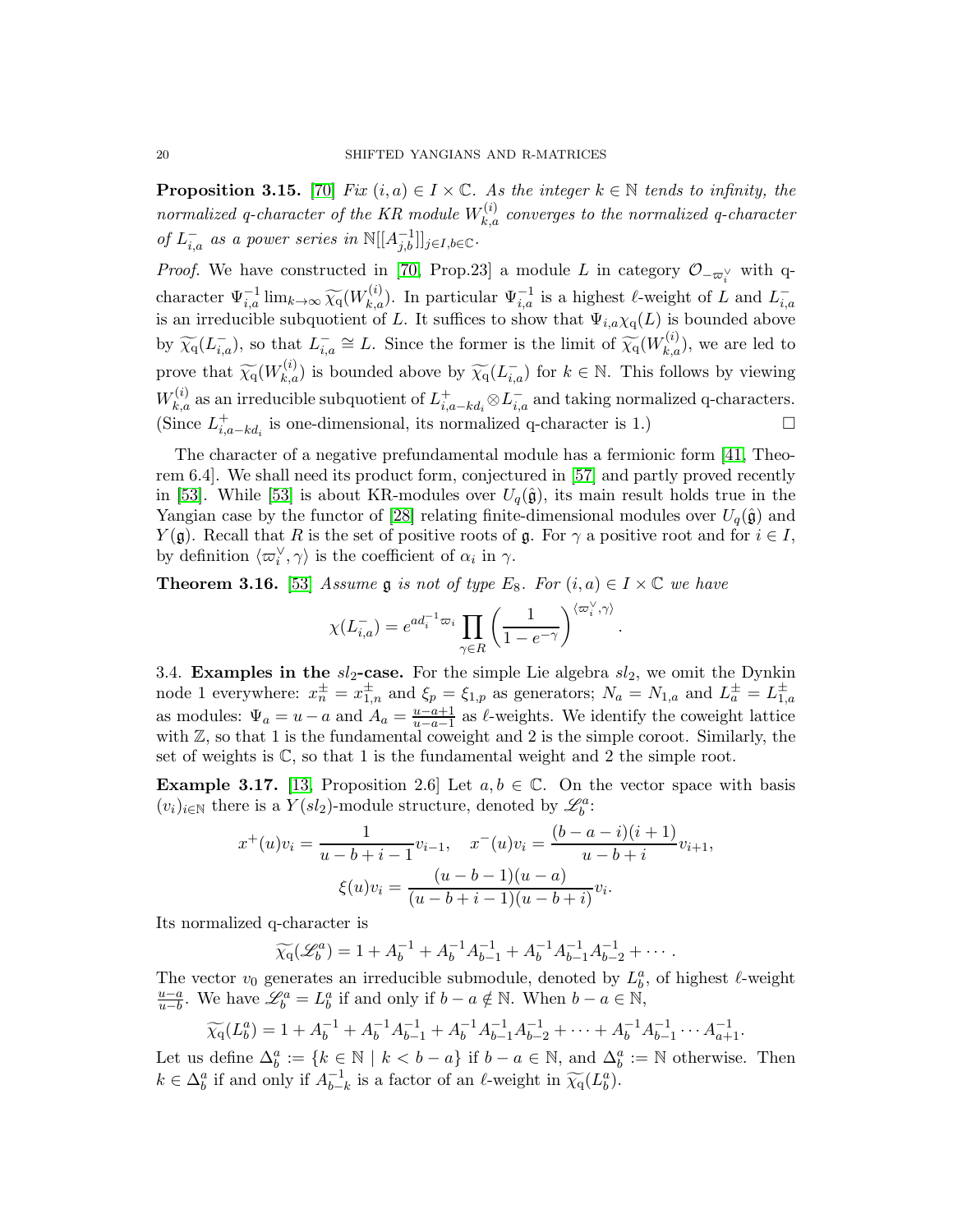For  $a, b \in \mathbb{C}$ , the  $Y(sl_2)$ -module  $\mathcal{L}_b^a$  can be obtained as the pullback by an evaluation morphism  $Y(sl_2) \longrightarrow U(sl_2)$  of an sl<sub>2</sub>-module M of co-highest weight  $b - a$ ; more precisely, M is the graded Hopf dual of the Verma module of lowest weight  $a - b$ .

In the special case  $a = b - 1$ , comparing with Example [3.7](#page-14-0) we get a module isomorphism  $N_b \cong L_b^{b-1}$  $b^{b-1}$  sending  $e_1$  to  $v_0$  and  $e_2$  to  $v_1$ .

We recall the following result of Tarasov [\[65,](#page-56-10) [66\]](#page-56-11) on  $Y(sl_2)$ -modules with detailed proof in [\[55,](#page-56-12) Prop.3.6]. It was stated for the larger Yangian  $Y(gl_2)$  which contains  $Y(sl_2)$  as a Hopf subalgebra. Irreducible highest  $\ell$ -weight modules over  $Y(gl_2)$  remain irreducible when restricted to  $Y(sl_2)$ .

<span id="page-20-1"></span>**Theorem 3.18.** [\[65,](#page-56-10) [66,](#page-56-11) [55\]](#page-56-12) The  $Y(sl_2)$ -module  $L^{a_1}_{b_1}$  $\begin{array}{c} a_1 \ b_1 \end{array} \otimes L^{a_2}_{b_2}$  $\stackrel{a_2}{b_2}\otimes\cdots\otimes L_{b_n}^{a_n}$  $\begin{array}{l} a_n \ b_n \end{array}$  is irreducible if and only if  $b_i - a_j \notin \Delta_{b_i}^{a_i}$  $\stackrel{a_i}{b_i} \cap \overline{\Delta}^{a_j}_{b_j}$  $\begin{array}{c} a_j \ b_j \end{array}$  for any  $1 \leq i, j \leq n$ .

The tensor product factorization in category  $\mathcal{O}_0$  of  $Y(sl_2)$ -modules is not unique:

$$
L_0^9 \otimes L_2^3 \cong L\left(\frac{(u-9)(u-3)}{u(u-2)}\right) \cong L_0^3 \otimes L_2^9.
$$

Similar example appeared for  $U_q(sl_2)$  in [\[57,](#page-56-8) Remark 4.3]. The non-uniqueness issue will be resolved in the larger category  $\mathcal{O}^{sh}$ ; see Theorem [6.4.](#page-40-0)

<span id="page-20-2"></span>Example 3.19. [\[70,](#page-56-2) Prop.23] In Example [3.17,](#page-19-0) fix b, divide the right-hand sides of  $x^-(u)v_i$  and  $\xi(u)v_i$  by  $b-a$ , and take the limit as a goes to infinity. In this way, we obtain the negative prefundamental module  $L_b^ \bar{b}$  over  $Y_{-1}(sl_2)$ :

$$
x^{+}(u)v_{i} = \frac{1}{u - b + i - 1}v_{i-1}, \quad x^{-}(u)v_{i} = \frac{i+1}{u - b + i}v_{i+1},
$$

$$
\xi(u)v_{i} = \frac{u - b - 1}{(u - b + i - 1)(u - b + i)}v_{i}.
$$

#### 4. Tensor products of prefundamental modules

<span id="page-20-0"></span>In this section we study two distinguished families of irreducible modules in category  $\mathcal{O}^{sh}$ , the one-dimensional positive prefundamental modules and the infinite-dimensional negative prefundamental modules. We prove cyclicity and co-cyclicity properties for tensor products of these modules (Theorem [4.8\)](#page-22-0), which motivate our definitions of Weyl modules and standard modules (Definition [4.10\)](#page-26-0). In the end we identify these two modules when  $\mathfrak g$  is not of type  $E_8$  (Theorem [4.15\)](#page-29-0).

4.1. One-dimensional modules. Let  $D$  be the submonoid of  $R$  generated by the  $\Psi_{i,a}$  for  $(i, a) \in I \times \mathbb{C}$ . This is indeed the classifying set for one-dimensional modules in category  $\mathcal{O}^{sh}$  in the following sense.

**Lemma 4.1.** Let  $e \in \mathcal{L}$ . Then  $\dim L(e) = 1$  if and only if  $e \in \mathcal{D}$ .

*Proof.* One-dimensional  $Y_\mu(\mathfrak{g})$ -modules are necessarily irreducible in category  $\mathcal{O}_\mu$ , and they factorize through the quotient of  $Y_\mu(\mathfrak{g})$  by the ideal generated by the  $[x, y]$  for  $x, y \in Y_\mu(\mathfrak{g})$ . Since such an ideal contains  $\xi_{i,n}$  for  $(i,n) \in I \times \mathbb{N}$ , in the quotient each  $\xi_i(u)$  is a monic polynomial.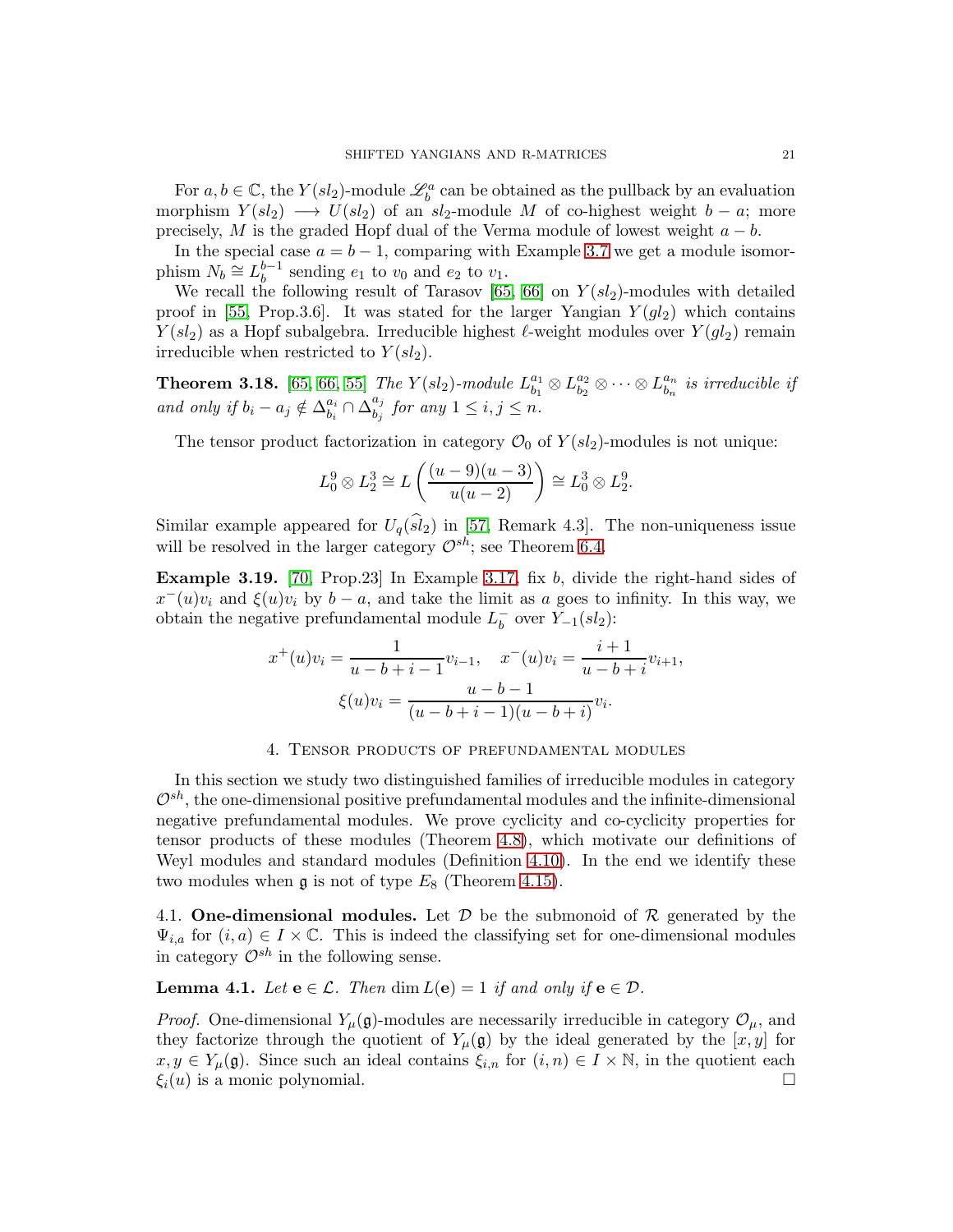Category  $\mathcal{O}^{sh}$  does not admit non-trivial invertible object: if D and E are modules such that  $D \otimes E \cong L(1)$ , then both D and E are isomorphic to  $L(1)$ . In the case of the Borel algebra [\[41\]](#page-55-4) or shifted quantum affine algebras [\[40\]](#page-55-3), there are infinitely-many invertible objects, the one-dimensional weight modules.

By definition (compare with [\[24,](#page-55-18) Theorem 4.1])

$$
\chi_{\mathbf{q}}(\mathbf{s}) = \mathbf{s} \quad \text{for } \mathbf{s} \in \mathcal{D}.
$$

The generalized Baxter's relations for representations of the Borel algebra [\[24,](#page-55-18) Theorem 4.8] and its proof hold true in category  $\mathcal{O}^{sh}$ . Recall from Lemma [3.11](#page-16-0) that the qcharacter of a finite-dimensional module in category  $\mathcal{O}^{sh}$  lies in  $\mathbb{Z}[\mathcal{R}]$ , which is the ring of Laurent polynomials in the  $\Psi_{i,a}$ .

Corollary 4.2. Let V be a finite-dimensional module in category  $\mathcal{O}^{sh}$ . Replace in  $\chi_{\rm q}(V)$  each variable  $\Psi_{i,a}$  by  $[L_{i,a}^+]$  and  $\chi_{\rm q}(V)$  by [V]. Then multiplying by denominators, we get a relation in the Grothendieck ring of  $\mathcal{O}^{sh}$ .

Let us apply the corollary to the module  $N_{i,a}$  of Example [3.7:](#page-14-0)

$$
\chi_{\mathbf{q}}(N_{i,a}) = \frac{\Psi_{i,a-d_i}}{\Psi_{i,a}} \prod_{j:c_{ij} < 0} \Psi_{j,a-d_{ij}} + \frac{\Psi_{i,a+d_i}}{\Psi_{i,a}} \prod_{j:c_{ij} < 0} \Psi_{j,a+d_{ij}},
$$
\n
$$
[L_{i,a}^+][N_{i,a}] = \prod_{j:c_{ij} \neq 0} [L_{j,a-d_{ij}}^+] + \prod_{j:c_{ij} \neq 0} [L_{j,a+d_{ij}}^+].
$$

For  $s \in \mathcal{D}$  of coweight  $\mu$ , let  $\rho_s : Y_\mu(\mathfrak{g}) \longrightarrow \mathbb{C}$  denote the representation of the onedimensional module  $L(s)$ . Let  $\nu$  be another coweight. Define the algebra morphisms  $\iota_1^{\mathbf{s}}$  and  $\iota_2^{\mathbf{s}}$ , both from  $Y_{\mu+\nu}(\mathfrak{g})$  to  $Y_{\nu}(\mathfrak{g})$ , as follows (we omit the dependence of these morphisms on  $\nu$  which will always be clear from the context):

$$
\iota_1^{\mathbf{s}}:=(\rho_{\mathbf{s}}\otimes 1)\Delta_{\mu,\nu},\quad \iota_2^{\mathbf{s}}:=(1\otimes \rho_{\mathbf{s}})\Delta_{\nu,\mu}.
$$

Then for V a  $Y_{\nu}(\mathfrak{g})$ -module, the tensor product modules  $L(s) \otimes V$  and  $V \otimes L(s)$  are pullbacks of V by  $\iota_1^s$  and  $\iota_2^s$  respectively. Based on Lemma [2.5](#page-9-0) we have the following precise formulas for the algebra morphisms:

<span id="page-21-1"></span>(4.25) 
$$
t_1^{\mathbf{s}}: \quad x_i^+(u) \mapsto \langle \mathbf{s}_i(u)x_i^+(u) \rangle_+, \quad x_i^-(u) \mapsto x_i^-(u), \quad \xi_i(u) \mapsto \mathbf{s}_i(u)\xi_i(u),
$$

$$
t_2^{\mathbf{s}}: \quad x_i^+(u) \mapsto x_i^+(u), \quad x_i^-(u) \mapsto \langle \mathbf{s}_i(u)x_i^-(u) \rangle_+, \quad \xi_i(u) \mapsto \mathbf{s}_i(u)\xi_i(u).
$$

<span id="page-21-2"></span>Remark 4.3. Let  $(\nu, r) \in \mathbf{P}^{\vee} \times \mathcal{L}$  be truncatable and let  $s \in \mathcal{D}$  be of coweight  $\mu$ . Then a  $Y_{\nu}(\mathfrak{g})$ -module V factorizes through the truncated shifted Yangian  $Y_{\nu}^{\mathbf{r}}(\mathfrak{g})$  if and only if  $L(\mathbf{s}) \otimes V$  factorizes through  $Y^{\mathbf{rs}}_{\nu+\mu}(\mathfrak{g})$ . Indeed, the uniqueness of factorization in Eq.[\(2.20\)](#page-11-0) shows that  $\iota_1^{\mathbf{s}}(A_i(u)) = A_i(u)$  for  $i \in I$ , where the first GKLO series is taken in the shifted Yangian  $Y_{\nu+\mu}(\mathfrak{g})$  with respect to the truncatable pair  $(\nu+\mu, \text{rs})$  and the second in  $Y_{\nu}(\mathfrak{g})$  with respect to  $(\nu, \mathbf{r})$ .

4.2. Cyclicity and cocyclicity. The main result of this subsection is the cyclicity and cocyclicity properties of tensor product modules. By cyclicity we mean the module is generated by a highest  $\ell$ -weight vector. Let us explain cocyclicity.

<span id="page-21-0"></span>**Definition 4.4.** Call a  $Y_\mu(\mathfrak{g})$ -module V of co-highest  $\ell$ -weight if it is top graded and its top weight space is contained in all nonzero submodules of V .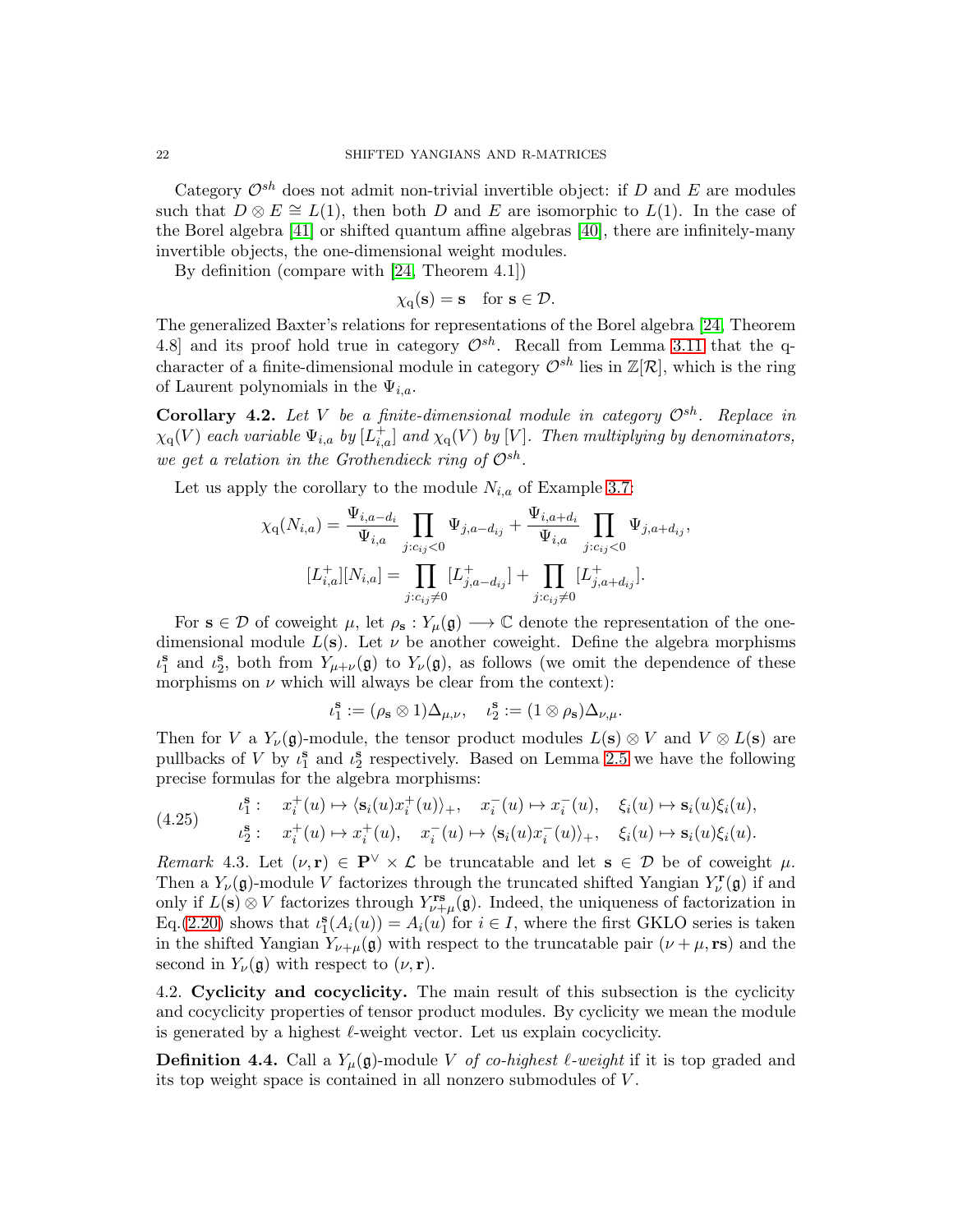It follows that the submodule of V generated by the top weight space is isomorphic to  $L(\mathbf{e})$ , where  $\mathbf{e} \in \mathcal{L}$  is the top  $\ell$ -weight of V. We will also say that V is co-generated by a vector of highest  $\ell$ -weight **e**.

<span id="page-22-3"></span>Remark 4.5. Suppose that V is module of highest  $\ell$ -weight e and W of co-highest  $\ell$ weight e. Then there exists a nonzero module morphism  $V \longrightarrow W$  which factorizes through  $L(e)$ . Such a map is unique up to homothety. It is surjective if and only if W is irreducible, injective if and only if  $V$  is irreducible.

<span id="page-22-2"></span>**Lemma 4.6.** Let V be a top graded  $Y_\mu(\mathfrak{g})$ -module. Then V is of co-highest  $\ell$ -weight if and only if its top weight space equals the subspace of vectors in V annihilated by the  $x_{i,n}^+$  for all  $(i, n) \in I \times \mathbb{N}$ .

*Proof.* Let  $\lambda \in \mathfrak{h}^*$  be the top weight of V. Let  $S \subset V$  be the subspace of vectors annihilated by all the  $x_{i,n}^+$ . Then  $V_\lambda \subset S$  because  $\lambda + \alpha_i$  is not a weight of V by assumption and  $x_{i,n}^+ V_\lambda \subset V_{\lambda+\alpha_i}$ . Moreover S is weight graded.

Assume V is of co-highest  $\ell$ -weight. Let  $\beta \in \lambda + \mathbf{Q}_-$  be any weight of S. The nonzero submodule  $S' = Y_{\mu}(\mathfrak{g})S_{\beta}$  contains  $V_{\lambda}$ . In particular,  $\lambda \in \text{wt}(S')$ . Applying the triangular decomposition to  $S_\beta$  gives  $\text{wt}(S') \subset \beta + \mathbf{Q}_-$  and  $\lambda \in \beta + \mathbf{Q}_-$ . So  $\beta = \lambda$ . This proves  $\text{wt}(S) = \{\lambda\}$  and  $S = V_{\lambda}$ .

Assume  $S = V_{\lambda}$ . Let T be a nonzero submodule of V. Since T is weight graded by  $\lambda + \mathbf{Q}_-$ , there exists  $\beta \in \text{wt}(T)$ , such that  $\beta + \alpha_i \notin \text{wt}(T)$  for all  $i \in I$ . This implies  $x_{i,n}^+T_\beta = \{0\}$  for all  $(i,n) \in I \times \mathbb{N}$  and therefore  $\{0\} \neq T_\beta \subset S = V_\lambda$ . Since  $V_\lambda$  is one-dimensional,  $V_{\lambda} = T_{\beta} \subset T$ .

Recall from  $(2.9)$  the algebra homomorphism for  $\mu$  a coweight

$$
\tau_z: Y_\mu(\mathfrak{g}) \longrightarrow Y_\mu(\mathfrak{g}) \otimes \mathbb{C}[z].
$$

Let V be a  $Y_{\nu}(\mathfrak{g})$ -module and W be a  $Y_{\mu}(\mathfrak{g})$ -module. The vector space  $W \otimes V \otimes \mathbb{C}[z]$ is a module over the tensor product algebra  $Y_{\mu+\nu}(\mathfrak{g})\otimes\mathbb{C}[z]$ : the tensor factor  $\mathbb{C}[z]$  acts by polynomial multiplication; the tensor factor  $Y_{\mu+\nu}(\mathfrak{g})$  acts by

$$
(1\otimes \tau_z)\Delta_{\mu,\nu}: Y_{\mu+\nu}(\mathfrak{g})\longrightarrow Y_\mu(\mathfrak{g})\otimes Y_\nu(\mathfrak{g})\longrightarrow Y_\mu(\mathfrak{g})\otimes Y_\nu(\mathfrak{g})\otimes \mathbb{C}[z].
$$

Similarly, the  $Y_{\mu+\nu}(\mathfrak{g})\otimes \mathbb{C}[z]$ -module  $V\otimes \mathbb{C}[z]\otimes W$  is defined using  $(\tau_z\otimes 1)\Delta_{\nu,\mu}$ .

<span id="page-22-1"></span>Remark 4.7. For  $x \in Y_{\mu+\nu}(\mathfrak{g})$  and  $w \otimes v \in W \otimes V$ , the action of x on  $w \otimes v$  in the  $Y_{\mu+\nu}(\mathfrak{g})$ -module  $W \otimes V(a)$  is the evaluation at  $z = a$  of the vector-valued polynomial  $x(w \otimes v)$  computed in the  $Y_{\mu+\nu}(\mathfrak{g}) \otimes \mathbb{C}[z]$ -module  $W \otimes V \otimes \mathbb{C}[z]$ . Similar statement holds for the  $Y_{\mu+\nu}(\mathfrak{g})\otimes \mathbb{C}[z]$ -module  $V\otimes \mathbb{C}[z]\otimes W$ .

<span id="page-22-0"></span>**Theorem 4.8.** Let  $s \in \mathcal{D}$  be of coweight  $\mu$  and  $e \in \mathcal{L}$  be of coweight  $\nu$ .

- (i) If V is a  $Y_{\nu}(\mathfrak{g})$ -module of co-highest  $\ell$ -weight, then so are the  $Y_{\nu+\mu}(\mathfrak{g})$ -module  $V \otimes L(\mathbf{s})$  and the  $Y_{\nu-\mu}(\mathfrak{g})$ -module  $L(\mathbf{s}^{-1}) \otimes V$ .
- (ii) The assignment  $\omega_{\mathbf{s}} \otimes \omega_{\mathbf{e}} \mapsto \omega_{\mathbf{se}}$  extends uniquely to a module isomorphism

 $L(\mathbf{s}) \otimes M(\mathbf{e}) \cong M(\mathbf{se}).$ 

(iii) The  $Y_{\nu-\mu}(\mathfrak{g})\otimes\mathbb{C}[z]$ -module  $M(\mathbf{e})\otimes\mathbb{C}[z]\otimes L(\mathbf{s}^{-1})$  is generated by  $\omega_{\mathbf{e}}\otimes\omega_{\mathbf{s}^{-1}}$ .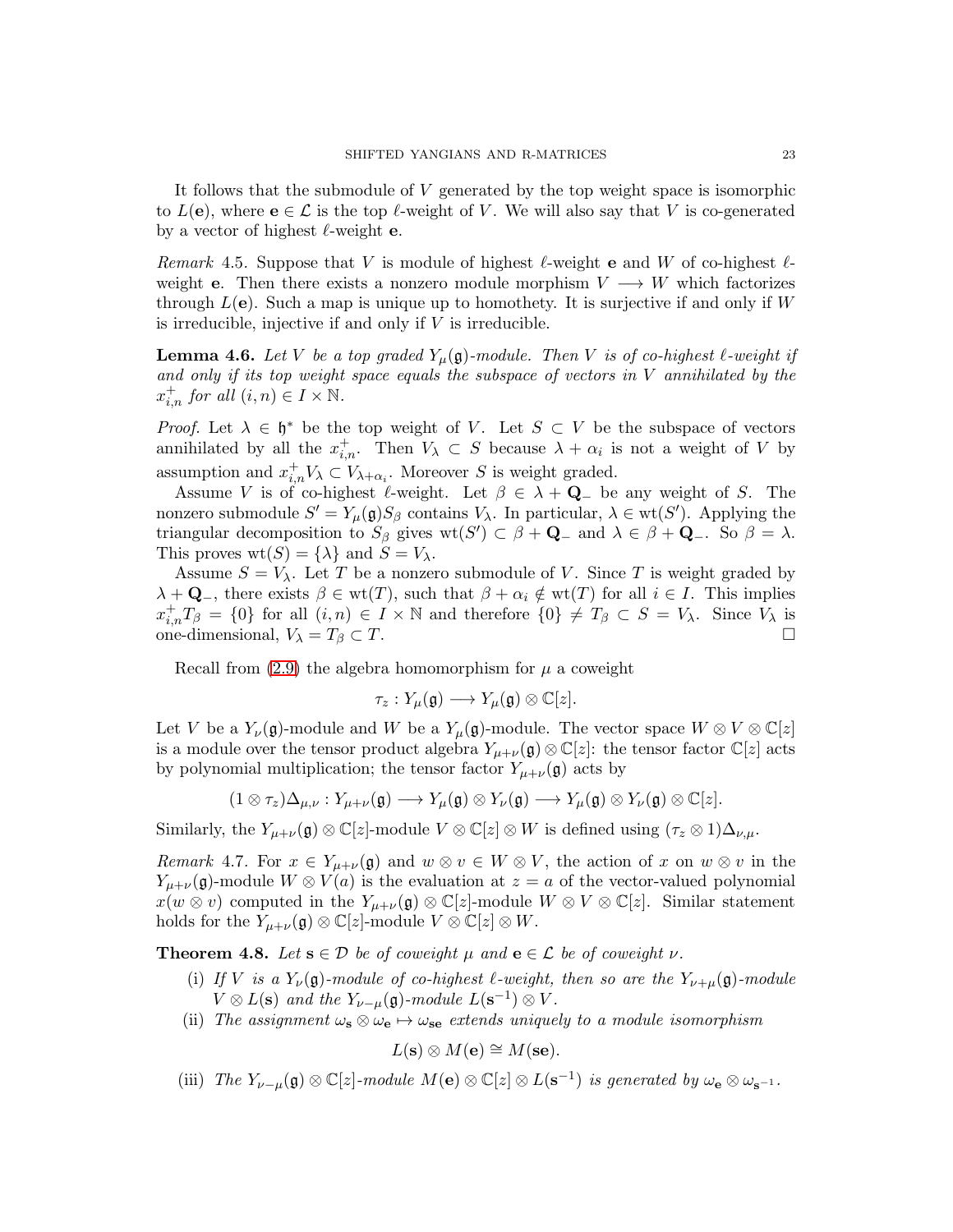Therefore, if a  $Y_{\nu}(\mathfrak{g})$ -module V is of highest  $\ell$ -weight, then so are the  $Y_{\nu+\mu}(\mathfrak{g})$ -module  $L(\mathbf{s}) \otimes V$  and the  $Y_{\nu-\mu}(\mathfrak{g})$ -module  $V \otimes L(\mathbf{s}^{-1})$ .

*Proof.* Assume (ii)–(iii). If V is of highest  $\ell$ -weight, then V is a quotient of a Verma module M(e). So  $L(s) \otimes V$  is a quotient of  $L(s) \otimes M(e)$ , which is another Verma module  $M(\mathbf{se})$  by (ii). Therefore  $L(\mathbf{s}) \otimes V$  is of highest  $\ell$ -weight. Similarly, by evaluating the  $Y_{\nu-\mu}(\mathfrak{g})\otimes\mathbb{C}[z]$ -module  $M(\mathbf{e})\otimes\mathbb{C}[z]\otimes L(\mathbf{s}^{-1})$  at  $z=0$ , which makes sense because of Remark [4.7,](#page-22-1) we obtain from (iii) that the  $Y_{\nu-\mu}(\mathfrak{g})$ -module  $M(\mathbf{e}) \otimes L(\mathbf{s}^{-1})$  is of highest  $\ell$ -weight, so is its quotient  $V \otimes L(\mathbf{s}^{-1})$ .

We shall prove (i)–(iii) for  $L(s)$  and  $L(s^{-1})$  separately.

**First half of part (i).** Let  $\lambda$  be the top weight of V. The tensor product  $V \otimes L(s)$  is top graded with  $V_\lambda \otimes \omega_s$  being the top weight space. From the formula  $\iota_2^s(x_i^+(u)) = x_i^+(u)$  of  $\mathrm{Eq.}(4.25)$  $\mathrm{Eq.}(4.25)$  we get  $x(v \otimes \omega_s) = xv \otimes \omega_s$  for  $v \in V$  and  $x \in Y^>(\mathfrak{g}) \cong Y^{\geq}_{\nu+\mu}(\mathfrak{g}) \cong Y^{\geq}_{\nu}(\mathfrak{g})$ . By Lemma [4.6,](#page-22-2) the module V is of co-highest  $\ell$ -weight if and only if the module  $V \otimes L(\mathbf{s})$ is of co-highest  $\ell$ -weight.

**Part (ii).** By Example [3.3,](#page-13-0)  $\omega_{\mathbf{s}} \otimes \omega_{\mathbf{e}} \in L(\mathbf{s}) \otimes M(\mathbf{e})$  is a vector of highest  $\ell$ -weight se. This induces a module morphism  $F : M(\mathbf{se}) \longrightarrow L(\mathbf{s}) \otimes M(\mathbf{e})$  sending  $\omega_{\mathbf{se}}$  to  $\omega_{s} \otimes \omega_{e}$ . From the formula  $\iota_{1}^{s}(x_{i}^{-}(u)) = x_{i}^{-}(u)$  of Eq.[\(4.25\)](#page-21-1) we get  $F(x\omega_{se}) = \omega_{s} \otimes x\omega_{e}$ for  $x \in Y^{\lt}(\mathfrak{g}) \cong Y^{\lt}_{\nu+\mu}(\mathfrak{g}) \cong Y^{\lt}_{\nu}(\mathfrak{g})$ . Identifying the underlying space of Verma modules with  $Y^<(\mathfrak{g})$ , we see that F is an isomorphism.

From now on fix  $W := L(s^{-1})$  and  $\omega := \omega_{s^{-1}}$ . For  $i \in I$  setting  $P(u) = 1$  and  $Q(u) = \mathbf{s}_i(u) \in \mathbb{C}[u]$  in the proof of Theorem [3.12,](#page-16-1) we get

(4.26) 
$$
\langle \mathbf{s}_i(u)x_i^{-}(u)\omega \rangle_+ = 0 \text{ for } i \in I.
$$

Applying  $x_i^+(u)x_{i,n}^- = x_{i,n}^-x_i^+(u) + \langle u^n \xi_i(u) \rangle_+$  to the highest  $\ell$ -weight vector  $\omega$  gives

(4.27) 
$$
\langle \mathbf{s}_i(u)x_i^+(u)x_{i,n}^- \omega \rangle_+ = 0 \text{ for } (i,n) \in I \times \mathbb{N}.
$$

Indeed, the term  $x_{i,n}^- x_i^+(u)$  annihilates  $\omega$  and

<span id="page-23-1"></span><span id="page-23-0"></span>
$$
\langle \mathbf{s}_i(u)\langle u^n \xi_i(u)\omega \rangle_+\rangle_+ = \langle u^n \mathbf{s}_i(u)\mathbf{s}_i(u)^{-1}\omega \rangle_+ = \langle u^n \rangle_+\omega = 0.
$$

**Part (iii).** The Verma module  $M(\mathbf{e})$  is N-graded  $M(\mathbf{e}) = \bigoplus_{n \in \mathbb{N}} M(\mathbf{e})_n$  by declaring  $M(\mathbf{e})_n$  to be the subspace spanned by the weight vectors  $x_{i_1,m_1}^-, x_{i_2,m_2}^-, \cdots x_{i_n,m_n}^-, \omega_\mathbf{e}$  where  $(i_k, m_k) \in I \times \mathbb{N}$  for  $1 \leq k \leq n$ . Similarly the N-grading on the highest  $\ell$ -weight module W is defined. Let S be the  $Y_{\nu-\mu}(\mathfrak{g})\otimes \mathbb{C}[z]$ -submodule of  $M(\mathbf{e})\otimes \mathbb{C}[z]\otimes W$  generated by  $\omega_{\mathbf{e}} \otimes \omega$ . It suffices to show that  $M(\mathbf{e}) \otimes W \subset S$ .

Step 1. Prove  $M(\mathbf{e})_n \otimes \omega \subset S$  by induction on  $n \in \mathbb{N}$ .

The initial case  $n = 0$  is trivial because  $M(\mathbf{e})_0 = \mathbb{C}\omega_\mathbf{e}$  and  $\omega_\mathbf{e} \otimes \omega \in S$  by definition. Let  $n > 0$  and  $v \in M(e)_n$ . By linearity one may assume  $v = x_{i,m}^- v'$  for certain  $v' \in M(\mathbf{e})_{n-1}$  and  $(i,m) \in I \times \mathbb{N}$ . By the induction hypothesis we have  $v' \otimes \omega \in S$ .

In the module  $M(e) \otimes \mathbb{C}[z] \otimes W$  we have by Example [3.4](#page-13-1) and Eqs.[\(2.8\)](#page-6-3)–[\(2.9\)](#page-6-5):

$$
x_i^-(u)(v'\otimes\omega)=x_i^-(u-z)v'\otimes \mathbf{s}_i(u)^{-1}\omega+v'\otimes x_i^-(u)\omega.
$$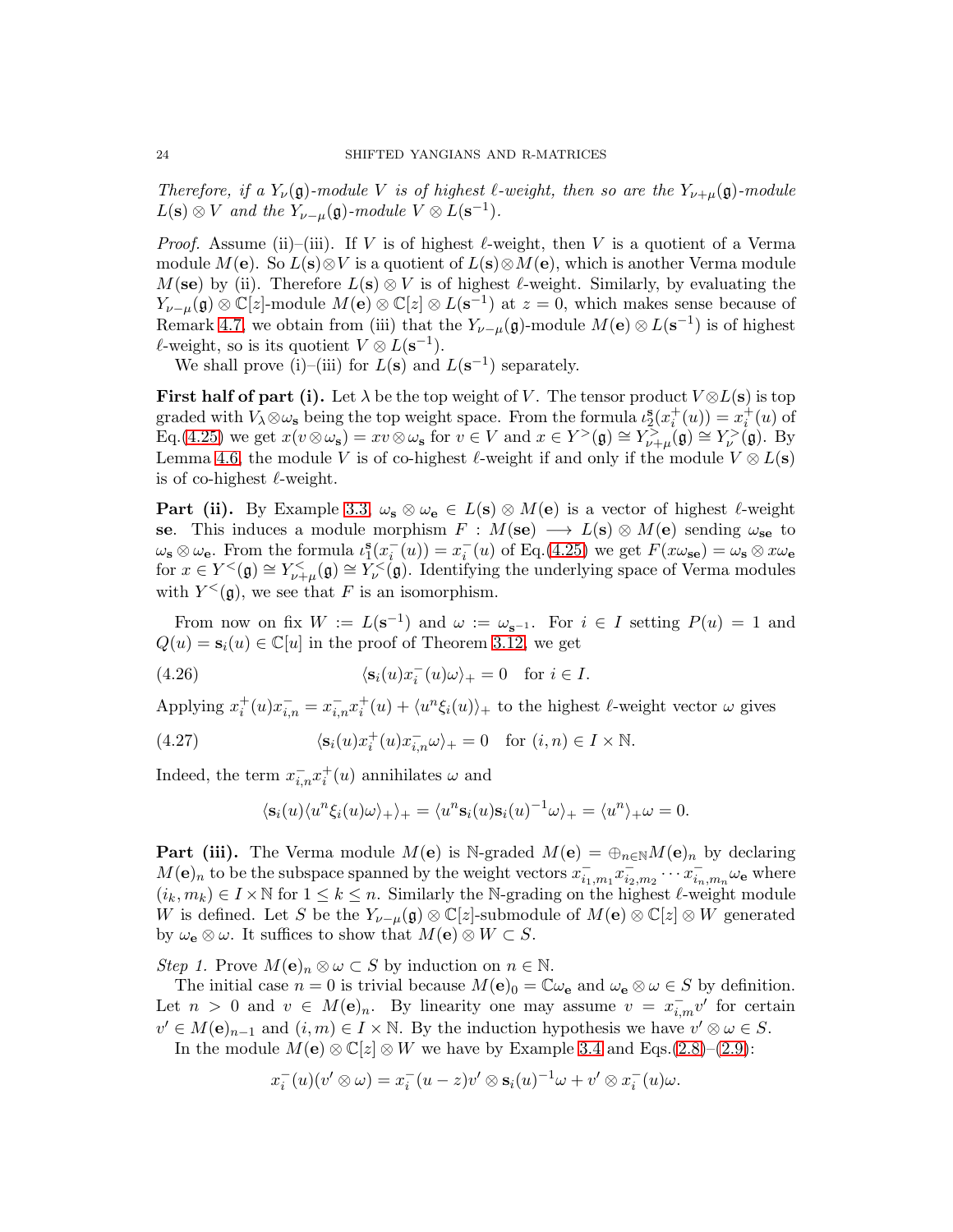Here one views  $x_i^-(u-z)$  as the Laurent series  $\sum_{k\geq 0} \tau_z(x_{i,k}^-) u^{-k-1}$  whose coefficients belong to  $Y_{\nu}(\mathfrak{g}) \otimes \mathbb{C}[z]$  and act as linear maps  $M(\mathbf{e}) \longrightarrow M(\mathbf{e}) \otimes \mathbb{C}[z]$ . The principal part at the right-hand side is unnecessary because  $s_i(u)^{-1}x_i^-(u-z)$  is a power series of  $u^{-1}$ . Multiply the above equation by the polynomial  $s_i(u)$  and then take the principal part. We obtain from Eq.[\(4.26\)](#page-23-0) that

(4.28) 
$$
\langle \mathbf{s}_i(u)x_i^-(u)\rangle_+(v'\otimes\omega)=x_i^-(u-z)v'\otimes\omega\in S[[u^{-1}]].
$$

For  $p \in \mathbb{N}$ , let  $C_p$  be the coefficient of  $u^{-p-1}$  at the right-hand side. We have

<span id="page-24-0"></span>
$$
C_p = \sum_{k=0}^p {p \choose k} x_{i,p-k}^- v' \otimes z^k \otimes w \in S.
$$

It follows from the Newton formula  $\tau_{-a}\tau_a = \text{Id}$  that

$$
v \otimes w = x_{i,m}^- v' \otimes w = \sum_{k=0}^m \binom{m}{k} (-z)^{m-k} C_k \in S.
$$

Therefore  $M(\mathbf{e})_n \otimes \omega \subset S$  for all  $n \in \mathbb{N}$  and  $M(\mathbf{e}) \otimes \omega \subset S$ .

Step 2. Prove  $M(\mathbf{e}) \otimes W_n \subset S$  by induction on  $n \in \mathbb{N}$ .

The initial case  $n = 0$  follows from Step 1 because  $W_0 = \mathbb{C}\omega$ . Let  $n > 0$  and  $w \in W_n$ . By linearity assume  $w = x_{i,m}^- w'$  for certain weight vector  $w' \in W_{n-1}$  and  $(i, m) \in I \times \mathbb{N}$ . By the induction hypothesis we have  $v \otimes w' \in S$ . In the module  $M(\mathbf{e}) \otimes \mathbb{C}[z] \otimes W$ , take an arbitrary vector  $v \in M(e)$  and apply  $x_{i,m}^- \in Y_{\nu-\mu}^{\lt}(\mathfrak{g})$  to  $v \otimes w'$ . From the coproduct formula  $\Delta_{\nu,-\mu}(x_{i,m}^-)$  of Lemma [2.5](#page-9-0) we get

$$
S \ni x_{i,m}^-(v \otimes w') = (\tau_z \otimes 1)\Delta_{\nu,-\mu}(x_{i,m}^-)(v \otimes \omega)
$$
  
\n
$$
\equiv v \otimes x_{i,m}^-w' \text{ mod.}
$$
  
\n
$$
\sum_{w'' \in W:\text{wt}(w'')-\text{wt}(w') \in \mathbf{Q}_+} M(\mathbf{e}) \otimes \mathbb{C}[z] \otimes w''.
$$

Since  $wt(w) = wt(w') - \alpha_i$ , any w'' in the summation belongs to  $W_{n'}$  for certain  $0 \leq n' < n$ . The induction hypothesis applied to w'' together with the fact that S is stable by  $\mathbb{C}[z]$  gives  $M(\mathbf{e}) \otimes \mathbb{C}[z] \otimes w'' \subset S$ . So  $v \otimes w \in S$  for all  $v \in M(\mathbf{e})$  and  $w \in W_n$ . Therefore,  $M(\mathbf{e}) \otimes W_n \subset S$  for all  $n \in \mathbb{N}$  and  $M(\mathbf{e}) \otimes W \subset S$ .

Second half of part (i). As in the first half of part (i), it suffices to show that if  $g \in W \otimes V$  is annihilated by the  $x_i^+(u)$ , then  $g \in \omega \otimes V_\lambda$ . Assume  $0 \neq g$  is a weight vector of weight  $\beta$ . Choose a weight basis  $\mathcal{B}_V$  of V and write  $g = \sum_{v \in \mathcal{B}_V} g_v \otimes v$ . Then each  $g_v \in W$  is a weight vector and  $g_v \neq 0$  only if  $wt(g_v)+wt(v) = \beta$ . Moreover,  $g_v = 0$ for all but finitely many v. Choose  $\gamma \in \text{wt}(V)$  such that:

- (A) there exists  $v_1 \in \mathcal{B}_V$  of weight  $\gamma$  such that  $g_{v_1} \neq 0$ ;
- (B) if  $g_v \neq 0$  and wt $(v) \neq \gamma$  then wt $(v) \notin \gamma + \mathbf{Q}_-.$

Let  $i \in I$ . By Lemma [2.5,](#page-9-0)  $x_i^+(u)(g_v \otimes v)$  is  $x_i^+(u)g_v \otimes v$  plus a linear combination of vectors in  $W \otimes v'$  where  $v' \in \mathcal{B}_V$  satisfies  $wt(v') \in wt(v) + \alpha_i + Q_+$ . We get from assumption (B) that the component of  $W_{\beta-\gamma+\alpha_i} \otimes V_{\gamma}$  in  $x_i^+(u)g = 0$  is

$$
\sum_{v \in \mathcal{B}_V: \text{wt}(v) = \gamma} x_i^+(u) g_v \otimes v = 0.
$$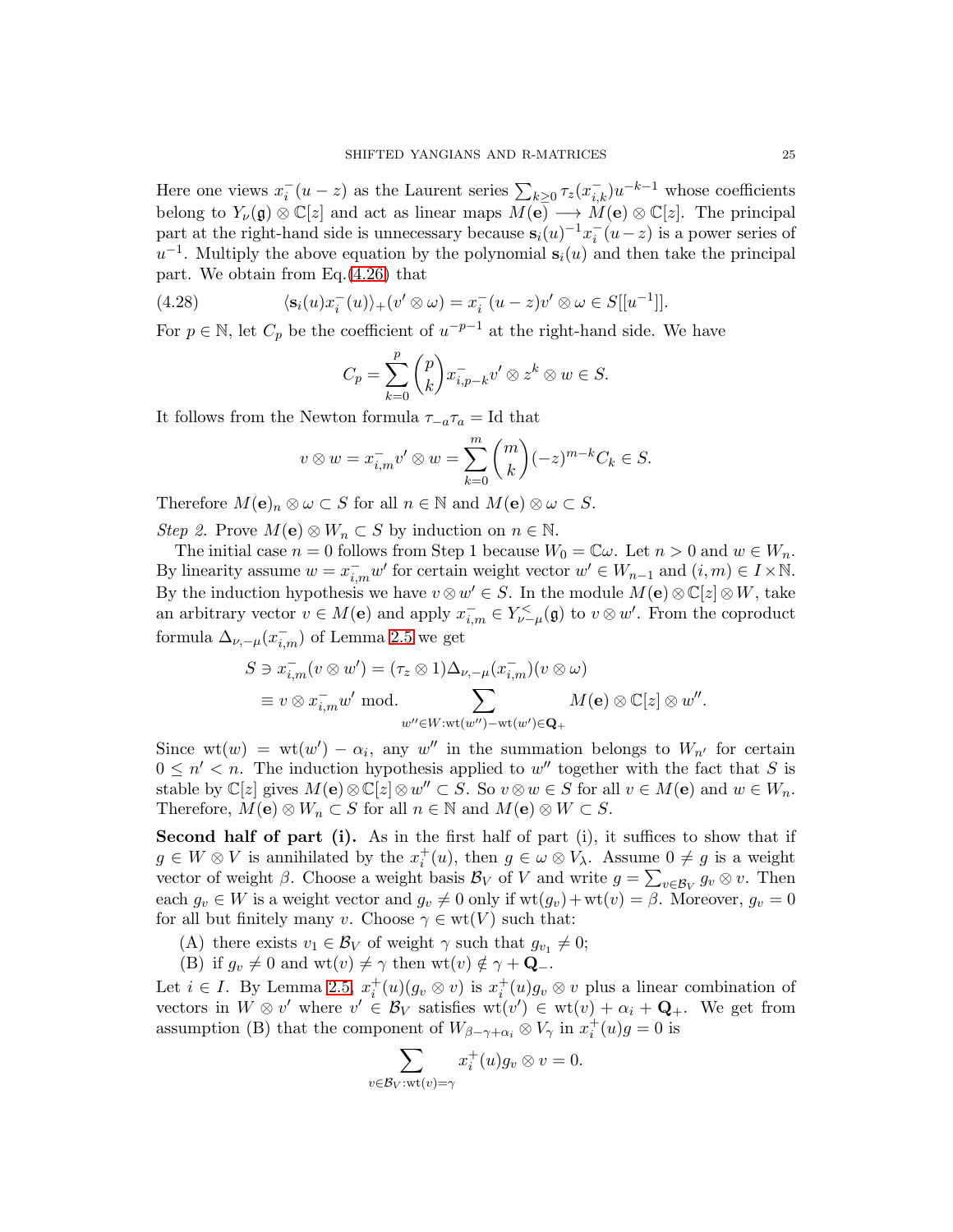Since the second tensor factors are linearly independent, for each  $v$  in the summation, we have  $x_i^+(u)g_v = 0$  for  $i \in I$ . Since W is co-generated by the highest  $\ell$ -weight vector  $\omega$ , there exists  $c_v \in \mathbb{C}$  with  $g_v = c_v \omega$ . By assumption (A),  $c_{v_1} \neq 0$  and so  $\beta - \gamma = \operatorname{wt}(g_{v_1}) = \operatorname{wt}(\omega).$ 

Next we consider the component  $W_{wt(\omega)} \otimes V_{\gamma+\alpha_i}$  of in  $x_i^+(u)g$ . This comes from two parts by the coproduct estimation of Lemma [2.5](#page-9-0) and assumption (B):

$$
0 = \sum_{v \in \mathcal{B}_V: \mathrm{wt}(v) = \gamma} \xi_i(u)c_v \omega \otimes x_i^+(u)v + \sum_{v' \in \mathcal{B}_V: \mathrm{wt}(v') = \gamma + \alpha_i} x_i^+(u)g_{v'} \otimes v'.
$$

In the first summation,  $\xi_i(u)\omega = \mathbf{s}_i(u)^{-1}\omega$ . Multiply the above equality by  $\mathbf{s}_i(u)$  and take the principal part. We obtain

$$
0 = \omega \otimes x_i^+(u) \sum_{v \in \mathcal{B}_V : \text{wt}(v) = \gamma} c_v v + \sum_{v' \in \mathcal{B}_V : \text{wt}(v') = \gamma + \alpha_i} \langle s_i(u) x_i^+(u) g_{v'} \rangle_+ \otimes v'.
$$

For each v' in the second summation,  $\text{wt}(g_{v}) = \beta - \gamma - \alpha_i = \text{wt}(\omega) - \alpha_i$ . So  $g_{v'}$  is a linear combination of the  $x_{i,n}^- \omega$  for  $n \in \mathbb{N}$  and  $\langle s_i(u)x_i^+(u)g_{v'} \rangle_+ = 0$  by Eq.[\(4.27\)](#page-23-1). The vector  $g' := \sum_{v \in \mathcal{B}_V : \text{wt}(v) = \gamma} c_v v \in V_\gamma$  is annihilated by all the  $x_i^+(u)$ . Since V is of co-highest  $\ell$ -weight and since  $c_{v_1} \neq 0$ , we obtain  $0 \neq g' \in V_\lambda$  and so  $\gamma = \lambda$ . In particular, V is weight graded by  $\gamma + \mathbf{Q}$ -. Assumption (B) forces  $g_v = 0$  if wt $(v) \neq \gamma$ . So  $q = \omega \otimes q' \in \omega \otimes V_{\lambda}$ .  $\mathcal{V} \in \omega \otimes V_{\lambda}.$ 

Part (i) of Theorem [4.8](#page-22-0) was known for  $V \otimes L$  where V is an irreducible  $U_q(\hat{\mathfrak{g}})$ -module in category  $\mathcal{O}$  of [\[35,](#page-55-25) §4.3] and L is a tensor product of positive prefundamental modules over the Borel algebra [\[18,](#page-54-10) Lemma 5.7]. Part (iii) can be seen as an integral version of cyclicity results in the fusion constructions, over the field  $\mathbb{C}(z)$ , of representations of current algebras [\[19,](#page-54-13) Prop.1.1] and quantum affinizations [\[36,](#page-55-23) Theorem 6.2]. In the non-shifted case the field  $\mathbb{C}(z)$  is necessary because cyclicity holds true only for generic spectral parameters; see [\[1,](#page-54-6) [25,](#page-55-5) [67,](#page-56-13) [51,](#page-56-3) [10\]](#page-54-14) for  $U_q(\hat{\mathfrak{g}})$  and [\[63,](#page-56-6) [64,](#page-56-7) [31\]](#page-55-15) for  $Y(\mathfrak{g})$ .

<span id="page-25-0"></span>Corollary 4.9. Let  $r, s \in \mathcal{D}$ . The assignment  $\omega_{r^{-1}} \otimes \omega_{s^{-1}} \mapsto \omega_{r^{-1}s^{-1}}$  extends uniquely to a module isomorphism

$$
L({\bf r}^{-1})\otimes L({\bf s}^{-1})\cong L({\bf r}^{-1}{\bf s}^{-1}).
$$

*Proof.* It suffices to prove the irreducibility of the tensor product  $L(\mathbf{r}^{-1}) \otimes L(\mathbf{s}^{-1})$ . By Theorem [4.8,](#page-22-0) the tensor product is at the same time of highest  $\ell$ -weight and of co-highest  $\ell$ -weight. So it must be irreducible.

For the Borel algebra and shifted quantum affine algebras, a tensor product of negative prefundamental modules is shown to be irreducible by realizing it as a limit of an inductive system of irreducible tensor products of KR modules over  $U_q(\hat{\mathfrak{g}})$ ; see [\[24,](#page-55-18) Theorem 4.11], [\[43,](#page-55-19) Theorem 7.6] and [\[40,](#page-55-3) Theorem 5.5]. A similar limit procedure was carried out in [\[5\]](#page-54-15) with KR-modules replaced by finite-dimensional standard modules [\[58,](#page-56-14) §13.2], resulting in modules outside of the category  $\mathcal O$  for the Borel algebra [\[41\]](#page-55-4).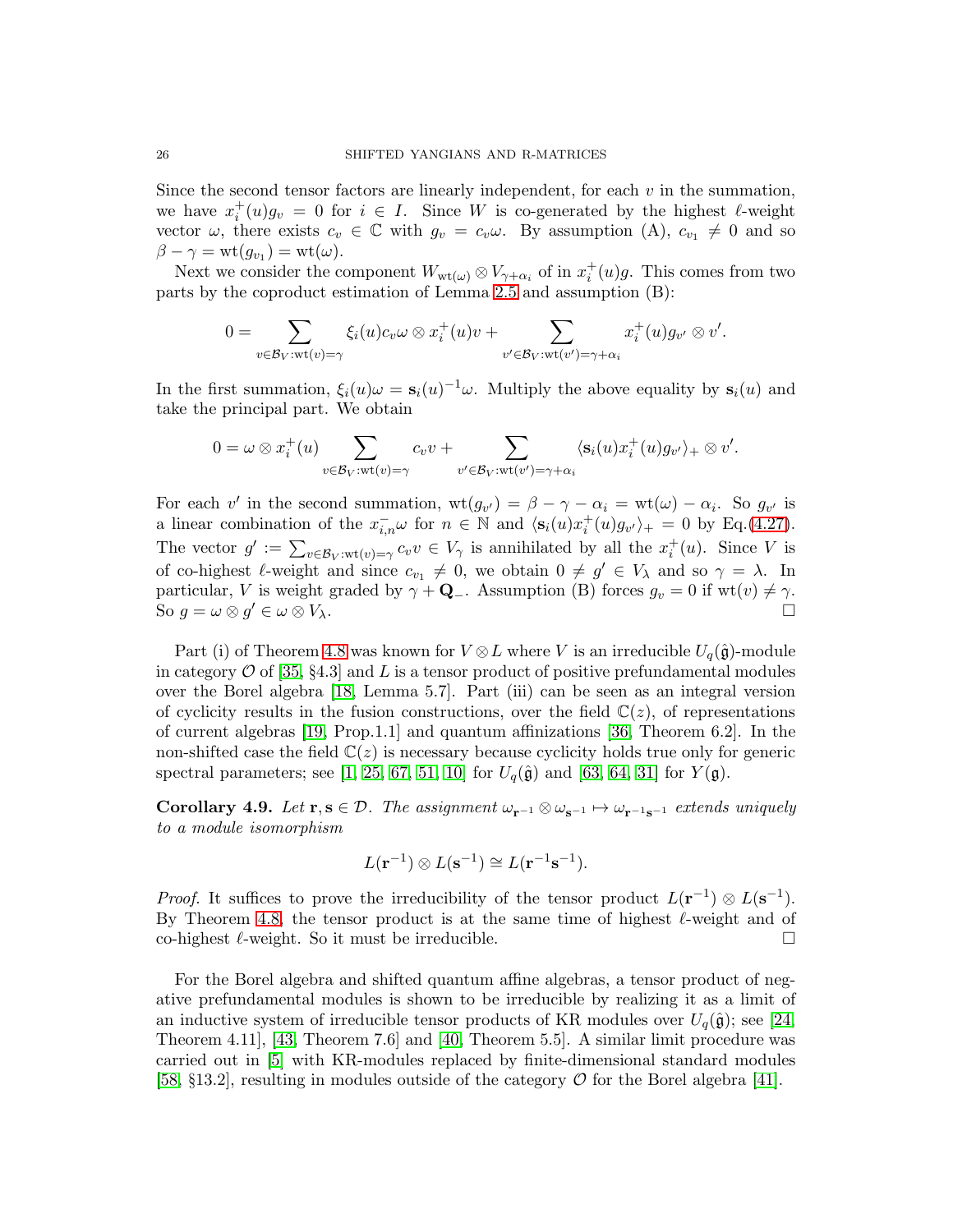4.3. Weyl modules and standard modules. We introduce two families of highest  $\ell$ -weight modules in category  $\mathcal{O}^{sh}$  based on the properties of tensor product modules in the previous subsection. Their definitions resemble those in the category of finitedimensional modules over the quantum affine algebra  $U_q(\hat{\mathfrak{g}})$  [\[16,](#page-54-16) [58,](#page-56-14) [67\]](#page-56-13).

<span id="page-26-0"></span>**Definition 4.10.** For  $\mathbf{r}, \mathbf{s} \in \mathcal{D}$ , define the *standard module*  $\mathcal{W}(\mathbf{r}, \mathbf{s})$  to be the tensor product of irreducible modules  $L(\mathbf{r}) \otimes L(\mathbf{s}^{-1})$ . Define the Weyl module  $W(\mathbf{r}, \mathbf{s})$  to be the quotient of the Verma module  $M(\mathbf{s}^{-1}\mathbf{r})$  by the relations

$$
\langle \mathbf{s}_i(u)x_i^-(u)\rangle_+\omega_{\mathbf{s}^{-1}\mathbf{r}}=0\quad\text{for }i\in I.
$$

For  $\mathbf{r} = \Psi_{i_1, a_1} \Psi_{i_2, a_2} \cdots \Psi_{i_M, a_M}$  and  $\mathbf{s} = \Psi_{j_1, b_1} \Psi_{j_2, b_2} \cdots \Psi_{j_N, b_N}$  we have the following factorization of the standard module (one need not care about non-associativity because each tensor product in the parentheses is irreducible)

<span id="page-26-2"></span>
$$
\mathcal{W}(\mathbf{r},\mathbf{s}) \cong (L_{i_1,a_1}^+ \otimes L_{i_2,a_2}^+ \otimes \cdots \otimes L_{i_M,a_M}^+) \otimes (L_{j_1,b_1}^- \otimes L_{j_2,b_2}^- \otimes \cdots \otimes L_{j_N,b_N}^-).
$$

This resembles the case of finite-dimensional standard modules over  $U_q(\hat{\mathfrak{g}})$  in [\[67,](#page-56-13) Corol-lary 7.17] and [\[59,](#page-56-15) Corollary 6.13]. It implies the following equation in  $K_0(\mathcal{O}^{sh})$ :

(4.29) 
$$
[\mathcal{W}(\mathbf{r}, \mathbf{s}) \otimes \mathcal{W}(\mathbf{m}, \mathbf{n})] = [\mathcal{W}(\mathbf{r}\mathbf{m}, \mathbf{s}\mathbf{n})] \text{ for } \mathbf{r}, \mathbf{s}, \mathbf{m}, \mathbf{n} \in \mathcal{D}.
$$

Our definition of Weyl module is similar to the one in the categories of finitedimensional modules over  $U_q(\hat{\mathfrak{g}})$  [\[16,](#page-54-16) §4] and over the quantum affine superalgebra  $U_q(\widehat{sl}(m, n))$  [\[69,](#page-56-16) §4.1]. The difference from [\[16\]](#page-54-16) is that apart from the highest  $\ell$ -weight  $\mathbf{s}^{-1}\mathbf{r}$  we have to introduce a new parameter **s**. This is because in category  $\mathcal{O}^{sh}$  and related category for the quantum affine superalgebra among the highest  $\ell$ -weight modules of a fixed highest  $\ell$ -weight there is no universal one.

Remark 4.11. For dominantly shifted Yangians of type A, there is another definition of a standard module in [\[9,](#page-54-1) (7.1)] as an ordered tensor product of irreducible modules. These modules are parametrized by their highest  $\ell$ -weight. We do not know whether they are particular cases of our standard modules.

## <span id="page-26-1"></span>Proposition 4.12. Let  $m, r, s \in \mathcal{D}$ .

- (i) There exists a unique surjective module morphism  $W(\mathbf{r}, \mathbf{s}) \longrightarrow \mathcal{W}(\mathbf{r}, \mathbf{s})$  sending  $\omega_{\mathbf{s}^{-1}\mathbf{r}}$  to  $\omega_{\mathbf{r}} \otimes \omega_{\mathbf{s}^{-1}}$ .
- (ii) The map  $\omega_{m} \otimes \omega_{s^{-1}r} \mapsto \omega_{s^{-1}mr}$  extends uniquely to a module isomorphism

$$
L(\mathbf{m}) \otimes W(\mathbf{r}, \mathbf{s}) \longrightarrow W(\mathbf{m}\mathbf{r}, \mathbf{s}).
$$

(iii) Weyl modules are in category  $\mathcal{O}^{sh}$ . A highest  $\ell$ -weight module in category  $\mathcal{O}^{sh}$ is necessarily a quotient of a Weyl module.

*Proof.* Part (i). By Theorem [4.8](#page-22-0) the module  $W(r, s)$  is of highest  $\ell$ -weight  $s^{-1}r$ . Combining Eq.[\(4.26\)](#page-23-0) in  $L(s^{-1})$  with Eq.[\(4.25\)](#page-21-1), we get for  $j \in I$ :

$$
\langle \mathbf{s}_j(u) x_j^-(u) \rangle_+(\omega_\mathbf{r} \otimes \omega_{\mathbf{s}^{-1}}) = \omega_\mathbf{r} \otimes \langle \mathbf{s}_j(u) x_j^-(u) \rangle_+ \omega_{\mathbf{s}^{-1}} = 0.
$$

All the defining relations of the Weyl module  $W(\mathbf{r}, \mathbf{s})$  are realized in  $W(\mathbf{r}, \mathbf{s})$ .

**Part (ii).** Let  $\mu = \sum_{j \in I} k_j \varpi_j^{\vee}$  be the coweight of  $\mathbf{s}^{-1}\mathbf{r}$ . Set  $\tilde{x}_i^-(u) := \langle \mathbf{s}_i(u)x_i^-(u) \rangle_+$ . Let  $V(\mathbf{r}, \mathbf{s})$  be the subspace of the Verma module  $M(\mathbf{s}^{-1}\mathbf{r})$  spanned by the coefficients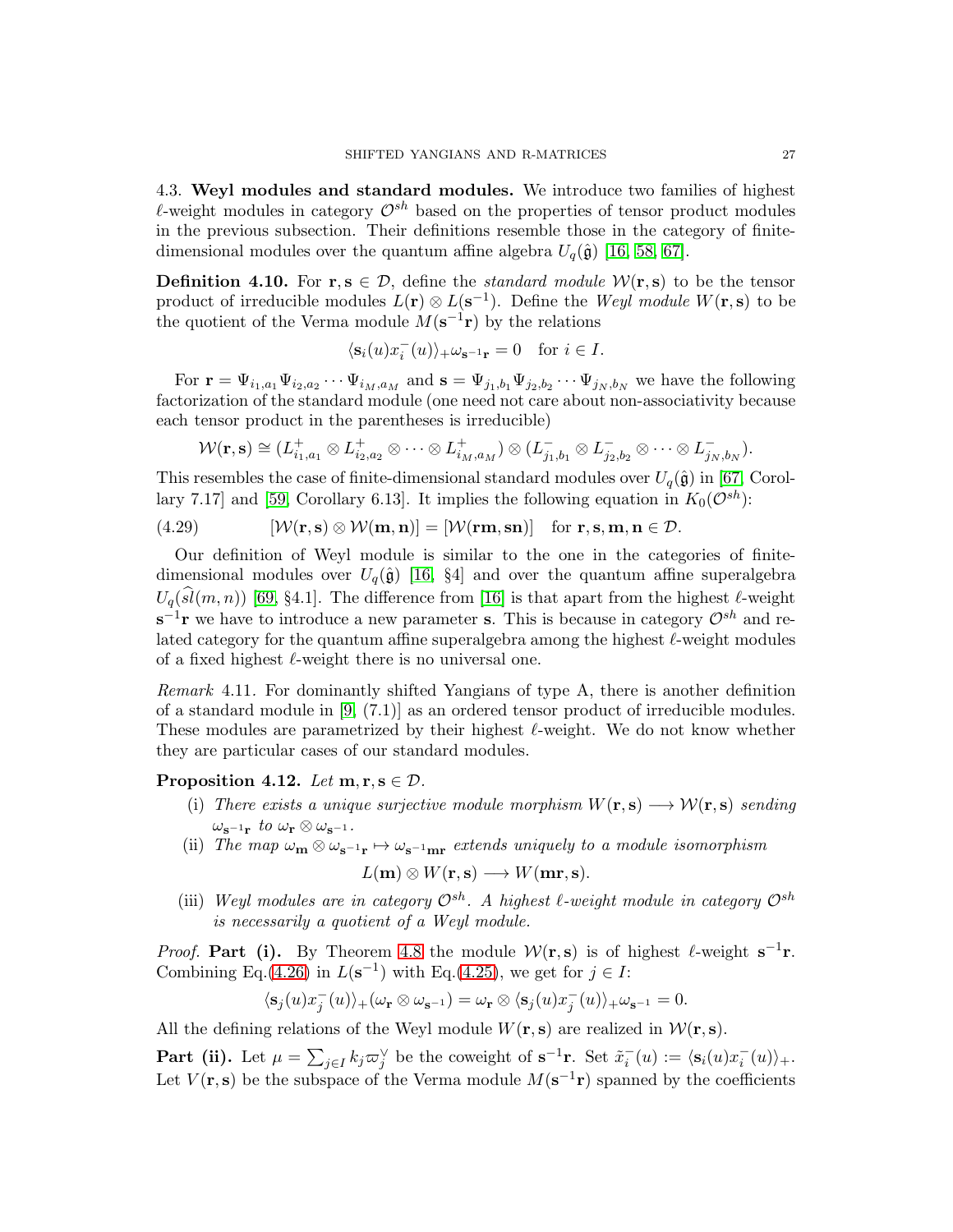of  $\tilde{x}_i^-(u)\omega_{\mathbf{s}^{-1}\mathbf{r}}$  for  $i \in I$ , and let  $K(\mathbf{r}, \mathbf{s})$  be the submodule generated by this subspace. Then  $W(\mathbf{r}, \mathbf{s}) = M(\mathbf{s}^{-1}\mathbf{r})/K(\mathbf{r}, \mathbf{s})$ . For  $(j, m) \in I \times \mathbb{N}$ , as in the proof of Theorem [3.12](#page-16-1) we have  $x_{j,m}^+V(\mathbf{r},\mathbf{s}) = \{0\}$ . Next we prove by induction on  $p \geq -k_j - 1$  that  $\xi_{j,p}V(\mathbf{r},\mathbf{s})\subset V(\mathbf{r},\mathbf{s})$ . The initial case is trivial because  $\xi_{j,-k,j-1}=1$ . Applying the following relation to the highest  $\ell$ -weight vector  $\omega_{s^{-1}r}$ , which is a common eigenvector of the  $\xi_{j,q}$  for  $q \in \mathbb{Z}$ ,

$$
\xi_{j,p+1}\tilde{x}_i^-(u) = \tilde{x}_i^-(u)\xi_{j,p+1} + \xi_{j,p}\langle u\tilde{x}_i^-(u)\rangle_+ - \langle u\tilde{x}_i^-(u)\rangle_+ \xi_{j,p} - d_{ij}\xi_{j,p}\tilde{x}_i^-(u) - d_{ij}\tilde{x}_i^-(u)\xi_{j,p},
$$

we derive the case of  $p + 1$  from the case of p. From the triangular decomposition of Theorem [2.2](#page-6-4) we get  $K(\mathbf{r}, \mathbf{s}) = Y^{\lt}(\mathfrak{g}) V(\mathbf{r}, \mathbf{s}).$ 

Theorem [4.8](#page-22-0) (ii) affords a module isomorphism  $F : M(\mathbf{s}^{-1}\mathbf{m}\mathbf{r}) \longrightarrow L(\mathbf{m}) \otimes M(\mathbf{s}^{-1}\mathbf{r})$ which sends  $x\omega_{s^{-1}m\mathbf{r}}$  to  $\omega_{\mathbf{m}} \otimes x\omega_{s^{-1}\mathbf{r}}$  for  $x \in Y^{\leq}(\mathfrak{g})$ . In particular F maps the subspace  $V(m\mathbf{r}, \mathbf{s})$  of the Verma module  $M(\mathbf{s}^{-1}\mathbf{m}\mathbf{r})$  onto  $\omega_{\mathbf{m}} \otimes V(\mathbf{r}, \mathbf{s})$ . Furthermore,

$$
F(K(\mathbf{mr}, \mathbf{s})) = F(Y^{\leq}(\mathfrak{g})V(\mathbf{mr}, \mathbf{s})) = \omega_{\mathbf{m}} \otimes Y^{\leq}(\mathfrak{g})V(\mathbf{r}, \mathbf{s}) = \omega_{\mathbf{m}} \otimes K(\mathbf{r}, \mathbf{s}).
$$

This induces the desired module isomorphism  $W(\mathbf{mr}, \mathbf{s}) \cong L(\mathbf{m}) \otimes W(\mathbf{r}, \mathbf{s}).$ 

**Part (iii).** Let W be a Weyl module generated by a highest  $\ell$ -weight vector  $\omega$ , so that  $wt(W) \subset wt(\omega) + \mathbf{Q}_-$ . By definition  $W_{wt(\omega) - \alpha_i}$  is finite-dimensional for  $i \in I$ . One can copy  $[15, §5, PROOF OF (b)]$  to show that all weight spaces of W are finite-dimensional. Therefore W is in category  $\mathcal{O}^{sh}$ .

Let V be a module in category  $\mathcal{O}^{sh}$  generated by a highest  $\ell$ -weight vector v of  $ℓ$ -weight **n**. Fix  $i \in I$ . The  $x_{i,m}^- v$  for  $m \in \mathbb{N}$  span a finite-dimensional weight space. We get a monic polynomial  $Q_i(u) = \sum_{k=0}^n c_k u^k$  with  $\sum_{k=0}^n c_k x_{i,k}^- v = 0$ . Applying  $x_{i,m}^+$ for  $m \in \mathbb{N}$  to this equality we get that  $Q_i(u)\mathbf{n}_i(u)$  is a monic polynomial of u. Apply repeatedly  $\xi_{i,-k_i+1} - \frac{1}{2}$  $\frac{1}{2}\xi_{i,-k_i}^2$  to the equality. From

$$
[\xi_{i,-\langle\mu,\alpha_i\rangle+1} - \frac{1}{2}\xi_{i,-\langle\mu,\alpha_i\rangle}^2, x_{i,m}^-] = -2d_i x_{i,m+1}^-,
$$

we get  $\sum_{k=0}^{n} c_k x_{i,k+m}^- v = 0$  for all  $m \in \mathbb{N}$ , namely,  $\langle Q_i(u)x_i^-(u) \rangle_+ v = 0$ . Let us set  $\mathbf{s} := (Q_i(u))_{i \in I}$  and  $\mathbf{r} := \mathbf{n} \mathbf{s}$ . Then  $\mathbf{r}, \mathbf{s} \in \mathcal{D}$  and V is a quotient of  $W(\mathbf{r}, \mathbf{s})$ .

In the rest of this subsection we show that Weyl modules are standard modules when **g** is not of type  $E_8$ . Recall from Subsection [2.2](#page-7-4) the root vectors  $x_{\gamma}^{\pm} \in \mathfrak{g}_{\pm \gamma}$  and the PBW variables  $x_{\gamma,n}^- \in Y(\mathfrak{g})^{\leq n}$  for  $(\gamma,n) \in R \times \mathbb{N}$ . Identify the associated grading  $\text{gr}_{\mathbb{N}}Y(\mathfrak{g})$ with  $U(\mathfrak{g}[t])$  via the isomorphism of [\(2.16\)](#page-8-0). Then for  $i \in I$  and  $n \in \mathbb{N}$ ,

$$
x_{i,n}^- + Y(\mathfrak{g})^{\leq n-1} = x_{\alpha_i,n}^- + Y(\mathfrak{g})^{\leq n-1} = x_{\alpha_i}^- \otimes t^n \text{ and } d_i \alpha_i^{\vee} = \xi_{i,0}.
$$

In general,  $x_{\gamma,n}^- + Y(\mathfrak{g})^{\leq n-1}$  is proportional to  $x_{\gamma}^- \otimes t^n \in \mathfrak{g}[t]$  for  $\gamma \in R$ .

Let  $s \in \mathcal{D}$ . Consider the Weyl module  $W(s, s)$  over  $Y(\mathfrak{g})$ . Its zero weight space  $W(s, s)_0$  is spanned by a highest  $\ell$ -weight vector  $\omega$ . The N-filtration of  $Y(\mathfrak{g})$  descends to the module  $W(s, s)$  by setting

$$
W(\mathbf{s}, \mathbf{s})^{\leq m} := Y(\mathfrak{g})^{\leq m} \omega \text{ for } m \in \mathbb{N}.
$$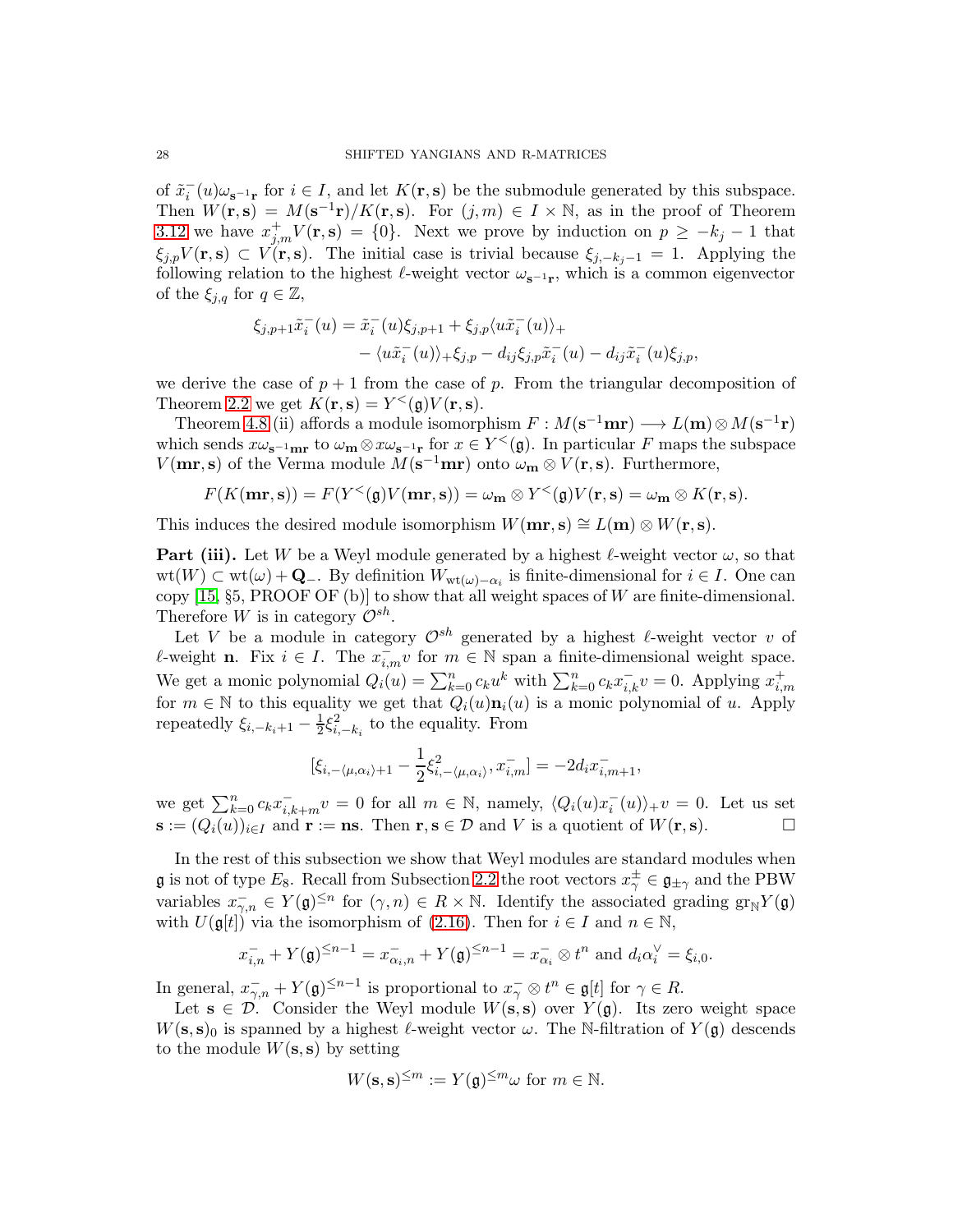The associated grading  $gr_{\mathbb{N}}W(s,s)$  is then naturally an N-graded  $U(\mathfrak{gl}_l)$ -module. This is referred to as the *classical limit* of  $W(s, s)$ , denoted by  $\overline{W(s, s)}$ .

<span id="page-28-0"></span>**Lemma 4.13.** Let  $s \in \mathcal{D}$ . As a module over  $\mathfrak{h} \subset \mathfrak{gl}$ , the classical limit  $\overline{W(s,s)}$  is semi-simple whose character is equal to  $\chi(W(s, s))$ . Moreover, the g[t]-module  $\overline{W(s, s)}$ is generated by  $\omega$  and satisfies the relations

$$
(x_{\alpha_i}^+\otimes t^n)\omega=0=(\alpha_i^\vee\otimes t^n)\omega=(x_{\alpha_i}^-\otimes t^{\langle \varpi^\vee(\mathbf{s}),\alpha_i\rangle})\omega\quad\text{for } (i,n)\in I\times\mathbb{N}.
$$

Proof. The first part comes from the compatibility of N-filtration and weight grading on  $Y(\mathfrak{g})$ . For the second part, fix  $i \in I$  and set  $N := \langle \varpi^{\vee}(\mathbf{s}), \alpha_i \rangle$ . By definition  $\mathbf{s}_i(u) = \sum_{k=0}^{N} c_k u^k \in \mathbb{C}[u]$  with  $c_N = 1$ . In the Weyl module  $W(\mathbf{s}, \mathbf{s})$  we have

$$
x_{i,N}^- \omega = -\sum_{k=0}^{N-1} c_k x_{i,k}^- \omega \in W(\mathbf{s}, \mathbf{s})^{\leq N-1}.
$$

In the associated grading, the left-hand side becomes  $(x_{\alpha_i} \otimes t^N)\omega$  and is of degree N, while the right-hand side is of degree  $N-1$ . So both sides vanish and  $(x_{\alpha_i}^-\otimes t^N)\omega=0$ in the classical limit. The first two relations are proved in the same way.

Let  $\mathfrak{a}_s$  be the Lie subalgebra of  $\mathfrak{g}[t]$  generated by the elements  $x^+_{\alpha_i} \otimes t^n$ ,  $\alpha_i^{\vee} \otimes t^n$  and  $x_{\alpha_i}^-\otimes t^{\langle \varpi^\vee(\mathbf{s}),\alpha_i\rangle}$  for  $(i,n)\in I\times\mathbb{N}$ . Define the  $U(\mathfrak{g}[t])$ -module

$$
P_{\mathbf{s}} := U(\mathfrak{g}[t]) \otimes_{U(\mathfrak{a}_{\mathbf{s}})} \mathbb{C}
$$

where  $\mathfrak{a}_s$  acts on  $\mathbb C$  as zero. Lemma [4.13](#page-28-0) shows that  $\overline{W(s,s)}$  is a quotient of  $P_s$ .

<span id="page-28-1"></span>**Lemma 4.14.** The action of  $\mathfrak{h} \subset \mathfrak{gl}$  on  $P_s$  is semi-simple with character

$$
\chi(P_{\mathbf{s}}) = \prod_{\gamma \in R} \left( \frac{1}{1 - e^{-\gamma}} \right)^{\langle \varpi^{\vee}(\mathbf{s}), \gamma \rangle}
$$

.

*Proof.* We claim that the subalgebra  $a_s$  of  $\mathfrak{g}[t]$  is spanned by

(B): 
$$
x_{\gamma}^+ \otimes t^n
$$
,  $\alpha_i^{\vee} \otimes t^n$ ,  $x_{\gamma}^- \otimes t^m$ 

where  $(i, \gamma, m, n) \in I \times R \times \mathbb{N}^2$  and  $m \geq \langle \varpi^{\vee}(\mathbf{s}), \gamma \rangle$ . Assume the claim. Take V to be the subspace of  $\mathfrak{g}[t]$  with basis  $x_{\gamma}^{-} \otimes t^{k}$  where  $(\gamma, k) \in R \times \mathbb{N}$  and  $k < \langle \varpi^{\vee}(\mathbf{s}), \gamma \rangle$ . Then  $\mathfrak{g}[t] = \mathfrak{a}_s \oplus V$  is a direct sum of semsimple  $\mathfrak{h}$ -modules. By the PBW theorem for  $U(\mathfrak{g}[t])$ , the h-module  $P_s$  is isomorphic to the symmetric algebra  $Sym(V)$  whose h-module structure is induced from that of V. Each basis vector  $x_{\gamma}^{-} \otimes t^{k}$  of V is of weight  $-\gamma$  and gives rise to a factor  $\frac{1}{1-e^{-\gamma}}$  in the character  $\chi(\text{Sym}(V)) = \chi(P_s)$ . Taking their products gives the desired product character formula.

First we show that each vector in  $(B)$  belongs to  $a_s$ . This is clear for the first two families of vectors because  $x_{\gamma}^+ \otimes t^n$  is proportional to a commutator of the  $x_{\alpha_i}^+ \otimes t^k$  for  $(i, k) \in I \times \mathbb{N}$ . For the third family, one may assume  $m = \langle \varpi^{\vee}(\mathbf{s}), \underline{\gamma} \rangle$ , as the other cases can be deduced from adjoint actions of the  $\alpha_i^{\vee} \otimes t$ . Write  $\gamma = \sum_{i \in I} m_i \alpha_i$ . Then  $x_{\gamma}$ is proportional to a commutator of the  $x_{\alpha_i}^-$  where each  $x_{\alpha_i}^-$  appears exactly  $m_i$  times. Replacing in the commutator formula of  $x_{\gamma}$  each  $x_{\alpha_i}$  with  $x_{\alpha_i} \otimes t^{\langle \varpi^{\vee}(\mathbf{s}), \alpha_i \rangle}$ , we obtain  $x_{\gamma}^-\otimes t^m$  in the Lie subalgebra  $\mathfrak{a}_s$ .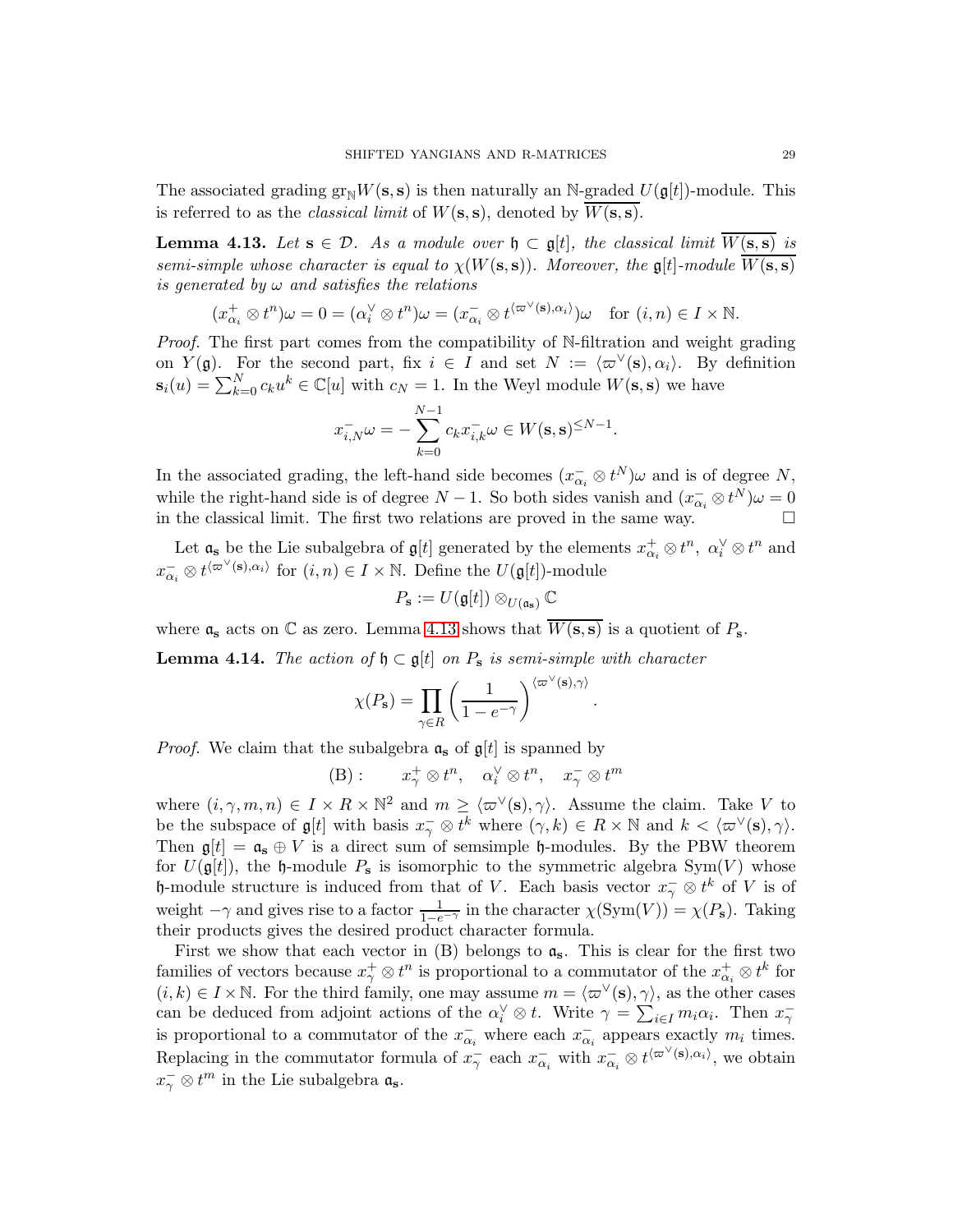It remains to show that the subspace of  $\mathfrak{g}[t]$  spanned by (B) is a Lie subalgebra. The only non-trivial case is to check that the following vector belongs to this subspace for  $(\delta, \gamma, n, m) \in R^2 \times \mathbb{N}^2$  with  $m \geq \langle \varpi^{\vee}(\mathbf{s}), \gamma \rangle$ :

$$
[x_\delta^+\otimes t^n, x_\gamma^-\otimes t^m]=[x_\delta^+, x_\gamma^-]\otimes t^{m+n}.
$$

If  $\gamma - \delta \notin R$ , then  $[x_\delta^+, x_\gamma^-]$  is spanned by the  $x_\beta^+$  and  $\alpha_i^{\vee}$  for  $(i, \beta) \in I \times R$ , so we get the first two families of vectors in (B). If  $\gamma - \delta \in R$ , then  $[x_{\delta}^+, x_{\gamma}^-] \in \mathbb{C} x_{\gamma-\delta}^-$  and

$$
m + n \ge m \ge \langle \varpi^{\vee}(\mathbf{s}), \gamma \rangle > \langle \varpi^{\vee}(\mathbf{s}), \gamma - \delta \rangle.
$$

So the commutator does belong to the third family of vectors in  $(B)$ .

<span id="page-29-0"></span>**Theorem 4.15.** Assume that **g** is not of type  $E_8$ . Then for **r**,  $\mathbf{s} \in \mathcal{D}$ , the surjective morphism  $W(\mathbf{r}, \mathbf{s}) \longrightarrow \mathcal{W}(\mathbf{r}, \mathbf{s})$  of Proposition [4.12](#page-26-1) (i) is an isomorphism. Furthermore, the ordered monomials in the  $x_{\gamma,n}^-$  for  $(\gamma,n) \in R \times \mathbb{N}$  and  $n < \langle \varpi^{\vee}(\mathbf{s}), \gamma \rangle$  applied to  $\omega_{\mathbf{s}^{-1}\mathbf{r}}$  form a basis of the Weyl module  $W(\mathbf{r},\mathbf{s})$ .

*Proof.* By Proposition [4.12](#page-26-1) (i),  $\chi(\mathcal{W}(s, s))$  is bounded above by  $\chi(W(s, s))$ . Lemma [4.14](#page-28-1) implies that  $\chi(W(s, s)) = \chi(W(s, s))$  is bounded above by  $\chi(P_s)$ . In view of Corollary [4.9](#page-25-0) and Theorem [3.16,](#page-19-1) if we write  $\mathbf{s} = \Psi_{i_1, a_1} \Psi_{i_2, a_2} \cdots \Psi_{i_N, a_N}$ , then

$$
\chi(\mathcal{W}(\mathbf{s}, \mathbf{s})) = \prod_{k=1}^N \chi(\mathcal{W}(\Psi_{i_k, a_k}, \Psi_{i_k, a_k})) = \prod_{k=1}^N \prod_{\gamma \in R} \left(\frac{1}{1 - e^{-\gamma}}\right)^{\langle \varpi_{i_k}^{\vee}, \gamma \rangle} = \chi(P_{\mathbf{s}}).
$$

So all the characters are equal and the quotient map  $P_s \longrightarrow \overline{W(s,s)}$  is bijective. From the tensor product factorizations of Proposition [4.12](#page-26-1) (ii) we get

$$
\widetilde{\chi_q}(W(\mathbf{r}, \mathbf{s})) = \widetilde{\chi_q}(W(\mathbf{s}, \mathbf{s})) = \widetilde{\chi_q}(\mathcal{W}(\mathbf{s}, \mathbf{s})) = \widetilde{\chi_q}(L(\mathbf{s}^{-1})) = \widetilde{\chi_q}(\mathcal{W}(\mathbf{r}, \mathbf{s})).
$$

This implies  $W(\mathbf{r}, \mathbf{s}) \cong \mathcal{W}(\mathbf{r}, \mathbf{s}).$ 

For the second part, the case  $\mathbf{r} = \mathbf{s}$  follows from the PBW basis of the classical limit  $\overline{W(s,s)} \cong P_s$  obtained in the proof of Lemma [4.14.](#page-28-1) The rest follows from the fact that the isomorphism  $L(m) \otimes W(n,s) \cong W(mn,s)$  of Proposition [4.12](#page-26-1) (ii) for  $m, n \in \mathcal{D}$ identifies the actions of  $Y<sub>(</sub>**g**)$  on the Weyl modules  $W(\mathbf{n}, \mathbf{s})$  and  $W(\mathbf{mn}, \mathbf{s})$ .

Remark 4.16. Our proof of Theorem [4.15](#page-29-0) in category  $\mathcal{O}^{sh}$  is simpler than the finite-dimensional case [\[12,](#page-54-17) Theorem 7.5]. The reason is that we take the quotient of  $U(\mathfrak{g}[t])$ by a left ideal generated by elements of the Lie algebra  $\mathfrak{g}[t]$ . In the finite-dimensional case, depending on a dominant integral weight  $\sum_{i\in I} k_i\overline{\omega}_i$ , the left ideal of  $U(\mathfrak{g}[t])$  to define the classical limit is generated by [\[16,](#page-54-16) §2]:

$$
x_{\alpha_i}^+ \otimes t^n
$$
,  $\alpha_i^{\vee} \otimes t^n - \delta_{n0}k_i$ ,  $(x_{\alpha_i}^- \otimes 1)^{k_i+1}$  for  $(i, n) \in I \times \mathbb{N}$ .

The third family of generators is not in  $\mathfrak{g}[t]$ . This makes it highly nontrivial to find a basis for the quotient, even in type A [\[11\]](#page-54-18).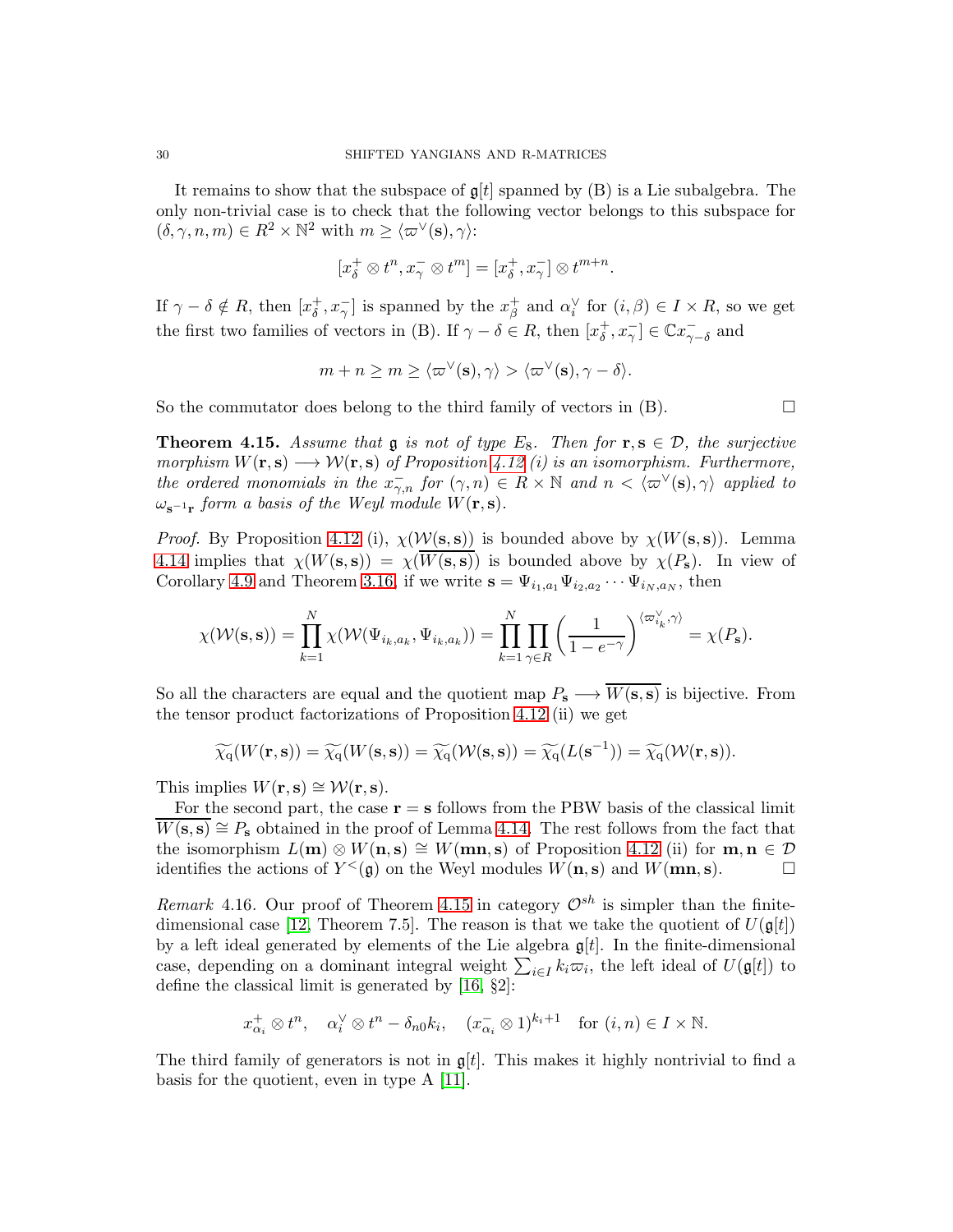#### 5. Properties of R-matrices

<span id="page-30-0"></span>In this section we study R-matrices, which are module morphisms

$$
V \otimes W \longrightarrow W \otimes V
$$

where V and W are suitably chosen highest  $\ell$ -weight modules. We establish first properties of the R-matrices: existence, uniqueness, factorization and polynomiality (Theorem [5.2,](#page-30-1) Propositions [5.3](#page-31-0) and [5.7\)](#page-33-0). We also compute the eigenvalues of certain of these R-matrices in Proposition [5.8.](#page-34-1)

**Definition 5.1.** A module in category  $\mathcal{O}^{sh}$  is called *negative* if it is irreducible and its highest  $\ell$ -weight is of the form  $s^{-1}$  with  $s \in \mathcal{D}$ .

<span id="page-30-1"></span>**Theorem 5.2.** Let V be a  $Y_{\nu}(\mathfrak{g})$ -module generated by a highest  $\ell$ -weight vector  $v_0$  and W be a  $Y_\mu(\mathfrak{g})$ -module generated by a highest  $\ell$ -weight vector  $\omega$ . Then the assignment  $v_0 \otimes \omega \mapsto \omega \otimes v_0$  extends uniquely to a  $Y_{\mu+\nu}(\mathfrak{g})$ -module morphism

$$
\check{R}_{V,W}: V \otimes W \longrightarrow W \otimes V
$$

under one of the following conditions:

- (i) The module is irreducible, and W is negative.
- (ii) The module V is one-dimensional, and W is either a Verma module, or a highest  $\ell$ -weight irreducible module, or a Weyl module.

*Proof.* Part (i). By Theorem [4.8,](#page-22-0)  $V \otimes W$  is of highest  $\ell$ -weight, and  $W \otimes V$  is of co-highest  $\ell$ -weight. Their highest  $\ell$ -weights coincide by Example [3.3.](#page-13-0) The existence and uniqueness of  $\check{R}_{V,W}$  follows from Remark [4.5.](#page-22-3)

**Part (ii).** The same arguments as above work when dim  $V = 1$  and W is irreducible.

Suppose  $V = L(\mathbf{s})$  and  $W = M(\mathbf{e})$  with  $\mathbf{s} \in \mathcal{D}$  and  $\mathbf{e} \in \mathcal{L}$ . Then  $V \otimes W$  is isomorphic to the Verma module  $M(\mathbf{se})$  by Theorem [4.8](#page-22-0) (ii). Since  $\omega \otimes v_0 \in W \otimes V$  is of highest  $\ell$ -weight se, the existence and uniqueness of  $\check{R}_{V,W}$  follows.

Suppose  $V = L(\mathbf{m})$  and  $W = W(\mathbf{r}, \mathbf{s})$  with  $\mathbf{m}, \mathbf{r}, \mathbf{s} \in \mathcal{D}$ . Then  $V \otimes W$  is isomorphic to the Weyl module  $W(mr, s)$  by Proposition [4.12](#page-26-1) (ii). The uniqueness and existence of  $\check{R}_{V,W}$  follows if the highest  $\ell$ -weight vector  $\omega \otimes v_0 \in W \otimes V$  satisfies the defining relations of the Weyl module  $W(\mathbf{mr}, \mathbf{s})$ . We have  $\langle \mathbf{s}_i(u)x_i^-(u)\omega \rangle_+ = 0$  in the Weyl module  $W(\mathbf{r}, \mathbf{s}) = W$  and  $x_i^-(u)(\omega \otimes v_0) = \langle \mathbf{m}_i(u)x_i^-(u)\omega \rangle_+ \otimes v_0$  in the tensor product module  $W \otimes L(m) = W \otimes V$  by Eq.[\(4.25\)](#page-21-1). So

$$
\langle \mathbf{s}_i(u)x_i^-(u)(\omega \otimes v_0) \rangle_+ = \langle \mathbf{s}_i(u)\langle \mathbf{m}_i(u)x_i^-(u)\omega \rangle_+ \rangle_+ \otimes v_0
$$
  
=  $\langle \mathbf{m}_i(u)\langle \mathbf{s}_i(u)x_i^-(u)\omega \rangle_+ \rangle_+ \otimes v_0 = 0.$ 

The second equality used twice Eq.[\(2.17\)](#page-9-1).  $\Box$ 

 $\check{R}_{V,W}$  is independent of the choice of the highest  $\ell$ -weight vectors  $v_0$  and  $\omega$  because both of them span a one-dimensional weight space. It is normalized as in Theorem [3.8.](#page-15-0)

As a first application, we consider the situation of Theorem [5.2](#page-30-1) (i). For  $a \in \mathbb{C}$  there exists a unique  $Y_{\mu+\nu}(\mathfrak{g})$ -module morphism

$$
\check{R}_{V,W}(a): V(a) \otimes W \longrightarrow W \otimes V(a), \quad v_0 \otimes \omega \mapsto \omega \otimes v_0.
$$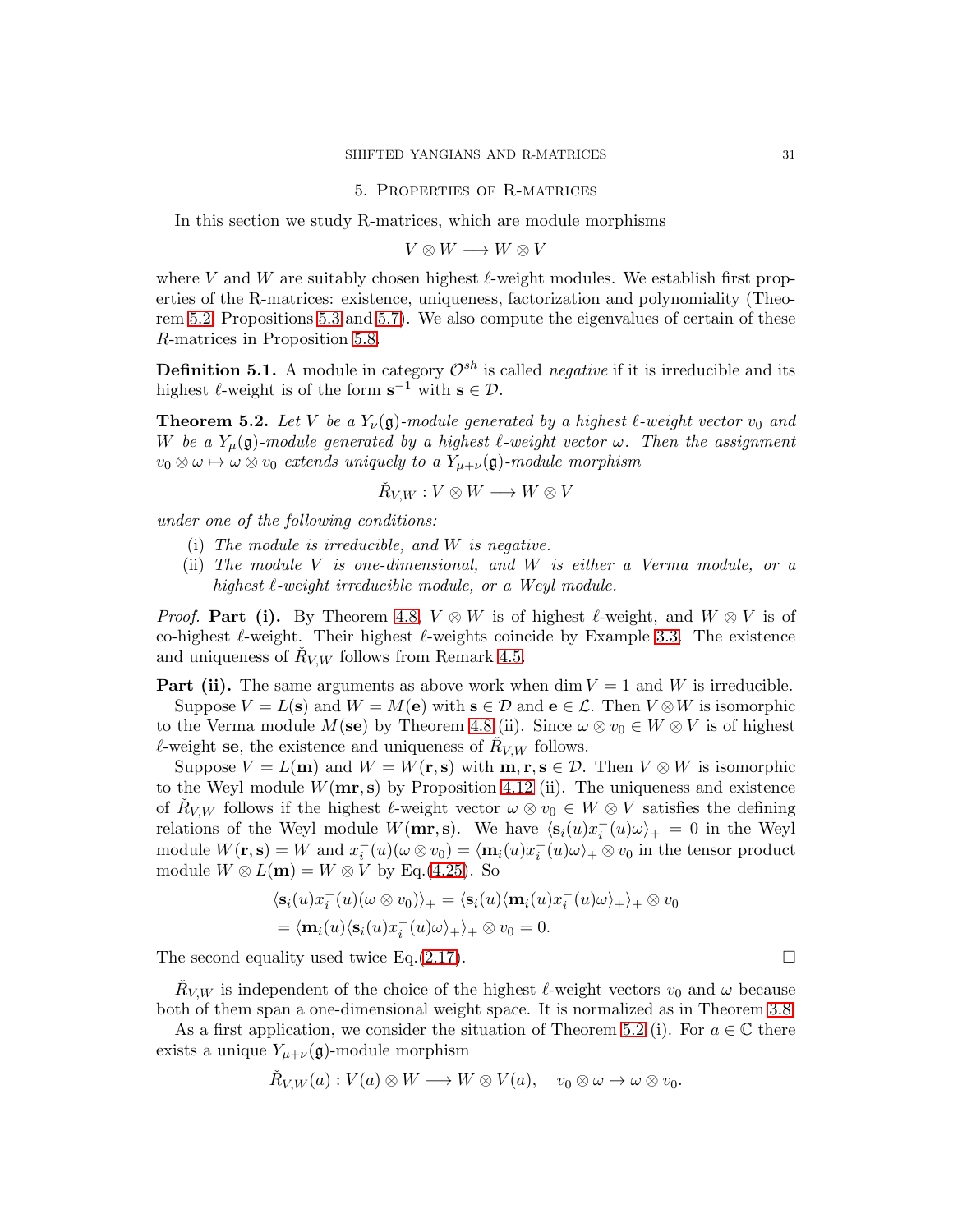<span id="page-31-0"></span>**Proposition 5.3.** Let V be a highest  $\ell$ -weight irreducible  $Y_{\nu}(\mathfrak{g})$ -module and let W be a negative module. Then there exists a unique linear map

$$
\check R_{V,W}(u): V \otimes W \longrightarrow W \otimes V \otimes \mathbb{C}[u]
$$

whose evaluation at  $u = a$  is  $\check{R}_{V,W}(a)$  for any  $a \in \mathbb{C}$ .

(i) Assume  $\nu$  is antidominant. For  $\mathbf{r}, \mathbf{s} \in \mathcal{D}$ , we have

$$
\check{R}_{V,L(\mathbf{r}^{-1}\mathbf{s}^{-1})}=(1\otimes \check{R}_{V,L(\mathbf{s}^{-1})})(\check{R}_{V,L(\mathbf{r}^{-1})}\otimes 1)
$$

where we have identified  $L(\mathbf{r}^{-1}) \otimes L(\mathbf{s}^{-1})$  with  $L(\mathbf{r}^{-1}\mathbf{s}^{-1})$  as in Corollary [4.9.](#page-25-0)

(ii) Let U and V be finite-dimensional irreducible  $Y(g)$ -modules. Then we have the following quantum Yang–Baxter equation

(5.30) 
$$
\tilde{R}_{U,V}^{23}(u-v)\tilde{R}_{U,W}^{12}(u)\tilde{R}_{V,W}^{23}(v) = \tilde{R}_{V,W}^{12}(v)\tilde{R}_{U,W}^{23}(u)\tilde{R}_{U,V}^{12}(u-v).
$$

<span id="page-31-1"></span>It is an equality of linear maps from  $U \otimes V \otimes W$  to  $W \otimes V \otimes U \otimes \mathbb{C}(u, v)$ , where  $R^{23} = 1 \otimes R$ ,  $R^{12} = R \otimes 1$ , and  $\check{R}_{U,V}(u - v)$  is the normalized R-matrix of Theorem [3.8.](#page-15-0)

*Proof.* Suppose that the negative module W is defined over the shifted Yangian  $Y_\mu(\mathfrak{g})$ and fix highest  $\ell$ -weight vectors  $\omega$  in W and  $v_0$  in V. We need to show that for any vectors  $v \in V$  and  $w \in W$ , the function  $a \mapsto \check{R}_{V,W}(a)(v \otimes w)$  is polynomial, in the sense that it is the evaluation at  $z = a$  of polynomial of z taking values in  $W \otimes V$ . By Remark [4.7,](#page-22-1) the  $Y_{\mu+\nu}(\mathfrak{g})$ -module  $V(a)\otimes W$  is the evaluation at  $z=a$  of the  $Y_{\mu+\nu}(\mathfrak{g})\otimes \mathbb{C}[z]$ module  $V \otimes \mathbb{C}[z] \otimes W$ . By Theorem [4.8](#page-22-0) (iii), there exists a polynomial  $\sum_{s=0}^{N} X_s z^s$  with coefficients  $X_s \in Y_{\mu+\nu}(\mathfrak{g})$  such that in the module  $V(a) \otimes W$ :

$$
v \otimes w = \sum_{s=0}^{N} a^s X_s (v_0 \otimes \omega) \in V(a) \otimes W.
$$

Applying  $\check{R}_{V,W}(a)$  to the relation yields

$$
\check{R}_{V,W}(a)(v\otimes w)=\sum_{s=0}^N a^sX_s(\omega\otimes v_0)\in W\otimes V(a).
$$

Conclude from the polynomial actions of the  $X_s$  on  $W \otimes V(a)$ .

**Part (i).** Both sides are module morphisms because all the tensor factors  $V, L(\mathbf{r}^{-1})$  and  $L(s^{-1})$  are modules over antidominantly shifted Yangians and belong to the monoidal category  $\mathcal{O}^{sh}_{-}$  of Remark [3.13.](#page-17-0) Both sides send  $v_0 \otimes \omega_{\mathbf{r}^{-1}} \otimes \omega_{\mathbf{s}^{-1}}$  to  $\omega_{\mathbf{r}^{-1}} \otimes \omega_{\mathbf{s}^{-1}} \otimes v_0$ . They have to be equal by uniqueness of R-matrix in Theorem [5.2.](#page-30-1)

**Part (ii).** Let  $\omega_1, \omega_2$  and  $\omega_3$  denote highest  $\ell$ -weight vectors of U,V and W. By the rationality of  $\check{R}_{U,V}(u)$  and polynomiality of  $\check{R}_{U,W}(u)$  and  $\check{R}_{V,W}(u)$ , it suffices to prove Eq.[\(5.30\)](#page-31-1) evaluated at  $u = a$  and  $v = b$  for  $a, b \in \mathbb{C}$  satisfying the conditions of Theorem [3.8](#page-15-0) (ii)–(iii). Both sides are module morphisms from  $U(a) \otimes V(b) \otimes W$ to  $W \otimes V(b) \otimes U(a)$  since the tensor factors are modules over antidominantly shifted Yangians and belong to the monoidal category  $\mathcal{O}^{sh}_{-}$  of Remark [3.13.](#page-17-0) The source module is generated by  $\omega_1 \otimes \omega_2 \otimes \omega_3$  by Theorem [4.8](#page-22-0) and the irreducibility of  $U(a) \otimes V(b)$ . Both sides send the generator to  $\omega_3 \otimes \omega_2 \otimes \omega_1$ , so they must coincide.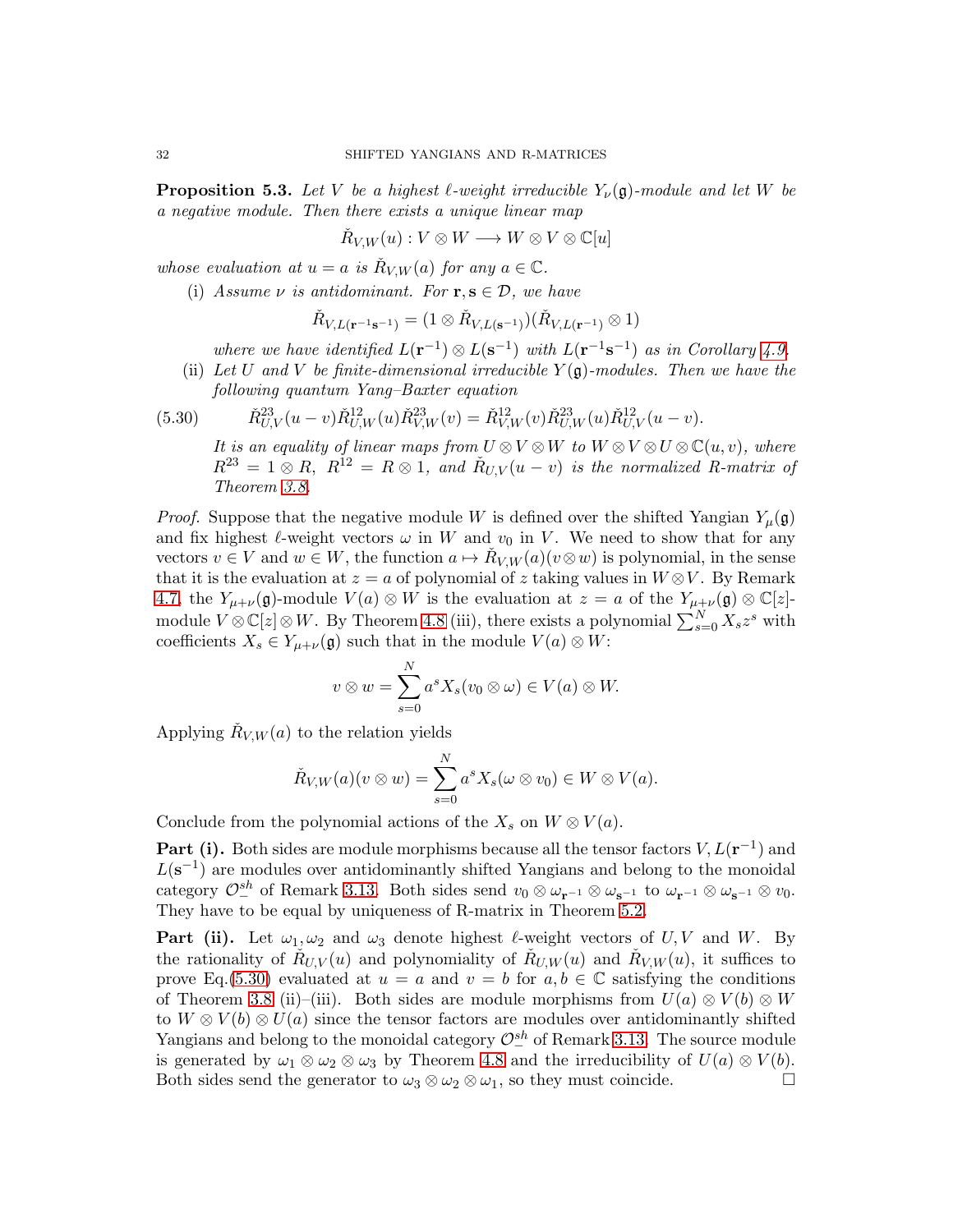For v and w weight vectors in the modules V and W respectively, the vector  $v \otimes w$ in the module  $V(a) \otimes W$  is of weight  $wt(v) + wt(w) - a\tilde{\nu}$  by Remark [3.1;](#page-12-2) recall that V is defined over  $Y_{\nu}(\mathfrak{g})$ . So  $\check{R}_{V,W}(a)(v \otimes w)$  belongs to the weight space of the module  $W \otimes V(a)$  of the same weight, which by Remark [3.1](#page-12-2) coincides with the finite-dimensional weight space  $(W \otimes V)_{wt(v)+wt(w)}$  of the module  $W \otimes V$ . It follows that  $\check{R}_{V,W}(u)$  restricts to polynomials taking values in finite-dimensional vector spaces:

<span id="page-32-2"></span>
$$
\check{R}_{V,W}(u) \in \text{Hom}((V \otimes W)_{\gamma}, (W \otimes V)_{\gamma}) \otimes \mathbb{C}[u] \quad \text{for } \gamma \in \text{wt}(V \otimes W).
$$

<span id="page-32-1"></span>Definition 5.4. In the situation of Theorem [5.2](#page-30-1) (i), the highest diagonal entry of  $\check{R}_{V,W}(u)$  is the linear operator  $s_{V,W}(u) \in \text{Hom}(V, V \otimes \mathbb{C}[u])$  such that for  $v \in V$ :

(5.31) 
$$
\check{R}_{V,W}(u)(v \otimes \omega) \equiv \omega \otimes s_{V,W}(u)v \text{ mod.} \sum_{\text{wt}(\omega) \neq \gamma \in \text{wt}(W)} W_{\gamma} \otimes V \otimes \mathbb{C}[u].
$$

If we assume furthermore that V is finite-dimensional with  $v_-\$  being a lowest  $\ell$ -weight vector, then the lowest diagonal entry of  $\check{R}_{V,W}(u)$  is defined to be the linear operator  $t_{V,W}(u) \in \text{Hom}(W, W \otimes \mathbb{C}[u])$  such that for  $w \in W$ :

<span id="page-32-3"></span>(5.32) 
$$
\check{R}_{V,W}(u)(v_- \otimes w) \equiv t_{V,W}(u)w \otimes v_- \text{ mod.} \sum_{\text{wt}(v_-) \neq \gamma \in \text{wt}(V)} W \otimes V_{\gamma} \otimes \mathbb{C}[u].
$$

Define the polynomial  $\lambda_{V,W}(u) \in \mathbb{C}[u]$  to be the eigenvalue of  $t_{V,W}(u)$  associated to  $\omega$ .

The above definition makes sense because both of the vectors  $\omega$  and  $v_$  span a one-dimensional weight space.

<span id="page-32-0"></span>Remark 5.5. Let W be a highest  $\ell$ -weight module over the quantum affine algebra  $U_q(\hat{\mathfrak{g}})$  and V be a lowest  $\ell$ -weight module over the Borel subalgebra. We specialize the universal R-matrix  $\mathcal{R}(z)$  of  $U_q(\hat{\mathfrak{g}})$  to obtain  $\check{R}_{V,W}(z): V \otimes W \longrightarrow (W \otimes V)[[z]]$ . Then we attach the highest diagonal entry  $s_{V,W}(z): V \longrightarrow V[[z]]$  to a highest  $\ell$ -weight vector  $\omega$ of W and the lowest diagonal entry  $t_{V,W}(z): W \longrightarrow W[[z]]$  to a lowest  $\ell$ -weight vector  $v_$  of V as above. The proofs of [\[25,](#page-55-5) Lemma 2.6] and [\[24,](#page-55-18) Prop.5.5] indicate that

$$
s_{V,W}(z) = \mathcal{R}^0(z)\mathcal{R}^\infty|_{V\otimes\omega}, \quad t_{V,W}(z) = \mathcal{R}^0(z)\mathcal{R}^\infty|_{v=\otimes W}.
$$

Here the abelian part  $\mathcal{R}^0(z)$  and the Cartan part  $\mathcal{R}^{\infty}$  of  $\mathcal{R}(z)$  are written in terms of Drinfeld–Cartan generators. Therefore both diagonal entries are determined by the action of the Drinfeld–Cartan generators. Our computation of the diagonal entries in the Yangian situation (Proposition [7.2](#page-42-0) and Theorem [7.4\)](#page-44-0) is guided by this principle, although we do not have a universal R-matrix for shifted Yangians.

<span id="page-32-4"></span>**Example 5.6.** Fix  $i \in I$ . Let  $V = N_{i,0}$  and  $v_0$  be the highest  $\ell$ -weight vector  $e_1$  in Example [3.7.](#page-14-0) Write  $\mathbf{s}_i(u) = \sum_{k=0}^m c_k u^k$  with  $c_m = 1$ . Apply  $\check{R}_{V,W}(a)$  to Eq.[\(4.28\)](#page-24-0) with  $v' = e_1$  and  $z = a$  and then use Example [3.4](#page-13-1) to compute  $x_i^-(u)(\omega \otimes e_1)$ . We obtain

$$
\frac{d_i}{u-a} \check{R}_{V,W}(a)(e_2 \otimes \omega) = \check{R}_{V,W}(a)(x_i^-(u)e_1 \otimes \omega) = \langle \mathbf{s}_i(u)x_i^-(u)(\omega \otimes e_1) \rangle_+ \n= \langle \mathbf{s}_i(u)x_i^-(u)\omega \otimes \xi_i(u)e_1 \rangle_+ + \langle \mathbf{s}_i(u)\omega \otimes x_i^-(u)e_1 \rangle_+ \n= \langle \mathbf{s}_i(u)\frac{u-a+d_i}{u-a}x_i^-(u) \rangle_+ \omega \otimes e_1 + \langle \mathbf{s}_i(u)\frac{d_i}{u-a} \rangle_+ \omega \otimes e_2,
$$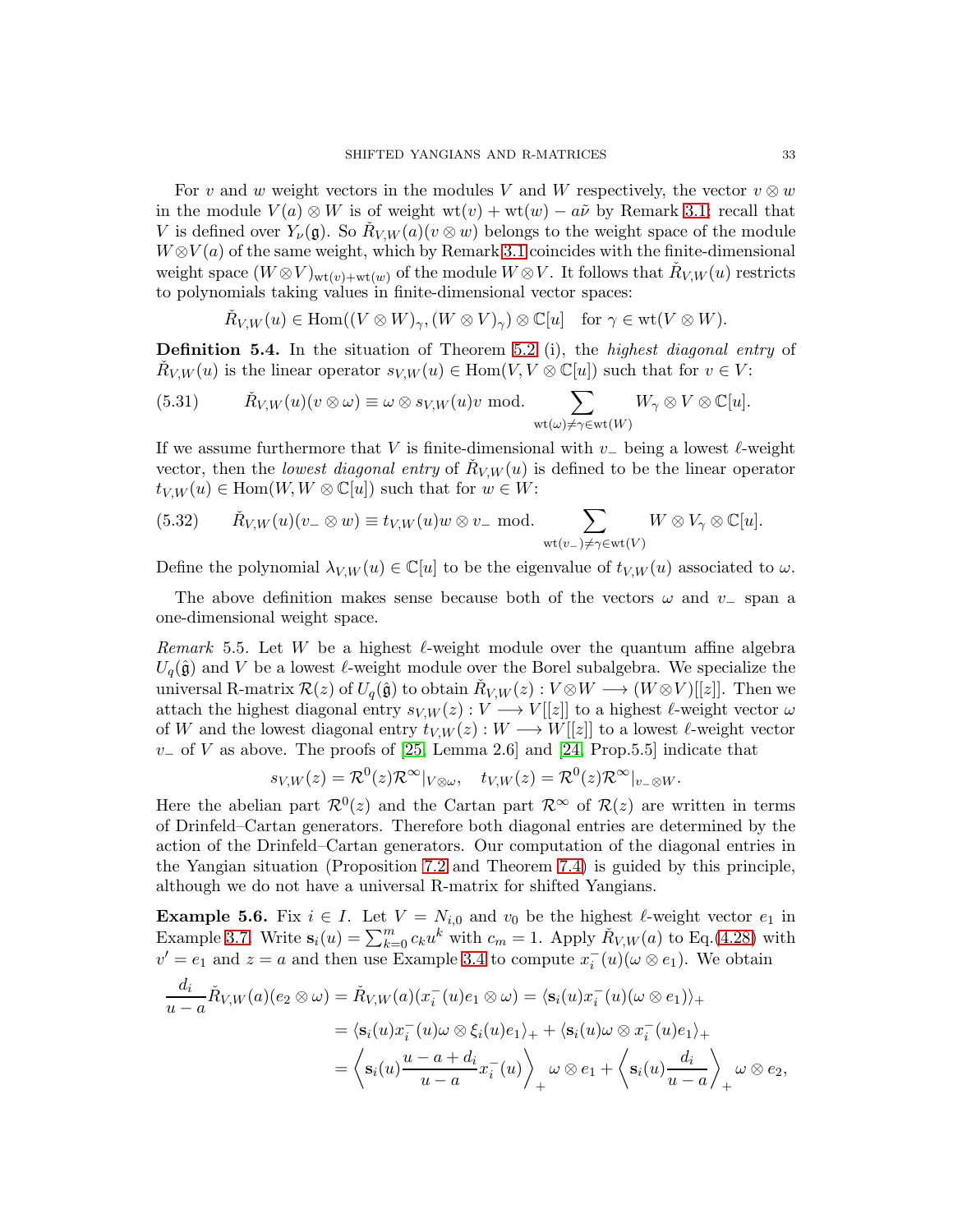$$
\check{R}_{V,W}(a)(e_2 \otimes \omega) = \mathbf{s}_i(a)\omega \otimes e_2 + \sum_{n=0}^{m-1} \sum_{k=n+1}^m c_k a^{k-n-1} x_{i,n}^- \omega \otimes e_1.
$$

Since  $e_2$  is a lowest  $\ell$ -weight vector,  $\lambda_{V,W}(u) = \mathbf{s}_i(u)$ .

Next consider Theorem [5.2](#page-30-1) (ii). Let  $s \in \mathcal{D}$  denote the highest  $\ell$ -weight of  $V = \mathbb{C}v_0$ . We have a unique linear operator  $R_8^W$  on W such that  $R_8^W(\omega) = \omega$  and

 $\check{R}_{V,W}(v_0\otimes w)=R_{\bf s}^W(w)\otimes v_0\quad\text{for }w\in W.$ 

<span id="page-33-0"></span>**Proposition 5.7.** Let  $W$  be either a Verma module, or its irreducible quotient, or a Weyl module, of highest  $\ell$ -weight **e**.

- (i) We have  $R_{\mathbf{r}}^W \circ R_{\mathbf{s}}^W = R_{\mathbf{r}\mathbf{s}}^W$  for  $\mathbf{r}, \mathbf{s} \in \mathcal{D}$ . In particular, the  $R_{\mathbf{s}}^W$  for  $\mathbf{s} \in \mathcal{D}$  form a commuting family of linear endomorphisms on W.
- (ii) For  $i \in I$ , there exists a unique linear map

$$
R_i^W(u):W\longrightarrow W\otimes \mathbb{C}[u]
$$

whose evaluation at  $u = a$ , for  $a \in \mathbb{C}$ , is  $R_{\Psi_{i,a}}^W$ . Furthermore, for  $\beta \in \varpi(\mathbf{e}) + \mathbf{Q}_-,$ restricted to the weight space  $W_{\beta}$ , the operator  $R_i^W(-u)$  is an  $\text{End}(W_{\beta})$ -valued monic polynomial of degree  $\langle \varpi_i^\vee, \varpi(\mathbf{e}) - \beta \rangle$ .

*Proof.* Suppose  $W = M(e)$  is a Verma module and write  $\omega = \omega_e$ .

Part (i). Comparing the actions of the shifted Yangian on the two tensor products, we see that the linear map  $R_{\mathbf{s}}^W : W \longrightarrow W$  for  $\mathbf{s} \in \mathcal{D}$  is uniquely characterized by the equations  $R_s^W(\omega) = \omega$  and  $R_s^{\tilde{W}} \circ \iota_1^s = \iota_2^s \circ R_s^W$ , namely:

<span id="page-33-1"></span>(5.33) 
$$
R_8^W(\omega) = \omega, \quad R_8^W x_i^-(u) = \langle \mathbf{s}_i(u) x_i^-(u) \rangle_+ R_8^W,
$$

<span id="page-33-2"></span>(5.34) 
$$
R_{s}^{W}\xi_{i}(u) = \xi_{i}(u)R_{s}^{W}, \quad R_{s}^{W}\langle s_{i}(u)x_{i}^{+}(u)\rangle_{+} = x_{i}^{+}(u)R_{s}^{W}.
$$

Eq.[\(5.33\)](#page-33-1) already determines  $R_{\rm s}^W$ , because W is obtained from  $\omega$  by applying repeatedly the  $x_{i,n}^-$ . We need to check Eq.[\(5.33\)](#page-33-1) for  $R_\mathbf{r}^W \circ R_\mathbf{s}^W$  with s replaced by rs. The first half is evident. For the second half,

$$
R_{\mathbf{r}}^W \circ R_{\mathbf{s}}^W x_i^-(u) = R_{\mathbf{r}}^W \langle \mathbf{s}_i(u) x_i^-(u) \rangle + R_{\mathbf{s}}^W
$$
  
=  $\langle \mathbf{s}_i(u) \langle \mathbf{r}_i(u) x_i^-(u) \rangle + \rangle + R_{\mathbf{r}}^W \circ R_{\mathbf{s}}^W = \langle \mathbf{s}_i(u) \mathbf{r}_i(u) x_i^-(u) \rangle + R_{\mathbf{r}}^W \circ R_{\mathbf{s}}^W.$ 

The second half of part (i) follows from the commutativity of D.

**Part (ii).** For  $(j, n) \in I \times \mathbb{N}$  we have by Eq.[\(5.33\)](#page-33-1):

$$
R_{\Psi_{i,-a}}^W x_{i,n}^- = (x_{i,n+1}^- + ax_{i,n}^-)R_{\Psi_{i,-a}}^W, \quad R_{\Psi_{i,-a}}^W x_{j,n}^- = x_{j,n}^- R_{\Psi_{i,a}}^W \quad \text{if } j \neq i.
$$

Write  $\varpi(\mathbf{e}) - \beta = \sum_{j \in I} h_j \alpha_j$  so that  $h_j = \langle \varpi_j^{\vee}, \varpi(\mathbf{e}) - \beta \rangle$ . By the triangular decomposition  $W_{\beta}$  is spanned by the vectors of the form  $x_{j_1,n_1}^{-} \cdots x_{j_K,n_K}^{-} \omega$  where each  $j \in I$ appears exactly  $h_j$  times. Applying  $R_{\Psi_{i,-a}}^W$  to such a vector gives

$$
R_{\Psi_{i,-a}}^W(x_{j_1,n_1}^-\cdots x_{j_K,n_K}^- \omega) = \prod_{s=1}^K (\delta_{j_s i} x_{i,n_s+1}^- + a^{\delta_{j_s i}} x_{j_s,n_s}^-) \times \omega.
$$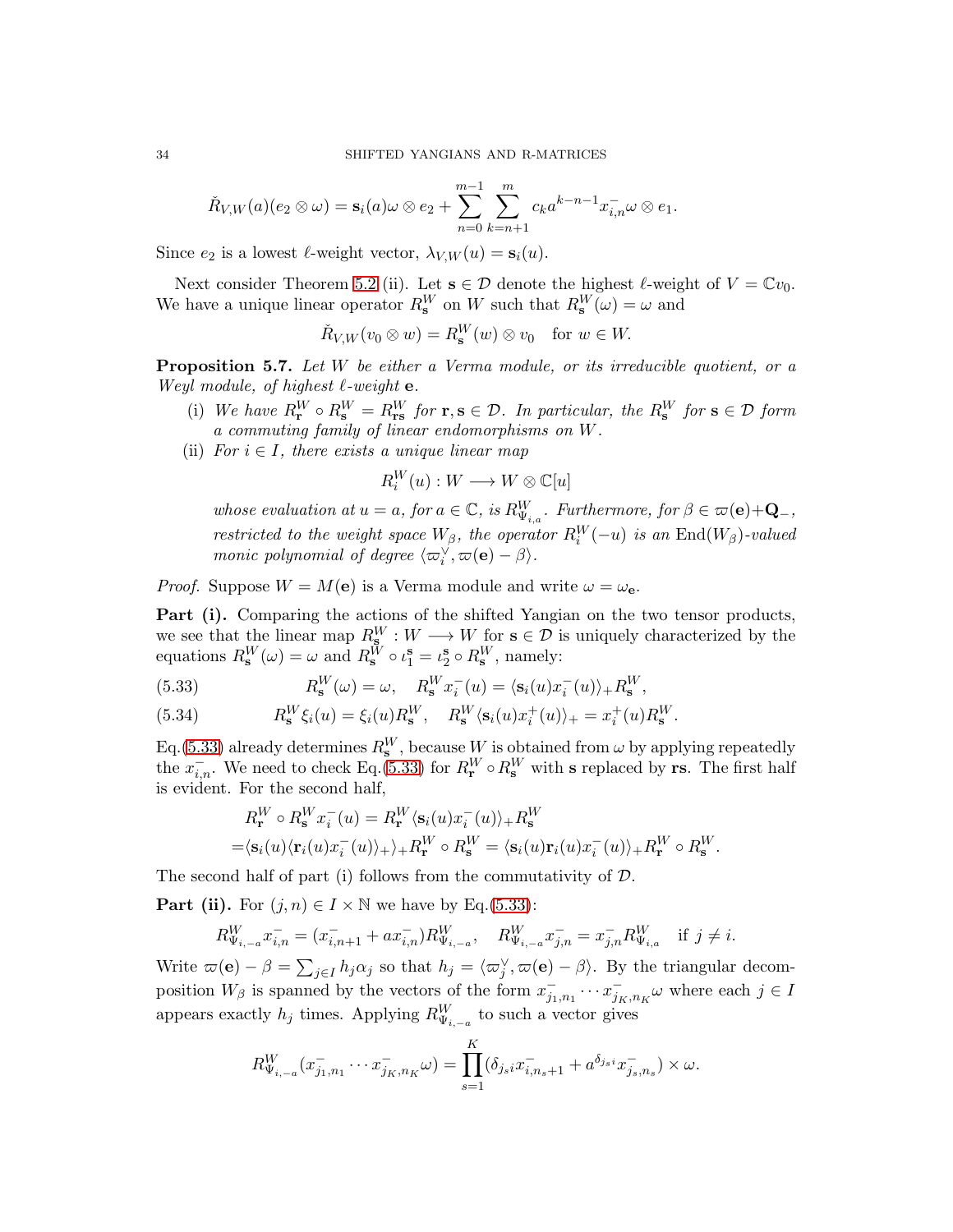The right-hand side is the evaluation at  $u = a$  of an  $W_{\beta}$ -valued polynomial whose dominant term is  $u^{h_i} x_{j_1,n_1}^- \cdots x_{j_K,n_K}^- \omega$ . We have therefore proved for each  $v \in W_\beta$  the existence of  $h_i$  vectors  $v_0, v_1, \dots, v_{h_i-1} \in W_\beta$  such that

$$
R_{\Psi_{i,-a}}^W(v) = a^{h_i}v + a^{h_i-1}v_{h_i-1} + \dots + av_1 + v_0 \quad \text{for } a \in \mathbb{C}.
$$

By standard argument of Vandermonde determinant, each  $v \mapsto v_s$  defines a linear operator  $Q_s$  on  $W_\beta$  for  $0 \le s < h_i$ . The End $(W_\beta)$ -valued monic polynomial

$$
u^{h_i} \text{Id} + u^{h_i - 1} Q_{h_i - 1} + \dots + uQ_1 + Q_0
$$

defines the restriction of  $R_i^W(-u)$  to  $W_\beta$ .

Suppose W is either the irreducible quotient of  $M(e)$ , or a Weyl module. Let  $\pi$ :  $M(e) \longrightarrow W$  denote the quotient map. The following diagram

$$
L(\mathbf{s}) \otimes M(\mathbf{e}) \xrightarrow{\check{R}_{L(\mathbf{s}), M(\mathbf{e})}} M(\mathbf{e}) \otimes L(\mathbf{s})
$$
  
\n
$$
\downarrow^{1 \otimes \pi} \qquad \qquad \downarrow^{1 \otimes \pi} \qquad \downarrow^{1 \otimes 1}
$$
  
\n
$$
L(\mathbf{s}) \otimes W \xrightarrow{\check{R}_{L(\mathbf{s}), W}} W \otimes L(\mathbf{s})
$$

is commutative because the top-left module is generated by  $\omega_{s} \otimes \omega_{e}$  which is sent to  $\omega_{\mathbf{e}} \otimes \omega_{\mathbf{s}}$  by both paths. So (i)–(ii) for the Verma module descend to W.

In the rest of this section, we compute the eigenvalues of  $R_i^W(u)$  for  $W$  a Weyl module or its irreducible quotient. From Eq.[\(5.34\)](#page-33-2) we get  $R_i^W(u)\xi_{j,p} = \xi_{j,p}R_i^W(u)$ . So  $R_i^W(u)$  restricts to an End(W<sub>f</sub>)-valued polynomial for each  $\ell$ -weight **f** of W.

<span id="page-34-1"></span>**Proposition 5.8.** Let  $(\mu, \mathbf{r}) \in \mathbf{P}^{\vee} \times \mathcal{L}$  be a truncatable pair and  $A_i(u)$  for  $i \in I$  be the GKLO series in  $Y_\mu(\mathfrak{g})$ . Let W be either a Weyl module or an irreducible module, generated by a vector  $\omega$  of highest  $\ell$ -weight  $\mathbf{e} \in \mathcal{R}_{\mu}$ . Let  $g_i(u) \in \mathbb{C}((u^{-1}))^{\times}$  be the eigenvalue of  $A_i(u)$  associated to  $\omega$  and normalize  $\overline{A}_i(u) := g_i(u)^{-1}A_i(u)$ .

<span id="page-34-0"></span>(i) We have an additive difference equation

(5.35) 
$$
R_i^W(u+d_i) = R_i^W(u)\overline{A}_i(u) \in \text{Hom}(W, W \otimes \mathbb{C}[u]).
$$

(ii) Each  $\ell$ -weight **f** of W has a unique decomposition

$$
\mathbf{f} = \mathbf{e} \prod_{j \in I} \prod_{s=1}^{h_j} A_{j, a_{j,s}}^{-1}
$$

where  $h_j = \langle \varpi_j^{\vee}, \varpi(\mathbf{f}^{-1}\mathbf{e}) \rangle$  and  $a_{j,s} \in \mathbb{C}$  for  $1 \leq s \leq h_j$ . Furthermore, both of the operators  $R_i^W(u)$  and  $A_i(u)$  acting on  $W_f$  have a unique eigenvalue, respectively

$$
\prod_{s=1}^{h_i} (a_{i,s} - u) \quad \text{and} \quad g_i(u) \prod_{s=1}^{h_i} \frac{u - a_{i,s} + d_i}{u - a_{i,s}}.
$$

As a consequence, the normalized q-character of an arbitrary highest  $\ell$ -weight module in category  $\mathcal{O}^{sh}$  is a power series in  $\mathbb{N}[[A^{-1}_{i,a}]]_{i\in I,a\in\mathbb{C}}$  with leading term 1.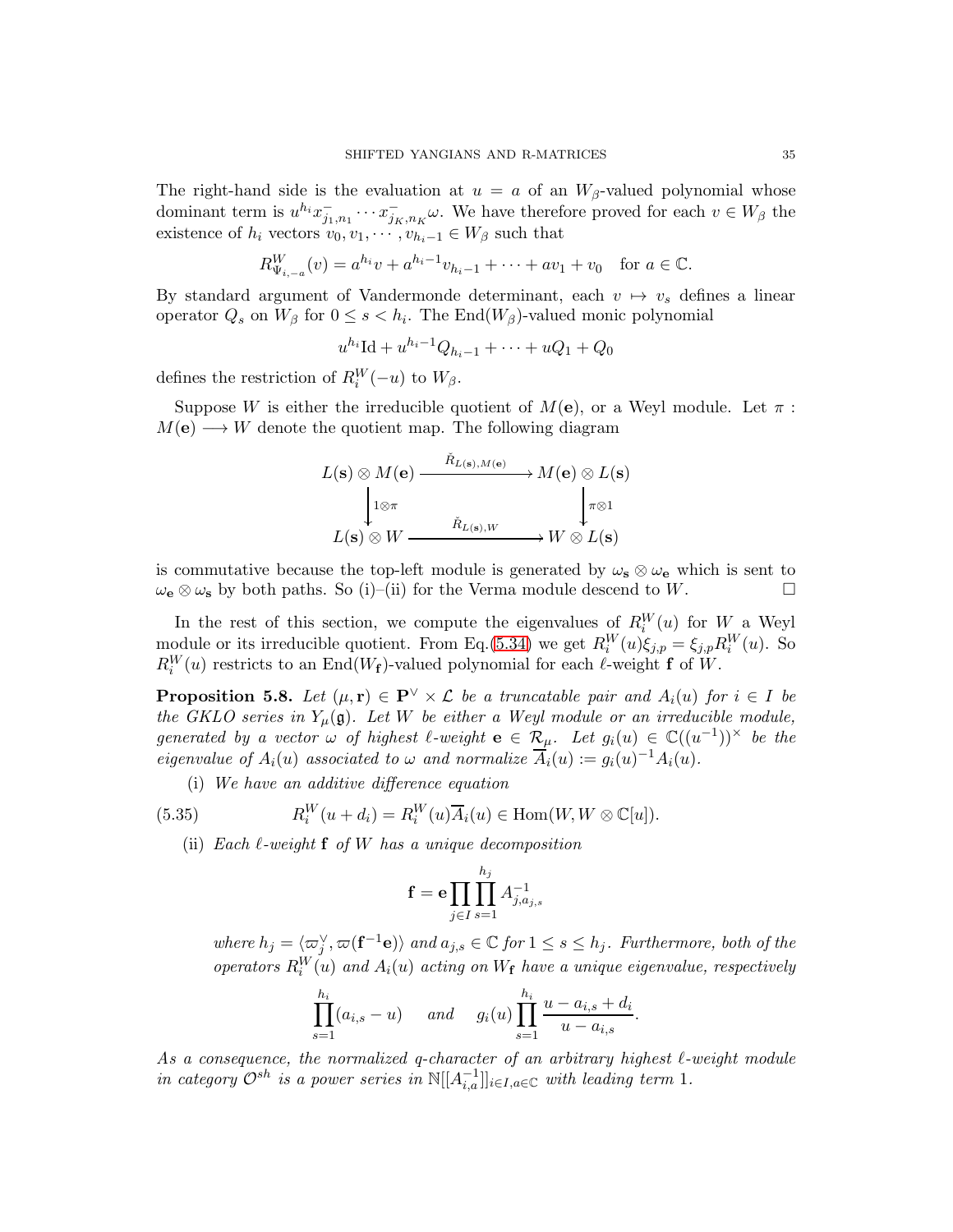*Proof.* Part (i). The left-hand side of Eq.[\(5.35\)](#page-34-0) sends W to  $W \otimes \mathbb{C}[u]$  by Proposition [5.7,](#page-33-0) and the right-hand side sends each finite-dimensional weight space  $W_\beta$  of W to  $W_{\beta} \otimes \mathbb{C}((u^{-1}))$ . Since W is obtained from  $\omega$  by repeatedly applying the  $x_{j,n}^-$  for  $j \in I$ and  $n \in \mathbb{N}$ , and since both sides send  $\omega$  to  $\omega$ , it suffices to show that both sides have the same commutation relations with the  $x_{j,n}^-$ .

By Lemma [2.7](#page-11-1) and Eq.[\(5.33\)](#page-33-1), if  $j \neq i$ , then  $R_i^W(u)$ ,  $A_i(u)$  and both sides of Eq.[\(5.35\)](#page-34-0) commute with  $x_{j,n}^-$ . If  $j = i$ , then

$$
R_i^W(u+d_i)x_{i,n}^- = (x_{i,n+1}^- - ux_{i,n}^- - d_i x_{i,n}^-)R_i^W(u+d_i),
$$
  
\n
$$
R_i^W(u)\overline{A_i}(u)x_{i,n}^- = R_i^W(u)(x_{i,n}^- + d_i \sum_{k\geq 0} x_{i,n+k}^- u^{-k-1})\overline{A_i}(u)
$$
  
\n
$$
= (x_{i,n+1}^- - ux_{i,n}^- + d_i \sum_{k\geq 0} (x_{i,n+k+1}^- - ux_{i,n+k}^-)u^{-k-1})R_i^W(u)\overline{A_i}(u)
$$
  
\n
$$
= (x_{i,n+1}^- - ux_{i,n}^- - d_i x_{i,n}^-)R_i^W(u)\overline{A_i}(u).
$$

This proves Eq.[\(5.35\)](#page-34-0).

**Part (ii).** The finite-dimensional  $\ell$ -weight space  $W_f$  admits mutually commuting actions of the series  $R_j^W(u), \xi_j(u), \overline{A}_i(u)$  for  $j \in I$ . One can choose a basis B of  $W_f$  with respect to which the matrices of these series are upper triangular. Fix a basis vector  $b \in B$ . For  $X(u)$  any of these series, let  $[X(u)]_b$  denote the b-th diagonal of the matrix of  $X(u)$ . Then  $[\xi_j(u)]_b = \mathbf{f}_j(u)$  by definition of the  $\ell$ -weight space.

By Proposition [5.7,](#page-33-0) the linear map  $R_j^W(-u) : W_{\varpi(\mathbf{f})} \longrightarrow W_{\varpi(\mathbf{f})} \otimes \mathbb{C}[u]$ , viewed as an End $(W_{\varpi(f)})$ -valued polynomial in u is monic of degree  $h_j$ . Its restriction to the  $\ell$ -weight space  $W_f$  as an End $(W_f)$ -valued polynomial is also monic of degree  $h_j$ , so is its diagonal entry  $[R_j^W(-u)]_b \in \mathbb{C}[u]$  associated to the basis vector b. Let  $-a_{j,s}$  for  $1 \leq s \leq h_i$  denote the roots of the eigenvalue, which may depend on b. Then  $[\overline{A}_i(u)]_b$ can be computed from the difference equation [\(5.35\)](#page-34-0):

$$
[R_j^W(u)]_b = \prod_{s=1}^{h_j} (a_{j,s} - u), \quad [\overline{A}_j(u)]_b = \frac{[R_j^W(u + d_j)]_b}{[R_j^W(u)]_b} = \prod_{s=1}^{h_j} \frac{u - a_{j,s} + d_j}{u - a_{j,s}}.
$$

By definition  $\overline{A}_i(u)$  is the normalization of  $A_i(u)$  by its eigenvalue associated to  $\omega$ . Applying [\(2.20\)](#page-11-0) to  $\omega$  and then to  $b \in B$  we get

$$
\frac{f_i(u)}{e_i(u)} = \frac{1}{[\overline{A}_i(u)]_b [\overline{A}_i(u - d_i)]_b} \prod_{j:c_{ji} < 0} \prod_{t=1}^{-c_{ji}} [\overline{A}_j(u - d_{ij} - td_j)]_b
$$
\n
$$
= \prod_{s=1}^{h_i} \frac{(u - a_{i,s})(u - a_{i,s} - d_i)}{(u - a_{i,s} + d_i)(u - a_{i,s})} \times \prod_{j:c_{ji} < 0} \prod_{s'=1}^{h_j} \prod_{t=1}^{-c_{ji}} \frac{u - d_{ij} - td_j - a_{j,s'} + d_j}{u - d_{ij} - td_j - a_{j,s'}}
$$
\n
$$
= \prod_{s=1}^{h_i} \frac{u - a_{i,s} - d_i}{u - a_{i,s} + d_i} \times \prod_{j:c_{ji} < 0} \prod_{s'=1}^{h_j} \frac{u - d_{ij} - a_{j,s'}}{u - d_{ij} + c_{ji}d_j - a_{j,s'}}
$$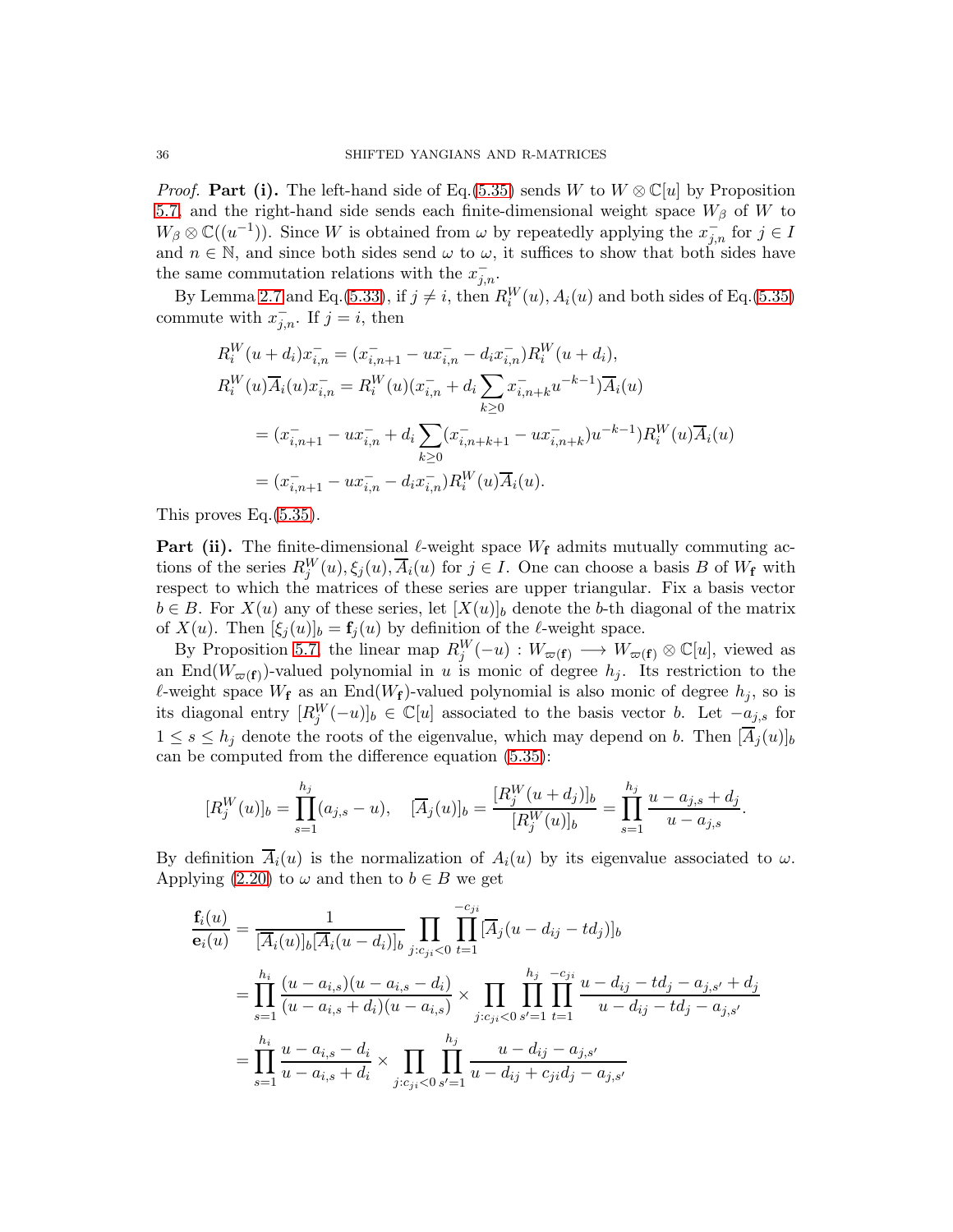$$
= \prod_{j \in I} \prod_{s=1}^{h_j} \frac{u - a_{j,s} - d_{ij}}{u - a_{j,s} + d_{ij}} \quad \text{(because } c_{ji} d_j = 2d_{ij}\text{)}.
$$

From Eq.[\(3.23\)](#page-14-2) we get  $\mathbf{f} = \mathbf{e} \prod_{j \in I} \prod_{s=1}^{h_j} A_{j, a_j, s}^{-1}$ . Since the generalized simple roots generate a free abelian subgroup of R, the  $a_{i,s}$  for  $i \in I$  and  $1 \leq s \leq h_i$  are uniquely determined by  $f^{-1}e$  and they are independent of the basis vector  $b \in B$ . This shows that both  $R_i^{\tilde{W}}(u)$  and  $A_i(u)$  have a single eigenvalue of the desired form.

<span id="page-36-2"></span>Remark 5.9. (i) Recall from [\(2.11\)](#page-6-0) that  $Y_{\mu}^{-}(\mathfrak{g}) \cong Y_{0}^{-}(\mathfrak{g})$ . As in [\[27,](#page-55-26) §2.6], there are shift operators  $\sigma_i$  for  $i \in I$ , which are algebra endomorphisms defined by

$$
\sigma_i: Y_\mu^-(\mathfrak{g}) \longrightarrow Y_\mu^-(\mathfrak{g}), \quad \xi_{j,p} \mapsto \xi_{j,p}, \quad x_{j,n}^- \mapsto x_{j,n+\delta_{ij}}^-,
$$

It follows from Lemma [2.7](#page-11-1) and Eq.[\(5.33\)](#page-33-1) that:

(5.36) 
$$
A_i(u)x_{j,n}^- = \frac{u - \sigma_i + d_i \delta_{ij}}{u - \sigma_i} x_{j,n}^- A_i(u),
$$

<span id="page-36-0"></span>(5.37) 
$$
R_i^W(u)x_{j,n}^- = (-u + \sigma_i)^{\delta_{ij}} x_{j,n}^- R_i^W(u).
$$

This also illustrates the additive difference equation [\(5.35\)](#page-34-0).

(ii) In the Borel situation, there is a universal solution to Eq.[\(5.37\)](#page-36-0), denoted by  $T_i(z)$  in [\[24,](#page-55-18) Prop.5.5], whose action on a  $U_q(\hat{\mathfrak{g}})$ -module W is the lowest diagonal entry of the specialization  $\mathcal{R}(z)|_{L\otimes W}$ , where L is a lowest  $\ell$ -weight module over the Borel subalgebra obtained as the graded Hopf dual of a negative prefundamental module; see [\[24,](#page-55-18) §3.4, §7.2] and Remark [5.5.](#page-32-0) The polynomiality of  $T_i(z)$  follows from the stronger one for the transfer matrix; see [\[24,](#page-55-18) Theorems 5.9, 5.17]. Our difference equation [\(5.35\)](#page-34-0) corresponds to [\[40,](#page-55-3) (9.18), (10.20)] for shifted quantum affine algebras.

(iii) The ordinary Yangian  $Y(\mathfrak{g})$  processes the abelian part  $\mathcal{R}^0(u)$  of the universal Rmatrix. While it is divergent as a formal infinite product, its specialization on a tensor product of finite-dimensional  $Y(\mathfrak{g})$ -modules makes sense by viewing it as a solution to a difference equation [\[29,](#page-55-12) §5.8]. Proposition [5.8](#page-34-1) is close to this approach. We expect that a suitably shifted version of  $\mathcal{R}^0(u)$  can be specialized to a tensor product of modules in category  $\mathcal{O}^{sh}$  and that it recovers the highest/lowest diagonal entries as in the case of quantum affine algebras in Remark [5.5.](#page-32-0)

#### <span id="page-36-1"></span>Corollary 5.10. Let

$$
\mathbf{s} = \Psi_{i_1, a_1} \Psi_{i_2, a_2} \cdots \Psi_{i_N, a_N} \in \mathcal{D}
$$

and W be an irreducible module in category  $\mathcal{O}^{sh}$ . The module  $L(\mathbf{s}) \otimes W$  is irreducible if and only if: for all  $1 \leq s \leq N$  and  $\mathbf{f} \in \text{wt}_{\ell}(W)$  we must have  $A_{i_s,a_s}^{-1} \mathbf{f} \notin \text{wt}_{\ell}(W)$ .

*Proof.* From the proof of Theorem [5.2](#page-30-1) we get a module morphism  $\check{R}_{L(\mathbf{s}),W}$  from the highest  $\ell$ -weight module  $L(\mathbf{s}) \otimes W$  to the co-highest  $\ell$ -weight module  $W \otimes L(\mathbf{s})$ . It is injective if and only if  $L(s) \otimes W$  is irreducible. We have

$$
R_{{\bf s}}^{W}=R_{i_1}^{W}(a_1)R_{i_2}^{W}(a_2)\cdots R_{i_N}^{W}(a_N),
$$

which is a product of mutually commuting operators on W.  $R_s^W$  is injective if and only if 0 is not an eigenvalue of any of the operators  $R_{i_s}^W(a_s)$ . The rest follows from Proposition [5.8](#page-34-1) (ii).  $\Box$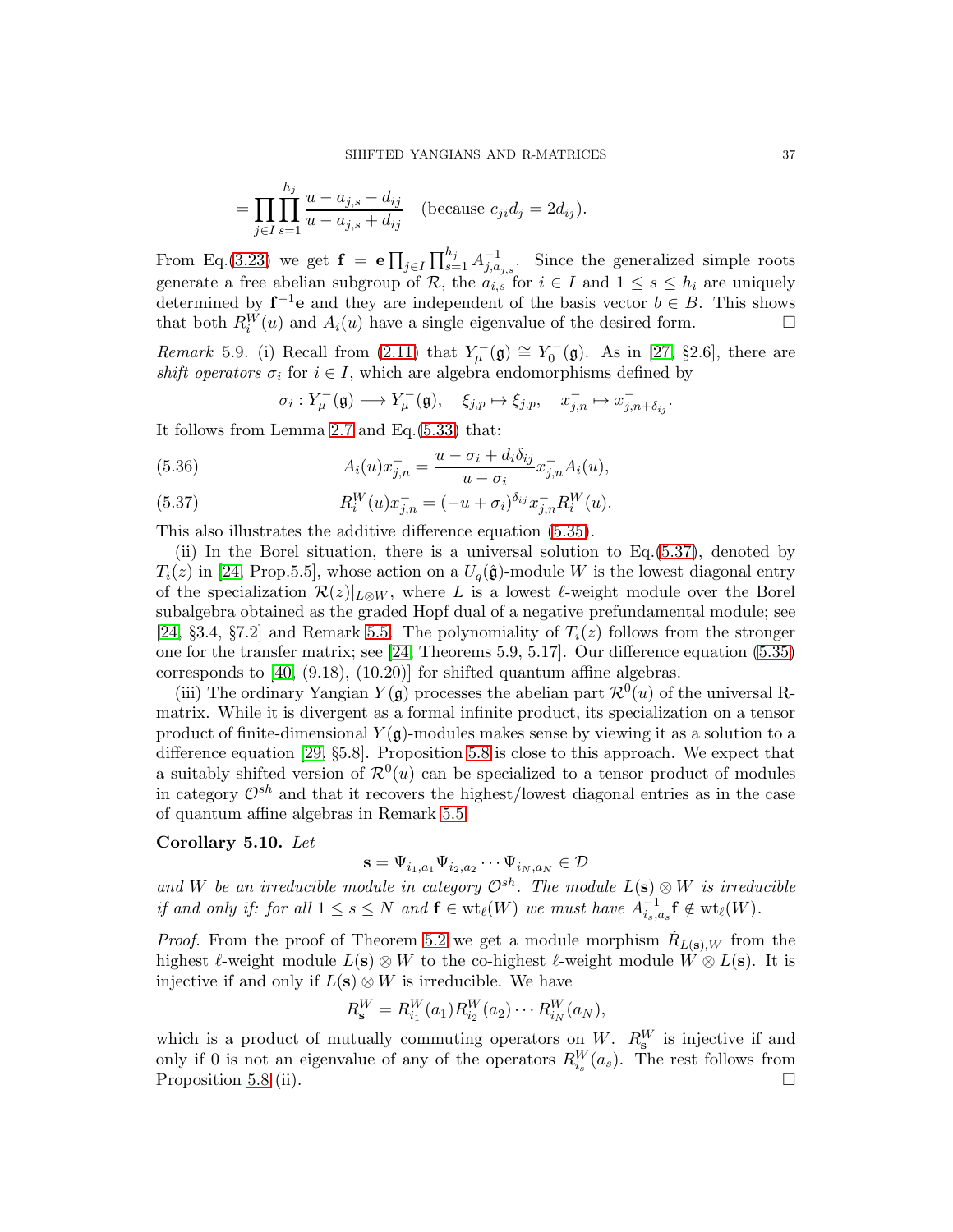The "if" part of the corollary was known [\[18,](#page-54-10) Lemma 5.9] for  $L \otimes V$  where L is a tensor product of positive prefundamental modules over the Borel algebra and V is an irreducible  $U_q(\hat{\mathfrak{g}})$ -module in category  $\mathcal O$  of [\[35,](#page-55-25) §4.3].

**Example 5.11.** Let  $W = N_{i,a}$  as in Example [3.7](#page-14-0) and write  $L_{i,a}^+ = \mathbb{C}1$ . Then  $e_1$  and  $e_2$ are eigenvectors of  $R_i^W(u)$  of eigenvalues 1 and  $a-u$  respectively. Consider the module morphism  $\check{R}_{L_{i,a}^+,W}$  from  $L_{i,a}^+ \otimes W$  to  $W \otimes L_{i,a}^+$ : its image is spanned by the vector  $e_1 \otimes \mathbf{1}$ of  $\ell$ -weight  $\prod_{j:c_{ij}\neq 0} \Psi_{j,a-d_{ij}}$ ; its kernel is spanned by  $1\otimes e_2$  of  $\ell$ -weight  $\prod_{j:c_{ij}\neq 0} \Psi_{j,a+d_{ij}}$ . We obtain a short exact sequence of modules in category  $\mathcal{O}^{sh}$ :

$$
0\longrightarrow \bigotimes_{j:c_{ij}\neq 0}L_{i,a+d_{ij}}^+\longrightarrow L_{i,a}^+\otimes N_{i,a}\longrightarrow \bigotimes_{j:c_{ij}\neq 0}L_{j,a-d_{ij}}^+\longrightarrow 0.
$$

<span id="page-37-0"></span>Similar short exact sequence appeared in the category  $\mathcal O$  of the Borel algebra [\[39,](#page-55-13) Theorem 5.16], whose proof also made use of R-matrices.

# 6. TENSOR PRODUCT FACTORIZATION IN THE  $sl_2\textrm{-}\text{CASE}$

In this section  $\mathfrak g$  is fixed to be  $sl_2$ . We prove existence and uniqueness of factorization for all irreducible modules in category  $\mathcal{O}^{sh}$  into tensor products of prefundamental modules and KR modules (Theorem [6.4\)](#page-40-0). This result will be crucial in the proof of Jordan–Hölder property in Section [9.](#page-50-0)

In our situation,  $\mathcal R$  is the subgroup of the multiplicative group of the field  $\mathbb C(u)$ generated by the  $u - a$  for  $a \in \mathbb{C}$ . Recall from Subsection [3.4](#page-19-2) the subset  $\Delta_b^a \subset \mathbb{N}$  and the irreducible modules  $L_b^a$  and  $L_a^{\pm}$  for  $a, b \in \mathbb{C}$ .

<span id="page-37-1"></span>**Definition 6.1.** Let  $e \in \mathcal{R}$ . A *standard factorization* of **e** is

$$
\mathbf{e} = \prod_{r=1}^{m} (u - x_r) \times \prod_{s=1}^{n} \frac{u - y_s}{u - z_s} \times \prod_{t=1}^{k} \frac{1}{u - w_t}
$$

where for  $1 \le r \le m$ ,  $1 \le s, l \le n$  and  $1 \le t \le k$ :

$$
0 \neq z_s - y_s \in \mathbb{N}, \quad z_s - y_l \notin \Delta_{z_s}^{y_s} \cap \Delta_{z_l}^{y_l},
$$
  

$$
z_s - x_r \notin \Delta_{z_s}^{y_s}, \quad w_t - x_r \notin \mathbb{N}, \quad w_t - y_s \notin \Delta_{z_s}^{y_s}.
$$

For example,  $(u-3)(u-9) \times \frac{u-5}{u-6} \times \frac{1}{u} \frac{1}{u-2}$  is a standard factorization, while this is false for  $(u-5)(u-9) \times \frac{u-3}{u-6} \times \frac{1}{u} \frac{1}{u-2}$ .

<span id="page-37-2"></span>Proposition 6.2. Consider the following factorization and tensor product:

$$
(F): \mathbf{e} = \prod_{r=1}^{m} (u - x_r) \times \prod_{s=1}^{n} \frac{u - y_s}{u - z_s} \times \prod_{t=1}^{k} \frac{1}{u - w_t},
$$
  

$$
T = (L_{x_1}^+ \otimes \cdots \otimes L_{x_m}^+) \otimes (L_{z_1}^{y_1} \otimes \cdots \otimes L_{z_n}^{y_n}) \otimes (L_{w_1}^- \otimes \cdots \otimes L_{w_k}^-).
$$

Suppose  $0 \neq z_s - y_s \in \mathbb{N}$  for all  $1 \leq s \leq n$ . Then  $(F)$  is a standard factorization of  $e$ if and only if T is an irreducible module isomorphic to  $L(e)$ .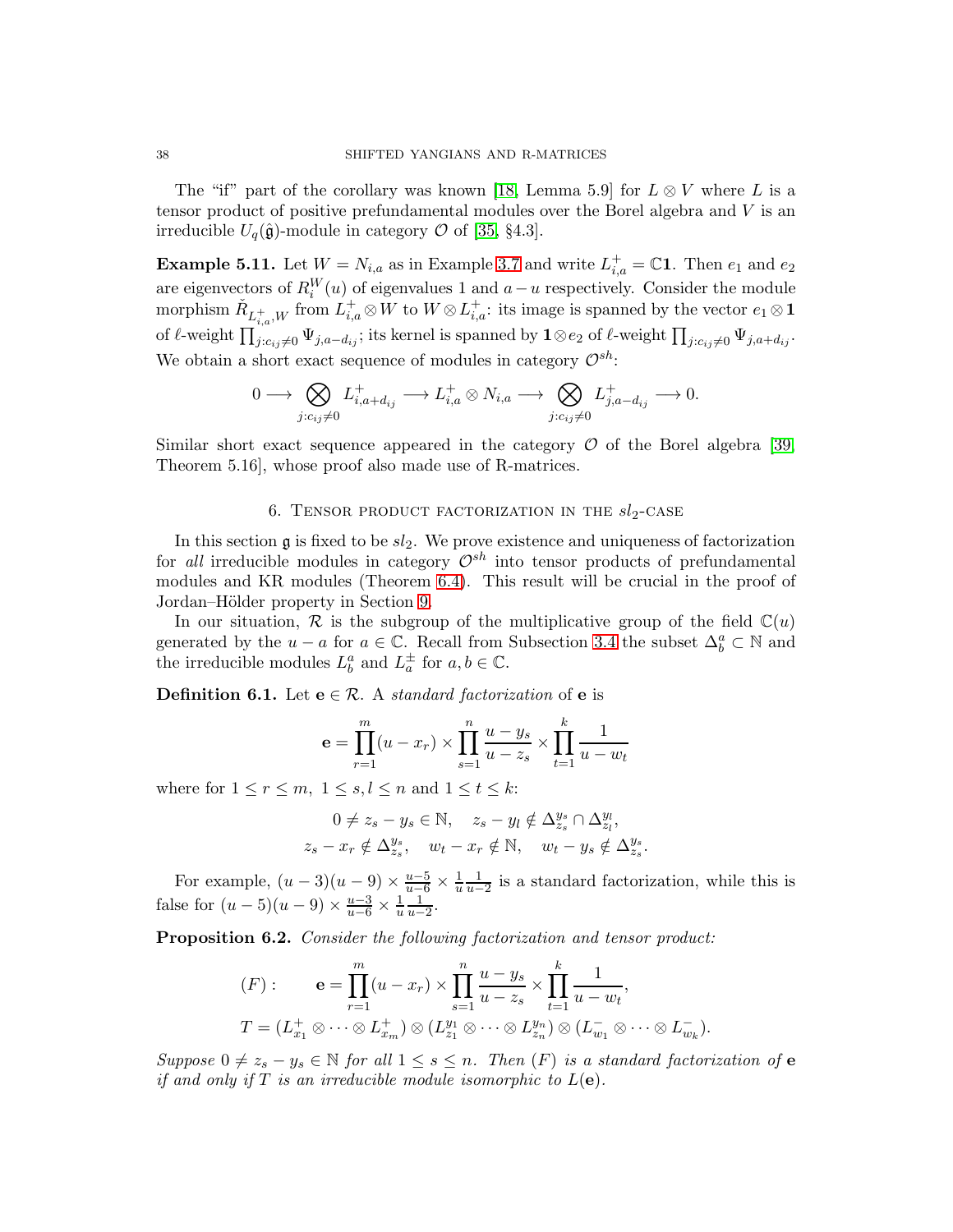*Proof.* Note that the irreducibility of T would force it to be isomorphic to  $L(e)$ , by comparing highest  $\ell$ -weights. Write  $T = T_1 \otimes T_2$  where  $T_1$  denotes the tensor product of the first m factors, and  $T_2$  the remaining part. First, notice that  $T_1$ , being onedimensional, is isomorphic to  $L((u-x_1)\cdots(u-x_m)).$ 

For  $1 \le t \le k$  let us choose  $w_t \in \mathbb{C}$  in such a way that  $w_t' - w_t \notin \mathbb{Z}$  and  $w_t' - z_s \notin \mathbb{Z}$ for all  $1 \leq l \leq k$  and  $1 \leq s \leq n$ . Set  $\mathbf{s} := (u - w'_1) \cdots (u - w'_k)$ .

*Claim 1.* The module  $T_2$  is irreducible if and only if  $T_2 \otimes L(s)$  is irreducible.

The  $\Leftarrow$  part is trivial since tensor product is exact. For the  $\Rightarrow$  part, assume the irreducibility of  $T_2$ . By Corollary [5.10,](#page-36-1) it suffices to prove that none of the  $A_{w'_t}^{-1}$  for  $1 \leq t \leq k$  appears as a factor of any  $\ell$ -weight in the normalized q-character of  $T_2$ :

$$
\widetilde{\chi_q}(T_2) = \prod_{s=1}^n \widetilde{\chi_q}(L_{z_s}^{y_s}) \prod_{l=1}^k \widetilde{\chi_q}(L_{w_l}^-).
$$

 $\widetilde{\chi_q}(L_{z_s}^{y_s})$  only admits the  $A_{z_s-c}^{-1}$  for  $c \in \Delta_{z_s}^{y_s}$  as factors.  $\widetilde{\chi_q}(L_{w_l}^-)$  only admits the  $A_{w_l-c}^{-1}$ for  $c \in \mathbb{N}$  as factors. The assumption  $w_l - w'_t \notin \mathbb{Z}$  and  $z_s - w'_t \notin \mathbb{Z}$  guarantees the condition of Corollary [5.10,](#page-36-1) hence the irreducibility of  $T_2 \otimes L(\mathbf{s})$ .

*Claim 2.* The module  $T_2 \otimes L(s)$  is irreducible if and only if the tensor product

$$
T'_2:=(L_{z_1}^{y_1}\otimes\cdots\otimes L_{z_n}^{y_n})\otimes (L_{w_1}^{w'_1}\otimes\cdots\otimes L_{w_k}^{w'_k})
$$

is irreducible. This is because the two modules have the same q-character.

Applying Theorem [3.18](#page-20-1) to  $T_2'$ , in view of our choice of the additional parameters  $w'_t$ , we get that  $T_2$  is irreducible if and only if

$$
z_l - y_s \notin \Delta_{z_s}^{y_s} \cap \Delta_{z_l}^{y_l}, \quad w_t - y_s \notin \Delta_{z_s}^{y_s} \quad \text{for } 1 \leq s,l \leq n, \ 1 \leq t \leq k.
$$

Note that the irreducibility of T is equivalent to the irreducibility of the module  $T_2$  and the tensor product  $L((u-x_1)\cdots(u-x_m))\otimes T_2$ . The latter is again in the situation of Corollary [5.10.](#page-36-1) It is irreducible if and only if for  $1 \le r \le m, 1 \le s \le n$  and  $1 \le t \le k$ :

- $A_{x_r}^{-1}$  does not appear in  $\widetilde{\chi_q}(L_{zs}^{y_s})$ , which means  $z_s x_r \notin \Delta_{zs}^{y_s}$ ;
- $A_{x_r}^{-1}$  does not appear in  $\widetilde{\chi_q}(L_{w_t}^-)$ , which means  $w_t x_r \notin \mathbb{N}$ .

Therefore,  $T$  is irreducible if and only if all the conditions from Definition [6.1](#page-37-1) on the  $x_r, y_s, z_s, w_t$  are satisfied, meaning that  $(F)$  is a standard factorization.

If  $k \leq m$  in the standard factorization then the irreducibility of the tensor product follows from [\[9,](#page-54-1) Theorem 7.7], by first identifying  $L_{x_t}^+ \otimes L_{w_t}^-$  with  $L_{w_t}^{x_t}$  for  $1 \le t \le k$  (so that there is no negative prefundamental module), and then replacing  $L_b^a$  and  $L_b^+$  with the modules  $L(\binom{a}{b})$  and  $L(b)$  respectively in loc.cit.

If e is a product of the  $\frac{u-a+1}{u-a}$  for  $a \in \mathbb{C}$ , then a standard factorization is equivalent to writing a finite set of complex numbers with multiplicities as a union of pairwise non-interacting strings [\[13,](#page-54-12) Prop.3.5].

<span id="page-38-0"></span>**Lemma 6.3.** Let  $e \in \mathcal{R}$ . Standard factorizations of e as in Definition [6.1](#page-37-1) exist, and they are unique in the sense that the two polynomials  $(u - x_1) \cdots (u - x_m)$  and  $(u - w_1) \cdots (u - w_k)$ , and the pairs  $(y_s, z_s)$  for  $1 \leq s \leq n$  up to  $\mathfrak{S}_n$ -permutations are completely determined by e.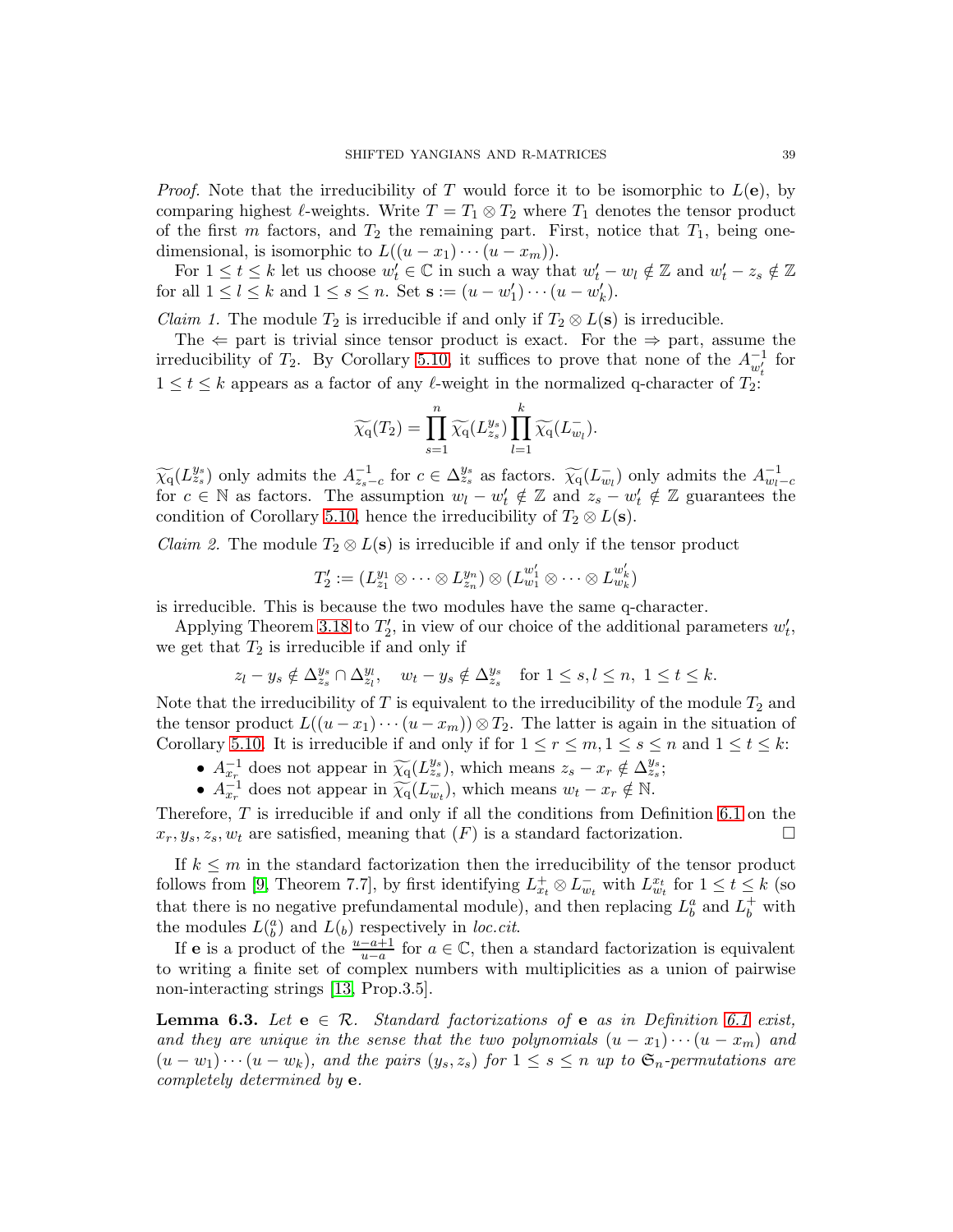Proof. We begin with some easy observations.

Observation 1. A standard factorization gives rise to the reduced form of the rational function e: its numerator and denominator as monic polynomials are

$$
(u-x_1)\cdots(u-x_m)(u-y_1)\cdots(u-y_n), \quad (u-z_1)\cdots(u-z_n)(u-w_1)\cdots(u-w_n).
$$

This is because the two polynomials are coprime by Definition [6.1.](#page-37-1)

Observation 2. If for all zero a and pole b of e we have  $b - a \notin \mathbb{N}$ , then the reduced form of e is the unique standard factorization.

Observation 3. In Definition [6.1,](#page-37-1) deleting a factor of the form  $u-x_r, \frac{u-y_s}{u-z_s}$  $\frac{u-y_s}{u-z_s}$  or  $\frac{1}{u-w_t}$ , one gets another standard factorization.

We prove the existence and uniqueness of standard factorization by induction on the number, denoted by  $d(\mathbf{e})$ , of zeroes and poles of  $\mathbf e$  counted with multiplicities. Namely,  $d(e)$  is the degree of the numerator plus that of the denominator. The initial case  $d(\mathbf{e}) = 0$  is trivial since  $\mathbf{e} = 1$ .

Suppose  $d(e) > 0$ . If e satisfies the hypothesis of Observation 2, then we conclude. Assume that there exist a zero  $y_0$  and a pole  $z_0$  of e such that  $z_0 - y_0 \in \mathbb{N}$ . Since there are finitely many such pairs, we assume further:

(H1) If y is a zero of **e** and z a pole, then  $z - y \in \mathbb{N}$  implies  $z - y \ge z_0 - y_0$ .

Set  $\mathbf{f} := \frac{u-z_0}{u-y_0}$ e. Since  $\frac{u-y_0}{u-z_0}$  appears in the reduced form of e, it cancels with the factor  $u-z_0$  $\frac{u-z_0}{u-y_0}$  and we get  $d(\mathbf{f}) = d(\mathbf{e}) - 2$ . By induction hypothesis, the existence and uniqueness of standard factorization holds for f. Fix such a factorization:

(F1): 
$$
\mathbf{f} = \prod_{r=1}^{m} (u - x_r) \times \prod_{s=1}^{n} \frac{u - y_s}{u - z_s} \times \prod_{t=1}^{k} \frac{1}{u - w_t}.
$$

Step 1: existence. We show that the following is a standard factorization:

$$
(F2): \qquad \mathbf{e} = \prod_{r=1}^{m} (u - x_r) \times \prod_{s=0}^{n} \frac{u - y_s}{u - z_s} \times \prod_{t=1}^{k} \frac{1}{u - w_t}.
$$

In view of Definition [6.1,](#page-37-1) it suffices to show that none of the following complex numbers belongs to  $\Delta_{z_0}^{y_0}$  for  $1 \le r \le m$ ,  $1 \le s \le n$  and  $1 \le t \le k$ :

$$
z_0 - x_r
$$
,  $z_0 - y_s$ ,  $z_s - y_0$ ,  $w_t - y_0$ .

Let us prove it for the first number, the other three being parallel. Applying Observation 1 to the standard factorization of **e**, and noting that  $d(\mathbf{e}) = d(\mathbf{f}) + 2$ , we see that the above factorization of **e** is reduced. In particular,  $x_r$  is a zero of **e**. If  $z_0 - x_r \in \Delta_{z_0}^{y_0}$ , then by definition of  $\Delta_{z_0}^{y_0} \subset \mathbb{N}$  we have  $z_0 - x_r < z_0 - y_0$ , in contradiction with hypothesis (H1) which forces  $z_0 - x_r \ge z_0 - y_0$ .

Step 2: uniqueness. Let the following be a standard factorization:

$$
(F3): \qquad \mathbf{e} = \prod_{r=1}^{m'} (u - x'_r) \times \prod_{s=0}^{n'} \frac{u - y'_s}{u - z'_s} \times \prod_{t=1}^{k'} \frac{1}{u - w'_t}.
$$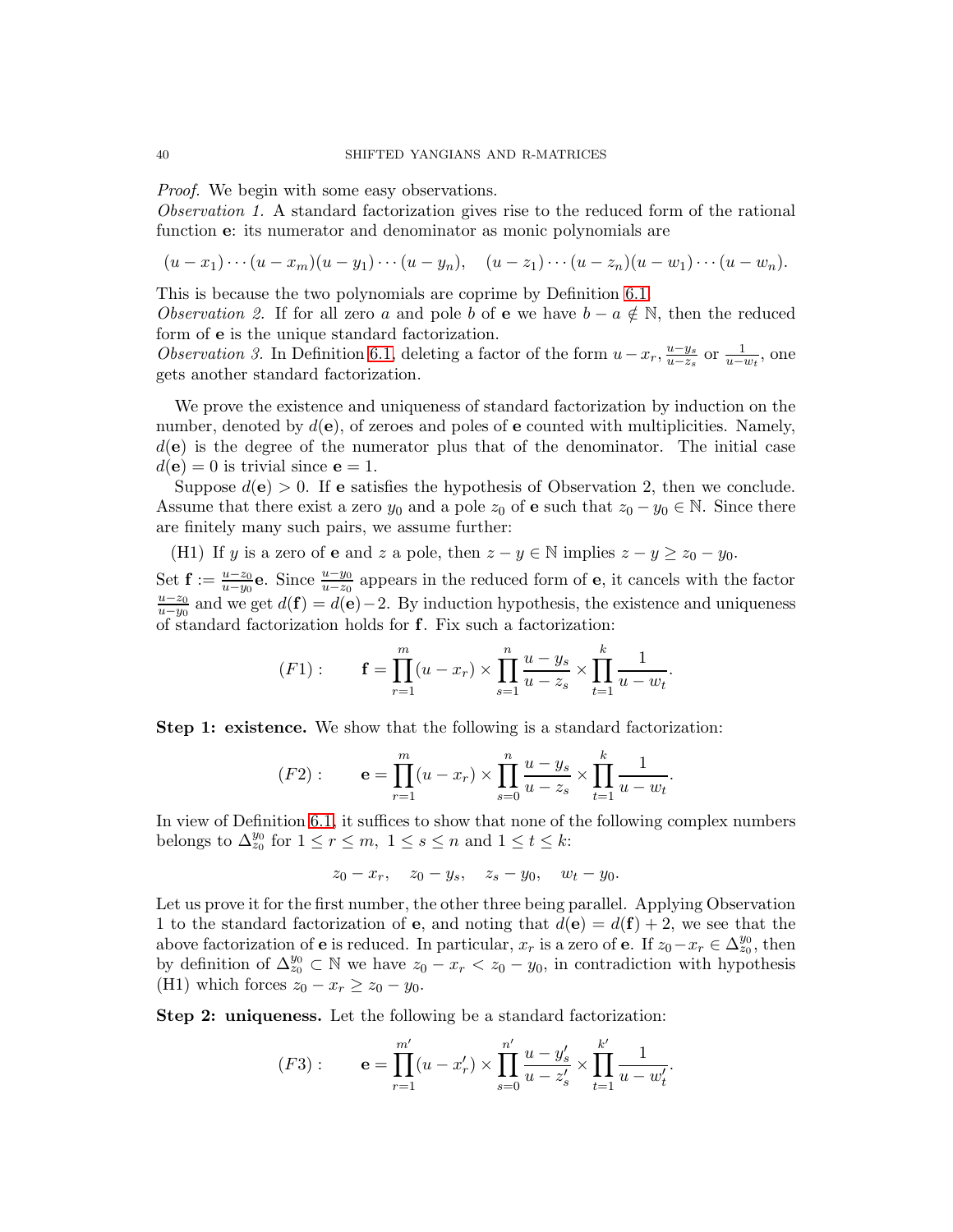We claim that  $(y_0, z_0) = (y'_l, z'_l)$  for certain  $0 \leq l \leq n'$ . When this is the case, by Observation 3 we have another standard factorization of f:

$$
(F4): \t\mathbf{f} = \prod_{r=1}^{m'} (u - x'_r) \times \prod_{0 \le s \le n', s \ne l'} \frac{u - y'_s}{u - z'_s} \times \prod_{t=1}^{k'} \frac{1}{u - w'_t}.
$$

Applying the induction hypothesis to  $(F1)$  and  $(F4)$ , we get that

$$
\prod_{r=1}^{m'} (u - x'_r) = \prod_{r=1}^{m} (u - x_r), \quad \prod_{t=1}^{k} (u - w_t) = \prod_{t=1}^{k'} (u - w'_t)
$$

and the pairs  $(y'_s, z'_s)$  for  $0 \le s \le n', s \ne l'$  are in one-to-one correspondence with the  $(y_s, z_s)$  for  $1 \leq s \leq n$ . In other words, the standard factorizations (F2) and (F3) are the same after permutation.

To prove the claim, notice by Observation 1 that

$$
y_0 \in \{x'_1, \cdots, x'_{m'}, y'_0, y'_1, \cdots, y'_{n'}\}, \quad z_0 \in \{z'_0, z'_1, \cdots, z'_{n'}, w'_1, \cdots, w'_{k'}\}.
$$

Applying (H1) to the zero  $y'_s$  and pole  $z'_s$  we get:

(H2) For  $0 \le s \le n'$  we have  $z_0 - y_0 \le z'_s - y'_s$ .

In the standard factorization (F3) we have  $w'_t - x'_r \notin \mathbb{N}$ . So  $z_0 - y_0 \in \mathbb{N}$  forces  $(y_0, z_0) \neq (x'_r, w'_t)$  for  $1 \leq r \leq m'$  and  $1 \leq t \leq k'$ . There remain three cases.

Case 1: we have  $(y_0, z_0) = (x'_r, z'_s)$  for certain  $1 \le r \le m'$  and  $0 \le s \le n'$ . Again in the standard factorization (F3) we have  $z'_s - x'_r \notin \overline{\Delta_{z'_s}^{y'_s}}$ . Together with the assumption  $z'_s - x'_r = z_0 - y_0 > 0$  and the definition of  $\Delta_{z'_s}^{y'_s}$  we have  $z'_s - x'_r = z_0 - y_0 \ge z'_s - y'_s$ . In view of (H2), equality holds. Now  $z_0 = z'_s$  forces  $y_0 = y'_s$ .

Case 2: we have  $(y_0, z_0) = (y'_s, w'_t)$  for certain  $0 \le s \le n'$  and  $1 \le t \le k'$ . Similar arguments as in Case 1 show  $(y_0, z_0) = (y'_s, z'_s)$ .

Case 3: we have  $(y_0, z_0) = (y'_s, z'_t)$  for certain  $0 \le s, l \le n'$ . From the condition  $z_0 - y_0 = z'_l - y'_s \notin \Delta_{z'_s}^{y'_s} \cap \Delta_{z'_l}^{y'_l}$  imposed by (F3) we get either  $z_0 - y_0 \ge z'_s - y'_s$  or  $z_0 - y_0 \ge z'_l - y'_l$ . In both situations, equality holds by (H2). Applying  $y_0 = y'_s$  to the first situation and  $z_0 = z'_l$  to the second situation, we get either  $(y_0, z_0) = (y'_s, z'_s)$  or  $(y_0, z_0) = (y'_l, z'_l)$ ).

We point out that the existence arguments follow closely [\[55,](#page-56-12) Prop.3.6]. It is the uniqueness that is the key point of Lemma [6.3.](#page-38-0)

Proposition [6.2](#page-37-2) together with Lemma [6.3](#page-38-0) implies the following.

<span id="page-40-0"></span>**Theorem 6.4.** All simple module  $L(e)$  in category  $\mathcal{O}^{sh}$  factorizes uniquely as a tensor product of prefundamental modules  $L_a^{\pm}$  ( $a \in \mathbb{C}$ ) and of Kirillov–Reshetikhin modules  $L_b^a$  $(a, b \in \mathbb{C}, 0 < a - b \in \mathbb{N}).$ 

Example 6.5. Let us revisit the example after Theorem [3.18,](#page-20-1)

$$
L^9_0\otimes L^3_2\cong L^9_2\otimes L^3_0\cong L^+_9\otimes L^+_3\otimes L^-_0\otimes L^-_2.
$$

In the subcategory  $\mathcal{O}_0$  of  $\mathcal{O}^{sh}$ , the irreducible module  $L_b^a$  for  $b - a \notin \mathbb{N}$  is prime in the sense that if  $L_b^a \cong V \otimes W$  in category  $\mathcal{O}_0$  then either  $V$  or W is the one-dimensional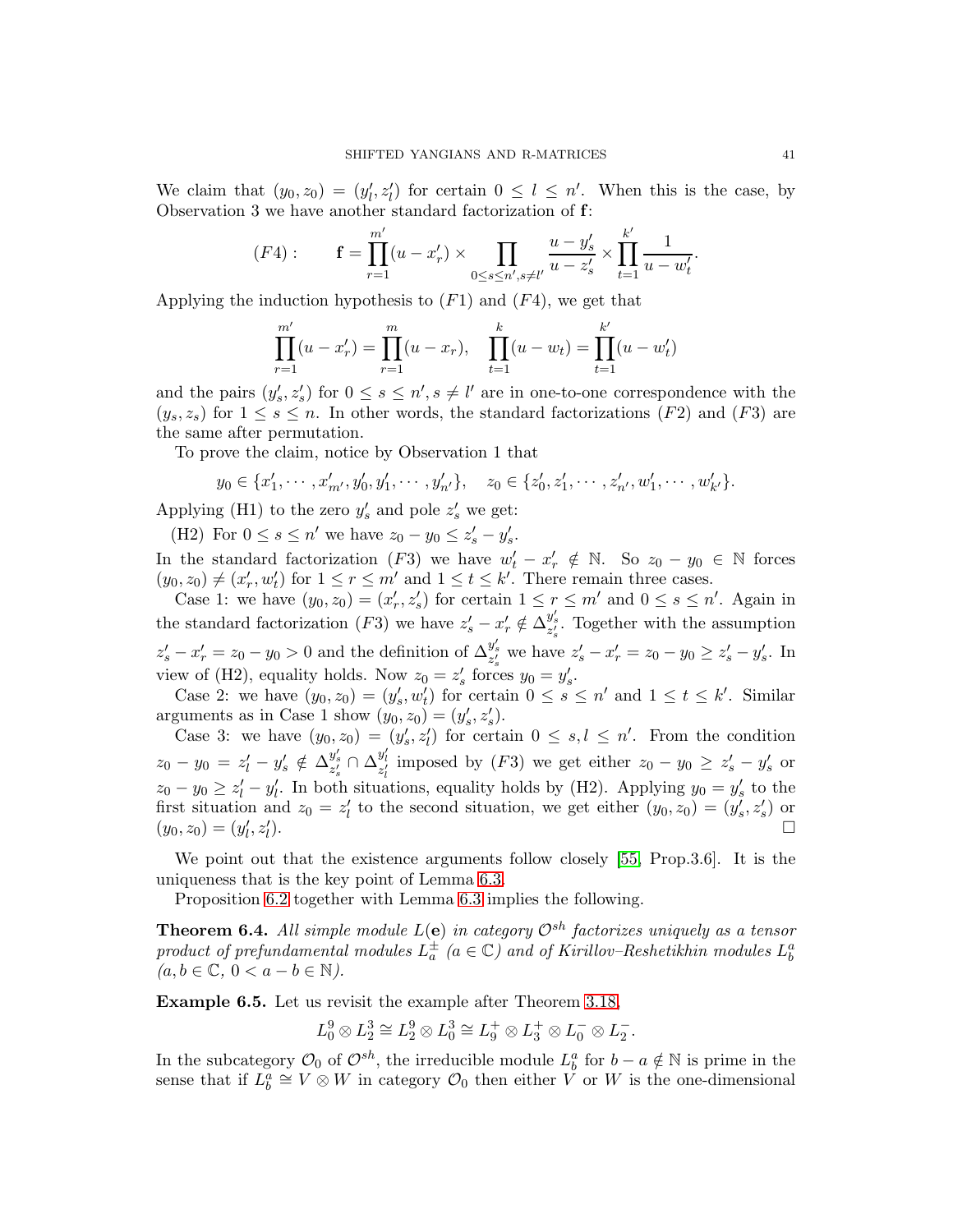trivial module. The first isomorphism forms two non-equivalent factorizations into primes of the same irreducible module. The issue of non-uniqueness is resolved in category  $\mathcal{O}^{sh}$  by further factorizing  $L_b^a \cong L_a^+ \otimes L_b^-$ .

# 7. Computation of diagonal entries

<span id="page-41-0"></span>In this section we compute the diagonal entries introduced in Definition [5.4](#page-32-1) for the R-matrix  $\check{R}_{V,W}(u)$ , where V is a finite-dimensional irreducible module and W is a negative module (Proposition [7.2](#page-42-0) and Theorem [7.4\)](#page-44-0). A technical point in the proofs is a refined estimation of the coproduct that we establish in Lemma [7.1.](#page-41-1)

7.1. Second coproduct estimation. As a preparatory step, we refine the coproduct estimation of Lemma [2.5](#page-9-0) for the Drinfeld–Cartan series  $\xi_i(u)$ . In the ordinary Yangian  $Y(\mathfrak{g})$  hold the relations:

<span id="page-41-3"></span>(7.38) 
$$
[x_j^+(u), x_{j,0}^-] = [x_{j,0}^+, x_j^-(u)] = \langle \xi_j(u) \rangle_+ = \xi_j(u) - 1,
$$

<span id="page-41-2"></span>(7.39) 
$$
[\xi_i(u), x_{j,0}^-] = -2d_{ij}\xi_i(u)x_j^-(u - d_{ij}) = -2d_{ij}x_j^-(u + d_{ij})\xi_i(u).
$$

The first relation follows from  $(2.1)$ . The second is obtained by taking specializations  $v = u + d_{ij}$  and  $v = u - d_{ij}$  of the relation [\[28,](#page-55-11) §2.4]:

$$
(u - v + d_{ij})\xi_i(u)x_j^-(v) - (u - v - d_{ij})x_j^-(v)\xi_i(u) = -[\xi_i(u), x_{j,0}^{\dagger}].
$$

<span id="page-41-1"></span>**Lemma 7.1.** For all coweights  $\mu$  and  $\nu$ , the coproduct  $\Delta_{\mu,\nu}$  satisfies:

$$
\Delta_{\mu,\nu}(\xi_i(u)) \equiv \xi_i(u) \otimes \xi_i(u) - \sum_{j \in I} 2d_{ij}x_j^-(u + d_{ij})\xi_i(u) \otimes \xi_i(u)x_j^+(u + d_{ij})
$$
  
mod. 
$$
\sum_{h(\beta) \ge 2} Y_{\mu}^-(\mathfrak{g})_{-\beta} \otimes Y_{\nu}^+(\mathfrak{g})_{\beta}.
$$

Proof. One adapts the zigzag arguments of [\[20,](#page-54-3) Theorem 4.12] to reduce to the case  $\mu = \nu = 0$ , as in the proof of Lemma [2.5.](#page-9-0) For  $\alpha \in \mathbf{Q}$ , let  $\pi_{\alpha}$  denote the projection of  $Y(\mathfrak{g})$  onto the weight space  $Y(\mathfrak{g})_{\alpha}$ . It suffices to prove for  $i, j \in I$ :

$$
(7.40) \qquad (\pi_{-\alpha_j} \otimes \pi_{\alpha_j}) \circ \Delta(\xi_i(u)) = -2d_{ij}x_j^-(u+d_{ij})\xi_i(u) \otimes \xi_i(u)x_j^+(u+d_{ij}).
$$

The strategy is to produce a system of linear equations which will have a unique solution, given by both sides of this equation. Let

$$
A(u) := \sum_{p \ge -1} A_p u^{-p-1}
$$

denote the power series at the left-hand side. We view the coefficients  $A_p$  as elements in  $Y(\mathfrak{g})_{-\alpha_j} \otimes Y(\mathfrak{g})_{\alpha_j}$ . From Eq.[\(2.15\)](#page-7-5) we get  $A_{-1} = A_0 = 0$ .

Next, applying  $\Delta$  to the second formula of  $[\xi_i(u), x_{j,0}^-]$  from Eq.[\(7.39\)](#page-41-2), taking into account  $\Delta(x_{j,0}^{-}) = 1 \otimes x_{j,0}^{-} + x_{j,0}^{-} \otimes 1$  and Lemma [2.5:](#page-9-0)

$$
\Delta(x_j^-(u)) \equiv 1 \otimes x_j^-(u) + x_j^-(u) \otimes \xi_j(u) \text{ mod.} \sum_{h(\beta) > 0} Y(\mathfrak{g})_{-\beta - \alpha_j} \otimes Y(\mathfrak{g})_{\beta},
$$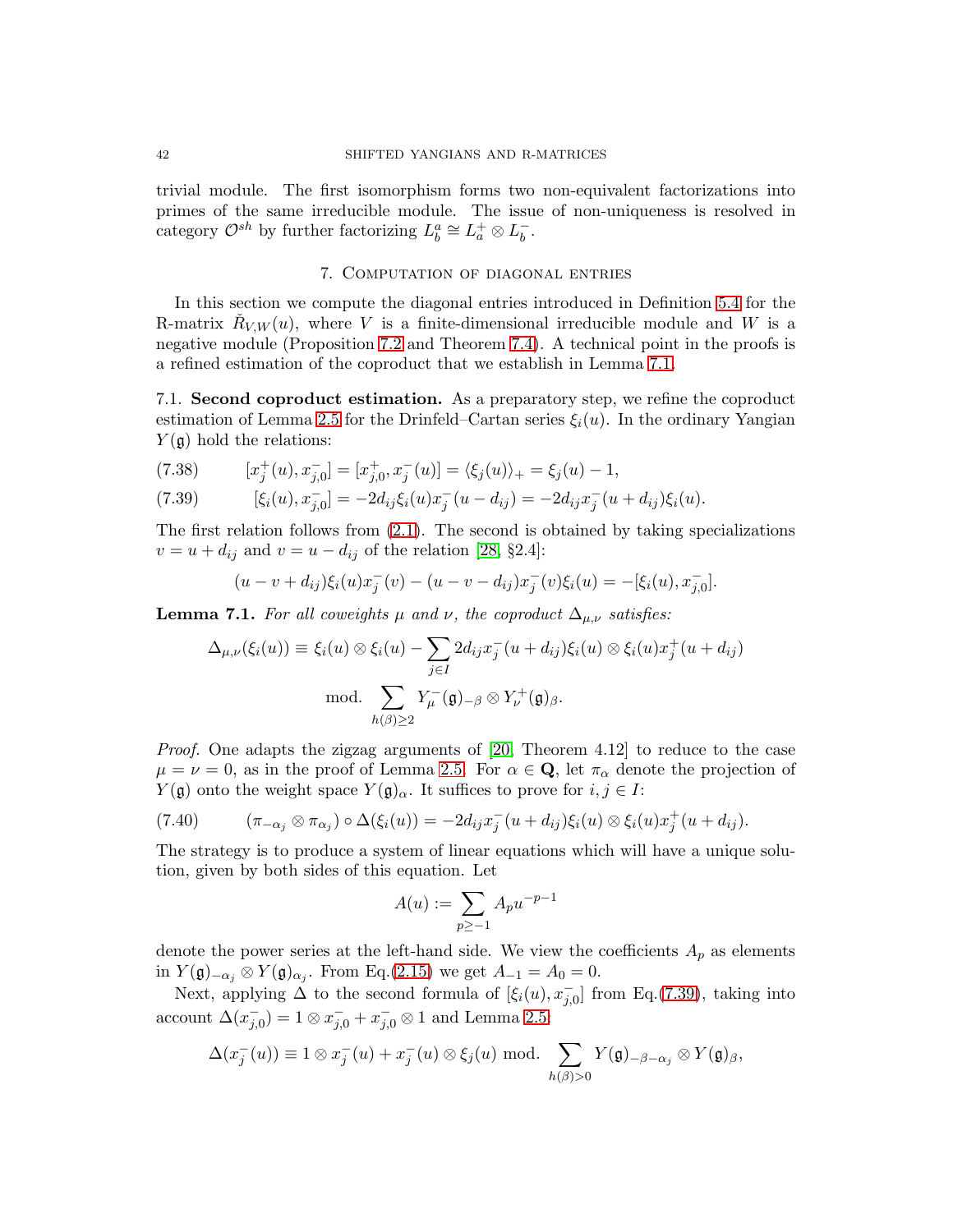after projection onto the weight space of bi-weight  $(-\alpha_i, 0)$  we obtain:

$$
[\xi_i(u) \otimes \xi_i(u), x_{j,0}^- \otimes 1] + [A(u), 1 \otimes x_{j,0}^-] = -2d_{ij}(1 \otimes x_j^-(u + d_{ij}))A(u) - 2d_{ij}x_j^-(u + d_{ij})\xi_i(u) \otimes \xi_j(u + d_{ij})\xi_i(u).
$$

Making use of Eqs. $(7.38)$ – $(7.39)$  we simplify the equality as follows:

<span id="page-42-1"></span>(7.41) 
$$
[A(u), 1 \otimes x_{j,0}^-] + (2d_{ij} \otimes x_j^-(u + d_{ij}))A(u) = -2d_{ij}x_j^-(u + d_{ij})\xi_i(u) \otimes \langle \xi_j(u + d_{ij}) \rangle + \xi_i(u).
$$

Eq.[\(7.41\)](#page-42-1) forms a linear system whose unknown variables are the  $A_p$  for  $p \ge -1$ . It expresses  $[A_p, 1 \otimes x_{j,0}^-]$  in terms of the  $A_m$  for  $m < p$ . Therefore, the system has a unique solution provided that the following linear map is injective:

$$
Y(\mathfrak{g})_{-\alpha_j} \otimes Y(\mathfrak{g})_{\alpha_j} \longrightarrow Y(\mathfrak{g})_{-\alpha_j} \otimes Y(\mathfrak{g})_0, \quad a \mapsto [a, 1 \otimes x_{j,0}^{-}].
$$

This map is the restriction of  $-\text{Id} \otimes \text{ad}_{x_{j,0}^{-}}$ . It suffices to establish the injectivity of  $\mathrm{ad}_{x_{j,0}^-}$  restricted to  $Y(\mathfrak{g})_{\alpha_j}$ . Note that  $x_{j,0}^-$ ,  $\frac{1}{d_j}\xi_{j,0}$ ,  $\frac{1}{d_j}x_{j,0}^+$  span a sub-Lie-algebra of  $Y(\mathfrak{g})$ isomorphic to  $sl_2$ . The adjoint action of  $sl_2$  on  $Y(\mathfrak{g})$  is integrable by the Serre relation [\(2.4\)](#page-5-3). If  $w \in \text{ker}(\text{ad}_{x_{j,0}^{-}}) \cap Y(\mathfrak{g})_{\alpha_j}$  is nonzero, then w is a vector of lowest weight  $\frac{1}{d_j}(\alpha_j, \alpha_j) = 2$ , contradicting the integrable representation theory of  $sl_2$ .

It remains to show that the right-hand side is a solution to Eq.[\(7.41\)](#page-42-1). This follows from Eqs.[\(7.38\)](#page-41-3)–[\(7.39\)](#page-41-2) and commutativity of the  $\xi_i(u)$ .

When  $\mathfrak{g} = sl_2$ , Lemma [7.1](#page-41-1) agrees with the term  $k = 1$  of the coproduct formula of  $\Delta(h(u))$  in [\[56,](#page-56-17) Definition 2.24] and [\[20,](#page-54-3) (6.9)].

7.2. Highest diagonal entry. Let V be an irreducible module in category  $\mathcal{O}^{sh}$  and W be a negative module as in Definition [5.4.](#page-32-1) We identify the highest diagonal entry  $s_{V,W}(u)$  with R-matrices of Proposition [5.7.](#page-33-0) When V is finite-dimensional, this leads to a formula for the polynomial  $\lambda_{V,W}(u)$  in terms of  $\ell$ -weights of V and W.

<span id="page-42-0"></span>**Proposition 7.2.** Let  $\mathbf{r} = \Psi_{i_1, a_1} \Psi_{i_2, a_2} \cdots \Psi_{i_N, a_N} \in \mathcal{D}$  and V be a highest  $\ell$ -weight irreducible module over  $Y_{\nu}(\mathfrak{g})$ . Then the highest diagonal entry of  $R_{V,L(\mathbf{r}^{-1})}(u)$  is

$$
s_{V,L(\mathbf{r}^{-1})}(u) = R_{i_1}^V(a_1 - u)R_{i_2}^V(a_2 - u) \cdots R_{i_N}^V(a_N - u).
$$

*Proof.* Write  $W = L(\mathbf{r}^{-1})$  and  $\omega = \omega_{\mathbf{r}^{-1}}$ . Chose a highest  $\ell$ -weight vector  $v_0$  of V. Since both sides are linear maps from V to  $V \otimes \mathbb{C}[u]$ , it suffices to prove the equality specialized at an arbitrary complex number  $a \in \mathbb{C}$ .

Set  $v = v_0$  in Eq.[\(5.31\)](#page-32-2). Since  $\check{R}_{V,W}(a)$  sends  $v_0 \otimes \omega$  to  $\omega \otimes v_0$ , we get

$$
s_{V,W}(a)v_0 = v_0.
$$

Next, for  $i \in I$  and  $v' \in V$ , from Eq.[\(4.28\)](#page-24-0) we obtain the following relation in the module  $V(a) \otimes W$ :

$$
x_i^-(u)v' \otimes \omega = \langle \mathbf{r}_i(u)x_i^-(u) \rangle + (v' \otimes \omega).
$$

Applying the module morphism  $\check{R}_{V,W}(a) : V(a) \otimes W \longrightarrow W \otimes V(a)$  gives

$$
\check{R}_{V,W}(a)(x_i^-(u)v'\otimes\omega)=\langle \mathbf{r}_i(u)x_i^-(u)\rangle_+\check{R}_{V,W}(a)(v'\otimes\omega).
$$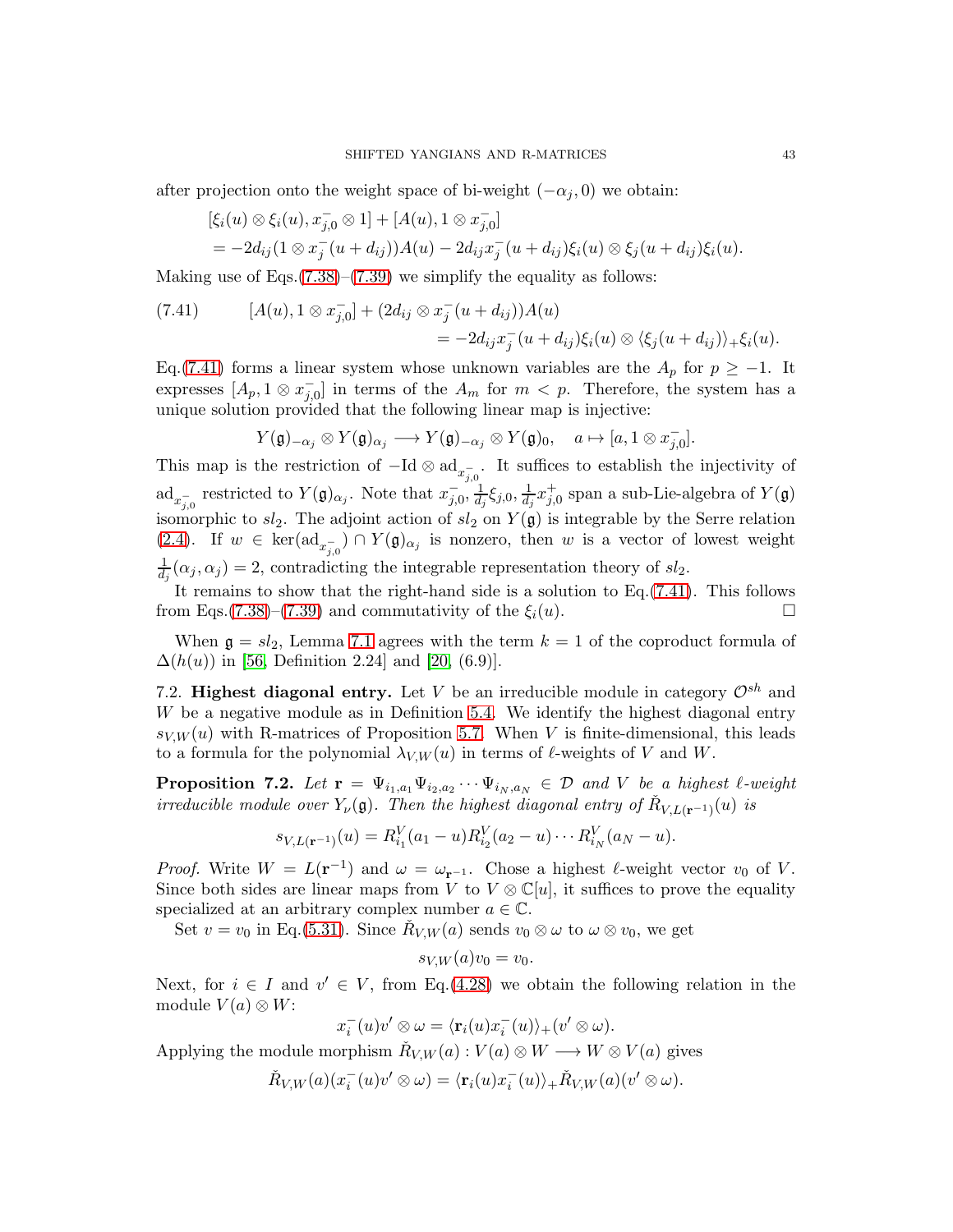We compute the components of  $\omega \otimes V(a)$  at both sides. By definition the left-hand side is  $\omega \otimes s_{V,W}(a)x_i^-(u)v'$ . At the right-hand side,  $\check{R}_{V,W}(a)(v' \otimes \omega)$  is  $\omega \otimes s_{V,W}(a)v'$  plus a linear combination of vectors in  $W_\gamma \otimes V(a)$  where  $\gamma \in \text{wt}(\omega) + \mathbf{Q}_-$  and  $\gamma \neq \text{wt}(\omega)$ . By Lemma [2.5,](#page-9-0) the coproduct of  $x_i^-(u)$  is  $1 \otimes x_i^-(u)$  plus a linear combinations tensor products of elements of shifted Yangians such that the weight of each first tensor factor is in  $\mathbf{Q}$  \ {0}. For weight reason the desired component is

$$
\omega \otimes \langle \mathbf{r}_i(u)x_i^-(u)\rangle_+ s_{V,W}(a)v'.
$$

So we have the following equality in the module  $V(a)$ :

$$
s_{V,W}(a)x_i^-(u)v' = \langle \mathbf{r}_i(u)x_i^-(u) \rangle_+ s_{V,W}(a)v'.
$$

In the module  $V$  the equality becomes

$$
s_{V,W}(a)x_i^-(u-a)v'=\langle \mathbf{r}_i(u)x_i^-(u-a)\rangle_+s_{V,W}(a)v'.
$$

Replacing u by  $u + a$ , we obtain the following commutation relation in the module V:

$$
s_{V,W}(a)x_i^-(u) = \langle \mathbf{r}_i(u+a)x_i^-(u) \rangle_+ s_{V,W}(a) \quad \text{for } i \in I.
$$

Combining with  $s_{V,W}(a)v_0 = v_0$  we obtain all the defining properties of the operator  $R_{\tau_{-a}(\mathbf{r})}^V$  in Eq.[\(5.33\)](#page-33-1). Here we recall from Remark [3.1](#page-12-2) the one-parameter family of group automorphisms  $\tau_b : \mathcal{L} \longrightarrow \mathcal{L}$  for  $b \in \mathbb{C}$ . By uniqueness  $s_{V,W}(a) = R_{\tau_{-a}(\mathbf{r})}^V$  and

$$
s_{V,W}(a) = R_{\Psi_{i_1,a_1-a}\Psi_{i_2,a_2-a}\cdots\Psi_{i_N,a_N-a}}^V = R_{i_1}^V(a_1-a)R_{i_2}^V(a_2-a)\cdots R_{i_N}^V(a_N-a).
$$

This is exactly the equality of the proposition evaluated at  $u = a$ .

Proposition 7.2 implies that 
$$
R_i^V(-u)
$$
 is the highest diagonal entry of  $\check{R}_{V,L_{i,0}^-}(u)$ . This is dual to the Borel situation of Remark 5.9 (ii).

<span id="page-43-0"></span>**Theorem 7.3.** Let  $s \in \mathcal{D}$  and V be a finite-dimensional irreducible module in category  $\mathcal{O}^{sh}$ . Write the ratio of the highest  $\ell$ -weight to the lowest  $\ell$ -weight of V as a monomial of the  $A_{j,b}$ , and replace each  $A_{j,b}$  with the polynomial  $s_j(u+b)$ , then we obtain  $\lambda_{V,L({\bf s}^{-1})}(u)$ . In particular, the polynomial  $\lambda_{V,L(\mathbf{s}^{-1})}(u) \in \mathbb{C}[u]$  is monic.

*Proof.* Setting v in Eq.[\(5.31\)](#page-32-2) to be a lowest  $\ell$ -weight vector v<sub>−</sub> of V, and  $w = \omega_{s^{-1}}$  in Eq.[\(5.32\)](#page-32-3), we see that  $\lambda_{V,L({\bf s}^{-1})}(u)$  is also the eigenvalue of the highest diagonal entry  $s_{V,L({\bf s}^{-1})}(u): V \longrightarrow V \otimes \mathbb{C}[u]$  associated to the lowest  $\ell$ -weight vector  $v_-$  of V.

Let  $\prod_{i\in I}\prod_{t=1}^{h_i}A_{i,a_{i,t}}$  be the ratio of highest  $\ell$ -weight to lowest  $\ell$ -weight of V. By Proposition [7.2,](#page-42-0) each factor  $u-b$  of the polynomial  $s_i(u)$  gives rise to a factor  $R_i^V(b-u)$ of  $s_{V,L({\bf s}^{-1})}(u)$ . The eigenvalue of  $R_i^V(b-u)$  associated to  $v_-$  is  $\prod_{t=1}^{h_i} (a_{i,t} - b + u)$  by Proposition [5.8](#page-34-1) (ii). Each component  $\mathbf{s}_i(u)$  of **s** gives rise to a factor  $\prod_{t=1}^{h_i} \mathbf{s}_i(u + a_{i,t})$ of the eigenvalue of  $s_{V,L({\bf s}^{-1})}(u)$ . After taking product over all  $i \in I$ , we get

$$
\lambda_{V,L(\mathbf{s}^{-1})}(u) = \prod_{i \in I} \prod_{t=1}^{h_i} \mathbf{s}_i(u + a_{i,t}).
$$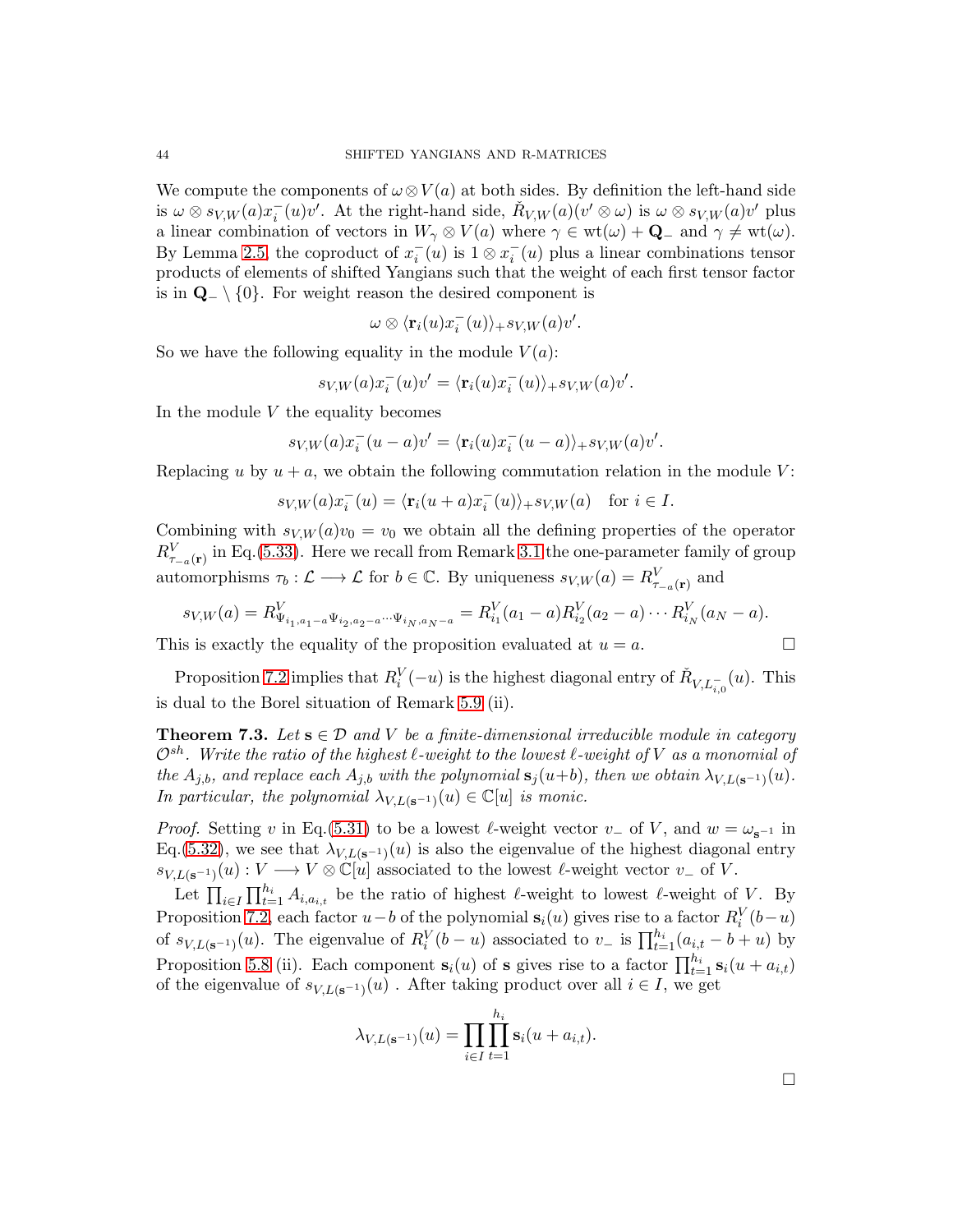7.3. Lowest diagonal entry. We express the lowest diagonal entry  $t_{V,W}(u)$  from Definition [5.4](#page-32-1) in terms of one-dimensional R-matrices from Proposition [5.7,](#page-33-0) assuming that V is a finite-dimensional irreducible module over the ordinary Yangian. The idea is to reduce to the case of a fundamental module by a fusion construction of R-matrices, which appeared for example in [\[37,](#page-55-6) Corollary 5.5].

<span id="page-44-0"></span>**Theorem 7.4.** Let  $W$  be a negative module, and  $V$  be a finite-dimensional irreducible  $Y(\mathfrak{g})$ -module whose lowest  $\ell$ -weight is

<span id="page-44-1"></span>
$$
Y_{i_1, a_1 + \frac{1}{2}d_{i_1}}^{-1} Y_{i_2, a_2 + \frac{1}{2}d_{i_2}}^{-1} \cdots Y_{i_m, a_m + \frac{1}{2}d_{i_m}}
$$

.

Then we have the following equality in  $\text{Hom}(W, W \otimes \mathbb{C}[u])$ :

(7.42) 
$$
t_{V,W}(u) \prod_{s=1}^{m} R_{i_s}^{W}(u+a_s) = \lambda_{V,W}(u) \prod_{s=1}^{m} R_{i_s}^{W}(u+a_s+d_{i_s}).
$$

Moreover,  $t_{V,W}(u)$  is an End(W)-valued monic polynomial of degree deg  $\lambda_{V,W}(u)$ .

*Proof.* Let  $\omega$  denote a highest  $\ell$ -weight vector of the module W defined over  $Y_\mu(\mathfrak{g})$ . Since W is an irreducible module in category  $\mathcal{O}_{\mu}$ , by Proposition [5.8](#page-34-1) (ii) there exists a countable subset  $\Gamma \subset \mathbb{C}$  such that the normalized q-character of W is power series in the  $A_{j,b}^{-1}$  with  $(j,b) \in I \times \Gamma$ . Notably,  $a \in \mathbb{C} \setminus \Gamma$  and  $\mathbf{f} \in \text{wt}_{\ell}(W)$  imply  $A_{i,a}^{-1} \mathbf{f} \notin \text{wt}_{\ell}(W)$ .

Restricted to each weight space  $W_{\beta}$  of W, by Propositions [5.3](#page-31-0) and [5.7,](#page-33-0)  $R_i^W(-u)$  is a monic polynomial of u and  $t_{V,W}(u)$  is a polynomial. Eq.[\(7.42\)](#page-44-1) implies that the degree of  $t_{V,W}(u)|_{W_\beta}$  is deg  $\lambda_{V,W}(u)$ , which is independent of the weight  $\beta$ . This proves the second part of the theorem assuming Eq.[\(7.42\)](#page-44-1). By polynomiality, it suffices to prove Eq.[\(7.42\)](#page-44-1) evaluated at  $u = a$  for  $a \in \mathbb{C}$  such that  $a + a_s \notin \Gamma$  for all  $1 \leq s \leq m$ .

Step 1: reduction to the fundamental case. For  $1 \leq s \leq m$ , let  $v_s$  and  $v^s$  denote a highest  $\ell$ -weight vector and a lowest  $\ell$ -weight vector of the fundamental module  $V_{i_s}$ of Eq.  $(3.24)$ . By Theorem [3.8](#page-15-0) (i), one may assume, after a permutation of the pairs  $(i_s, a_s)$ , that V is the irreducible submodule of the following tensor product

$$
T:=V_{i_1}(a_1)\otimes V_{i_2}(a_2)\otimes\cdots\otimes V_{i_m}(a_m)
$$

generated by  $v_0 := v_1 \otimes v_2 \otimes \cdots \otimes v_m$  and  $v_- := v_-^1 \otimes v_-^2 \otimes \cdots \otimes v_-^m$ . In particular,  $v_0$ and  $v_$  are highest  $\ell$ -weight vector and lowest  $\ell$ -weight vector of V.

From the fact that  $\tau_b$  is a Hopf algebra automorphism of  $Y(\mathfrak{g})$  and from the equation  $\tau_b \tau_c = \tau_{b+c}$ , for  $b, c \in \mathbb{C}$ , we get an identification of modules

$$
T(a) = V_{i_1}(a_1 + a) \otimes V_{i_2}(a_2 + a) \otimes \cdots \otimes V_{i_m}(a_m + a).
$$

Consider the following composite map

$$
R(a) = \prod_{s=1}^{m} (1^{\otimes s-1} \otimes \check{R}_{V_{i_s},W}(a+a_s) \otimes 1^{\otimes m-s}) : T(a) \otimes W \longrightarrow W \otimes T(a).
$$

Since all modules are defined over antidominantly shifted Yangians, it follows from the monoidality of category  $\mathcal{O}^{sh}_{-}$  in Remark [3.13](#page-17-0) that  $R(a)$  is a module morphism from  $T(a) \otimes W$  to  $W \otimes T(a)$ . It restricts to a module morphism from  $V(a) \otimes W$  to  $W \otimes V(a)$ because the former is generated by the highest  $\ell$ -weight vector  $v_0 \otimes \omega$  by Theorem [4.8](#page-22-0)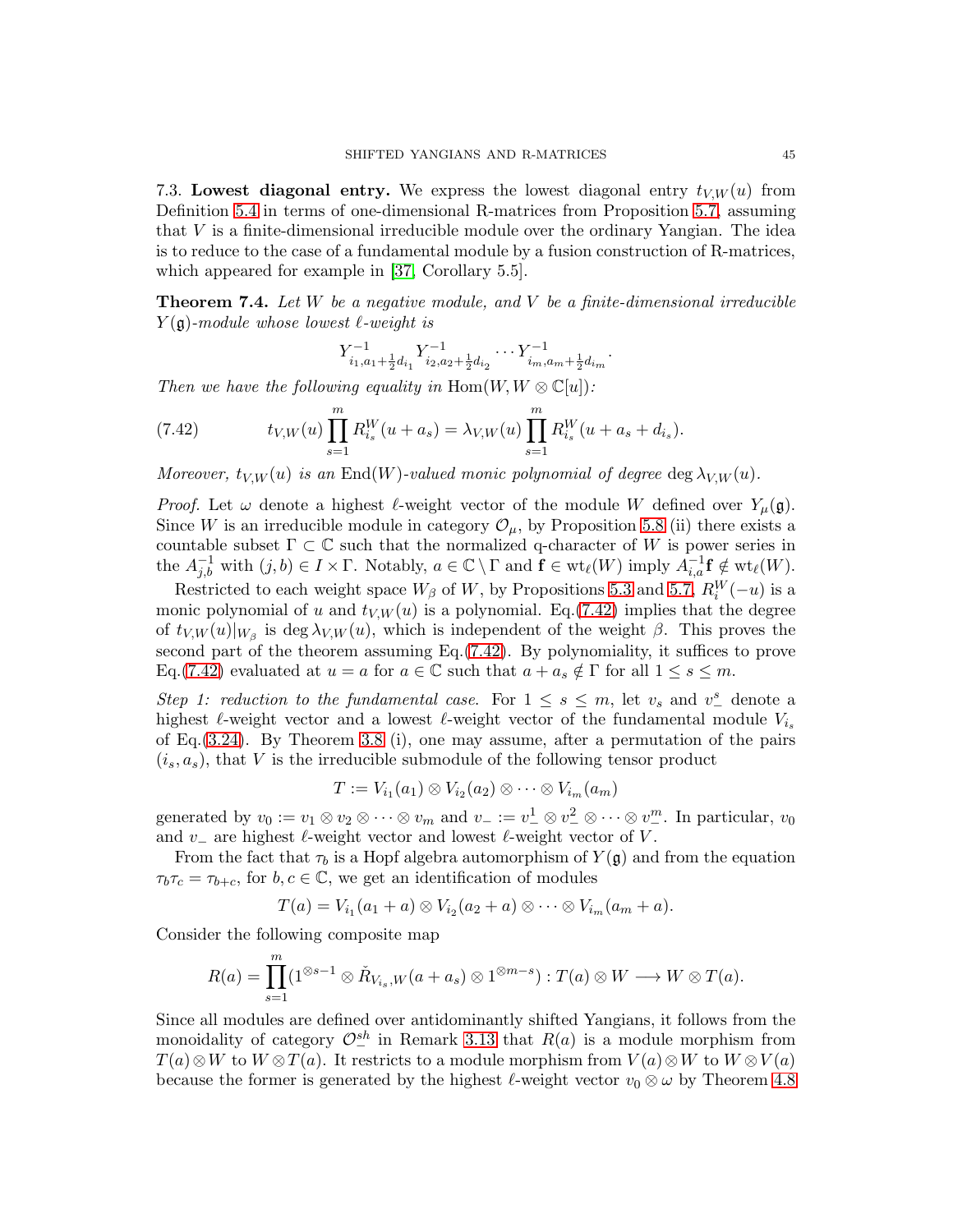(iii) and  $R(a)$  sends  $v_0 \otimes \omega$  to  $\omega \otimes v_0$  by definition of the  $\check{R}_{V_{is},W}(a+a_s)$ . From uniqueness of R-matrix in Theorem [5.2,](#page-30-1) we obtain

$$
R(a)|_{V(a)\otimes W} = \check{R}_{V,W}(a).
$$

For  $w \in W$ , by definition  $t_{V,W}(a)w \otimes v_-$  is the projection to  $W \otimes v_-^1 \otimes v_-^2 \otimes \cdots \otimes v_-^m$ of the vector  $R(a)(v_+^1 \otimes v_-^2 \otimes \cdots \otimes v_-^m \otimes w)$ , which by the factorization of  $R(a)$  is

$$
t_{V_{i_1},W}(a+a_1)t_{V_{i_2},W}(a+a_2)\cdots t_{V_{i_m},W}(a+a_m)w\otimes v^1_-\otimes v^2_-\otimes\cdots\otimes v^m_-\,.
$$

We obtain therefore a factorization:

$$
t_{V,W}(a) = t_{V_{i_1},W}(a+a_1)t_{V_{i_2},W}(a+a_2)\cdots t_{V_{i_m},W}(a+a_m) \in \text{End}(W).
$$

We are reduced to compute the lowest diagonal entry  $t_{V_i,W}(u)$  for a fixed  $i \in I$ . Assume from now on that  $m = 1$ ,  $(i_1, a_1) = (i, 0)$  and  $a \in \mathbb{C} \setminus \Gamma$ .

By Lemma [3.9,](#page-15-2) the finite-dimensional  $Y(\mathfrak{g})$ -module V contains a g-submodule of lowest weight  $-\varpi_i$  and  $V_{-\varpi_i} = \mathbb{C}v_-\$ . By Weyl group symmetry  $v_+ := x_{i,0}^+v_-\$  spans the weight space  $V_{\alpha_i-\varpi_i}$ . Complete  $v_{\pm}$  to a weight basis  $\mathcal{B}_V$  of  $V$ . If  $v \in \mathcal{B}_V \setminus \{v_-, v_+\},$ then  $0 \neq \text{wt}(v) - \alpha_i + \varpi_i \in \mathbf{Q}_+$ . Since V is defined over the ordinary Yangian, by Remark [3.1](#page-12-2) it has the same weight grading as  $V(a)$ . We have the following relations in the module  $V(a)$  similar to Example [3.7:](#page-14-0)

(7.43) 
$$
x_j^+(u)v_- = \frac{\delta_{ij}}{u-a}v_+, \quad \xi_j(u)v_+ = \frac{u-a-d_i\delta_{ij}}{u-a}\frac{u-a+d_{ij}}{u-a-d_{ij}}v_+,
$$

$$
x_j^-(u)v_+ = \frac{d_i\delta_{ij}}{u-a}v_-, \quad \xi_j(u)v_- = \frac{u-a-d_i\delta_{ij}}{u-a}v_-.
$$

From the paragraph above Definition [5.4,](#page-32-1) we get a family of linear operators  $f_v(u)$ :  $W \longrightarrow W \otimes \mathbb{C}[u]$  for  $v \in \mathcal{B}_V$  such that for  $a \in \mathbb{C}$  and  $w \in W$  we have

$$
\check{R}_{V,W}(a)(v_- \otimes w) = \sum_{v \in \mathcal{B}_V} f_v(a)w \otimes v
$$

In particular  $f_{v-}(u) = t_{V,W}(u)$  by Eq.[\(5.31\)](#page-32-2). To simplify notations, write

$$
R_a := \check{R}_{V,W}(a), \quad \lambda_a := \lambda_{V,W}(a), \quad C_a := f_{v_+}(a), \quad D_a := f_{v_-}(a),
$$

$$
\tilde{C}_a := R_{\Psi_{i,a}}^W C_a, \quad \tilde{D}_a := R_{\Psi_{i,a}}^W D_a, \quad \tilde{E}_a := \tilde{C}_a + x_{i,0}^- \tilde{D}_a.
$$

Our goal is to show that for  $a \in \mathbb{C} \setminus \Gamma$  we have  $\tilde{D}_a = \lambda_a R_{\Psi_{i,a+d_i}}^W$  as linear operators on W. By polynomiality, this would imply that  $R_i^W(u)t_{V,W}(u) = \lambda_{V,W}(u)R_i^W(u+d_i)$ . From Proposition [5.7](#page-33-0) we get that the operators  $t_{V,W}(u), R_i^W(u)$  for  $i \in I$  acting on W mutually commute, so that the order of the products in Eq.[\(7.42\)](#page-44-1) does not matter.

Step 2: projection formulas. The  $Y(\mathfrak{g})$ -modules V and  $V(a)$  have the same weight grading. With respect to the weight basis  $\mathcal{B}_V$  of  $V(a)$ , let

$$
\phi: W \otimes V(a) \longrightarrow W \text{ and } \psi: W \otimes V(a) \longrightarrow W
$$

denote linear maps which send  $\sum_{v \in \mathcal{B}_V} g_v \otimes v$  to  $g_{v-}$  and to  $g_{v+}$  respectively. We apply these maps to the following relations in  $W \otimes V(a)$  for  $j \in I$  and  $w \in W$ :

$$
R_a x_j^-(u)(v_- \otimes w) = x_j^-(u) R_a(v_- \otimes w), \quad R_a \xi_j(u)(v_- \otimes w) = \xi_j(u) R_a(v_- \otimes w).
$$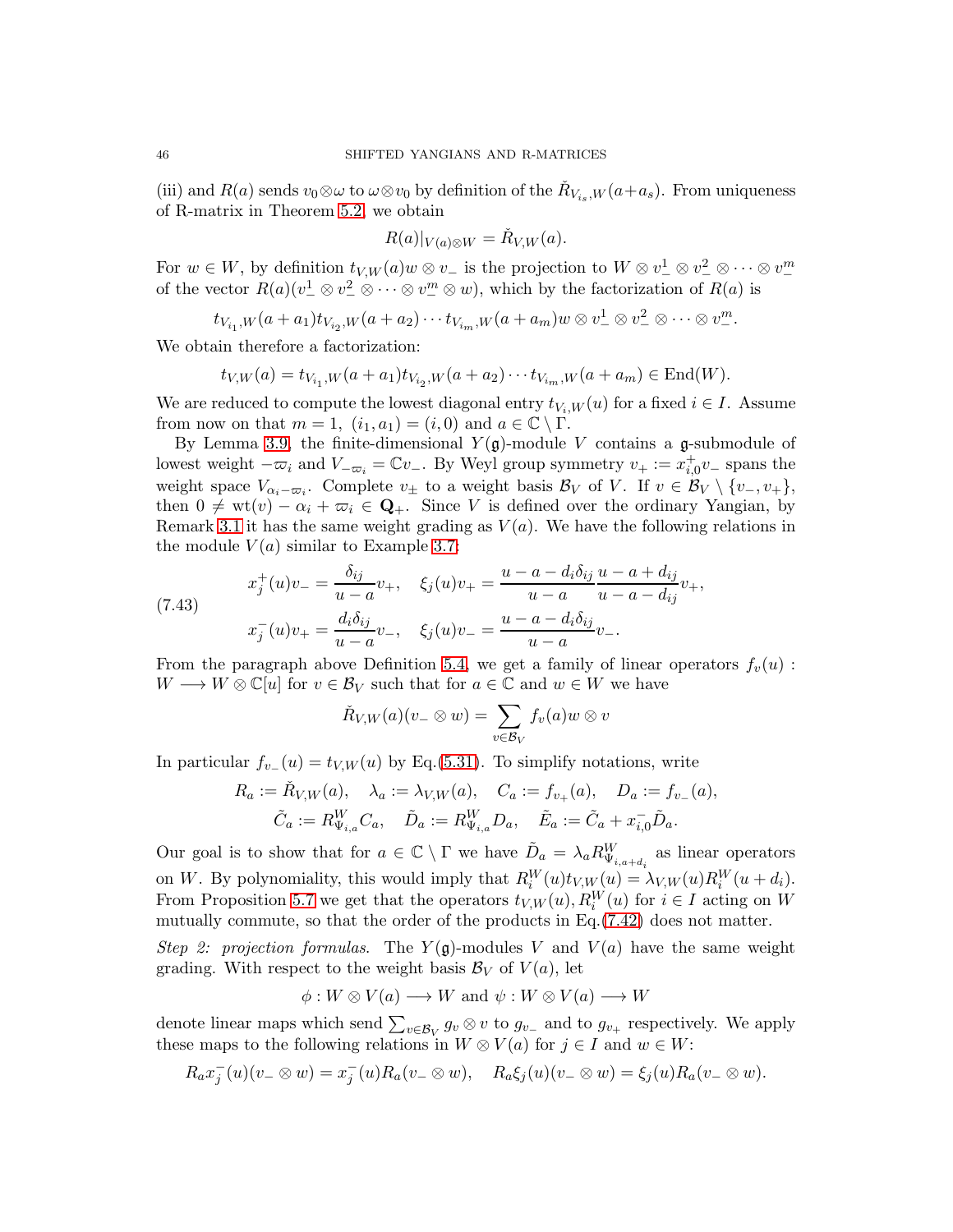By Example [3.4,](#page-13-1) the left-hand sides of the above equations are  $R_a(v_-\otimes x_j^-(u)w)$  and  $R_a(\xi_j(u)v_-\otimes \xi_j(u)w)$  respectively. Based on the coproduct estimations of  $\Delta_{\mu,0}(x_j^-(u))$ from Lemma [2.5](#page-9-0) and of  $\Delta_{\mu,0}(\xi_j(u))$  from Lemma [7.1,](#page-41-1) we have

$$
\phi(R_a x_j^-(u)(v_- \otimes w)) = \phi(R_a(v_- \otimes x_j^-(u)w)) = D_a x_j^-(u)w,
$$
  

$$
\phi(x_j^-(u)R_a(v_- \otimes w)) = \phi(x_j^-(u)(\sum_{v \in \mathcal{B}_V} f_v(a)w \otimes v))
$$
  

$$
= \phi(x_j^-(u)D_a(w) \otimes \xi_j(u)v_-) + \phi(C_a(w) \otimes x_j^-(u)v_-)
$$
  

$$
= \frac{u - a - d_i \delta_{ij}}{u - a} x_j^-(u)D_a(w) + \frac{d_i \delta_{ij}}{u - a} C_a(w),
$$
  

$$
\phi(R_a \xi_j(u)(v_- \otimes w)) = \phi(R_a(\xi_j(u)v_- \otimes \xi_j(u)w)) = \frac{u - a - d_i \delta_{ij}}{u - a} D_a \xi_j(u)w,
$$
  

$$
\phi(\xi_j(u)R_a(v_- \otimes w)) = \phi(\xi_j(u)(\sum_{v \in \mathcal{B}_V} f_v(a)w \otimes v))
$$
  

$$
= \phi(\xi_j(u)D_a(w) \otimes \xi_j(u)v_-) = \frac{u - a - d_i \delta_{ij}}{u - a} \xi_j(u)D_a(w),
$$
  

$$
\psi(R_a \xi_j(u)(v_- \otimes w)) = \psi(R_a(\xi_j(u)v_- \otimes \xi_j(u)w)) = \frac{u - a - d_i \delta_{ij}}{u - a} C_a \xi_j(u)w,
$$
  

$$
\psi(\xi_j(u)R_a(v_- \otimes w)) = \psi(\xi_j(u)(\sum_{v \in \mathcal{B}_V} f_v(a)w \otimes v)) = \psi(\xi_j(u)C_a(w) \otimes \xi_j(u)v_+)
$$
  

$$
= 2d_{ij}\psi(x_i^-(u + d_{ij})\xi_j(u)D_a(w) \otimes \xi_j(u)x_i^+(u + d_{ij})v_-)
$$
  

$$
= \frac{u - a - d_i \delta_{ij}}{u - a} \frac{2d_{ij}}{u - a - d_{ij}} x_i^-(u + d_{ij})\xi_j(u)D_a(w).
$$

Step 3: commutation relations. It follows from the projection formulas that

<span id="page-46-2"></span>(7.44) 
$$
D_a x_j^-(u) = \frac{u - a - d_i \delta_{ij}}{u - a} x_j^-(u) D_a + \frac{d_i \delta_{ij}}{u - a} C_a,
$$

<span id="page-46-1"></span>
$$
(7.45) \t Da \xi_j(u) = \xi_j(u) D_a,
$$

<span id="page-46-0"></span>(7.46) 
$$
C_a \xi_j(u) = \frac{u - a + d_{ij}}{u - a - d_{ij}} \xi_j(u) C_a - \frac{2d_{ij}}{u - a - d_{ij}} x_i^-(u + d_{ij}) \xi_j(u) D_a.
$$

Notice that  $x_i^-(u+d_{ij})\xi_j(u) = \xi_j(u)x_i^-(u-d_{ij})$  as a rewriting of the second half Eq.[\(7.39\)](#page-41-2). Left multiplying Eq.[\(7.46\)](#page-46-0) by  $\xi_j(u)^{-1}$ , we obtain

$$
\xi_j(u)^{-1}C_a\xi_j(u) = \frac{u - a + d_{ij}}{u - a - d_{ij}}C_a - \frac{2d_{ij}}{u - a - d_{ij}}x_i^-(u - d_{ij})D_a.
$$

Left multiplying the above equation by  $R_{\Psi_{i,a}}^W$ , which commutes with  $\xi_j(u)$ , we get

$$
\xi_j(u)^{-1}\tilde{C}_a\xi_j(u) = \frac{u-a+d_{ij}}{u-a-d_{ij}}\tilde{C}_a - \frac{2d_{ij}}{u-a-d_{ij}}\langle (u-a-d_{ij})x_i^-(u-d_{ij})\rangle_+ \tilde{D}_a
$$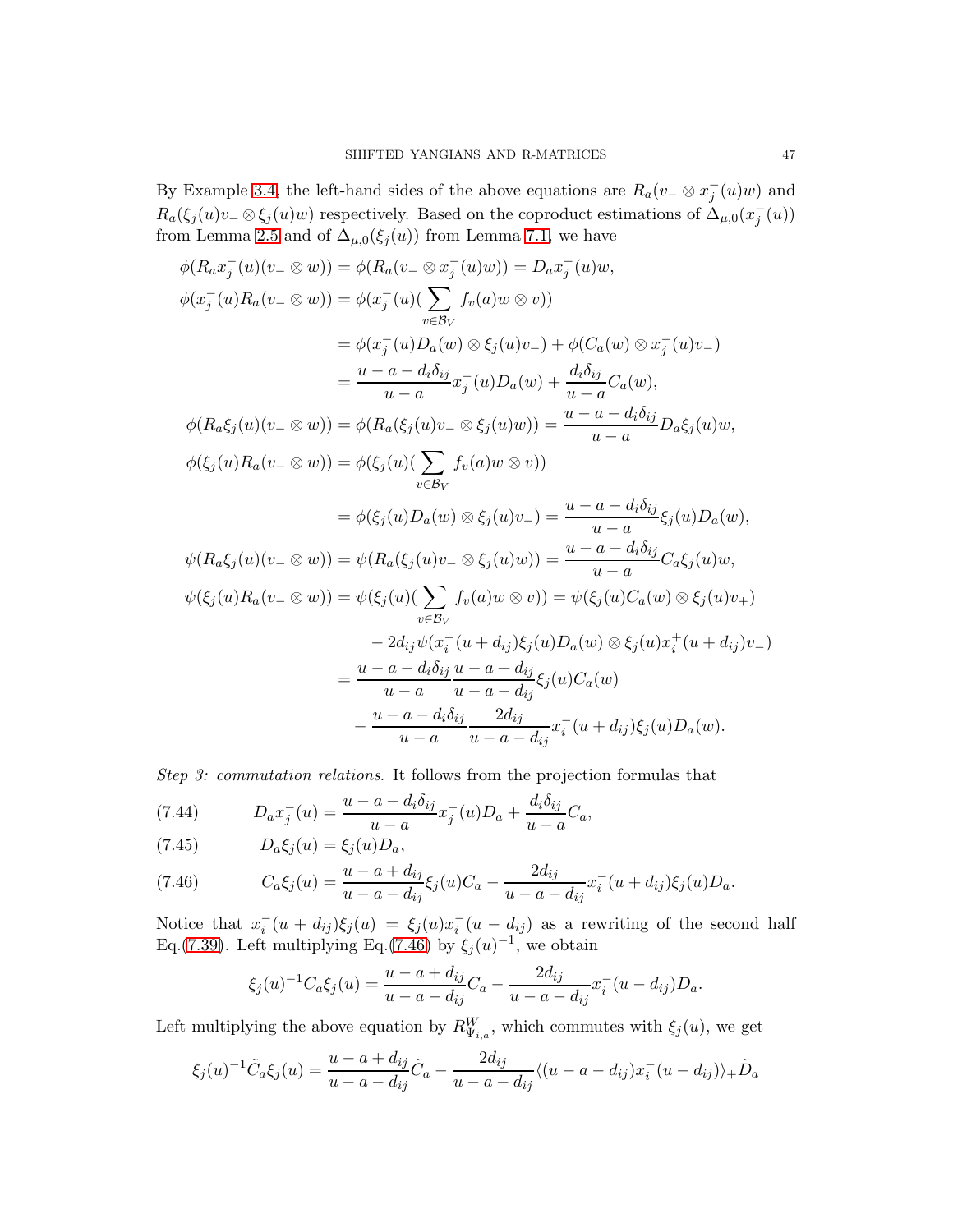$$
= \frac{u - a + d_{ij}}{u - a - d_{ij}} (\tilde{C}_a + x_{i,0} \tilde{D}_a) - 2d_{ij} x_i^-(u - d_{ij}) \tilde{D}_a - x_{i,0} \tilde{D}_a.
$$

Combining with Eq.[\(7.45\)](#page-46-1) and the relation  $\xi_j(u)^{-1} x_{i,0}^{-} \xi_j(u) = x_{i,0}^{-} + 2d_{ij} x_i^{-} (u - d_{ij}),$ which rewrites the first half of Eq. $(7.39)$ , we obtain

(7.47) 
$$
\xi_j(u)^{-1} \tilde{E}_a \xi_j(u) = \frac{u - a + d_{ij}}{u - a - d_{ij}} \tilde{E}_a.
$$

<span id="page-47-0"></span>=

Recall that  $a \in \mathbb{C} \setminus \Gamma$ . Let  $w \in W$  be a vector of  $\ell$ -weight **f**. If the vector  $\tilde{E}_a(w)$  is nonzero, then it is of  $\ell$ -weight  $A_{i,a}^{-1}$ **f** by Eqs.[\(7.47\)](#page-47-0) and [\(3.23\)](#page-14-2), contradicting our choice of Γ. So  $\tilde{E}_a(w) = 0$  for all  $\ell$ -weight vectors  $w \in W$  and  $\tilde{E}_a = 0$ .

Let us multiply Eq.[\(7.44\)](#page-46-2) by  $R_{\Psi_{i,a}}^W$ . Making use of the defining properties Eq.[\(5.33\)](#page-33-1), we recover all the defining properties of  $\lambda_a R^W_{\Psi_{i,a+d_i}}$ :

$$
\tilde{D}_a(\omega) = \lambda_a \omega, \quad \tilde{D}_a x_j^-(u) = x_j^-(u) \tilde{D}_a \quad \text{for } j \neq i,
$$
\n
$$
\tilde{D}_a x_i^-(u) = \langle (u - a - d_i) x_i^-(u) \rangle_+ \tilde{D}_a + \frac{d_i}{u - a} \tilde{E}_a = \langle (u - a - d_i) x_i^-(u) \rangle_+ \tilde{D}_a.
$$

This proves the desired identity  $\tilde{D}_a = \lambda_a R_{\Psi_{i,a+d_i}}^W$  for  $a \in \mathbb{C} \setminus \Gamma$ .

**Example 7.5.** Let  $\mathfrak{g} = sl_2$ . Consider  $\check{R}_{V,W}(a)$  with  $V = N_0$  and  $W = L_0^-$ . Example [5.6](#page-32-4) gives  $\lambda_{V,W}(u) = u$ . Furthermore,  $v_i$  is an eigenvector of  $R_1^W(u)$  of eigenvalue  $-u(-u-1)(-u-2)\cdots(-u-i+1)$  by Proposition [5.8](#page-34-1) (ii) and Example [3.19.](#page-20-2) From Eq.[\(7.42\)](#page-44-1) and its proof we obtain that

$$
D_a(v_i) = a \frac{R_1^W(a+1)}{R_1^W(a)} v_i = a \frac{(a+1)(a+2)\cdots(a+i)}{a(a+1)\cdots(a+i-1)} v_i = (a+i)v_i,
$$
  
\n
$$
C_a(v_i) = -R_1^W(a)^{-1} x_0^{-1} R_1^W(a) t_{e_2,e_2}^W(a) v_i = (i+1)v_{i+1}.
$$

This gives  $\check{R}_{V,W}(a)(e_2 \otimes v_i) = (a+i)v_i \otimes e_2 + (i+1)v_{i+1} \otimes e_1$ . Apply  $x_0^+$  to the equality and notice that  $\Delta_{0,-1}(x_0^+) = x_0^+ \otimes 1 + 1 \otimes x_0^+$  and  $\Delta_{-1,0}(x_0^+) = x_0^+ \otimes 1$ :

$$
x_0^+(e_2 \otimes v_i) = x_0^+e_2 \otimes v_i + e_2 \otimes x_0^+v_i = e_1 \otimes v_i + e_2 \otimes v_{i-1},
$$
  

$$
x_0^+(v_i \otimes e_2) = x_0^+v_i \otimes e_2 = v_{i-1} \otimes e_2, \quad x_0^+(v_{i+1} \otimes e_1) = x_0^+v_{i+1} \otimes e_1 = v_i \otimes e_1.
$$

We obtain from the commutativity of  $\check{R}_{V,W}(a)$  with  $x_0^+$  that

$$
\tilde{R}_{V,W}(a)(v_i \otimes e_1 + e_2 \otimes v_{i-1}) = (a+i)v_{i-1} \otimes e_2 + (i+1)v_i \otimes e_1,
$$
  

$$
\tilde{R}_{V,W}(a)(v_i \otimes e_1) = e_1 \otimes v_i + e_2 \otimes v_{i-1}.
$$

With respect to the basis  $(e_1, e_2)$  of V we get

$$
\check{R}_{V,W}(u) = \begin{pmatrix} 1 & \mathbf{a}^+ \\ \mathbf{a}^- & u + \mathbf{a}^+ \mathbf{a}^- \end{pmatrix} \quad \text{where } \begin{cases} \mathbf{a}^+(v_i) = (i+1)v_{i+1}, \\ \mathbf{a}^-(v_i) = v_{i-1}. \end{cases}
$$

This is a monodromy matrix of Baxter's Q-operator for  $Y(gl_2)$ ; see [\[3,](#page-54-19) (3.38)]. The Yang–Baxter equation  $[3, (3.1)]$  is a particular case of Eq. $(5.30)$ .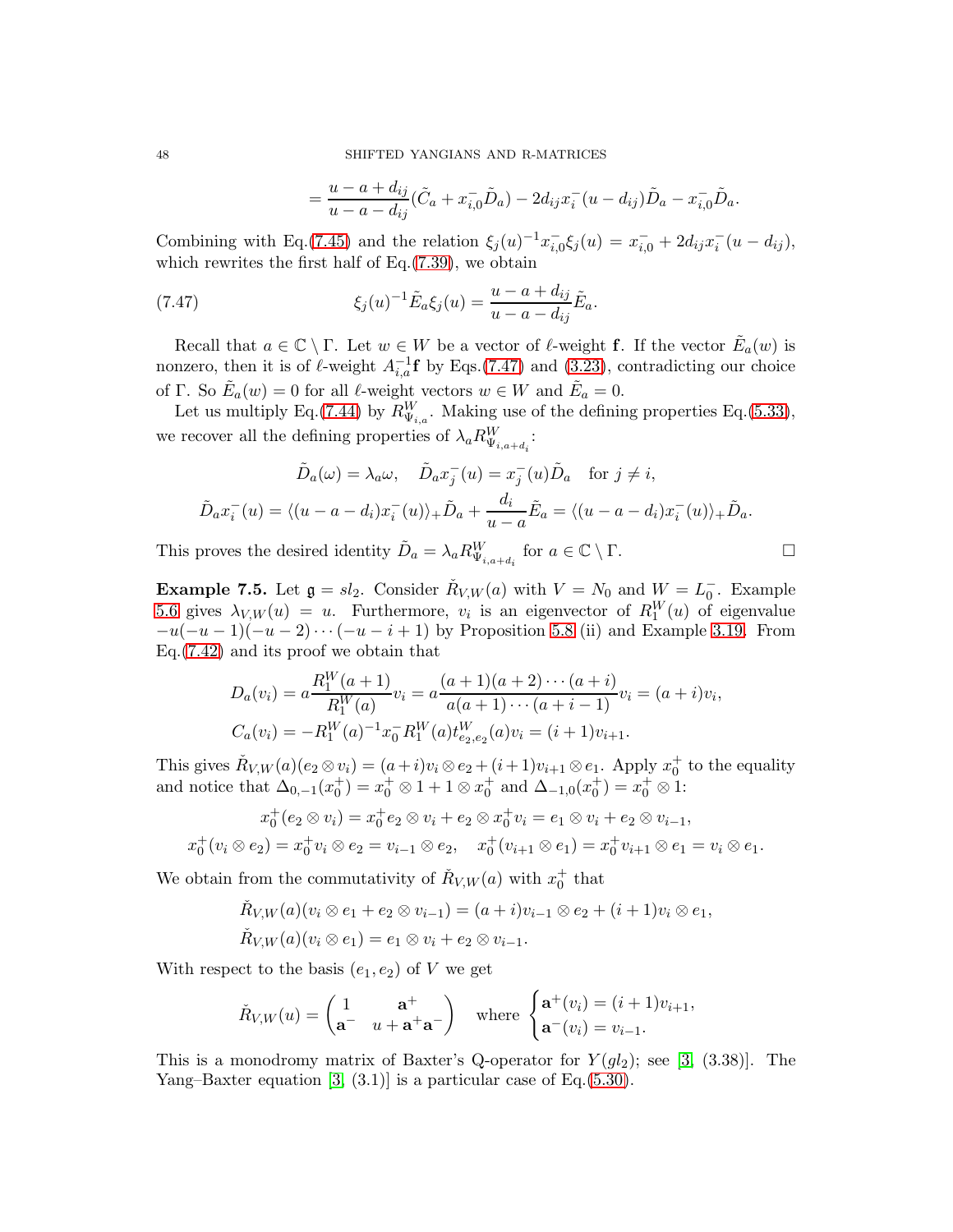In Definition [5.4,](#page-32-1) we think of  $\check{R}_{V,W}(u)$  as a monodromy matrix. Taking a suitable trace over V gives a transfer matrix acting on W, and  $t_{V,W}(u)$  is a leading term of the transfer matrix. We expect Eq.[\(7.42\)](#page-44-1) to be a leading term of generalized Baxter's relations for transfer matrices [\[24,](#page-55-18) Theorem 5.11].

# 8. Truncations of standard modules

<span id="page-48-0"></span>In this section, we prove that any standard module (and so any irreducible module) in category  $\mathcal{O}^{sh}$  factorizes through a truncated shifted Yangian (Theorem [8.4\)](#page-49-1). Our proof is uniform for all finite types (see Introduction for a discussion of known results).

Recall from Eq.[\(3.24\)](#page-15-1) and the paragraph above the involution  $i \mapsto i$  on I, the rational number  $\kappa$  and the fundamental module  $V_i$ . Recall from Definition [5.4](#page-32-1) and Theorem [7.3](#page-43-0) the monic polynomial  $\lambda_{V,W}(u)$ .

<span id="page-48-1"></span>**Definition 8.1.** Let  $\mathbf{r} \mapsto \tilde{\mathbf{r}}$  denote the group automorphism on R which sends each generator  $\Psi_{i,a}$  to  $\Psi_{\bar{i},a+\kappa}$ . For  $s \in \mathcal{D}$ , define the polynomial  $\ell$ -weight  $(g_i^s(u))_{i \in I} \in \mathcal{D}$  and the rational  $\ell$ -weight  $\overline{s} = (\overline{s}_i(u))_{i \in I} \in \mathcal{R}$  as follows

$$
g_i^{\mathbf{s}}(u) := \lambda_{V_i, L(\mathbf{s}^{-1})}(u), \quad \overline{\mathbf{s}}_i(u) := \frac{g_i^{\mathbf{s}}(u)g_i^{\mathbf{s}}(u - d_i)}{\mathbf{s}_i(u)} \prod_{j:c_{ji} < 0} \prod_{t=1}^{-c_{ji}} \frac{1}{g_j^{\mathbf{s}}(u - d_{ij} - td_j)}
$$

<span id="page-48-2"></span>**Example 8.2.** We describe the map  $s \mapsto \overline{s}$  of Definition [8.1](#page-48-1) for g of type  $B_2$ . Let  $\alpha_1$ be the long root and  $\alpha_2$  the short root so that  $d_1 = 2$ ,  $d_2 = 1$  and  $d_{12} = -1$ . The dual Coxeter number is 3 and so  $\kappa = 3$ . The Dynkin diagram automorphism  $i \mapsto \overline{i}$  is identity. We have  $V_1 = L(Y_{1,-2})$  and  $V_2 = L(Y_{2,-\frac{5}{2}})$ . The ratios of highest to lowest  $\ell$ -weights for  $V_1$  and  $V_2$  are given by:

$$
A_{1,0}A_{1,-1}A_{2,0}A_{2,-1}, A_{1,-1}A_{2,0}A_{2,-2}.
$$

We obtain from Theorem [7.3](#page-43-0) and Definition [8.1](#page-48-1) that for  $s \in \mathcal{D}$ :

$$
g_1^{\mathbf{S}}(u) = \mathbf{s}_1(u-1)\mathbf{s}_1(u)\mathbf{s}_2(u-1)\mathbf{s}_2(u), \quad g_2^{\mathbf{S}}(u) = \mathbf{s}_1(u-1)\mathbf{s}_2(u-2)\mathbf{s}_2(u),
$$
  

$$
\overline{\mathbf{s}}_1(u) = \frac{g_1^{\mathbf{S}}(u)g_1^{\mathbf{S}}(u-2)}{\mathbf{s}_1(u)g_2^{\mathbf{S}}(u)g_2^{\mathbf{S}}(u-1)} = \mathbf{s}_1(u-3), \quad \overline{\mathbf{s}}_2(u) = \frac{g_2^{\mathbf{S}}(u)g_2^{\mathbf{S}}(u-1)}{\mathbf{s}_2(u)g_1^{\mathbf{S}}(u-1)} = \mathbf{s}_2(u-3).
$$

Therefore, in type  $B_2$  we have  $\overline{s} = \tilde{s} \in \mathcal{D}$ .

<span id="page-48-3"></span>**Example 8.3.** Assume g is of type  $G_2$ . Let  $\alpha_1$  be the long root and  $\alpha_2$  the short root, so that  $d_1 = 3$ ,  $d_2 = 1$ , and  $d_{12} = -\frac{3}{2}$ . The dual Coxeter number is 4 and so  $\kappa = 6$ . The Dynkin diagram automorphism is identity. We have  $V_1 = L(Y_{1,-\frac{9}{2}})$  and  $V_2 = L(Y_{2,-\frac{11}{2}})$ . The ratios of highest to lowest  $\ell$ -weights for  $V_1$  and  $V_2$  are given by:

$$
A_{1,0}A_{1,-1}A_{1,-2}A_{1,-3}A_{2,\frac{1}{2}}A_{2,-\frac{1}{2}}A_{2,-\frac{3}{2}}^2A_{2,-\frac{5}{2}}A_{2,-\frac{7}{2}},\quad A_{1,-\frac{3}{2}}A_{1,-\frac{7}{2}}A_{2,0}A_{2,-2}A_{2,-3}A_{2,-5}.
$$

As in the previous example, we have for  $s \in \mathcal{D}$ :

$$
g_1^{\mathbf{s}}(u) = \mathbf{s}_1(u)\mathbf{s}_1(u-1)\mathbf{s}_1(u-2)\mathbf{s}_1(u-3)
$$
  
 
$$
\times \mathbf{s}_2(u+\frac{1}{2})\mathbf{s}_2(u-\frac{1}{2})\mathbf{s}_2(u-\frac{3}{2})^2\mathbf{s}_2(u-\frac{5}{2})\mathbf{s}_2(u-\frac{7}{2}),
$$

.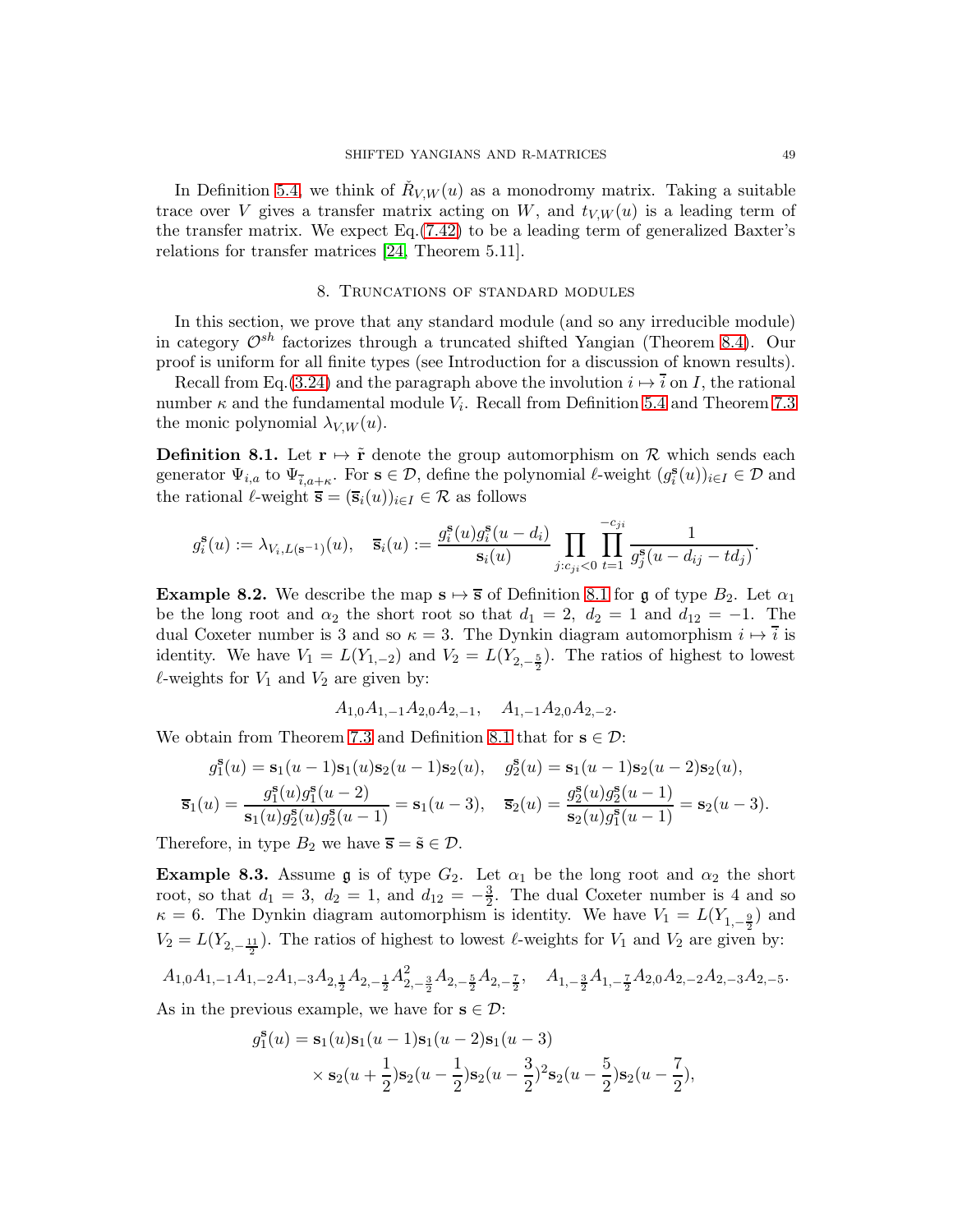$$
g_2^{\mathbf{S}}(u) = \mathbf{s}_1(u - \frac{3}{2})\mathbf{s}_1(u - \frac{7}{2})\mathbf{s}_2(u)\mathbf{s}_2(u - 2)\mathbf{s}_2(u - 3)\mathbf{s}_2(u - 5),
$$
  
\n
$$
\overline{\mathbf{s}}_1(u) = \frac{g_1^{\mathbf{S}}(u)g_1^{\mathbf{S}}(u - 3)}{\mathbf{s}_1(u)g_2^{\mathbf{S}}(u + \frac{1}{2})g_2^{\mathbf{S}}(u - \frac{1}{2})g_2^{\mathbf{S}}(u - \frac{3}{2})} = \mathbf{s}_1(u - 6),
$$
  
\n
$$
\overline{\mathbf{s}}_2(u) = \frac{g_2^{\mathbf{S}}(u)g_2^{\mathbf{S}}(u - 1)}{\mathbf{s}_2(u)g_1^{\mathbf{S}}(u - \frac{3}{2})} = \mathbf{s}_2(u - 6).
$$

Therefore, in type  $G_2$  we have  $\overline{s} = \tilde{s} \in \mathcal{D}$ .

<span id="page-49-1"></span>**Theorem 8.4.** For  $\mathbf{r}, \mathbf{s} \in \mathcal{D}$ , the standard module  $\mathcal{W}(\mathbf{r}, \mathbf{s})$  factorizes through the truncated shifted Yangian  $Y_{\overline{\omega}^{\vee}(s^{-1}r)}^{\overline{rs}}(\mathfrak{g})$ . In particular, any irreducible module in category  $\mathcal{O}^{sh}$  factorizes through a truncated shifted Yangian.

*Proof.* We have  $W(\mathbf{r}, \mathbf{s}) = L(\mathbf{r}) \otimes L(\mathbf{s}^{-1})$  with  $L(\mathbf{r})$  being one-dimensional. For an irreducible module  $L(e)$  in category  $\mathcal{O}^{sh}$ , one can write  $e = \mathbf{n}^{-1}\mathbf{m}$  with  $\mathbf{m}, \mathbf{n} \in \mathcal{D}$ . Then Theorem [4.8](#page-22-0) shows that  $L(e)$  is a quotient of the standard module  $\mathcal{W}(m, n)$ . By Remark [4.3,](#page-21-2) it suffices to show that  $L(s^{-1})$  factorizes through  $Y^{\overline{s}}_{-\varpi^{\vee}(s)}(\mathfrak{g})$ .

Note that  $(-\varpi^{\vee}(s), \overline{s}) \in \mathbf{P}^{\vee} \times \mathcal{R}$  is truncatable:

$$
\varpi^{\vee}(\overline{\mathbf{s}}) + \varpi^{\vee}(\mathbf{s}) = \sum_{i \in I} \deg(g_i^{\mathbf{s}}(u)) \alpha_i^{\vee}.
$$

In the situation of Proposition [5.8](#page-34-1) with  $W = L(s^{-1})$ , we have  $g_i(u) = g_i^s(u)$  by Def-inition [8.1.](#page-48-1) Take  $V = V_i$  in Theorem [7.4](#page-44-0) and compare with Eq.[\(5.35\)](#page-34-0). We get the following equality of  $\text{End}(L(\mathbf{s}^{-1}))$ -valued Laurent series in  $u^{-1}$ :

<span id="page-49-0"></span>(8.48) 
$$
A_i(u)|_{L(\mathbf{s}^{-1})} = t_{V_i, L(\mathbf{s}^{-1})}(u) \text{ for } i \in I.
$$

The polynomiality of the lowest diagonal entries in Theorem [7.4](#page-44-0) implies in the module  $L(\mathbf{s}^{-1})$  the defining relation  $\langle A_i(u) \rangle_+ = 0$  of the truncated shifted Yangian.

Remark 8.5. A similar identification of GKLO series with matrix entries as in Eq.[\(8.48\)](#page-49-0) was given in [\[48,](#page-55-1) Corollary 5.9]. As commented in [\[48,](#page-55-1) Remark 5.10], these should be specializations of RTT realizations of shifted Yangians [\[68\]](#page-56-18). Some particular cases of such a realization appeared in [\[8,](#page-54-20) [23\]](#page-55-27). Notice from Eq.[\(5.30\)](#page-31-1) that our R-matrix  $\check{R}_{V,W}(u)$ satisfies an RTT relation when V is a finite-dimensional irreducible module over the ordinary Yangian and W is a negative module.

Remark 8.6. (i) Fix  $\mathbf{r}, \mathbf{s} \in \mathcal{D}$  and set  $\mu$  and  $\nu$  to be the coweights of  $\mathbf{s}^{-1}\mathbf{r}$  and  $\mathbf{r}\tilde{\mathbf{s}}$ respectively. Recall from Remark [2.9](#page-11-2) the quotient map  $\tilde{Y}^{\nu}_{\mu}(\tilde{rS}) \longrightarrow Y^{\nu}_{\mu}(\tilde{rS})$ . If  $\mathfrak g$  is simply-laced, then there is a classification of irreducible highest  $\ell$ -weight modules for the original truncated shifted Yangian  $Y^{\nu}_{\mu}$  (**r**s̃) in terms of monomial crystals [\[48,](#page-55-1) [49\]](#page-55-2), which translated in the language of q-characters by [\[60,](#page-56-19) Theorem 3.3] implies that the  $Y_{\mu}(\mathfrak{g})$ -module  $\mathcal{W}(\mathbf{r}, \mathbf{s})$  factorizes through

$$
Y_{\mu}(\mathfrak{g}) \longrightarrow Y_{\mu}^{\mathbf{r}\tilde{\mathbf{s}}}(\mathfrak{g}) = \tilde{Y}_{\mu}^{\nu}(\mathbf{r}\tilde{\mathbf{s}}) \longrightarrow Y_{\mu}^{\nu}(\mathbf{r}\tilde{\mathbf{s}})
$$

and is a module over  $Y_\mu^{\mathbf{r}\tilde{\mathbf{s}}}(\mathfrak{g})$ . Theorem [8.4](#page-49-1) shows that  $\mathcal{W}(\mathbf{r},\mathbf{s})$  is a module over  $Y_\mu^{\mathbf{r}\tilde{\mathbf{s}}}(\mathfrak{g})$ . So we expect that  $\tilde{s} = \overline{s}$  for g simply-laced. By Examples [8.2–](#page-48-2)[8.3](#page-48-3) such an equality seems to hold for g of arbitrary type. This would imply that  $\overline{s} \in \mathcal{D}$  in Definition [8.1.](#page-48-1)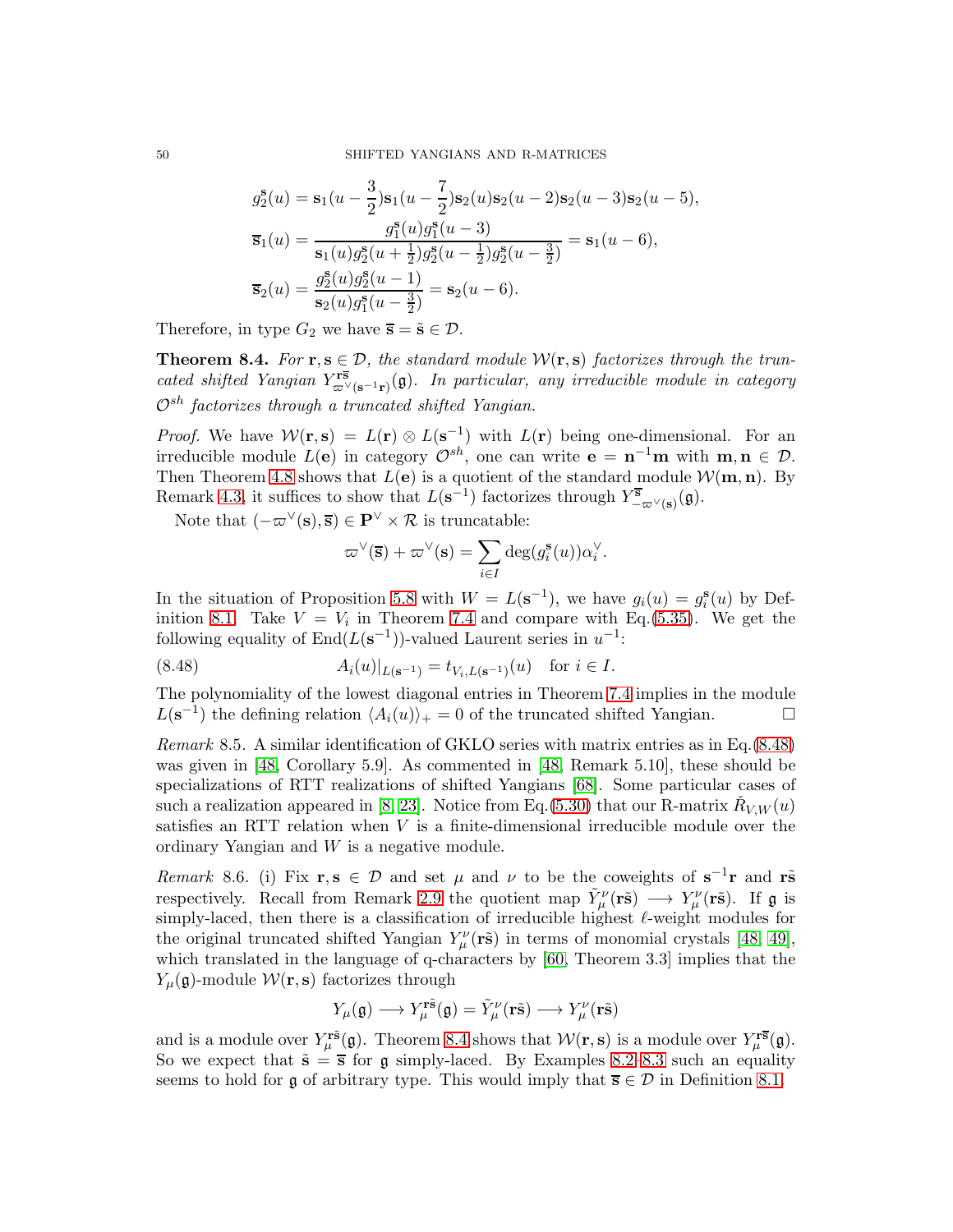(ii) For  $\frak{g}$  of non simply-laced types, the classification of irreducible highest  $\ell$ -weight modules over the original truncated shifted Yangians of Remark [2.9](#page-11-2) can be reduced to the known classification in simply-laced types [\[48,](#page-55-1) [49\]](#page-55-2) via geometric arguments [\[62,](#page-56-0) [61\]](#page-56-1). Theorem [8.4](#page-49-1) in non simply-laced types follows from this analysis.

(iii) For shifted quantum affine algebras, the second part of Theorem [8.4](#page-49-1) was known for finite-dimensional irreducible modules [\[40,](#page-55-3) Theorem 12.9] (see also the discussion in the Introduction of [\[40\]](#page-55-3)). More generally, a conjectural description of highest  $\ell$ weights of irreducible modules over truncated shifted quantum affine algebras in terms of Langlands dual q-characters was formulated in [\[40,](#page-55-3) Conjecture 12.3].

# 9. JORDAN-HÖLDER PROPERTY

<span id="page-50-0"></span>In this section, as an application of our study of R-matrices in Sections [5–](#page-30-0)[7,](#page-41-0) we establish a property in category  $\mathcal{O}^{sh}$ : finite-length modules are stable under tensor product (Theorem [9.5\)](#page-53-0). This is referred to as Jordan–Hölder property.

We also obtain a uniform proof of the following known result (see Remark [9.4\)](#page-51-1) : a truncated Yangian has only a finite number of irreducible representations in the category  $\mathcal{O}^{sh}$  (Theorem [9.3\)](#page-51-0).

The following result is well-known in the non-shifted case. We omit its proof as it is a direct consequence of the definition of shifted Yangians.

**Lemma 9.1.** Let  $\mu = \sum_{j \in I} k_j \varpi_j^{\vee}$  be a coweight of  $\mathfrak{g}$ . Then for  $i \in I$  there exists a unique algebra homomorphism  $f_{\mu,i}: Y_{k_i}(sl_2) \longrightarrow Y_{\mu}(\mathfrak{g})$  such that

$$
x^+(u) \mapsto d_i^{-k_i} x_i^+(ud_i), \quad x^-(u) \mapsto d_i x_i^-(ud_i), \quad \xi(u) \mapsto d_i^{-k_i} \xi_i(ud_i).
$$

For  $f(u) \in \mathbb{C}(u)$  a rational function, by the denominator of  $f(u)$  we mean the monic polynomial  $q(u)$  of u of smallest degree such that  $q(u)f(u) \in \mathbb{C}[u]$ . The numerator of  $f(u)$  is the denominator of  $f(u)^{-1}$ .

<span id="page-50-1"></span>**Lemma 9.2.** Let  $e \in \mathcal{R}$  and  $(i, a, m) \in I \times \mathbb{C} \times \mathbb{Z}_{>0}$ . Then  $(u - a)^m$  divides the denominator of  $e_i(u)$  if and only if  $A_{i,a}^{-m}e$  is an  $\ell$ -weight of  $L(e)$ .

*Proof.* Write  $\mu = \varpi^{\vee}(\mathbf{e}) = \sum_{j\in I} k_j \varpi_j^{\vee}$ . Set  $L := f_{\mu,i}(Y_{k_i}(sl_2))\omega_{\mathbf{e}} \subset L(\mathbf{e});$  it is a  $Y_{k_i}(sl_2)$ -module via the pullback by  $f_{\mu,i}$ . We claim that:

- (i) The  $Y_{k_i}(sl_2)$ -module L is isomorphic to  $L(d_i^{-k_i} \mathbf{e}_i(ud_i))$ .
- (ii) As subspaces of  $L(\mathbf{e})$ , the  $\ell$ -weight space of the  $Y_{k_i}(sl_2)$ -module L of  $\ell$ -weight  $d_i^{-k_i} \mathbf{e}_i(ud_i) A_{a_1}^{-1} A_{a_2}^{-1} \cdots A_{a_N}^{-1}$  is equal to the  $\ell$ -weight space of the  $Y_\mu(\mathfrak{g})$ -module  $L(\mathbf{e})$  of  $\ell$ -weight  $\mathbf{e} A_{i,a_1d_i}^{-1} A_{i,a_2d_i}^{-1} \cdots A_{i,a_Nd_i}^{-1}$ .

(i) can be proved as in [\[14,](#page-54-4) Lemma 4.3] by restriction to diagram subalgebras.

For (ii), write  $\varpi(e) = \sum_{j \in I} m_j \varpi_j$ . Then  $\omega_e$  is of weight  $m_i$  in the  $Y_{k_i}(sl_2)$ -module L. From  $L(\mathbf{e}) = Y_{\mu}^{\langle\mathbf{e}\rangle}(\mathfrak{g})\omega_{\mathbf{e}}$  and the **Q**--grading on  $Y_{\mu}^{\langle\mathbf{e}\rangle}(\mathfrak{g})$  we get an identification of weight spaces for  $\dot{N} \in \mathbb{N}$ :

$$
L_{m_i-2N} = L(\mathbf{e})_{\varpi(\mathbf{e})-N\alpha_i} = \text{Vect}(x_{i,m_1}^{\dagger} x_{i,m_2}^{\dagger} \cdots x_{i,m_N}^{\dagger} \omega_{\mathbf{e}} \mid m_1, m_2, \cdots, m_N \in \mathbb{N}).
$$

Since a weight space is a direct sum of  $\ell$ -weight spaces, it suffices to prove that the right-hand side of the equality of (ii) is contained in the left-hand side. This is obvious from  $f_{\mu,i}(\xi(u)) = d_i^{-k_i} \xi_i(ud_i)$ .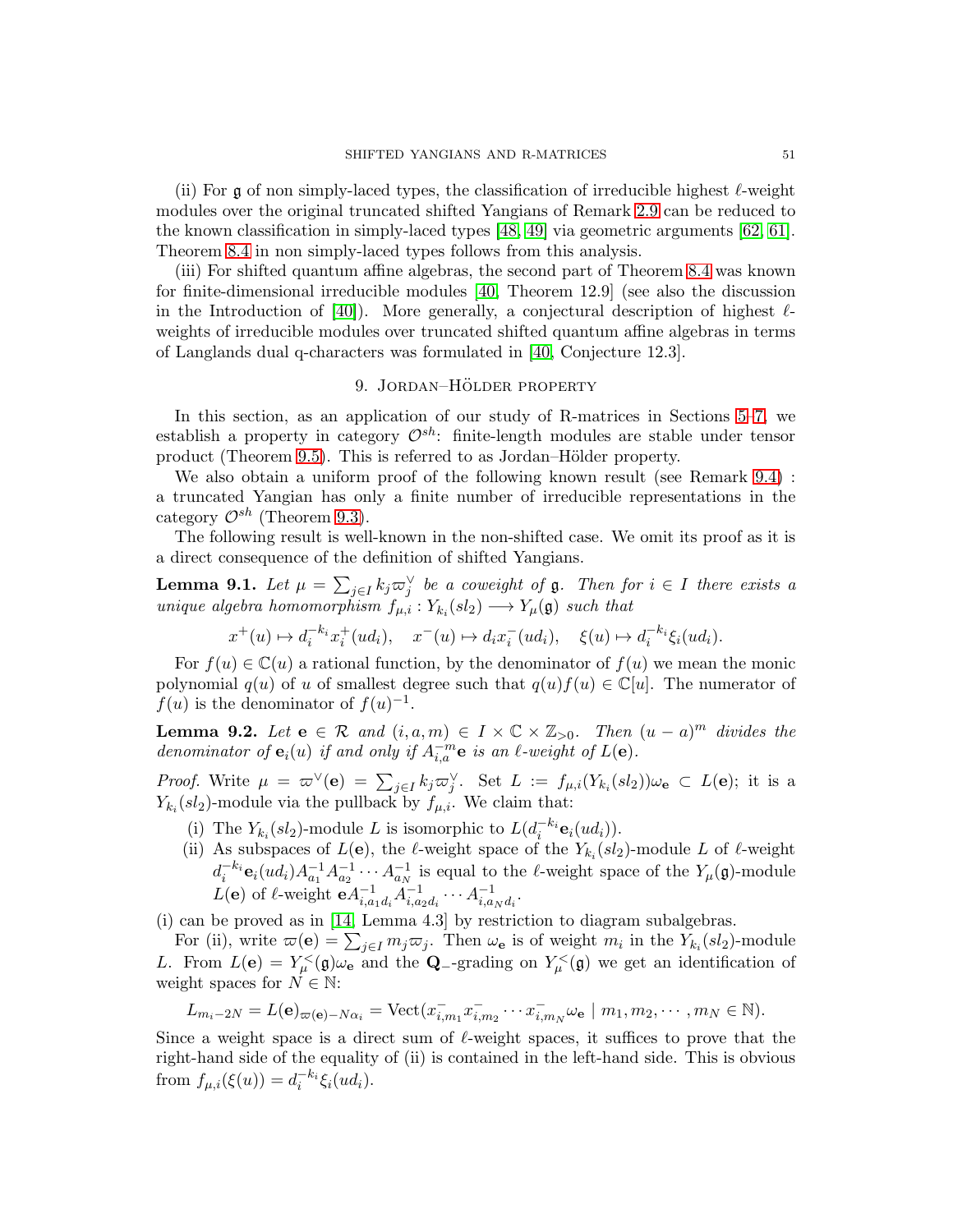It follows that  $A_{i,a}^{-m}$ **e** is an  $\ell$ -weight of  $L(e)$  if and only if  $d_i^{-k_i}$ **e**<sub>i</sub> $(ud_i)A_{ad_i^{-1}}^{-1}$  is an  $\ell$ -weight of the  $Y_{k_i}(sl_2)$ -module  $L(d_i^{-k_i} \mathbf{e}_i(ud_i))$ . We are reduced to the case  $\mathfrak{g} = sl_2$ . Then this follows from the tensor product factorization of Proposition [6.2](#page-37-2) because by Definition [6.1](#page-37-1) the standard factorization of a rational function fixes its denominator and each factor  $u - a$  in the denominator contributes to a factor  $A_a^{-1}$  of an  $\ell$ -weight.  $\Box$ 

For  $(\mu, \mathbf{r}) \in \mathbf{P}^{\vee} \times \mathcal{R}$  a truncatable pair define  $\mathcal{R}_{\mu}^{\mathbf{r}}$  to be the set of  $\mathbf{e} \in \mathcal{R}_{\mu}$  such that the  $Y_{\mu}(\mathfrak{g})$ -module  $L(\mathbf{e})$  factorizes through the truncated shifted Yangian  $Y_{\mu}^{\mathbf{r}}(\mathfrak{g})$ .

<span id="page-51-0"></span>**Theorem 9.3.** The set  $\mathcal{R}^{\mathbf{r}}_{\mu}$  is finite for any truncatable pair  $(\mu, \mathbf{r}) \in \mathbf{P}^{\vee} \times \mathcal{R}$ .

<span id="page-51-1"></span>*Remark* 9.4. When  $\mathbf{r} \in \mathcal{D}$ , there is a geometric proof of the finiteness, as explained in [\[48,](#page-55-1) Corollary 3.13], by viewing the truncated shifted Yangian  $Y^{\mathbf{r}}_{\mu}(\mathfrak{g})$  as a quantization of a scheme supported on a generalized affine Grassmannian slice  $\overline{\mathcal{W}}_{\mu}^{\lambda}$  with  $\lambda := \varpi^{\vee}(\mathbf{r})$ (see [\[47,](#page-55-16) Proposition 4.10]), and then applying the general result [\[6,](#page-54-21) Proposition 5.1]. If  $\mathbf{r} \notin \mathcal{D}$ , choose  $\mathbf{s} \in \mathcal{D}$  such that  $\mathbf{r} \mathbf{s} \in \mathcal{D}$ . Remark [4.3](#page-21-2) shows that  $\mathcal{R}^{\mathbf{r}}_{\mu} \subset \mathbf{s}^{-1} \mathcal{R}^{\mathbf{rs}}_{\mu+\varpi^{\vee}(\mathbf{s})}$ . The finiteness of  $\mathcal{R}^{\mathbf{r}}_{\mu}$  follows from the known case. Our proof is algebraic and close to the situation of truncated shifted quantum affine algebras [\[40,](#page-55-3) Theorem 11.15].

*Proof.* For  $e \in \mathcal{R}$  and  $i \in I$ , let  $p_i^e(u)$  and  $q_i^e(u)$  denote the numerator and denominator of  $\mathbf{e}_i(u)$ . Recall from Eq.[\(2.19\)](#page-10-1) the coefficient  $m_i \in \mathbb{N}$  of  $\alpha_i^{\vee}$  in  $\varpi^{\vee}(\mathbf{r}) - \mu$ .

**Step 1.** We shall give a necessary condition for  $e \in \mathcal{R}_{\mu}^{r}$ . As in Proposition [5.8,](#page-34-1) let  $g_i(u) \in \mathbb{C}[u]$  be the eigenvalue of  $A_i(u) \in Y^{\mathbf{r}}_{\mu}(\mathfrak{g})[u]$  associated to the eigenvector  $\omega_{\mathbf{e}}$  of  $L(\mathbf{e})$ . Then  $g_i(u)$  is a monic polynomial of degree  $m_i$ . We claim that  $g_i(u)\mathbf{e}_i(u)$  is a polynomial, which by Eq.[\(2.20\)](#page-11-0) is equivalent to divisibility of polynomials:

<span id="page-51-2"></span>(9.49) 
$$
g_i(u)q_i^{\mathbf{r}}(u+d_i) | p_i^{\mathbf{r}}(u+d_i) \times \prod_{j:c_{ji} < 0} \prod_{t=1}^{-c_{ji}} g_j(u+d_i-d_{ij}-td_j).
$$

We need to prove  $q_i^{\mathbf{e}}(u) | g_i(u)$ . Namely, for any  $(a, m) \in \mathbb{C} \times \mathbb{Z}_{>0}$  such that  $(u - a)^m$  $q_i^{\mathbf{e}}(u)$ , we must have  $(u-a)^m \mid g_i(u)$ . By Lemma [9.2,](#page-50-1)  $\mathbf{e} A_{i,a}^{-m}$  is an  $\ell$ -weight of  $L(\mathbf{e})$ . From Proposition [5.8](#page-34-1) (ii) we see that the eigenvalue of  $A_i(u)$  on  $L(\mathbf{e})_{\mathbf{e}A_{i,a}^{-m}}$  is  $g_i(u)(\frac{u-a+d_i}{u-a})^m$ , which must be a polynomial. Since  $(u - a + d_i)^m$  and  $(u - a)^m$  are coprime, we have  $(u-a)^m | g_i(u)$ , as desired.

**Step 2.** Introduce the following finite subsets of  $\mathbb{C}$  for  $s \in \mathbb{Z}_{>0}$ :

$$
D_{\mathfrak{g}} := \{ d_i - d_{ij} - td_j \mid i, j \in I, \ t \in \mathbb{Z}, \ c_{ji} < 0, \ 1 \leq t \leq -c_{ji} \},
$$
\n
$$
X_{\mathbf{r}}^0 := \{ a \in \mathbb{C} \mid p_i^{\mathbf{r}}(a + d_i) = 0 \text{ for certain } i \in I \},
$$
\n
$$
X_{\mathbf{r}}^s := \{ a - c_1 - c_2 - \dots - c_s \in \mathbb{C} \mid a \in X_{\mathbf{r}}^0, \ c_k \in D_{\mathfrak{g}} \text{ for } 1 \leq k \leq s \}.
$$

Clearly,  $D_{\mathfrak{g}}$  depends on  $\mathfrak{g}$ , and  $X_{\mathbf{r}}^{s}$  on the triple  $(\mathbf{r}, s, \mathfrak{g})$ . Set  $m := \sum_{i \in I} m_i$  and  $X := \bigcup_{s=0}^{m-1} X_{\mathbf{r}}^s$ . Then X is a finite set depending on the triple  $(\mathbf{r}, \mu, \mathfrak{g})$ .

Each  $e \in \mathcal{R}^r_\mu$  is uniquely determined by the monic polynomials  $g_i(u)$  for  $i \in I$  from Step 1. Let us attach a quiver  $\Gamma_{\rm e}$  to **e** as follows:

• the set of vertices is  $V_{\mathbf{e}} := \{(i, a) \in I \times \mathbb{C} \mid g_i(a) = 0\};$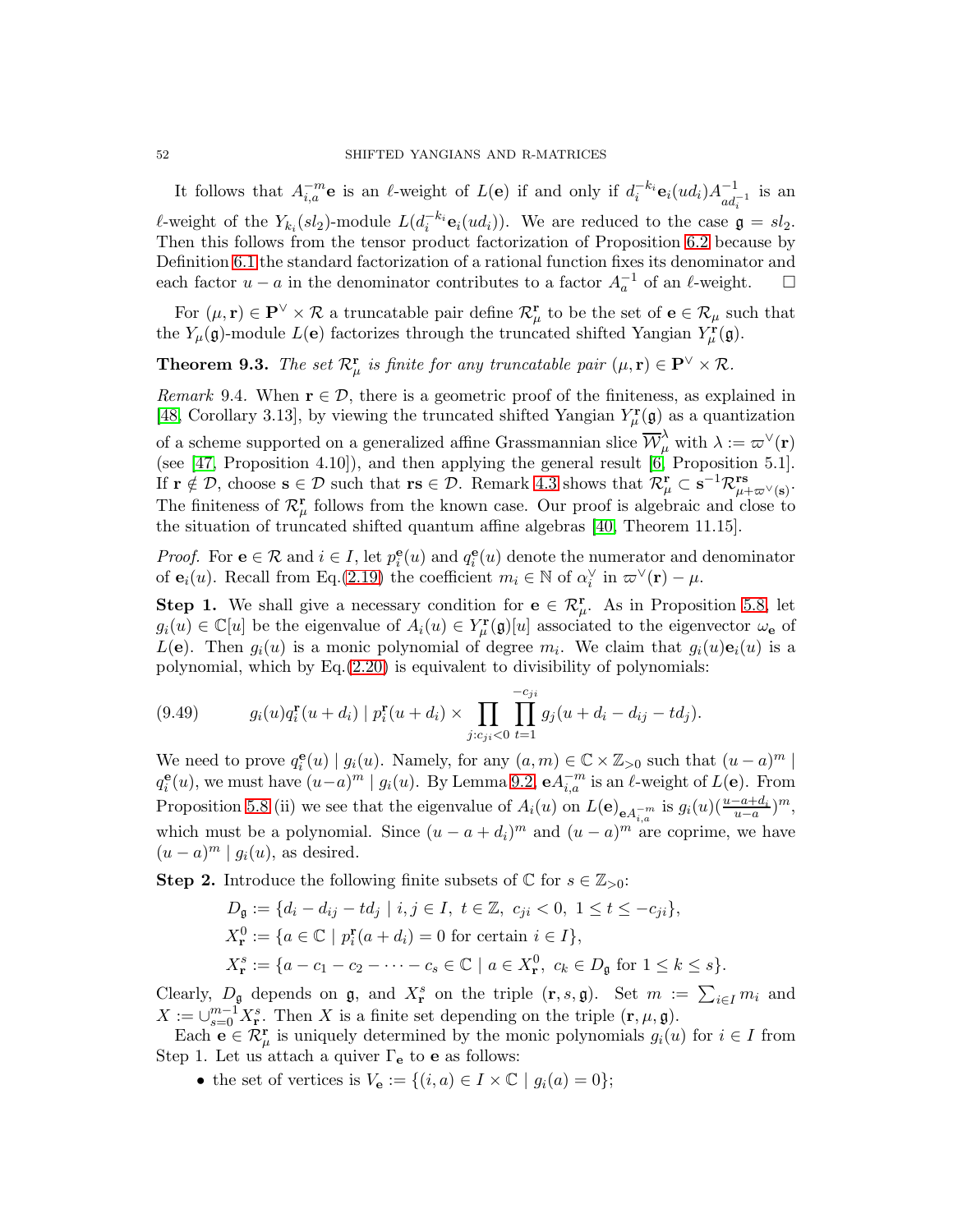• draw an arrow  $(i, a) \rightarrow (j, b)$  if  $c_{ji} < 0$  and there exists  $1 \le t \le -c_{ji}$  such that  $b = a + d_i - d_{ij} - td_j$  and  $p_i^{\mathbf{r}}(a + d_i) \neq 0$ . In particular,  $b - a \in D_{\mathfrak{g}}$ .

We prove that  $V_{e} \subset I \times X$ . Since  $g_i(u)$  is of fixed degree  $m_i$ , this will imply that there are finitely many choices of  $g_i(u)$ , from which comes the finiteness of  $\mathcal{R}_{\mu}^{\mathbf{r}}$ .

Let  $V_{\mathbf{e}}^0$  be the set of sink vertices (namely, vertices with no outgoing arrows) of  $\Gamma_{\mathbf{e}}$ . If  $(i, a)$  is sink, by Relation [\(9.49\)](#page-51-2) we must have  $p_i^{\mathbf{r}}(a + d_i) = 0$ , since the product  $\prod_j$ is nonzero. This means  $V_e^0 \subset I \times X_r^0$ .

For  $s \in \mathbb{Z}_{>0}$ , define  $V_{e}^{s}$  to be the set of vertices  $(i, a)$  of  $\Gamma_{e}$  which can be joint to a sink vertex with s arrows. Namely,  $(i, a) \in V_{\mathbf{e}}^s$  if there exist s vertices

$$
(i_1, a_1), (i_2, a_2), \cdots, (i_s, a_s)
$$

such that  $(i_s, a_s)$  is sink and there are arrows

$$
(i, a) \rightarrow (i_1, a_1) \rightarrow (i_2, a_2) \rightarrow \cdots (i_{s-1}, a_{s-1}) \rightarrow (i_s, a_s).
$$

From our definition of arrows it follows that  $a_{k+1} - a_k \in D_{\mathfrak{g}}, a_s \in X_{\mathbf{r}}^0$  and

$$
a = a_s - (a_s - a_{s-1}) - \cdots - (a_2 - a_1) - (a_1 - a_0) \in X_r^s.
$$

This gives  $V_{\mathbf{e}}^{s} \subset I \times X_{\mathbf{r}}^{s}$ .

By Claim 1 below, the quiver  $\Gamma_e$  is acyclic and every vertex is connected to a sink vertex by at most  $m-1$  arrows. We obtain the desired relation

$$
V_{\mathbf{e}} = \bigcup_{s=0}^{m-1} V_{\mathbf{e}}^s \subset \bigcup_{s=0}^{m-1} (I \times X_{\mathbf{r}}^s) = I \times X.
$$

*Claim 1.* In the quiver  $\Gamma_e$  there does not exist any sequence of vertices  $(i_k, a_k)$  for  $0 \leq k \leq m$  with arrows  $(i_l, a_l) \rightarrow (i_{l+1}, a_{l+1})$  for  $0 \leq l < m$ .

Assume the contrary and fix such a sequence

$$
S: (i_0, a_0) \rightarrow (i_1, a_1) \rightarrow (i_2, a_2) \rightarrow \cdots \rightarrow (i_m, a_m).
$$

Since  $m + 1 > \sum_{j \in I} m_j$ , there must exist  $j \in I$  which appears in the sequence  $i_0i_1i_2\cdots i_m$  at least  $m_j+1$  times. Each appearance of j, say  $i_k = j$ , gives a root  $a_k$  of  $g_i(u)$ . If  $i_k = i_l$  and  $k < l$  then necessarily  $l - k > 1$  and from Claim 2 below we get  $a_k \neq a_l$ . So the polynomial  $\prod_{0 \leq k \leq m, i_k = j} (u - a_k)$  divides  $g_j(u)$ ; the former is of degree at least  $m_j + 1$ , while the latter of degree  $m_j$ , contradiction.

*Claim 2.* In the sequence S, if  $0 \le k < k+1 < l \le m$  then  $a_l - a_k \in \frac{1}{2}$  $\frac{1}{2}\mathbb{Z}_{>0}$ .

If  $\mathfrak g$  is not of type  $G_2$ , then  $c_{ji} \geq -2$  for all  $i, j \in I$ . By Eq.[\(2.20\)](#page-11-0), we have  $D_{\mathfrak g} \subset \frac{1}{2} \mathbb N$ ; moreover, if  $0 \in D_{\mathfrak{g}}$ , then it must arise from  $0 = d_i - \frac{1}{2}$  $\frac{1}{2}d_j$  so that  $d_i = 1$  and  $d_j = 2$ . This means that for an arrow  $(i, a) \rightarrow (j, b)$  of the quiver  $\Gamma_{e}$ : either  $b - a \in \frac{1}{2}$  $\frac{1}{2}\mathbb{Z}_{>0}$ ; or  $b = a$  and  $(d_i, d_j) = (1, 2)$ . Apply this to the sequence S:

$$
a_1 - a_0
$$
,  $a_2 - a_1$ ,  $\cdots$ ,  $a_m - a_{m-1} \in \frac{1}{2} \mathbb{N}$ .

So  $a_l - a_k \in \frac{1}{2} \mathbb{N}$ . If  $a_l = a_k$ , then  $a_k = a_{k+1} = a_{k+2}$ . From  $a_k = a_{k+1}$  we obtain  $d_{i_{k+1}} = 2$ , while from  $a_{k+1} = a_{k+2}$  we obtain  $d_{i_{k+1}} = 1$ , contradiction.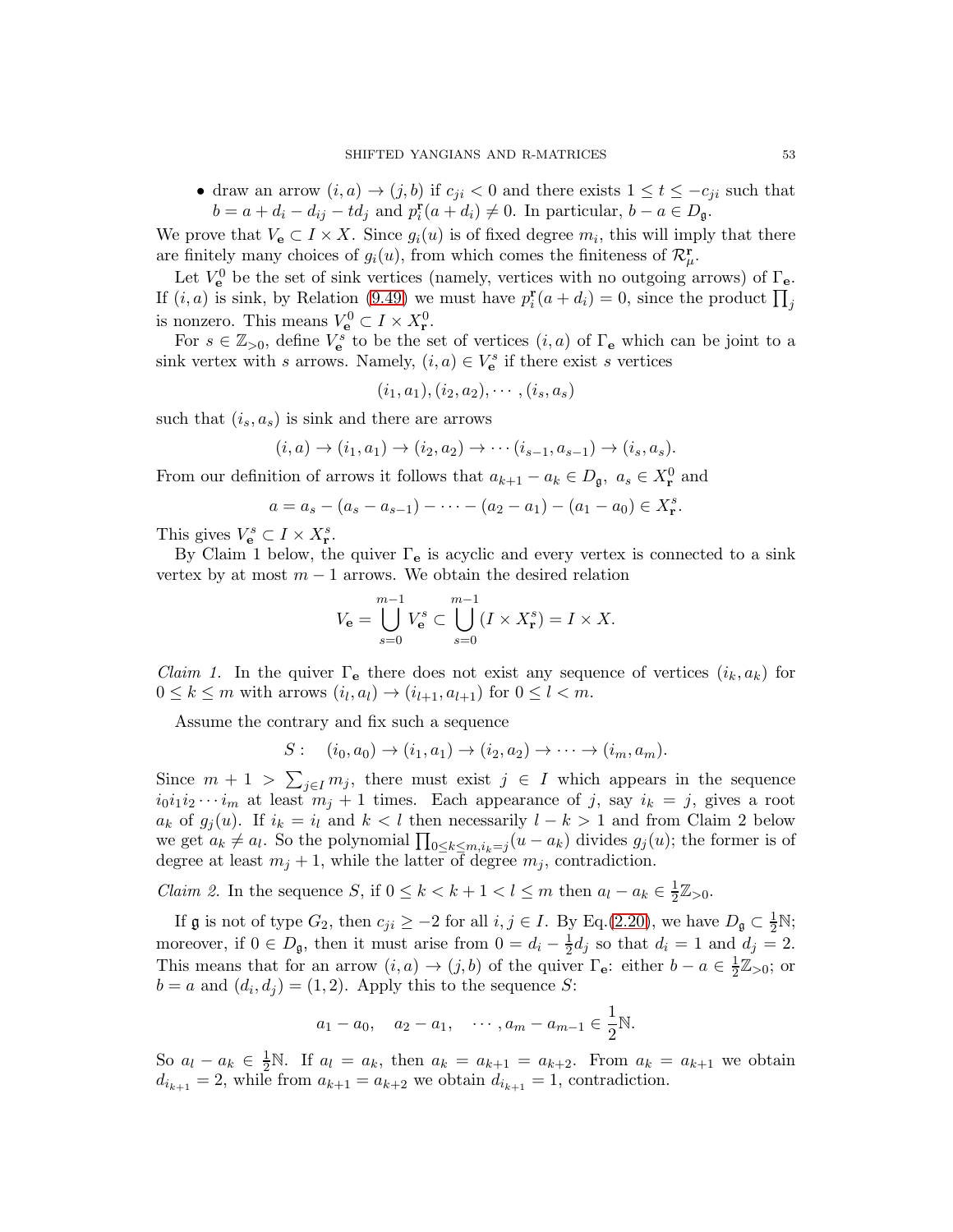If  $\mathfrak g$  is of type  $G_2$  with  $d_1 = 3$  and  $d_2 = 1$ , we check Claim 2 directly. By Eq.[\(2.20\)](#page-11-0), the arrows in the quiver  $\Gamma_e$  are of the form

 $(1, a) \rightarrow (2, a + \frac{3}{2})$  $\frac{3}{2}$ ),  $(1, a) \rightarrow (2, a + \frac{5}{2})$  $\frac{5}{2}$ ),  $(1, a) \rightarrow (2, a + \frac{7}{2})$  $\frac{7}{2}$ ),  $(2,a) \rightarrow (1, a - \frac{1}{2})$  $\frac{1}{2}$ ). The sequence  $i_0i_1 \cdots i_{m-1}i_m$  is alternating of the form  $1212 \cdots$  or  $2121 \cdots$ . For an arrow  $(1, a) \rightarrow (2, b)$ , we have  $b - a \geq \frac{3}{2}$ , while for an arrow  $(2, a) \rightarrow (1, b)$  we have  $b - a = -\frac{1}{2}$  $\frac{1}{2}$ . It follows that  $a_l - a_k = \sum_{t=k}^{l-1} (a_{t+1} - a_t)$  as an half integer is at least S, where S is an alternating sum of  $l - k > 1$  terms of the following form:

$$
\frac{3}{2} - \frac{1}{2} + \frac{3}{2} - \frac{1}{2} + \dots, \quad -\frac{1}{2} + \frac{3}{2} - \frac{1}{2} + \frac{3}{2} - \dots
$$
  
Clearly  $a_l - a_k \ge S > 0$ .

Define  $\mathcal{O}_{\mu}^{fin}$  to be the full subcategory of  $\mathcal{O}_{\mu}$  consisting of modules with a finite Jordan–Hölder filtration. In other words, a module V in category  $\mathcal{O}_{\mu}$  is in  $\mathcal{O}_{\mu}^{fin}$  if and only if  $V$  admits a finite number of irreducible subquotients, if and only if  $[V]$  is a finite sum of irreducible isomorphism classes  $[L(e)]$  for  $e \in \mathcal{R}_{\mu}$ . Let  $\mathcal{O}_{fin}^{sh}$  be the direct sum of the categories  $\mathcal{O}_{\mu}^{fin}$  over all coweights  $\mu$ .

# <span id="page-53-0"></span>**Theorem 9.5.** Category  $\mathcal{O}_{fin}^{sh}$  is closed under tensor product.

*Proof.* We need to show that the tensor product  $T$  of two arbitrary irreducible modules belongs to category  $\mathcal{O}_{fin}^{sh}$ , namely, T admits a finite number of irreducible subquotients. From Theorem [4.8](#page-22-0) we see that T can be realized as a quotient of a tensor product  $T'$  of two standard modules. By Eq.[\(4.29\)](#page-26-2) the module  $T'$  has the same isomorphism class as a third standard module  $W$ . By Theorem [8.4,](#page-49-1) the standard module  $W$  factorizes through a truncated shifted Yangian  $Y^{\mathbf{s}}_{\nu}(\mathfrak{g})$ . Since  $\mathcal{R}^{\mathbf{s}}_{\nu}$  is finite, W admits a finite number of irreducible subquotients, so do the tensor products  $T'$  and  $T$ .

The Grothendieck group of category  $K_0(\mathcal{O}_{fin}^{sh})$ , which is the abelian subgroup of  $K_0(\mathcal{O}^{sh})$  freely generated by the  $[L(e)]$  for  $e \in \mathcal{R}$ , is a therefore a subring.

*Remark* 9.6. (i) Assume g is not of type  $E_8$ . Combining Proposition [4.12](#page-26-1) (iii), Theorem [4.15](#page-29-0) and Theorem [8.4,](#page-49-1) we obtain that any highest  $\ell$ -weight module in category  $\mathcal{O}^{sh}$ factorizes through a truncated shifted Yangian and belongs to category  $\mathcal{O}_{fin}^{sh}$ .

(ii) The Jordan–Hölder property is known to be true  $[36,$  Theorem 5.27] for certain category of integrable modules over a quantum affinization. It fails in the original category  $\mathcal O$  of g-modules (counterexample: the tensor product of two irreducible Verma modules over  $sl_2$  has infinitely many irreducible subquotients) and in the category  $\mathcal O$ of modules over the Borel algebra [\[41\]](#page-55-4) as observed in [\[43,](#page-55-19) Remark 5.12].

(iii) For  $\mathfrak{g} = sl_{r+1}$  there is another proof of Theorem [9.5](#page-53-0) by extending  $Y(sl_{r+1})$  to the Yangian  $Y(gl_{r+1})$  and using the big center of  $Y(gl_{r+1})$ ; see [\[9,](#page-54-1) Lemmas 6.13, 7.16]. This is close to the proof of classical fact in the original category  $\mathcal O$  of g-modules that each Verma module admits a finite Jordan–Hölder filtration.

Acknowledgments: We are grateful to Hiraku Nakajima and Alex Weekes for useful correspondences, and to the referee for valuable comments and suggestions. The first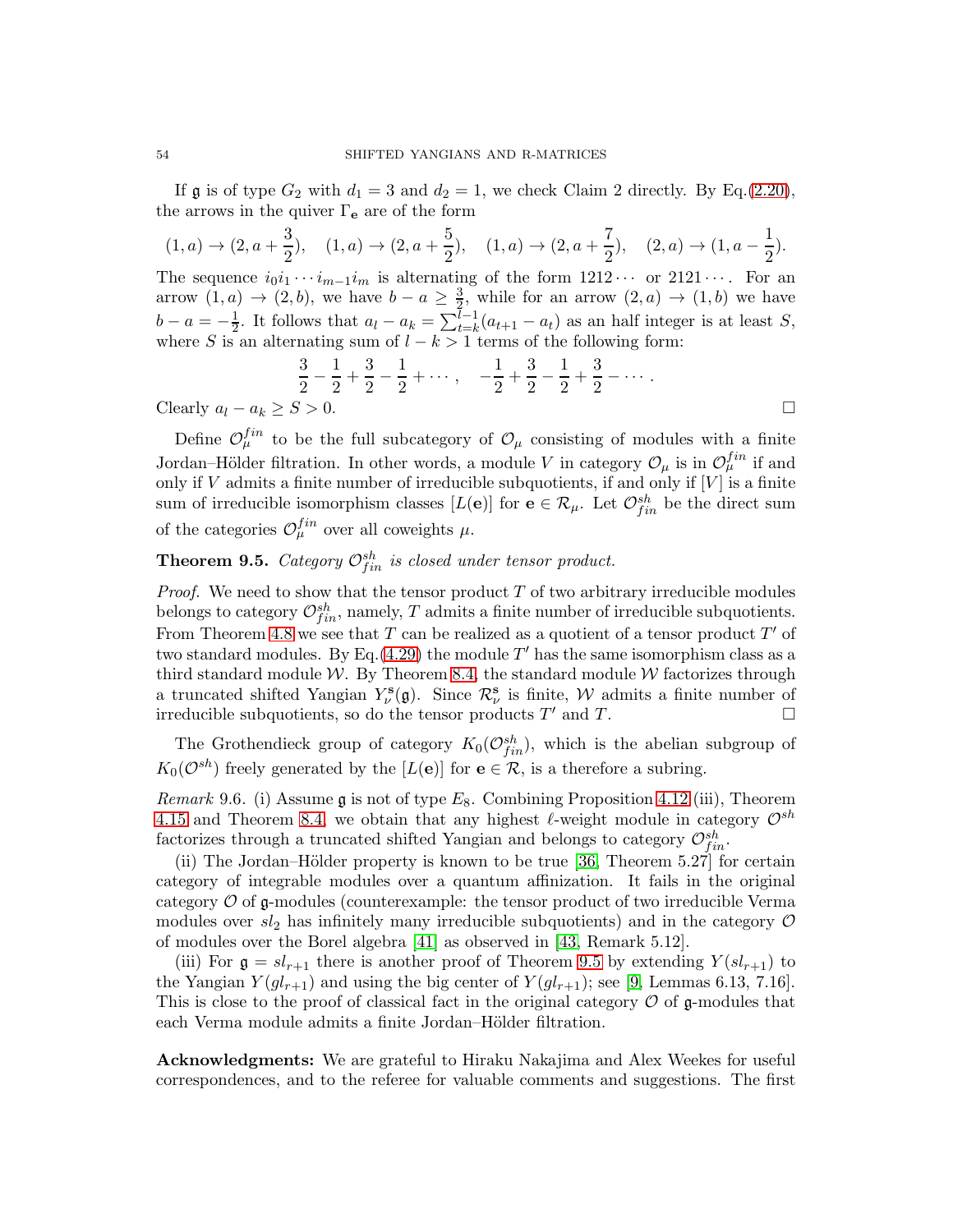author is supported by the ERC under the European Union's Framework Programme H2020 with ERC Grant Agreement number 647353 Qaffine. The second author is supported by the Labex CEMPI (ANR-11-LABX-0007-01).

#### <span id="page-54-0"></span>**REFERENCES**

- <span id="page-54-9"></span><span id="page-54-6"></span>[1] T. Akasaka and M. Kashiwara, Finite-dimensional representations of quantum affine algebras, Publ. RIMS, Kyoto Univ. 33 (1997): 839–867.
- <span id="page-54-19"></span>[2] R. J. Baxter, Partition function of the eight-vertex lattice model, Ann. Phys. 70 (1972): 193–228.
- [3] V. Bazhanov, T. Lukowski, C. Meneghelli, and M. Staudacher, A shortcut to the Q-operator, J. Stat. Mech. 1011 (2010): P11002.
- [4] V. Bazhanov, R. Frassek, T. Lukowski, C. Meneghelli, and M. Staudacher, Baxter Q-operators and representations of Yangians, Nuclear Phys. B 850, no. 1 (2011): 148–174.
- <span id="page-54-21"></span><span id="page-54-15"></span>[5] L. Bittmann, Asymptotics of standard modules of quantum affine algebras, Alg. Rep. Theory 22 (2019): 1209–1237.
- [6] T. Braden, A. Licata, N. Proudfoot, and B. Webster, Quantizations of conical symplectic resolutions II: category  $\mathcal O$  and symplectic duality, Astérisque, No. 384 (2016): 75–179. with an appendix by I. Losev. [\(arXiv:1407.0964\)](http://arxiv.org/abs/1407.0964)
- <span id="page-54-2"></span>[7] A. Braverman, M. Finkelberg, and H. Nakajima, *Coulomb branches of 3d*  $\mathcal{N}=4$  *quiver gauge* theory and slices in the affine Grassmannian, Adv. Theor. Math. Phys. 23 (2019): 75–166, with appendices by A. Braverman, M. Finkelberg, J. Kramnitzer, R. Kodera, H. Nakajima, B. Webster, and A. Weekes. [\(arXiv:1604.03625\)](http://arxiv.org/abs/1604.03625)
- <span id="page-54-20"></span><span id="page-54-1"></span>[8] J. Brundan and A. Kleshchev, Shifted Yangians and finite W-algebras, Adv. Math. 200 (2006): 136–195.
- [9] ——, Representations of shifted Yangians and finite W-algebras, Mem. Amer. Math. Soc. 196 (2008), no. 918.
- <span id="page-54-18"></span><span id="page-54-14"></span>[10] V. Chari, Braid group actions and tensor products, Int. Math. Res. Not. 2002 (2002): 357–382.
- [11] V. Chari and S. Loktev, Weyl, Demazure and fusion modules for the current algebra of  $\mathfrak{sl}_{r+1}$ , Adv. in Math. 207 (2006): 928–960.
- <span id="page-54-17"></span>[12] V. Chari and A. Moura, Characters and blocs for finite-dimensional representations of quantum affine algebras, Int. Math. Res. Not. **2005**, no. 5 (2005): 257-298.
- <span id="page-54-12"></span><span id="page-54-4"></span>[13] V. Chari and A. Pressley, Yangians and R-matrices, l'Enseign. Math. 36 (1990): 267–302.
- $[14]$  ——, Fundamental representations of Yangians and singularities of R-matrices, Journal für die reine und angew. Math. 417 (1991): 87–128.
- <span id="page-54-11"></span>[15] ——, Quantum affine algebras and their representations, Canadian Math. Soc. Conf. Proc. 16 (1995): 59–78.
- <span id="page-54-16"></span>[16] ——, Weyl modules for classical and quantum affine algebras, Represent. Theory 5 (2001, electronic): 191–223.
- <span id="page-54-7"></span>[17] V. Drinfeld, A new realization of Yangians and quantum affine algebras, Soviet Math. Dokl. 36, no. 2 (1988): 212–216.
- <span id="page-54-10"></span>[18] B. Feigin, M. Jimbo, T. Miwa, and E. Mukhin, Finite type modules and Bethe ansatz equations, Ann. Henri Poincaré 18 (2017): 2543–2579.
- <span id="page-54-13"></span>[19] B. Feigin and S. Loktev, On generalized Kostka polynomials and the quantum Verlinde rule, Differential topology, infinite-dimensional Lie algebras, and applications, Amer. Math. Soc. Transl. Ser. 194 (1999): 61–79. (arXiv:9812093)
- <span id="page-54-3"></span>[20] M. Finkelberg, J. Kamnitzer, K. Pham, L. Rybnikov, and A. Weekes, Comultiplication for shifted Yangians and quantum open Toda lattice, Adv. Math. 327 (2018): 349–389.
- <span id="page-54-5"></span>[21] M. Finkelberg and A. Tsymbaliuk, Multiplicative slices, relativistic Toda and shifted quantum affine algebras, Representations and nilpotent orbits of Lie algebraic systems, Progr. Math. 330 (2019): 133–304. [\(arXiv:1708.01795\)](http://arxiv.org/abs/1708.01795)
- <span id="page-54-8"></span>[22] ——, Shifted Quantum Affine Algebras: Integral Forms in Type A, Arnold Math. J. 5 (2019): 197–283, with appendices by A. Tsymbaliuk and A. Weekes. [\(arXiv:1811.12137\)](http://arxiv.org/abs/1811.12137)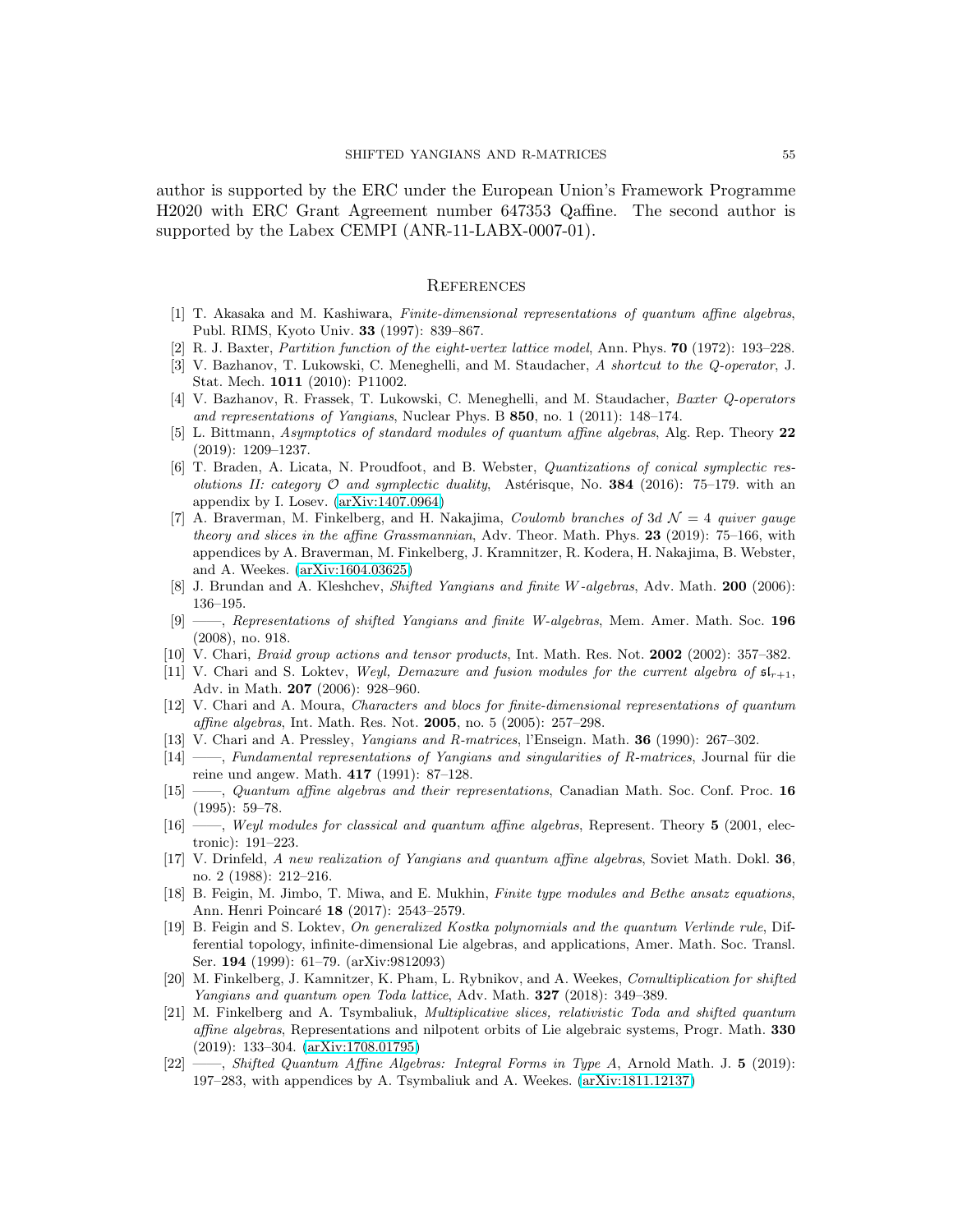- <span id="page-55-27"></span><span id="page-55-18"></span>[23] R. Frassek, V. Pestun and A. Tsymbaliuk, Lax matrices for antidominantly shifted Yangians and quantum affine algebras, Preprint [arXiv:2001.04929.](http://arxiv.org/abs/2001.04929)
- <span id="page-55-5"></span>[24] E. Frenkel and D. Hernandez, Baxter's relations and spectra of quantum integrable models, Duke Math. J. 164, no. 12 (2015): 2407–2460.
- <span id="page-55-21"></span>[25] E. Frenkel and E. Mukhin, Combinatorics of q-characters of finite-dimensional representations of quantum affine algebras, Commun. Math. Phys. 216 (2001): 23–57.
- [26] E. Frenkel and N. Reshetikhin, The q-character of representations of quantum affine algebras and deformations of W-algebras, Recent Developments in Quantum Affine Algebras and related topics, Contemp. Math. 248 (1999): 163–205. (arXiv:9810055)
- <span id="page-55-26"></span><span id="page-55-11"></span>[27] S. Gautam and V. Toledano Laredo, Yangians and quantum loop algebras, Selecta Math. (N.S.) 19 (2013): 271–336.
- [28] ——, Yangians, quantum loop algebras and abelian difference equations, J. Amer. Math. Soc. 29 (2016): 775–824.
- <span id="page-55-12"></span>[29] ——, Meromorphic tensor equivalence for Yangians and quantum loop algebras, Publ. math. IHES 125 (2017): 267–337.
- <span id="page-55-8"></span>[30] S. Gautam, V. Toledano Laredo, and C. Wendlandt, The meromorphic R-matrix of the Yangian, Progress in Math. to appear, [arXiv:1907.03525.](http://arxiv.org/abs/1907.03525)
- <span id="page-55-15"></span><span id="page-55-10"></span>[31] S. Gautam and C. Wendlandt, Poles of finite-dimensional representations of Yangians, Preprint [arXiv:2009.06427v](http://arxiv.org/abs/2009.06427)2.
- [32] A. Gerasimov, S. Kharchev, D. Lebedev, S. Oblezin, On a class of representations of the Yangian and moduli space of monopoles, Commun. Math. Phys.  $260$  (2005): 511–525.
- <span id="page-55-14"></span>[33] N. Guay, H. Nakajima, and C. Wendlandt, Coproduct for Yangians of affine Kac–Moody algebras, Adv. Math. 338 (2018): 865–911.
- <span id="page-55-22"></span>[34] N. Guay, V. Regelskis, and C. Wendlandt, *Equivalences between three presentations of orthogonal* and symplectic Yangians, Lett. Math. Phys. 109 (2019): 327–379.
- <span id="page-55-25"></span>[35] D. Hernandez, Representations of quantum affinizations and fusion product, Transform. Groups 10 (2005): 163–200.
- <span id="page-55-23"></span>[36] ——, Drinfeld coproduct, quantum fusion tensor category and applications, Proc. London Math. Soc. 95 (2007): 567–608.
- <span id="page-55-7"></span><span id="page-55-6"></span>[37] ——, *Simple tensor products*, Invent. Math. **181** (2010): 649–675.
- <span id="page-55-13"></span>[38] ——, Cyclicity and R-matrices, Selecta Math. (N.S.)  $25$  (2019) 25: 19.
- <span id="page-55-3"></span>[39] ——, Stable maps, Q-operators and category O, Preprint [arXiv:1902.02843.](http://arxiv.org/abs/1902.02843)
- <span id="page-55-4"></span>[40] ——, Representations of shifted quantum affine algebras, Preprint [arXiv:2010.06996v](http://arxiv.org/abs/2010.06996)2.
- [41] D. Hernandez and M. Jimbo, Asymptotic representations and Drinfeld rational fractions, Compos. Math. **148**, no. 5 (2012): 1593-1623.
- <span id="page-55-20"></span>[42] D. Hernandez and B. Leclerc, Cluster algebras and quantum affine algebras, Duke Math. J. 154 (2010): 265–341.
- <span id="page-55-19"></span>[43] ——, Cluster algebras and category O for representations of Borel subalgebras of quantum affine algebras, Alg. Number Th. 10, no. 9 (2016): 2015–2052.
- <span id="page-55-24"></span><span id="page-55-9"></span>[44] M. Jimbo, *Quantum R matrix for the generalized Toda system*, Commun. Math. Phys. **102** (1986): 537–547.
- <span id="page-55-17"></span>[45] V. Kac, Infinite dimensional Lie algebras, 3rd ed., Cambridge Univ. Press, 1990.
- [46] J. Kamnitzer, D. Muthiah and A. Weekes, On a reducedness conjecture for spherical Schubert varieties in the affine Grassmannian, Transform. Groups  $23$  (2018) 707–722.
- <span id="page-55-16"></span>[47] J. Kamnitzer, K. Pham and A. Weekes, Hamiltonian reduction for affine Grassmannian slices and truncated shifted Yangians, Preprint [arXiv:2009.11791.](http://arxiv.org/abs/2009.11791)
- <span id="page-55-1"></span>[48] J. Kamnitzer, P. Tingley, B. Webster, A. Weekes and O. Yacobi, Highest weights for truncated shifted Yangians and product monomial crystals, J. Comb. Algebra 3 (2019): 237–303.
- <span id="page-55-2"></span>[49] ——, On category O for affine Grassmannian slices and categorified tensor products, Proc. London Math. Soc. 119 (2019): 1179–1233.
- <span id="page-55-0"></span>[50] J. Kamnitzer, B. Webster, A. Weekes and O. Yacobi, Yangians and quantizations of slices in the affine Grassmannian, Algebra Number Theory 8 (2014): 857–893.